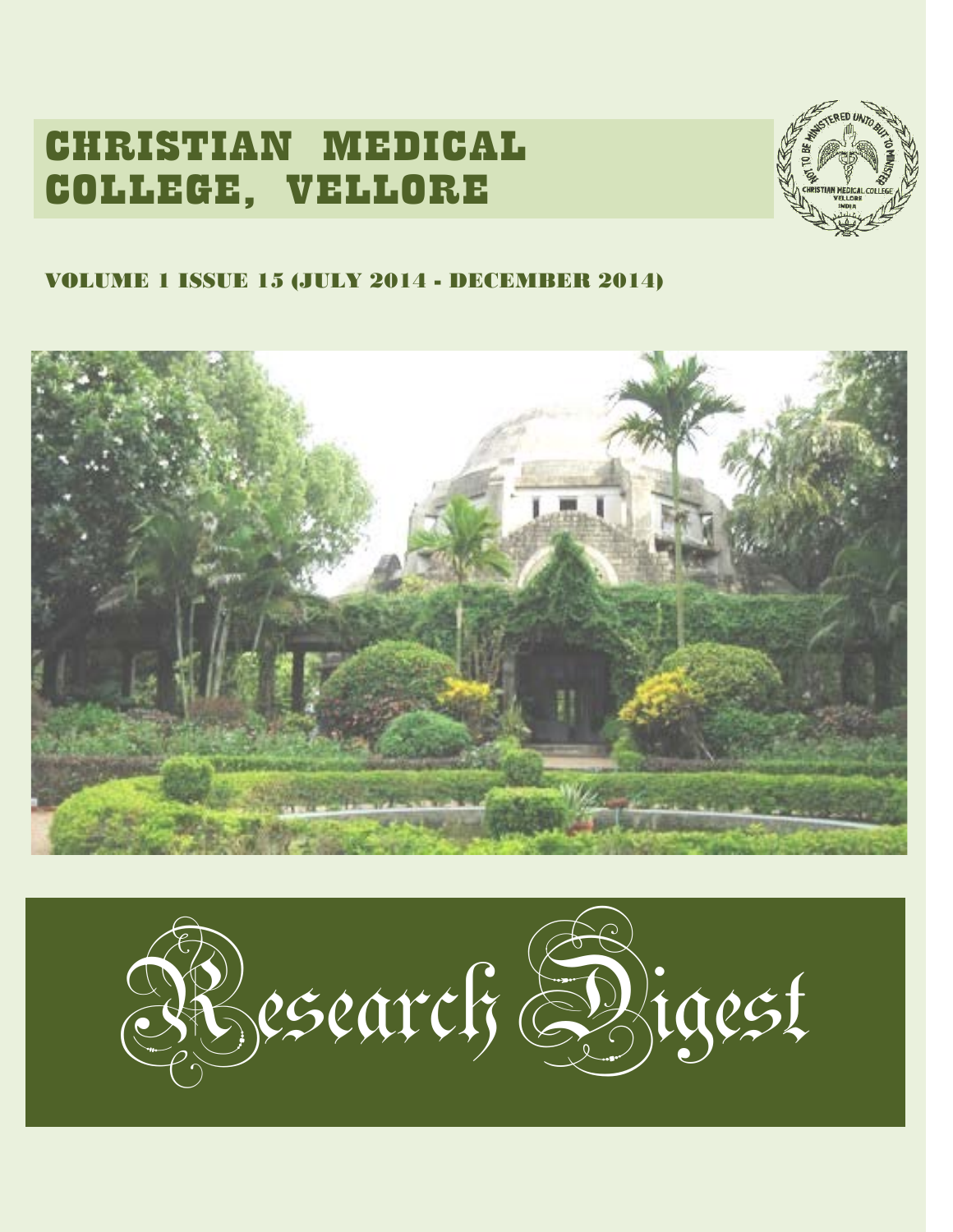# Editor's Message:

### Dear Friends,

The Annual Research Digest for the term Jul - Dec 2014 a compilation of the Indexed publications of the institution is provided herewith. Though this is mean to include all publications that were generated by our scientists students and faculty during this time period-there are certainly likely to be lacunae. Do browse through the document and let us know if there are more of your publications which need to be added. We would like to thank Dodd Memorial Library, the staff at the research office and Dr. Sandip for assistant in compiling the current issue.

# Dr. Nihal Thomas

**MD MNAMS DNB (Endo) FRACP (Endo) FRCP (Edin) FRCP (Glasg)** Addl. Vice-Principal (Research)

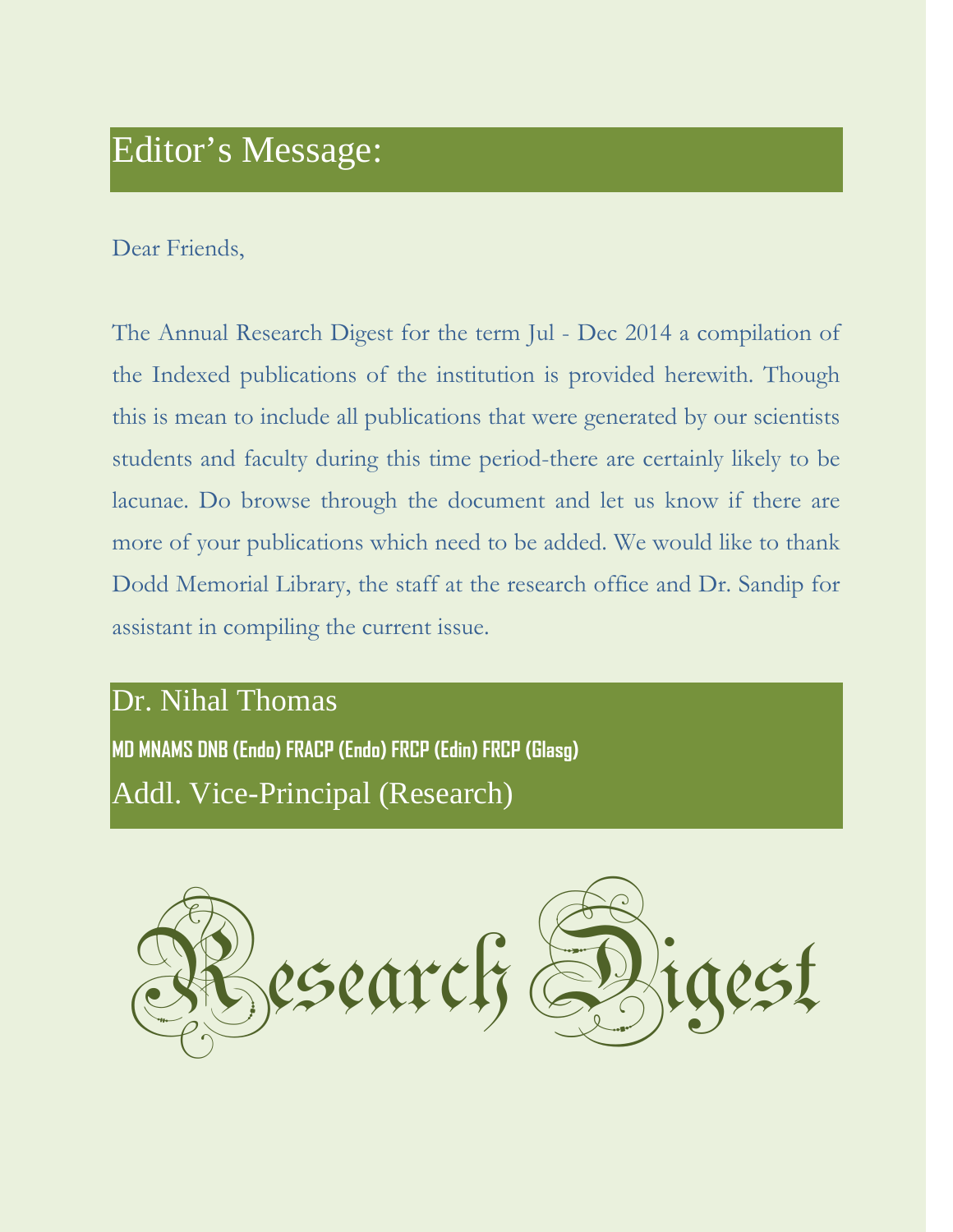# Contents

- **[Basic Sciences](#page-3-0)**
- **[Clinical Observational](#page-18-0)**
- **[Epidemiology](#page-61-0)**
- **[Miscellaneous](#page-67-0)**

#### *Special request to CMC Faculty*

*Please use the online submission facility on the Dodd Library Website to submit details of all your indexed and non indexed publications. Please also send pdf or word files of your publications to [dodd@cmcvellore.ac.in](mailto:dodd@cmcvellore.ac.in) so that we can have copies of all publications.*

### **Nihal Thomas**

**MBBS MD MNAMS DNB (Endo) FRACP (Endo) FRCP (Edin) FRCP (Glasg) ADDL. VICE - PRINCIPAL (RESEARCH)**

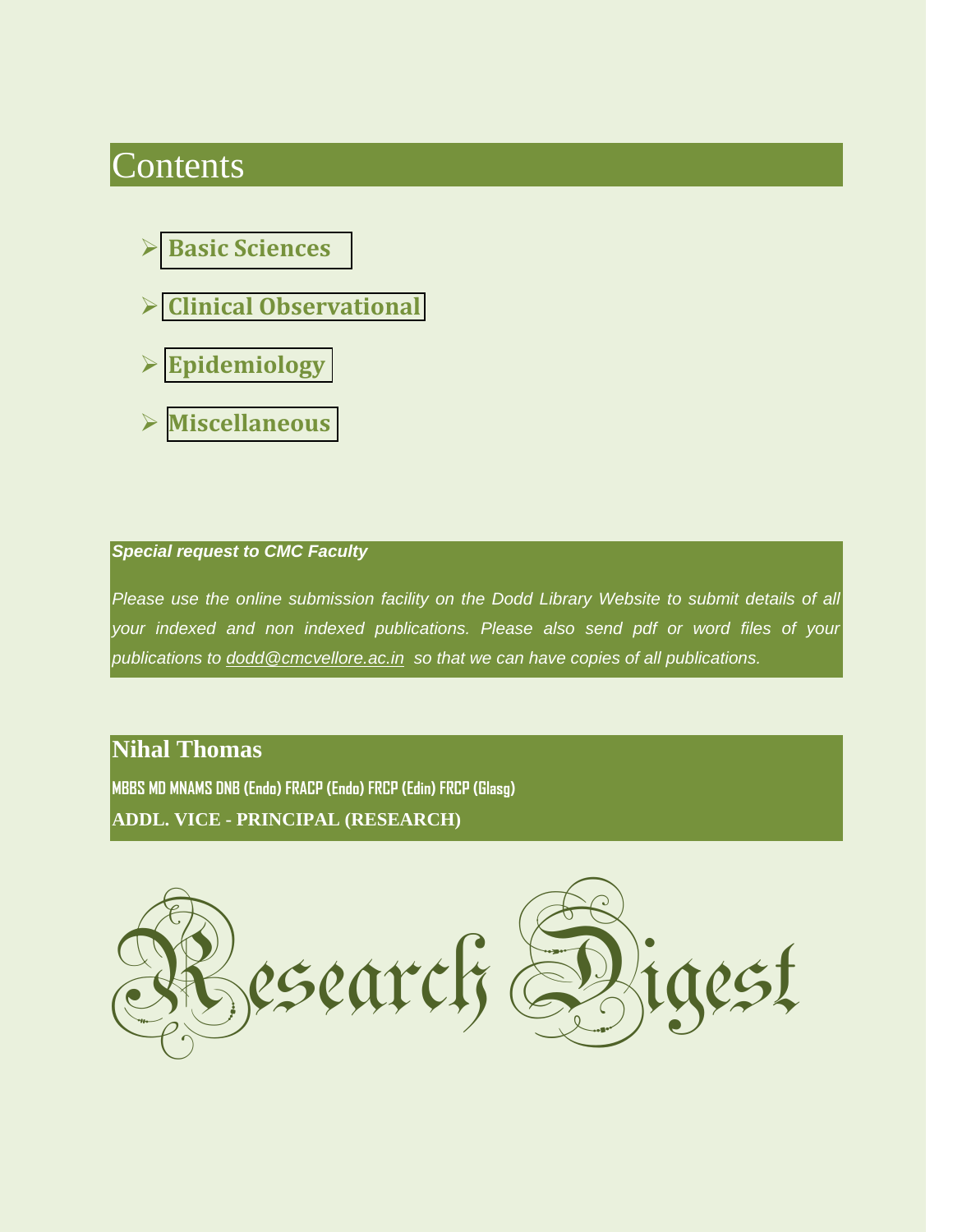<span id="page-3-0"></span>**Anandan, S.**, Peter, R., Aramugam, R., Ismail, N., Veeraraghavan, B. and Kang, G.

Group A rotavirus gastroenteritis in older children and adults at a hospital in southern India

Vaccine; 2014, 32 Suppl 1 A33-5

**Address:** Department of Clinical Microbiology, Christian Medical College, Vellore, India. Electronic **Address:** [shalinianandan@cmcvellore.ac.in](mailto:shalinianandan@cmcvellore.ac.in) Division of Gastrointestinal Sciences, Christian Medical College, Vellore, India. Department of Clinical Microbiology, Christian Medical College, Vellore, India.

There is limited data on the spectrum and prevalence of rotavirus genotypes in older children and adults in Asia. This pilot study conducted between November 2012 and April 2013 tested for rotavirus in older children (>12 years of age), and adults with gastroenteritis from southern India. Stool samples from patients who were hospitalized or attended out-patient units with diarrhea were screened for rotavirus using Premier Rotaclone((R)). Confirmatory testing was by another antigen detection sandwich, in-house ELISA, based on capture by a polyclonal serum and VP6 PCR. Genotyping for VP7 and VP4 was done using hemi-nested PCRs for G- and P-types circulating in India. A total of 626 stool samples from older children and adults were screened and 52 (8.4%) were initially positive for rotavirus by antigen detection. A high proportion of samples (27/51) were found to be false positives on confirmatory testing. Of the 23 samples for which genotyping results were obtained, G1P[8] was the most common genotype. There was one each of G1P[6], G1P[4] and two strains of G9P[4] while one sample showed mixed genotypes of G2 and G9P[4]. This study shows that group A rotavirus is found in 3.8% of diarrheal specimens in older children and adults with gastroenteritis in southern India and that common genotypes circulate in children and adults. **INTL**

**PMID:** 25091677 **PMCID: BS**

**Babji, S.**, Arumugam, R., Sarvanabhavan, A., Gentsch, J. R. and Kang, G. Approach to molecular characterization of partially and completely untyped samples in an Indian rotavirus surveillance program Vaccine; 2014, 32 Suppl 1 A84-8

**Address:** Division of Gastrointestinal Sciences, Christian Medical College, Vellore, India. Electronic **Address:** [sudhirbabji79@cmcvellore.ac.in.](mailto:sudhirbabji79@cmcvellore.ac.in) Division of Gastrointestinal Sciences, Christian Medical College, Vellore, India. Centers for Disease Control and Prevention, 1600 Clifton Road NE, Atlanta, GA 30333, USA.

Surveillance networks for rotavirus document the burden of the disease using the proportion of children hospitalized with gastroenteritis positive for rotavirus by enzyme immunoassay. They also describe genotypes of circulating viruses by polymerase chain reaction for the VP7 and VP4 genes, which determine G and P types, respectively. A proportion of samples cannot be genotyped based on initial testing and laboratories need to assess further testing strategies based on resources and feasibility. To 365 samples obtained from an Indian rotavirus strain surveillance program, we applied an approach to determine the G and P types in antigen positive samples that failed to type initially with the standard laboratory protocol. Fifty-eight samples (19%) were negative for the VP6 gene, indicating that the antigen test was likely to have been false positive. Alternative extraction and priming approaches resulted in the identification of G and P types for 264 strains. The identity of one strain was determined by sequencing the firstround amplicons. Thirty-five strains were partially typed and seven strains could not be typed at all. The distribution of G and P types among strains that had initially failed to type, except one strain,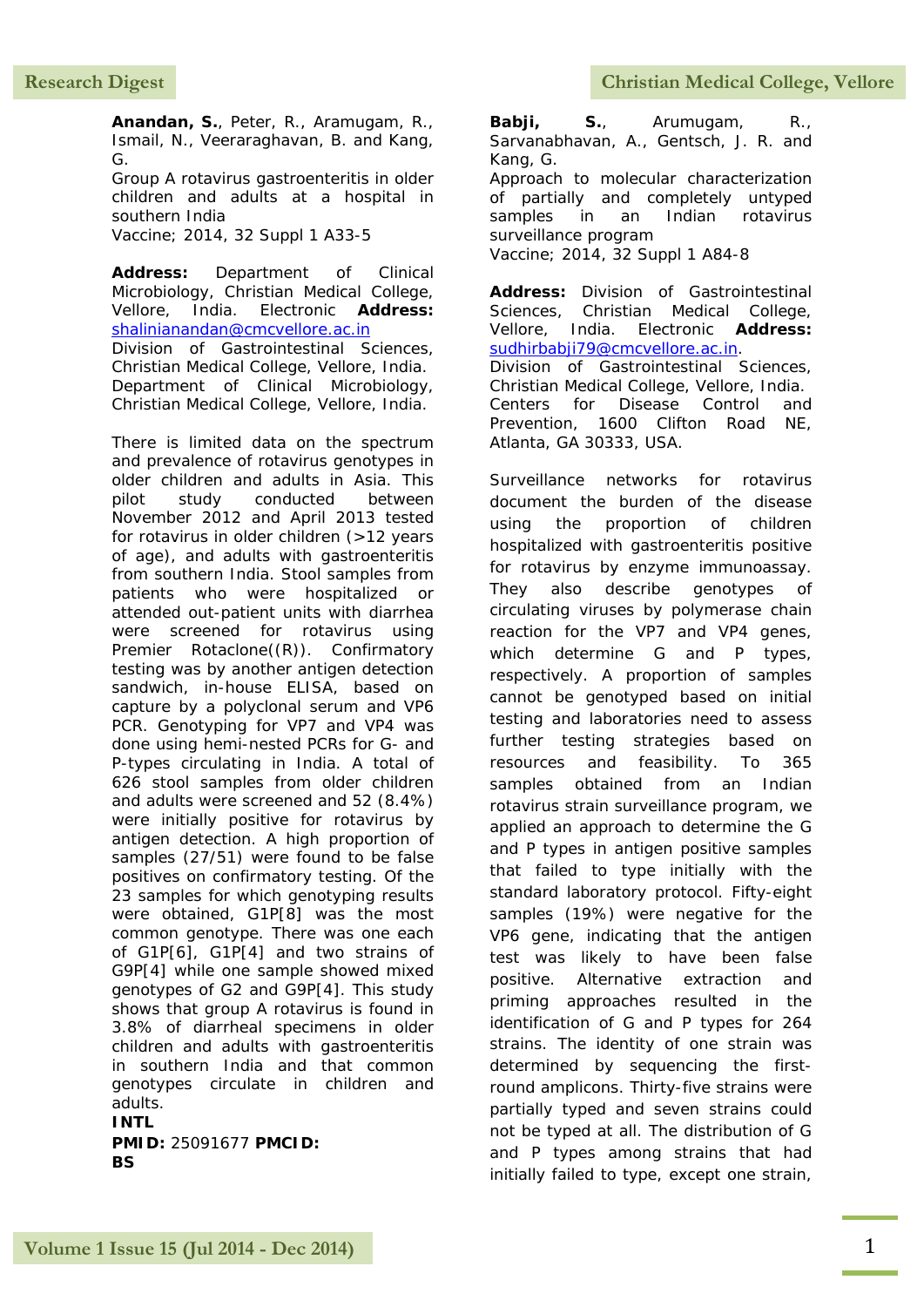did not differ from that in strains that were typed using the standard laboratory protocol.

**INTL PMID:** 25091686 **PMCID: BS**

**Baskaran, K**., Pugazhendhi, S. and Ramakrishna, B. S. Association of IRGM gene mutations with inflammatory bowel disease in the Indian population

PLoS ONE; 2014, 9 (9): e106863

**Address:**Wellcome Trust Research Laboratory, Christian Medical College, Vellore, India. Wellcome Trust Research Laboratory, Christian Medical College, Vellore, India; SRM Institutes for Medical Science, Vadapalani, Chennai, India.

BACKGROUND: Mutations in the IRGM gene have been associated with Crohn's disease in several populations but have not been explored in Indian patients with this disease. This study examined the association of IRGM mutations with ulcerative colitis and Crohn's disease in Indian patients with inflammatory bowel disease. METHODS: The IRGM gene was amplified in four segments and Sangersequenced in 101 participants (42 Crohn's disease, 39 ulcerative colitis, and 20 healthy controls). Ten single nucleotide polymorphisms (SNP) were genotyped in 1200 participants (352 Crohn's disease, 400 ulcerative colitis, and 448 healthy controls) using Sequenom MassARRAY iPLEX. Disease associations were evaluated for each of the ten SNPs. RESULTS: Thirty one mutations were identified in the IRGM gene, of which two had not hitherto been reported (150226250 ss947429272 & 150227858 ss947429273). Ten SNPs (6 from the above and 4 from the literature) were evaluated. Significant associations with Crohn's disease were noted with the T allele of rs1000113 (OR 1.46, 95% CI 1.12-1.90), T allele of rs9637876 (OR

1.25, 95% CI 1.005-1.561) and C allele of rs 13361189 (OR 1.33, 95% CI 1.07- 1.669). Two SNPs--rs11747270 and rs180802994--did not exhibit Hardy-Weinberg equilibrium but were associated with both Crohn's disease and ulcerative colitis in this population. The remaining SNPs did not show significant associations with either Crohn's disease or ulcerative colitis. CONCLUSIONS: Association of IRGM gene SNPs with Crohn's disease is reported for the first time in Indian patients. We also report, for the first time, an association of rs 9637876 in the IRGM gene with Crohn's disease.

#### **INTL**

**PMID:**25191865 **PMCID:**4156415 **BS**

**Baskaran, K.**, Pugazhendhi, S. and Ramakrishna, B. S.

Protective Association of Tumor Necrosis Factor Superfamily 15 (TNFSF15) Polymorphic Haplotype with Ulcerative Colitis and Crohn's Disease in an Indian Population

PLoS ONE; 2014, 9 (12): e114665

**Address:**Wellcome Trust Research Laboratory, Christian Medical College, Vellore 632 004, India. Wellcome Trust Research Laboratory, Christian Medical College, Vellore 632 004, India; SRM Institutes for Medical Science, 1 Jawaharlal Nehru Road, Vadapalani, Chennai 600 026, India.

BACKGROUND: Tumor necrosis factor superfamily (TNFSF) proteins are involved in the genesis of inflammatory bowel disease (IBD). We examined the association of seven single nucleotide polymorphisms (SNP) in the TNFSF15 gene with Crohn's disease (CD) and ulcerative colitis (UC) in the Indian population. METHODS: Seven SNPs in the TNFSF15 gene (rs10114470, rs3810936, rs6478108, rs4263839, rs6478109, rs7848647 and rs7869487) were genotyped in 309 CD patients, 330 UC patients and 437 healthy controls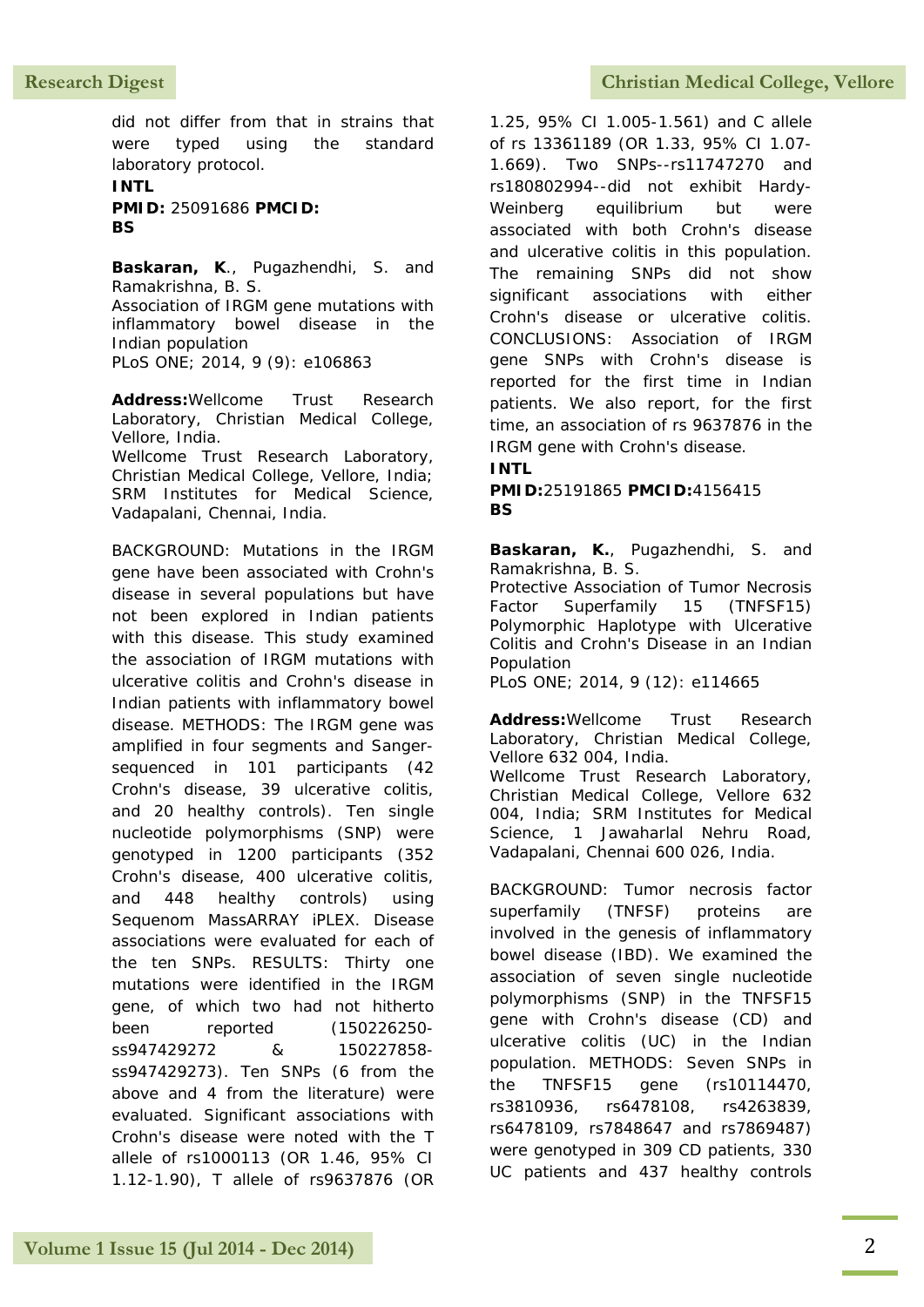using the Sequenom iPLEX MassArray platform. Disease associations were evaluated for allelotypes and for genotypes. RESULTS: The minor T alleles and the TT genotypes of rs10114470 and rs3810936 were significantly protectively associated with both CD and UC. The CC genotype of rs6478108, AA genotype of rs4263839, the AA genotype of rs6478109, the TT genotype of rs7848647 and the CC genotype of rs7869487 were all protectively associated with CD but not with UC. Two haplotype blocks could be discerned, one where SNPs rs10114470 and rs3810936 were in tight LD  $(D' =$ 0.8) and the other where rs6478108, rs4263839, rs6478109, rs7848647 and rs7869487 were in tight LD (D' 0.92- 1.00). The second block of haplotypes were not associated with CD or with UC. The first block of haplotypes was very significantly associated with both CD and UC. CONCLUSIONS: Strong associations exist between TNFSF15 gene polymorphisms and IBD (both CD and UC) in the Indian population.

#### **INTL**

#### **PMID:** 25501099 **PMCID:**4264777 **BS**

**Chapla, A**., Mruthyunjaya, M. D., Asha, H. S., Varghese, D., Varshney, M., Vasan, S. K., Venkatesan, P., Nair, V., Mathai, S., Paul, T. V. and Thomas, N. Maturity onset diabetes of the young in India - a distinctive mutation pattern identified through targeted nextgeneration sequencing Clin Endocrinol (Oxf); 2014,

**Address:**Department of Endocrinology, Diabetes and Metabolism, Christian Medical College, Vellore, India.

OBJECTIVE: To establish and utilize a Next-Generation Sequencing (NGS) based strategy to screen for maturity onset diabetes of the young (MODY) gene mutations in subjects with earlyonset diabetes. PATIENTS AND METHODS: Maturity onset diabetes of

#### **Research Digest Christian Medical College, Vellore**

the young (MODY) genetic testing was carried out in 80 subjects of Asian Indian origin with young onset diabetes to identify mutations in a comprehensive panel of ten MODY genes. A novel multiplex polymerase chain reaction (PCR)-based target enrichment was established, followed by NGS on the Ion Torrent Personal Genome Machine (PGM). All the mutations and rare variants were confirmed by Sanger sequencing. RESULTS: We identified mutations in 11 (19%) of the 56 clinically diagnosed MODY subjects and seven of these mutations were novel. The identified mutations include p.H241Q, p.E59Q, c.-162G>A 5' UTR in NEUROD1, p.V169I cosegregating with c.493-4G>A and c.493-20C>T, p.E271K in HNF4A, p.A501S in HNF1A, p.E440X in GCK, p.V177M in PDX1, p.L92F in HNF1B and p.R31L in PAX4 genes. Interestingly, two patients with NEUROD1 mutation were also positive for the p.E224K mutation in PDX1 gene. These patients with coexisting NEUROD1-PDX1 mutations showed a marked reduction in glucose-induced insulin secretion. All 24 subjects who had not met the clinical criteria of MODY were negative for the mutations. To the best of our knowledge, this is the first report of PDX1, HNF1B, NEUROD1 and PAX4 mutations from India. CONCLUSIONS: Multiplex PCR coupled with NGS provides a rapid, cost-effective and accurate method for comprehensive parallelized genetic testing of MODY. When compared to earlier reports, we have identified a higher frequency and a novel digenic mutation pattern involving NEUROD1 and PDX1 genes.

#### **INTL PMID:** 25041077 **PMCID:**

### **BS**

**Dharmalingam, S. K.** and Sahajanandan, R. Intraoperative transesophageal echocardiography assessment of right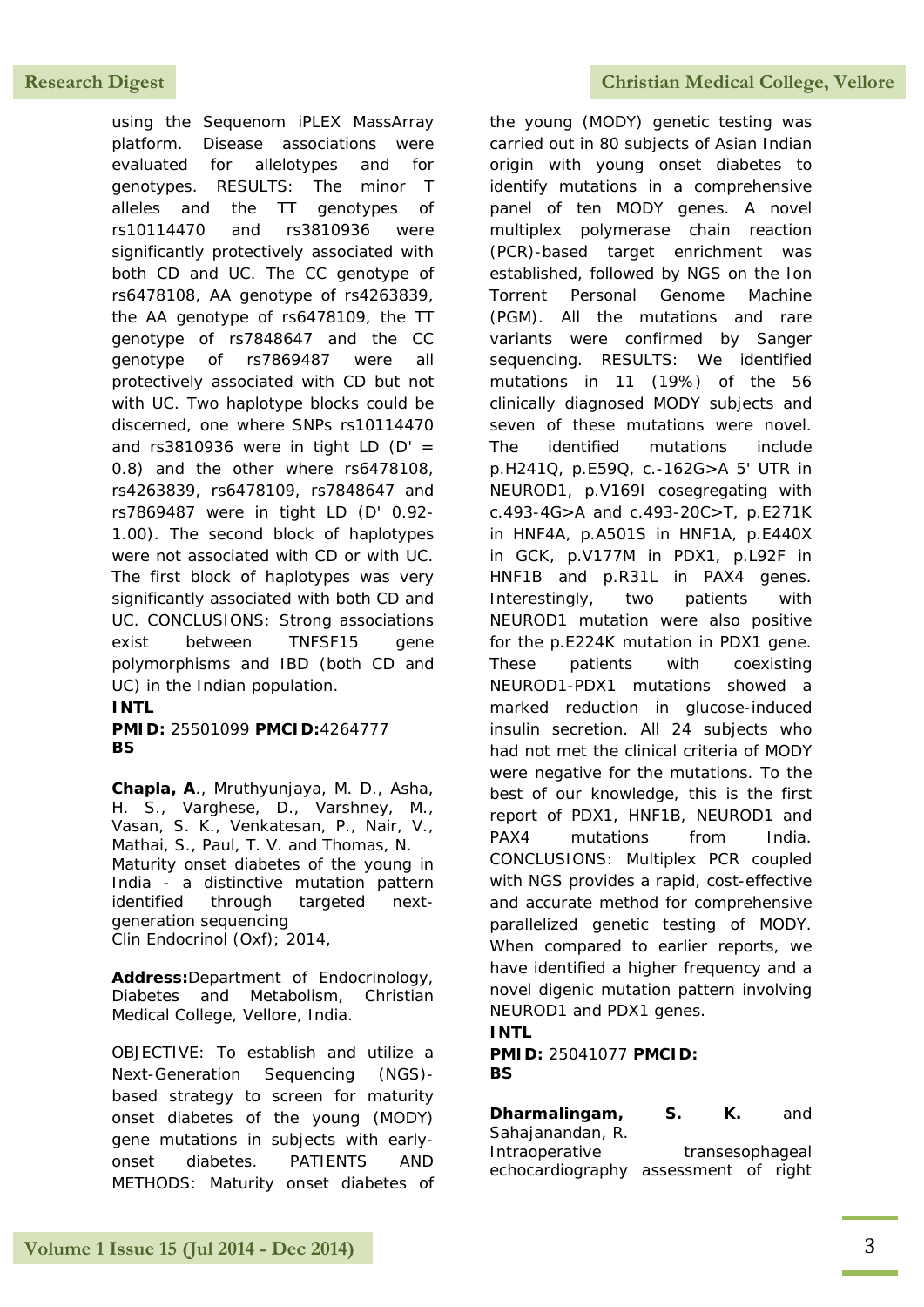atrial myxoma resulting in a change of the surgical plan Ann Card Anaesth; 2014, 17 (4): 306-8

**Address:**Department of Anaesthesia,

Christian Medical College, Vellore, Tamil Nadu, India.

Transesophageal echocardiography (TEE) is an important diagnostic tool. It provides structural and functional assessment of cardiac structures which can improve the overall outcome of the patient. We present a case with right atrial myxoma in which TEE helped to find the attachment of the mass so that overall surgical plan was changed. **INTL**

**PMID:** 25281631 **PMCID: BS**

**Finny, P**., Stephen, C., Jacob, R., Tharyan, P. and Seshadri, M. S. Jasmine flower extract lowers prolactin Trop Doct; 2014,

**Address:**Registrar, Department of Endorinology, Christian Medical College, Vellore, India philip.finny@gmail.com. Lecturer, Department of Biochemistry, Christian Medical College, Vellore, India. Lecturer, Department of Psychiatry, Christian Medical College, Vellore, India. Professor, Department of Psychiatry, Christian Medical College, Vellore, India. Professor, Department of Endocrinology, Christian Medical College, Vellore, India.

BACKGROUND: Antipsychotic drugs frequently cause amenorrhoea and galactorrhoea. Jasmine flowers used topically were as effective as oral Bromocriptine in suppressing puerperal lactation. This study aims to evaluate the efficacy and safety of intranasal jasmine flower extract (JFE) to reduce prolactin levels of patients on stable doses of antipsychotic drugs. METHOD: This is a randomized, double blind, crossover clinical trial. An aqueousethanol extract of jasmine flowers was prepared and used as nasal drops. A decrease in serum prolactin of >/=25 ng/mL was considered a significant response. RESULTS: Ten out of 35 women had a significant drop in the serum prolactin while on the JFE. The

non-responders to JFE were on higher doses of antipsychotic drugs. The main side effect was a transient and mild burning sensation in the nose. A cost analysis favoured JFE over dopamine agonists. CONCLUSION: JFE contains a prolactin-lowering substance which needs further characterisation. **INTL**

#### **PMID:** 25505191 **PMCID: BS**

**Giri, S.** and Kindo, A. J.

Evaluation of antifungal susceptibility testing in Candida isolates by Candifast and disk-diffusion method Indian J Pathol Microbiol; 2014, 57 (4):

595-7

**Address:**Wellcome Trust Research Laboratory, Department of Gastrointestinal Sciences, Christian Medical College, Vellore, Tamil Nadu, India.

With the increase in invasive fungal infections due to Candida species and resistance to antifungal therapy, in vitro antifungal susceptibility testing is becoming an important part of clinical microbiology laboratories. Along with broth microdilution and disk diffusion method, various commercial methods are being increasingly used for antifungal susceptibility testing, especially in the developed world. In our study, we compared the antifungal susceptibility patterns of 39 isolates of Candida to three antifungal drugs (fluconazole, amphotericin B, ketoconazole) by Candifast and disk diffusion method. The following resistance pattern was found by Candifast: Fluconazole (30.8%), ketoconazole (12.8%), amphotericin B (0%). The results obtained by disk diffusion method were in complete agreement with Candifast results **NAT**

**PMID:** 25308014 **PMCID: BS**

**Gupta, V.**, Kumar, N., Jana, A. K. and Thomas, N.

A modified technique for umbilical arterial catheterization

Indian Pediatr; 2014, 51 (8): 672

#### Research Digest **Christian Medical College, Vellore**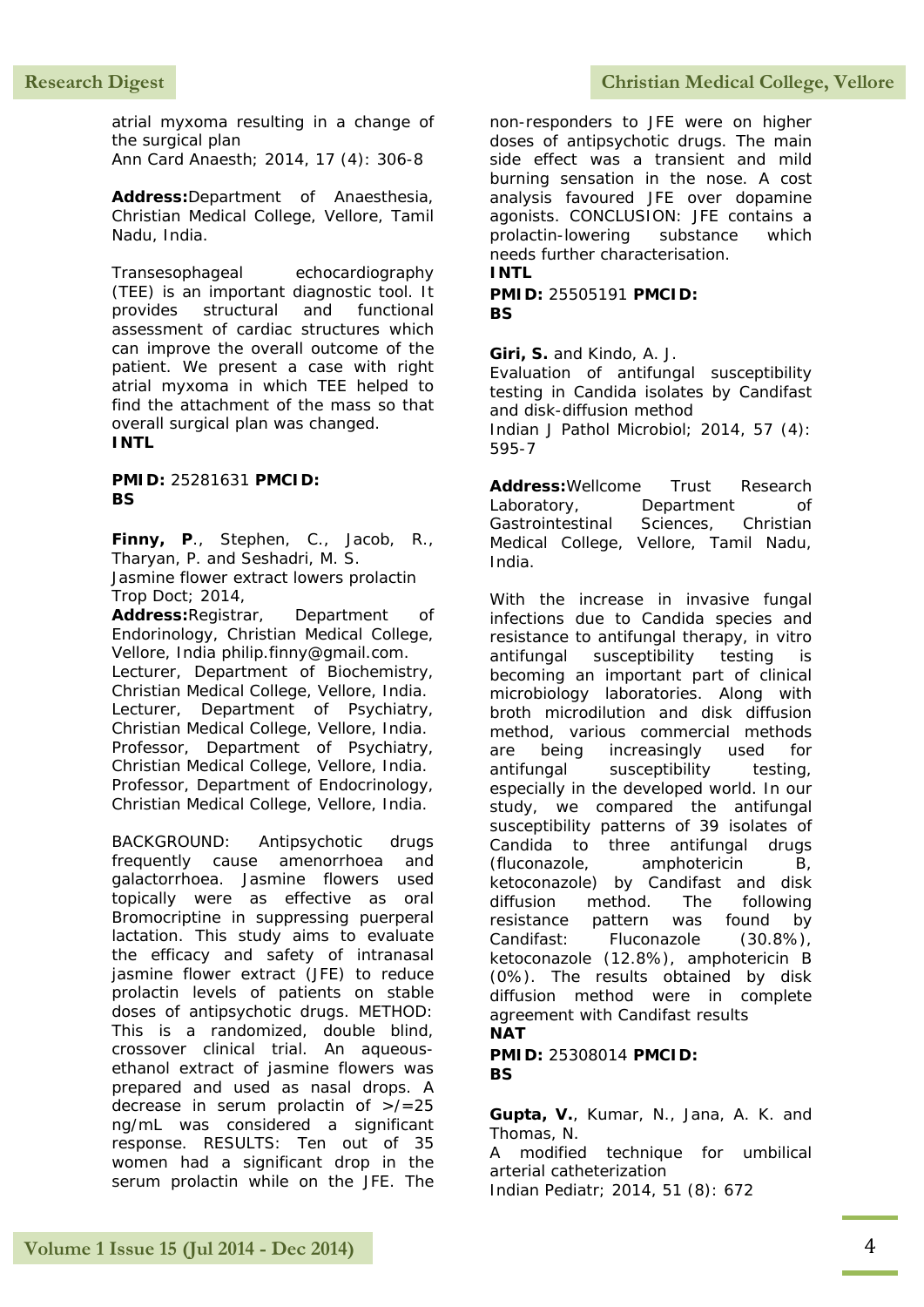**Address:**Department of Neonatology, CMC, Vellore, Tamil Nadu, India. niranjan@cmcvellore.ac.in.

A modified technique for umbilical artery catheterization was assessed in babies in whom conventional method failed or if the cord was dry. Success rate attained with the modified technique was 90% (19/21). This modified technique could provide an easier and faster method for successful umbilical arterial catheterization. **NAT**

**PMID:** 25129010 **PMCID: BS**

**Hephzibah, J**., Shanthly, N. and Oommen, R.

Diagnostic Utility of PET CT in Thymic Tumours with Emphasis on 68Ga-DOTATATE PET CT in Thymic Neuroendocrine Tumour - Experience at a Tertiary Level Hospital in India J Clin Diagn Res; 2014, 8 (9): QC01-3

Address:Associate Professor, Department of Nuclear Medicine, Christian Medical College, Christian Medical College , Vellore, Ida Scudder Road, Vellore, India . Professor, Department of Nuclear Medicine, Christian Medical College, Christian Medical College , Vellore, Ida Scudder Road, Vellore, India .

INTRODUCTION: 18 Fluorine-fluoro-2 deoxyglucose positron emis-sion tomography/computed tomography (18F- FDG-PET/CT) is of importance in assessing high-risk thymoma and thymic carcinomas. Detection of advanced thymoma versus thymic carcinoma by routine cross sectional anatomical imaging such as computed tomography (CT), magnetic resonance imaging (MRI) often poses a diagnostic dilemma. In this case series we observed the utility of FDG uptake to predict advanced thymoma and distinguish thymoma from thymic cancer. MATERIALS AND METHODS: We reviewed 18F- FDG-PET/CT scans of 12 patients (8 males, 4 females); age 24-60yrs with thymic epithelial malignancy from January 2011 to May 2013. FDG activity in lesions was

quantified using maximum standardised uptake value (SUVmax) and correlated with Masaoka staging and WHO classification. All patients fasted 4 hr prior to 18F-FDG PET/CT. Images from vertex to mid-thigh were acquired 60min post injection of 3.7 -4.7 MBq/kg (Mega Becquerel)/kilogram of18F-FDG and SUV max of each tumour was measured. One patient underwent DOTATATE scan, received 138MBq of 68Gallium (68Ga)- DOTATATE injection IV and imaging was done after 60 min. RESULTS: Higher FDG uptake of SUVmax 7.35 was seen in type B3 thymoma. FDG uptake was higher in thymic carcinoma (20.45 in primary and 17.46 in the node) or neuroendocrine differentiation (NED) than in patients with thymomas (ranged 7.35 - 3.02). No significant association was observed between higher focal FDG uptake and advanced-stage disease in thymoma. In NED 68Ga - DOTATATE imaging identified more lesions than in FDG. CONCLUSION: PET CT is a valuable diagnostic tool in evaluation of thymic tumours, to assess in initial workup, for treatment response and for prognostication. 68Ga-DOTATATE PET/CT is beneficial in assessing neuroendocrine thymic tumours. Focal FDG uptake cannot predict advanced thymoma but is helpful in distinguishing thymoma from thymic carcinoma, or the more aggressive thymoma B3

**INTL**

**PMID:** 25386498 **PMCID:**4225950 **BS**

**Ismail, A. M**., Sachithanandham, J., Eapen, C. E., Kannangai, R. and Abraham, P.

Performance of LigAmp Assay for Sensitive Detection of Drug-Resistant Hepatitis B Virus Minor Variants in Comparison with Standard Nucleotide **Sequencing** 

Mol Diagn Ther; 2014, 18 (6): 655-63

**Address:**Departments of Clinical Virology, Christian Medical College, Vellore, 632004, Tamil Nadu, India.

BACKGROUND AND OBJECTIVES: A virus population often exists as a complex mixture of genetic populations. Antiviralresistant mutants could be circulating as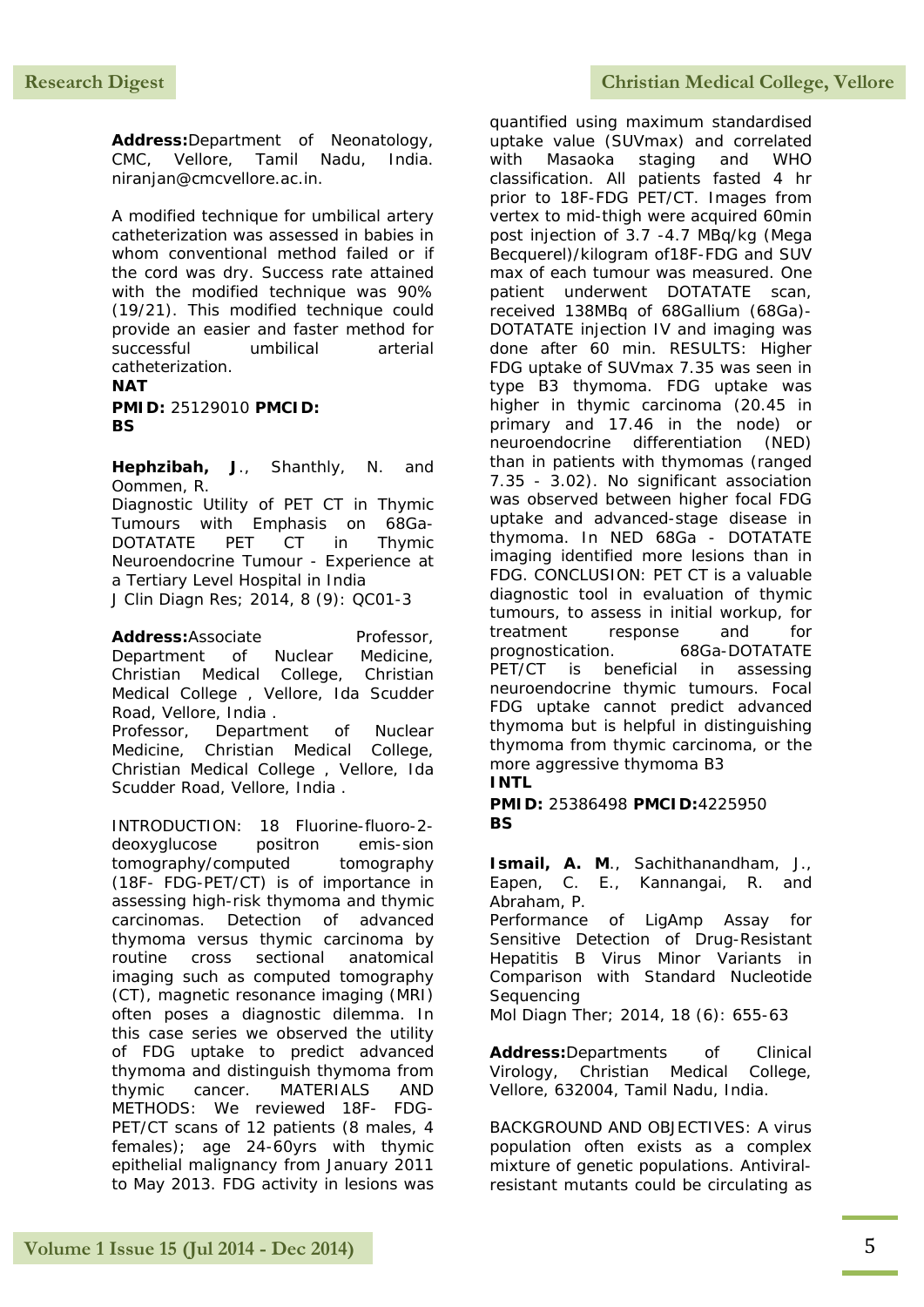minority variants in the mixed virus population that are not detected by standard sequencing methods. The role of minor drug-resistant variants and clinical outcome is slowly evolving and there is a need to employ sensitive methods for detection of minority variants that emerge as dominant species and subsequently affect the antiviral efficacy. This study was intended to develop a technique called the ligation amplification assay (LigAmp) to identify minor drug-resistant variants of hepatitis B virus (HBV). METHODS: A LigAmp HBV assay was developed and clinical samples were tested from chronic hepatitis B subjects on antiviral treatment. Nucleotide sequencing of HBV reverse transcriptase (rt) region was performed and the results were compared with LigAmp assay. The performance of LigAmp assay was validated by clonal sequencing. Virological response was measured using HBV DNA levels and the results were correlated with antiviral-resistant mutations detected by sequencing and LigAmp assays. RESULTS: A total of 80 reactions of LigAmp assay were performed for rtM204V and rtM204I (ATT) mutant detection. Samples were obtained from 40 chronic hepatitis B subjects. Among these subjects, rtM204V and rtM204I (ATT) mutations were identified by standard sequencing in 10 (25 %) and 12 (30 %) subjects, respectively. LigAmp detected both rtM204V and rtM204I (ATT) mutations in 13 (32.5 %) subjects, rtM204I mutation in 12 (30 %) subjects and rtM204V mutation in 1 (2.5 %) subject, respectively. LigAmp detected primary resistant mutants in 69.4 % of lamivudine non-responders while sequencing detected resistant mutations in only 55.6 % subjects ( $p < 0.001$ ). CONCLUSIONS: This data shows significantly higher sensitivity of LigAmp for detection of minority rtM204V and rtM204I (ATT) mutations over standard sequencing. Therefore, LigAmp has potential clinical utility for appropriate monitoring and tailoring of HBV therapy. **INTL**

**PMID:** 25208639 **PMCID: BS**

**Janardhanan, J**., Trowbridge, P. and Varghese, G. M. Diagnosis of scrub typhus Expert Rev Anti Infect Ther; 2014, 12 (12): 1533-40 **Address:**Medicine Unit I and Infectious Diseases, Christian Medical College, Vellore, Tamil Nadu, India. Scrub typhus is an acute febrile illness that, if untreated, can result in considerable morbidity and mortality. One of the primary reasons for delays in the treatment of this potentially fatal infection is the difficulty in diagnosing the condition. Diagnosis is often

complicated because of the combination of non-specific symptoms that overlap with other infections commonly found in endemic areas and the poor available diagnostics. In the majority of the endemic settings, diagnosis still relies on the Weil-Felix test, which is neither sensitive nor specific. Other methods of testing have become available, but at this time, these remain insufficient to provide the rapid point-of-care diagnostics that would be necessary to significantly change the management of this infection by providers in endemic areas. This article reviews the currently available diagnostic tools for scrub typhus and their utility in the clinical setting.

#### **INTL**

#### **PMID:** 25359599 **PMCID: BS**

**Jeremiah, S. S**., Balaji, V., Anandan, S. and Sahni, R. D.

A possible alternative to the error prone modified Hodge test to correctly identify the carbapenemase producing Gramnegative bacteria Indian J Med Microbiol; 2014, 32 (4):

**Address:**Department of Microbiology, Christian Medical College, Vellore, Tamil Nadu, India.

CONTEXT: The modified Hodge test (MHT) is widely used as a screening test for the detection of carbapenemases in Gram-negative bacteria. This test has several pitfalls in terms of validity and

<sup>414-8</sup>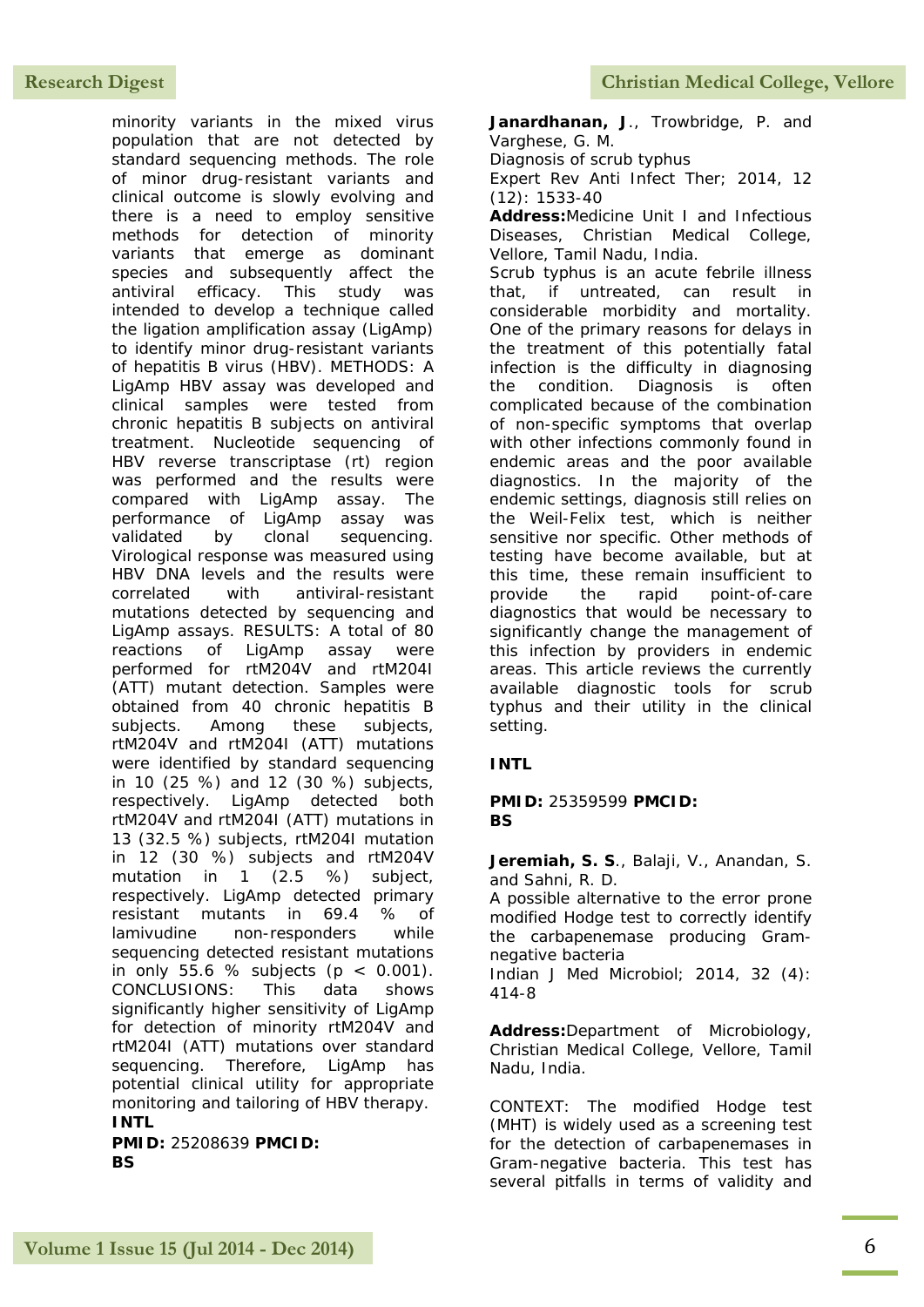interpretation. Also the test has a very low sensitivity in detecting the New Delhi metallo-beta-lactamase (NDM). Considering the degree of dissemination of the NDM and the growing pandemic of carbapenem resistance, a more accurate alternative test is needed at the earliest. AIMS: The study intends to compare the performance of the MHT with the commercially available Neo-Sensitabs - Carbapenemases/Metallo-beta-

Lactamase (MBL) Confirmative Identification pack to find out whether the latter could be an efficient alternative to the former. SETTINGS AND DESIGN: A total of 105 isolates of Klebsiella pneumoniae resistant to imipenem and meropenem, collected prospectively over a period of 2 years were included in the study. SUBJECTS AND METHODS: The study isolates were tested with the MHT, the Neo-Sensitabs - Carbapenemases/MBL Confirmative Identification pack and polymerase chain reaction (PCR) for detecting the blaNDM-1 gene. RESULTS: Among the 105 isolates, the MHT identified 100 isolates as carbapenemase producers. In the five isolates negative for the MHT, four were found to produce MBLs by the Neo-Sensitabs. The Neo-Sensitabs did not have any false negatives when compared against the PCR. CONCLUSIONS: The MHT can give false negative results, which lead to failure in detecting the carbapenemase producers. Also considering the other pitfalls of the MHT. the Neo-Sensitabs--Carbapenemases/MBL Confirmative Identification pack could be a more efficient alternative for detection of carbapenemase production in Gramnegative bacteria

#### **NAT**

#### **PMID:** 25297027 **PMCID: BS**

**Kazi, A. I**. and Oommen, A.

Chronic noise stress-induced alterations of glutamate and gamma-aminobutyric acid and their metabolism in the rat brain

Noise Health; 2014, 16 (73): 343-9 **Address:**Neurochemistry Laboratory, Department of Neurological Sciences, Christian Medical College, Vellore, India.

Chronic stress induces neurochemical changes that include neurotransmitter imbalance in the brain. Noise is an environmental factor inducing stress. Chronic noise stress affects monoamine neurotransmitter systems in the central nervous system. The effect on other excitatory and inhibitory neurotransmitter systems is not known. The aim was to study the role of chronic noise stress on the glutamatergic and gamma-aminobutyric acid (GABA)ergic systems of the brain. Female Wistar rats  $(155 +/- 5 q)$  were unintentionally exposed to noise due to construction (75-95 db, 3-4 hours/day, 5 days a week for 7-8 weeks) in the vicinity of the animal care facility. Glutamate/GABA levels and their metabolic enzymes were evaluated in different rat brain regions (cortex, hippocampus, striatum, and cerebellum) and compared with age and gender matched nonexposed rats. Chronic noise stress decreased glutamate levels and glutaminase activity 27% and 33% in the cortex, 15% and 24% in the cerebellum. Glutamate levels increased 10% in the hippocampus, 28% in striatum and glutaminase activity 15% in striatum. Glutamine synthetase activity increased significantly in all brain regions studied, that is, cortex, hippocampus, striatum, and cerebellum  $(P < 0.05)$ . Noise stressincreased GABA levels and glutamate alpha decarboxylase activity 20% and 45% in the cortex, 13% and 28% in the hippocampus respectively. GABA levels and glutamate alpha decarboxylase activity decreased 15% and 14%, respectively in the striatum. GABA transaminase activity was significantly reduced in the cortex (55%), hippocampus (17%), and cerebellum (33%). Chronic noise stress differentially affected glutamatergic and GABAergic neurotransmitter systems in the rat brain, which may alter glutamate and GABA neurotransmission. **INTL**

#### **PMID:** 25387529 **PMCID: BS**

**Kolli, V. K.**, Natarajan, K., Isaac, B., Selvakumar, D. and Abraham, P.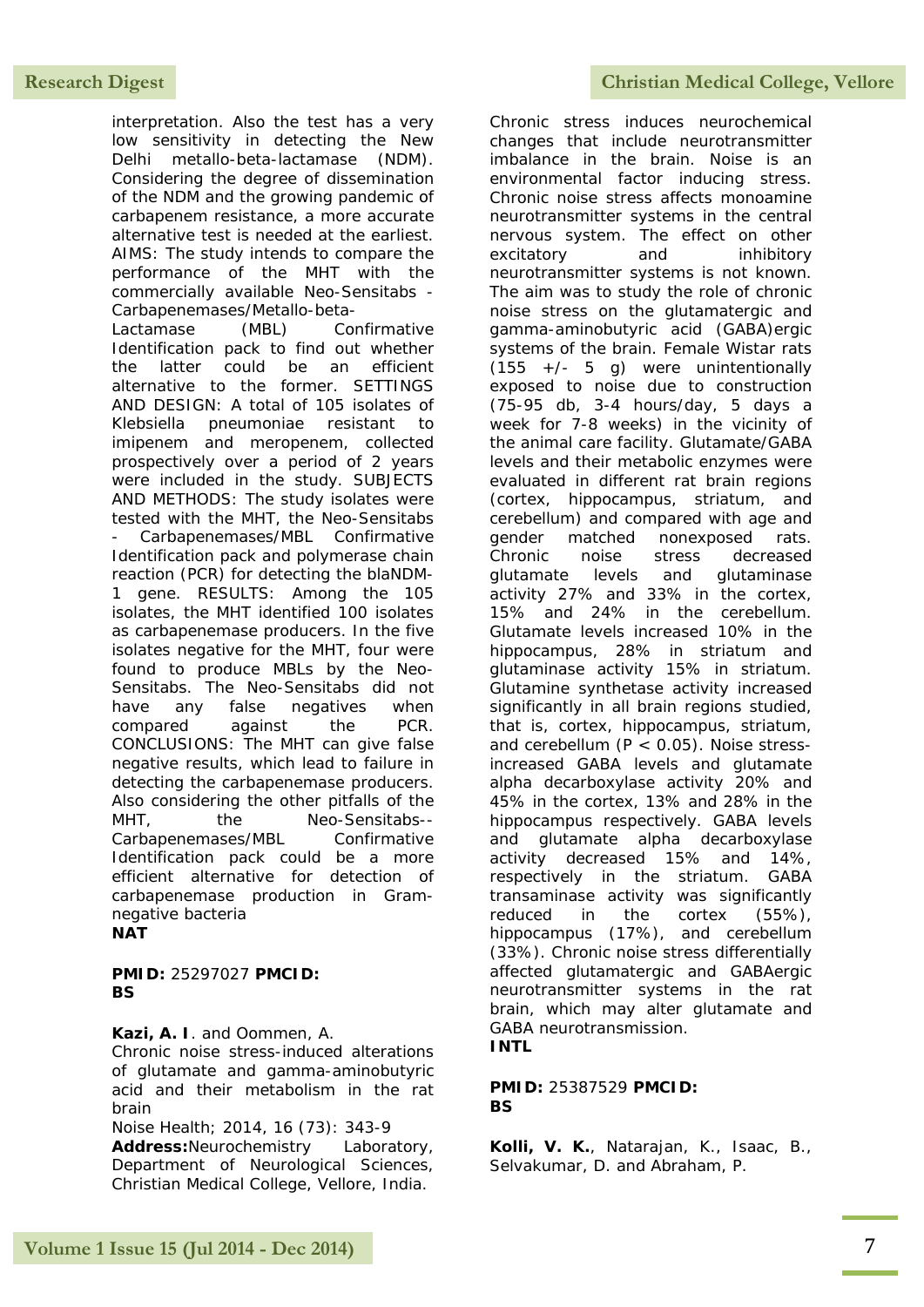Mitochondrial dysfunction and respiratory chain defects in a rodent model of methotrexate-induced enteritis Hum Exp Toxicol; 2014, 33 (10): 1051- 65

**Address:** Department of Biochemistry, Christian Medial College, Bagayam, Vellore, Tamil Nadu, India.

Department of Anatomy, Christian Medial College, Bagayam, Vellore, Tamil Nadu, India.

Department of Biochemistry, Christian Medial College, Bagayam, Vellore, Tamil Nadu, India

[premilaabraham@cmcvellore.ac.in.](mailto:premilaabraham@cmcvellore.ac.in)

The efficacy of methotrexate (MTX), a widely used chemotherapeutic drug, is limited by its gastrointestinal toxicity and the mechanism of which is not clear. The present study investigates the possible role of mitochondrial damage in MTX-induced enteritis. Small intestinal injury was induced in Wistar rats by the administration of 7 mg kg(-1) body wt. MTX intraperitoneally for 3 consecutive days. MTX administration resulted in severe small intestinal injury and extensive damage to enterocyte mitochondria. Respiratory control ratio, the single most useful and reliable test of mitochondrial function, and 3-(4,5 dimethylthiazol-2-yll)-2,5-

diphenyltetrazolium bromide reduction, a measure of cell viability were significantly reduced in all the fractions of MTX-treated rat enterocytes. A massive decrease (nearly 70%) in the activities of complexes II and IV was also observed. The results of the present study suggest that MTX-induced damage to enterocyte mitochondria may play a critical role in enteritis. MTX-induced alteration in mitochondrial structure may cause its dysfunction and decreases the activities of the electron chain complexes. MTX-induced mitochondrial damage can result in reduced adenosine triphosphate synthesis, thereby interfering with nutrient absorption and enterocyte renewal. This derangement may contribute to malabsorption of nutrients, diarrhea, and weight loss seen in patients on MTX chemotherapy.

#### **INTL**

**PMID:** 24347301 **PMCID: BS**

**Kompithra, R. Z**., Paul, A., Manoharan, D., Babji, S., Sarkar, R., Mathew, L. G. and Kang, G.

Immunogenicity of a three dose and five dose oral human rotavirus vaccine (RIX4414) schedule in south Indian infants

Vaccine; 2014, 32 Suppl 1 A129-33

**Address:**Department of Paediatrics, Christian Medical College, Vellore, India. Department of Gastrointestinal Sciences, Christian Medical College, Vellore, India. Department of Gastrointestinal Sciences, Christian Medical College, Vellore, India. Electronic **Address:** [gkang@cmcvellore.ac.in.](mailto:gkang@cmcvellore.ac.in)

AIM: This study was undertaken to compare the immunogenicity of a three dose and five dose schedule of an oral live-attenuated human rotavirus vaccine, Rotarix in south Indian infants. METHOD: Healthy infants (N=90), six to seven weeks of age were enrolled to receive three doses  $(n=45)$  or five doses of Rotarix vaccine (n=45) along with other scheduled vaccines, each dose separated by a four week interval. Blood samples were taken before vaccination and one month post-dose three in the Rotarix three dose group and one month post-dose five in the Rotarix five dose group; all were tested for anti-rotavirus IgA by an antibody sandwich enzyme immunoassay. RESULTS: At baseline, >50% of infants had >20 units of antirotavirus IgA. The seroconversion rates after three and five doses were low and not significantly different in the two groups. However, among vaccine responders, children seropositive at baseline showed a much greater absolute increase in IgA antibody levels than children seronegative at baseline. CONCLUSIONS: Rotarix vaccine showed low immunogenicity in south Indian children and increasing the number of doses did not increase the proportion of infants seroconverting after vaccination

#### **INTL**

**PMID:**25091666 **PMCID:**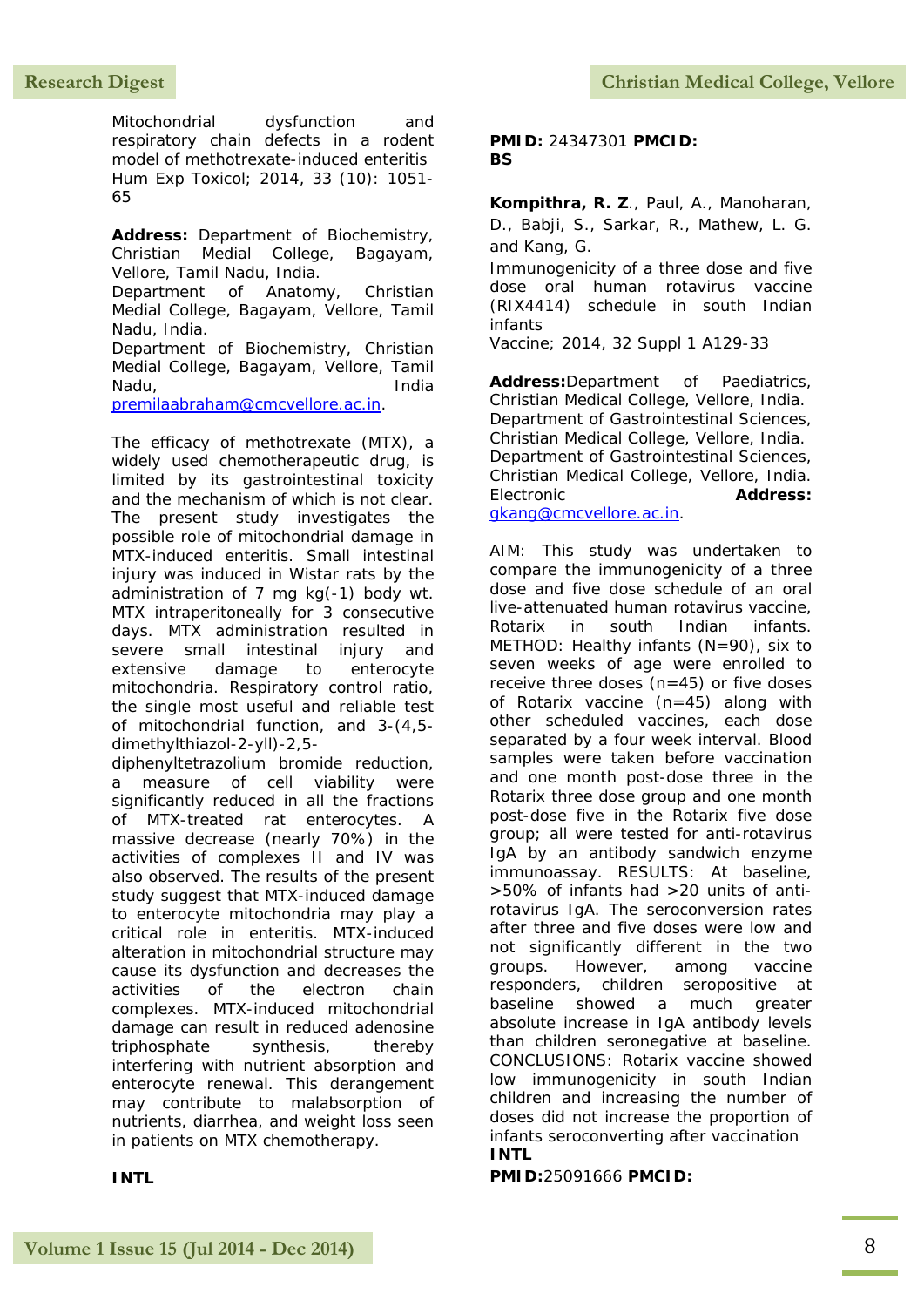#### **BS**

**Kumar, A. S**., Sharma, S. D. and Ravindran, B. P. Characteristics of mobile MOSFET dosimetry system for megavoltage photon beams

J Med Phys; 2014, 39 (3): 142-9

**Address:**Department of Radiotherapy, Christian Medical College, Vellore, Tamil Nadu, India. Radiological Physics and Advisory

Division, Bhabha Atomic Research Centre, CTCRS Building, Anushaktinagar, Mumbai, India.

The characteristics of a mobile metal oxide semiconductor field effect transistor (mobile MOSFET) detector for standard bias were investigated for megavoltage photon beams. This study was performed with a brass alloy buildup cap for three energies namely Co-60, 6 and 15 MV photon beams. The MOSFETs were calibrated and the performance characteristics were analyzed with respect to dose rate dependence, energy dependence, field size dependence, linearity, build-up factor, and angular dependence for all the three energies. A linear doseresponse curve was noted for Co-60, 6 MV, and 15 MV photons. The calibration factors were found to be 1.03, 1, and 0.79 cGy/mV for Co-60, 6 MV, and 15 MV photon energies, respectively. The calibration graph has been obtained to the dose up to 600 cGy, and the doseresponse curve was found to be linear. The MOSFETs were found to be energy independent both for measurements performed at depth as well as on the surface

with build-up. However, field size dependence was also analyzed for variable field sizes and found to be field size independent. Angular dependence was analyzed by keeping the MOSFET dosimeter in parallel and perpendicular orientation to the angle of incidence of the radiation with and without build-up on the surface of the phantom. The maximum variation for the three energies was found to be within +/- 2% for the gantry angles 90 degrees and 270 degrees , the deviations without the

build-up for the same gantry angles were found to be 6%, 25%, and 60%, respectively. The MOSFET response was found to be independent of dose rate for all three energies. The dosimetric characteristics of the MOSFET detector make it a suitable in vivo dosimeter for megavoltage photon beams. **INTL**

**PMID:**25190992 **PMCID:**4154181 **BS**

**Mariappan, R**., Venkatraghavan, L., Vertanian, A., Agnihotri, S., Cynthia, S., Reyhani, S., Tung, T., Khan, O. H. and Zadeh, G.

Serum lactate as a potential biomarker of malignancy in primary adult brain tumours

J Clin Neurosci; 2015, 22 (1): 144-8

**Address:**Department of Anesthesia, University Health Network, Toronto Western Hospital, Toronto, Ontario, Canada. Division of Neurosurgery, Department of Surgery, University Health Network, Toronto Western Hospital, 399 Bathurst Street, West Wing 4-439, M5T 2S8 Toronto, Ontario, Canada. Department of Anesthesia, Christian Medical College Hospital, Vellore, India. Division of Neurosurgery, Department of Surgery, University Health Network, Toronto Western Hospital, 399 Bathurst Street, West Wing 4-439, M5T 2S8 Toronto, Ontario, Canada. Electronic **Address:** [gelareh.zadeh@uhn.ca.](mailto:gelareh.zadeh@uhn.ca)

Lactate, a by-product of glycolysis, is an indicator of poor tissue perfusion and is a useful biomarker with prognostic value in risk-stratifying patients in several diseases. Furthermore, elevated lactate production is observed in tumour glycolysis, also known as the Warburg effect, and is essential in promoting tumour cell invasion, metastasis, and immune system evasion, promoting resistance to cell death. However, there are no studies of elevated serum lactate in brain tumour patients as a potential biomarker, to our knowledge. The aim of this study is to determine possible correlations between the malignancy of tumours and pre- and intraoperative serum lactate elevation in patients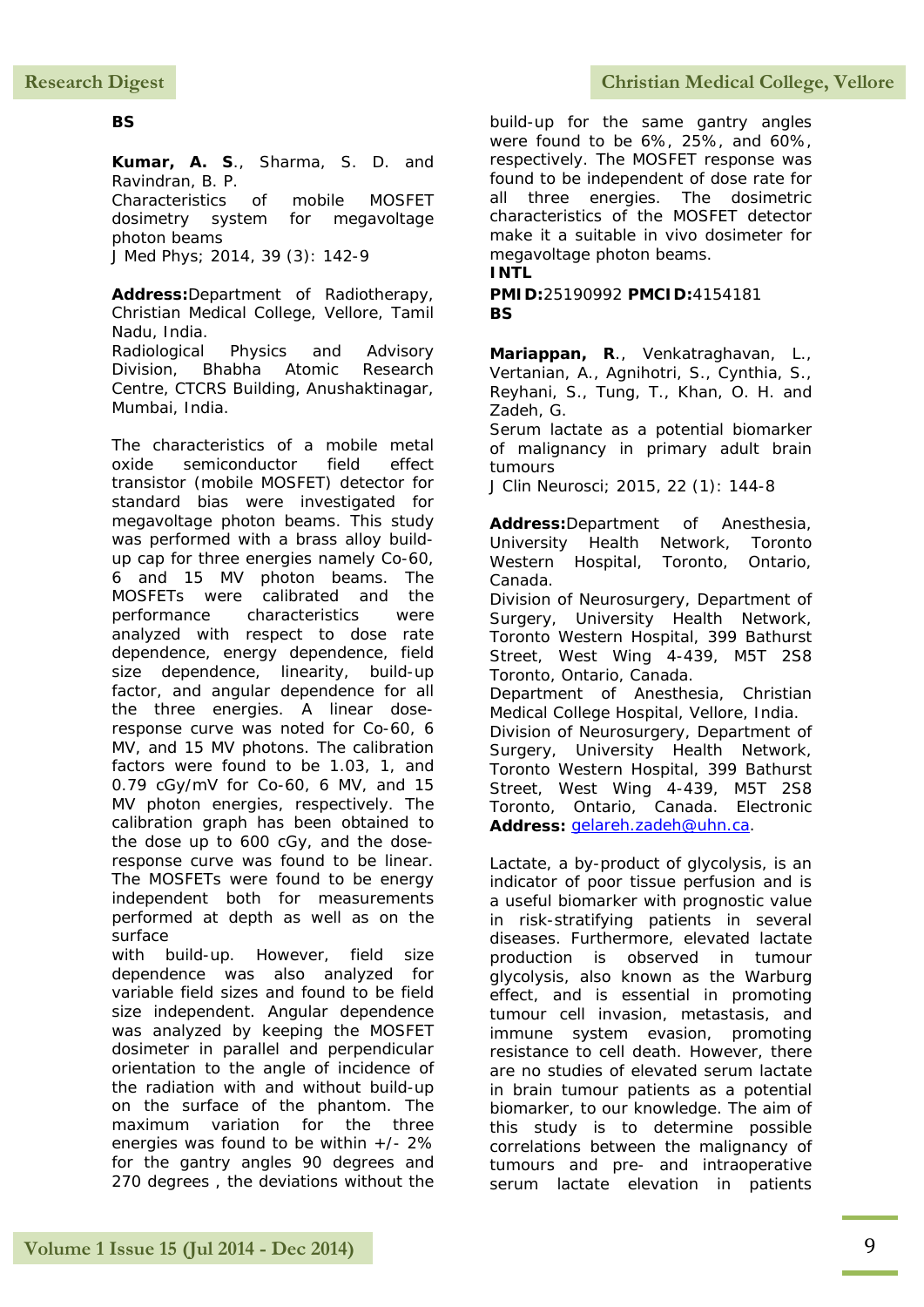undergoing craniotomy for tumour resection. We provide initial evidence that a rise in serum lactate can be used as a non-invasive biomarker that correlates with brain tumour grade. The results from this study and future prospective studies may allow for determination of tumour progression and response to therapy using serum lactate as a biomarker

**INTL**

**PMID:**25172017 **PMCID: BS**

**Mathew, A. J**., Crues, J. V., 3rd and Danda, D. Office e-MRI: viewing joints from the inside Int J Rheum Dis; 2014, 17 (6): 706-9

**Address:**Deptartment of Clinical Immunology & Rheumatology, Christian Medical College, Vellore, India. **INTL**

**PMID:**25346153 **PMCID: BS**

**Moses, V**., Keshava, S. N., Mammen, S., Ahmed, M., Eapen, C. E. and Ramakrishna, B. Trans-caval trans-jugular liver biopsy--a technical modification of trans-jugular liver biopsy Br J Radiol; 2014, 87 (1043): 20140327

**Address:**1 Department of Radiology, Christian Medical College, Vellore, Tamil Nadu, India.

OBJECTIVE: To (a) describe the technical modification of trans-caval TJLB and (b) review our series of nine cases. METHODS: We performed a retrospective review of all trans-caval TJLBs performed; we assessed indications for the procedure, technical success, complications, adequacy of specimen and histological positivity. RESULTS: The technical success rate of the procedure was 9/9 (100%); the minor complication rate was 1/9 (11%), adequate specimen was obtained in all cases and a histological diagnosis was achieved in 8/9 (89%) cases. CONCLUSION: This preliminary report suggests that trans-caval modification of

### Research Digest **Christian Medical College, Vellore**

TJLB is a relatively safe procedure that may be useful in cases where conventional TJLB is infeasible. ADVANCES IN KNOWLEDGE: (a) We describe the technique of trans-caval TJLBs and report our findings in the largest series of published cases. (b) Trans-caval TJLB is relatively safe and can be used to increase the success rates of conventional TJLB.

**INTL**

**PMID:**25248931 **PMCID:**4207161 **BS**

**Nagappan, A. S**., Varghese, J., Pranesh, G. T., Jeyaseelan, V. and Jacob, M.

Indomethacin inhibits activation of endothelial nitric oxide synthase in the rat kidney: Possible role of this effect in the pathogenesis of indomethacininduced renal damage Chem Biol Interact; 2014, 221 77-87

**Address:**Department of Biochemistry, Christian Medical College, Vellore 632002, India. Electronic **Address:** arumugam\_sn@cmcvellore.ac.in.

Department of Biochemistry, Christian Medical College, Vellore 632002, India. Electronic **Address:** joevarghese@cmcvellore.ac.in.

Department of Biochemistry, Christian Medical College, Vellore 632002, India. Electronic **Address:** gautham.pranesh@gmail.com.

Department of Biostatistics, Christian Medical College, Vellore 632002, India. Electronic **Address:** visali\_pv@hotmail.com.

Department of Biochemistry, Christian Medical College, Vellore 632002, India. Electronic **Address:** [mjacob@cmcvellore.ac.in.](mailto:mjacob@cmcvellore.ac.in)

The clinical use of non-steroidal antiinflammatory drugs (NSAIDs) is often associated with adverse effects in the kidney. Indomethacin, an NSAID that has been shown to induce oxidative stress in the kidney, was used to study the pathogenesis of renal damage induced by the drug in a rat model. Experimental animals were given indomethacin (20mg/kg) by oral gavage, sacrificed 1, 12 or 24h (h) later and the kidneys studied. Evidence of glomerular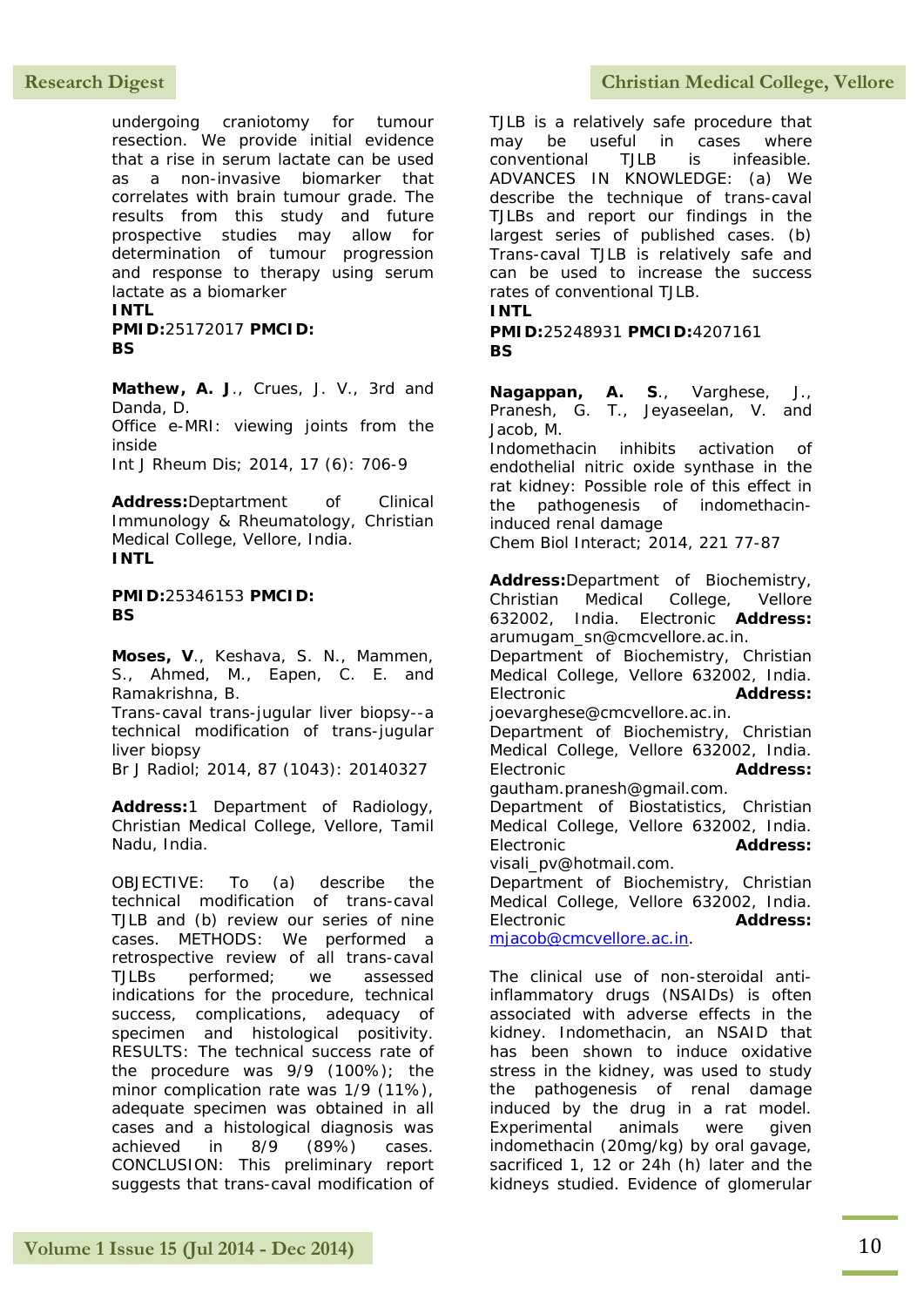and tubular damage in the kidney was found in response to the drug. Renal tissue nitrite levels, a surrogate marker of nitric oxide (NO) synthesis, were significantly decreased at 12 and 24h. Indomethacin did not affect protein and mRNA levels of endothelial nitric oxide synthase (eNOS) or inducible NOS (iNOS). However, it significantly reduced the ratio of dimeric (active) to monomeric (inactive) eNOS in the kidney, 12 and 24h after drug administration. This was associated with reductions in heme content, both in<br>renal tissue and in NOS. Heme renal tissue and in NOS. Heme oxygenase 1 (HO-1) mRNA (at 1 and 12h), protein (at 12 and 24h) and activity (at 1, 12 and 24h) were elevated in response to indomethacin. Nuclear translocation of Nrf2 (at 12h) and p38 MAPK signaling (at 12h and 24h), both of which are known to induce HO-1, also occurred in response to the drug. In summary, our results show that indomethacin reduced levels of activated eNOS in the kidney. This effect is possibly mediated by heme depletion, secondary to HO-1 induction that occurred downstream of Nrf2 and p38 MAPK signaling. We postulate that reduced renal eNOS activity may result in decreased NO levels, and hence reduced renal perfusion, leading to glomerular and tubular injury with subsequent renal damage.

#### **INTL**

**PMID:**25110317 **PMCID: BS**

**Palaniappan, P**., Lionel, A. P., Agarwal, I., Mathai, S., Mathew, L., Agarwal, S., Keni, P., Khubchandani, R. and Kumar, S. Cryosupernatant and Immunosuppression as Effective Alternative Therapies for TTP in Three Pediatric SLE Patients Indian J Hematol Blood Transfus; 2014,

30 (Suppl 1): 232-6

**Address:**Department of Paediatrics, Christian Medical College, Vellore, 632004 India.

Jaslok Hospital & Research Centre, 15 - Dr. Deshmukh Marg, Pedder Road, Mumbai, 400 026 India.

Thrombotic thrombocytopenic purpura (TTP) and systemic lupus erythematosus (SLE) very rarely present simultaneously and pose a diagnostic and therapeutic dilemma to the physician. Prompt diagnosis and management with plasma exchange and immunosuppression is life-saving. To describe the effectiveness of cryosupernatant and steroids in pediatric SLE with TTP. We describe three children aged 12-14 years with SLE who were diagnosed with TTP based on fever, CNS manifestations, ANA, antidsDNA, anti-sm positivity, hypocomplementemia, and microangiopathic anemia with thrombocytopenia. All three children were managed with cryosupernatant and steroids without plasmapheresis. All children improved with cryosupernatant and steroids. All attained remission within 10 days. They were doing well at last follow up without relapse or flare. Cryosupernatant and steroids may be an effective therapy for Thrombotic thrombocytopenic purpura with systemic lupus erythematosus.

#### **NAT**

#### **PMID:**25332586 **PMCID:**4192230 **BS**

**Peter, J. V**., Griffith, M. F., Prakash, J. A., Chrispal, A., Pichamuthu, K. and Varghese, G. M.

Anti-nuclear antibody expression in severe scrub typhus infection: preliminary observations

J Glob Infect Dis; 2014, 6 (4): 195-6

**Address:**Department of Critical Care, Medical Intensive Care Unit, Christian Medical College, Vellore, India.

Department of Medicine, University of Colorado School of Medicine, Aurora, CO, USA.

Department of Microbiology, Christian Medical College, Vellore, India.

Department of Medicine, Christian Medical College, Vellore, India.

**INTL**

**PMID:**25538461 **PMCID:**4265838 **BS**

**Phukan, C**., Prabhu, S. and Venkatramani, V.

Incidental detection of retroperitoneal lymphangioleiomyomatosis (LAM) - CT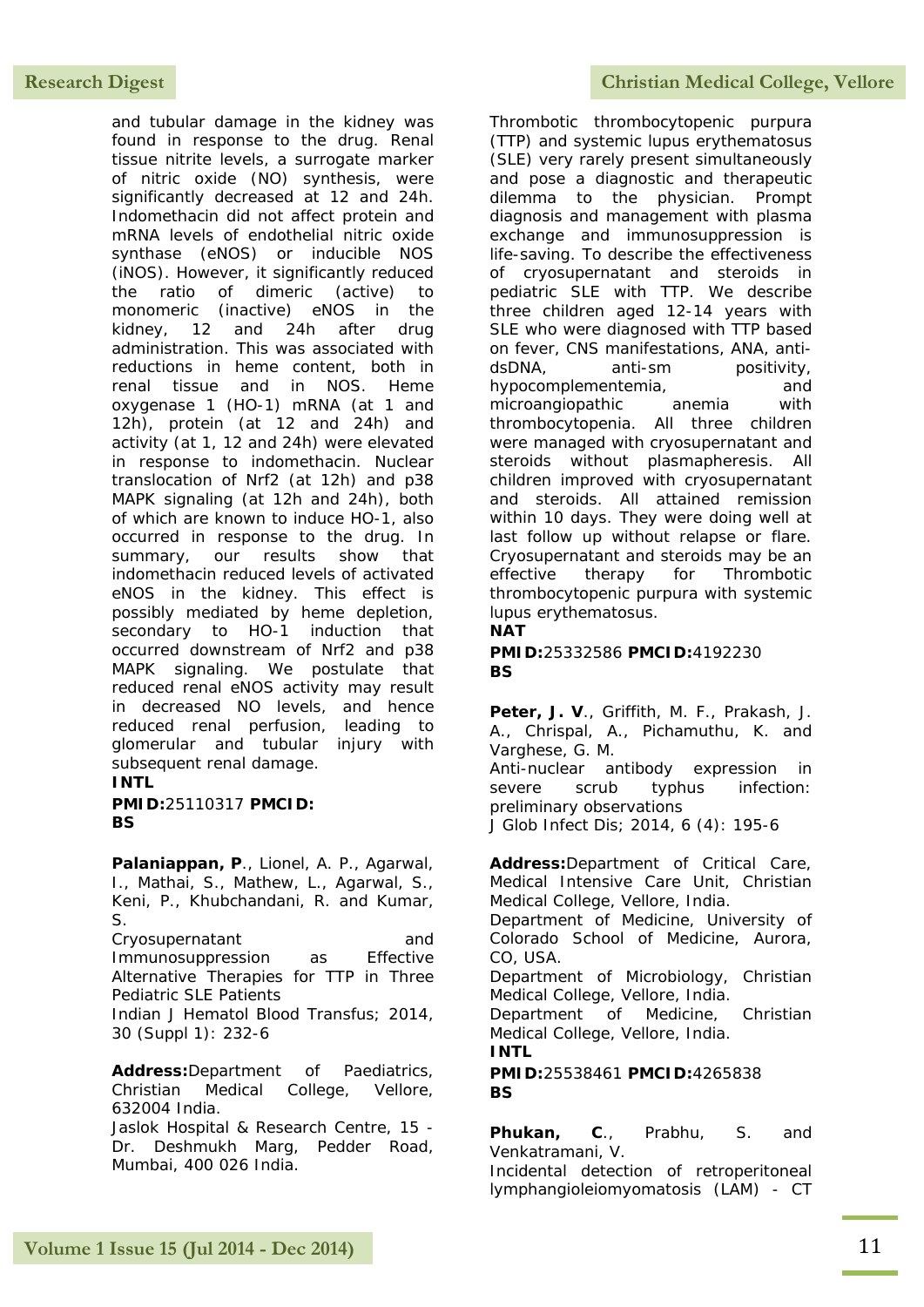and MRI findings with relevance to the urologist

Int Braz J Urol; 2014, 40 (4): 574-5

**Address:**Department of Urology, Christian Medical College, Vellore, India. **INTL**

**PMID:**25251963 **PMCID: BS**

**Prakash, D**., Prabhu, S. M. and Irodi, A. Seronegative spondyloarthropathyrelated sacroiliitis: CT, MRI features and differentials

Indian J Radiol Imaging; 2014, 24 (3): 271-8

**Address:**Department of Radiology, Christian Medical College, Vellore, Tamil Nadu, India.

Seronegative spondyloarthropathy is a group of chronic inflammatory rheumatic diseases that predominantly affect the axial skeleton. Involvement of sacroiliac joint is considered a hallmark for diagnosis of seronegative spondyloarthropathy and is usually the first manifestation of this condition. It is essential for the radiologist to know the computed tomography (CT) and magnetic resonance imaging (MRI) features of spondyloarthropathy-related sacroiliitis as imaging plays an important role in diagnosis and evaluation of response to treatment. We present a pictorial essay of CT and MRI imaging findings in seronegative spondyloarthropathy-related sacroiliitis in various stages and highlight common differentials that need to be considered. **NAT**

**PMID:**25114391 **PMCID:**4126143 **BS**

**Rabi, S**., Jacob, T. M., Lionel, J. and Indrasingh, I.

Different subsets of Langerhans cells in human uterine tubes and uterus

J Obstet Gynaecol Res; 2014, 40 (7): 1833-9

**Address:**Department of Anatomy, Christian Medical College Vellore, Vellore, India.

AIM: Langerhans cells (LC) are antigenpresenting cells present in tissues with

high antigenic exposure. Their role in the upper female reproductive tract is not fully understood. This study aims to determine the distribution and morphology of LC in the normal and post-partum human uterine tubes and uterus by staining with the specific LC markers, CD1a and zinc iodide-osmium (ZIO), and to determine their association with helper and cytotoxic T cells. MATERIAL AND METHODS: Normal and post-partum uterine tube and uterine specimens were stained with CD1a and ZIO and their morphology and distribution noted. Double immune staining with CD1a-CD4 and CD1a-CD8 in post-partum uterine tube were also done. RESULTS: It was noted that CD1a-positive cells were significantly fewer and smaller in diameter than ZIOpositive cells in the uterine tube and both types of cells were significantly more prevalent in post-partum tubes. Perivascular clusters of ZIO-positive cells were seen in the post-partum tubes. Close association of CD1a-positive cells with CD4- and CD8-positive T cells was noted in the post-partum uterine tube. In the uterus, scanty CD1a-positive cells were present in the surface and glandular epithelium and endometrial stroma. ZIO-positive cells were absent. CONCLUSION: This study suggests that CD1a-positive and ZIO-positive cells may be different subsets of LC that are needed for presentation of antigen to immunocompetent cells. Their respective functions are yet to be determined.

#### **INTL**

**PMID:**25056459 **PMCID: BS**

**Raghupathy, V**., Goel, A., Thangaraj, K. R., Eapen, C. E., Balasubramanian, K. A., Regi, A., Jose, R., Benjamin, S. J. and Ramachandran, A.

Absence of G1528C mutation in longchain 3-hydroxyacyl-CoA dehydrogenase in four Indian patients with pregnancyrelated liver disease

Indian J Gastroenterol; 2014, 33 (4): 387-9

**Address:**The Wellcome Trust Research Laboratory, Division of Gastrointestinal Sciences, Christian Medical College, Vellore, 632 004, India.

#### Research Digest **Christian Medical College, Vellore**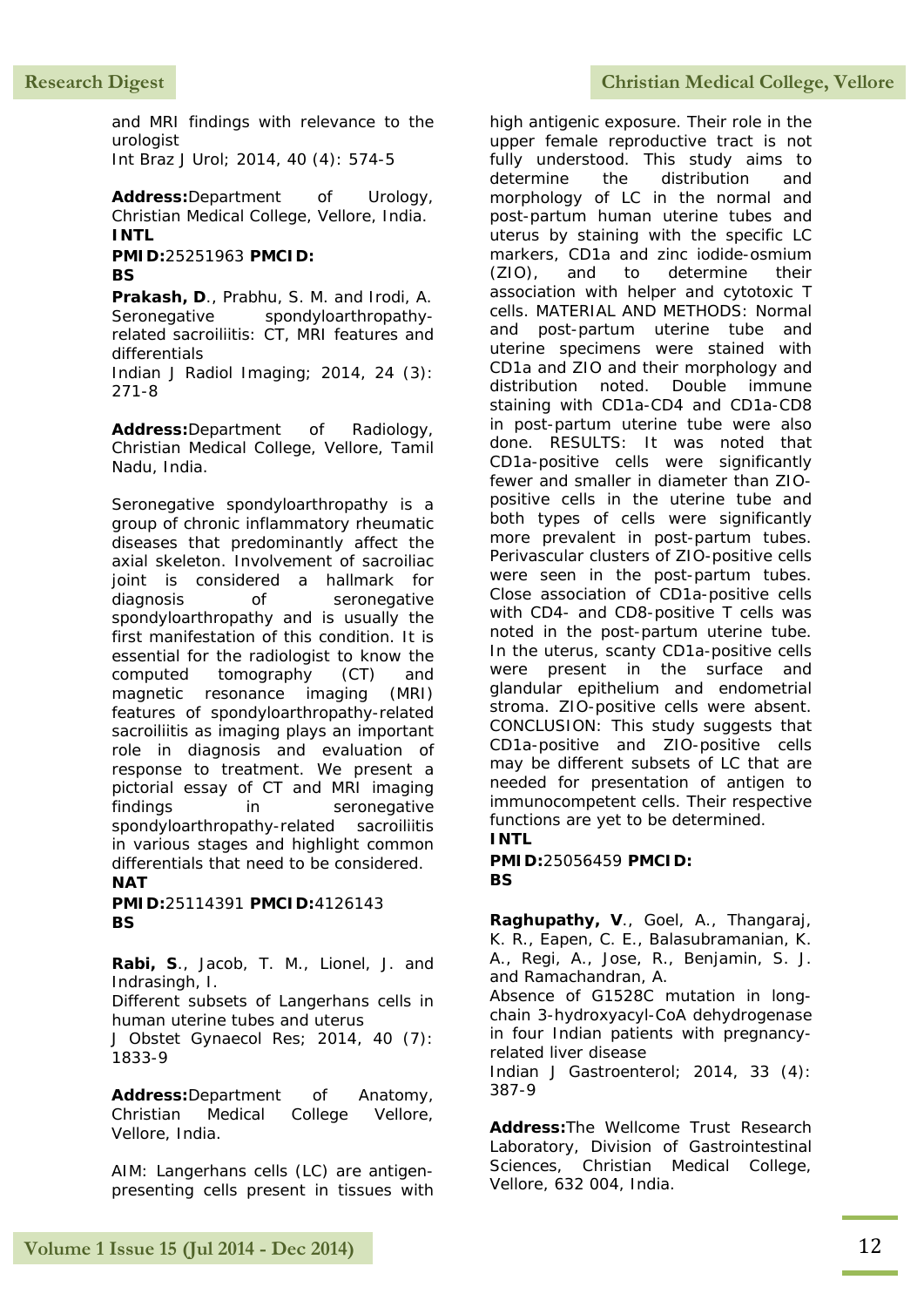#### **NAT PMID:**24105666 **PMCID: BS**

#### **Rajendran, P**. and Kang, G.

Molecular epidemiology of rotavirus in children and animals and characterization of an unusual G10P[15] strain associated with bovine diarrhea in south India

Vaccine; 2014, 32 Suppl 1 A89-94

**Address:**The Wellcome Trust Research Laboratory, Division of Gastrointestinal Sciences, Christian Medical College, Vellore, TN, India.

The Wellcome Trust Research Laboratory, Division of Gastrointestinal Sciences, Christian Medical College, Vellore, TN, India. Electronic **Address:** gkang@cmcvellore.ac.in.

Rotaviruses are enteric pathogens causing acute, watery, dehydrating diarrhea in various host species, including birds and mammals. This study collected data on the disease burden and strain prevalence of Group A rotavirus in animals and humans in Vellore and investigated interspecies transmission by comparison of circulating genotypes. Stool samples from children aged less than 5 years, admitted to the hospital between January 2003 and May 2006 for diarrhea and diarrheal samples from animals that were collected from a veterinary clinic and several dairy farms near Vellore between February 2007 and May 2008 were processed and subjected to RNA extraction and reversetranscription PCR for genotyping of VP7 and VP4. Of 394 children with diarrhea, 158 (40%) were positive for rotavirus and the common G types identified were G1 (47, 29.7%), G2 (43, 27.2%), G9 (22, 13.9%), G10 (2, 1.2%), G12 (1, 0.6%) and mixed infections (27, 17.8%). The common P types were P[4] accounting for 57 (36%) samples, P[8] 57 (36%), P[11] 3 (1.8%) and P[6] 2 (1.2%). Of 627 animals, 35 (1 bullock, 2 goats, 32 cows) were found to be infected with rotavirus (5.5%). The common G types identified in order of frequency were G6 (17, 48.5%), G2 (10, 28%), G10 (4, 11%), G8 (2, 5.7%) and mixed infections (2, 5.7%). The common

P types were P[6] accounting for 16 (46%) samples, P[4] 7 (20%), P[1] 3 (8.5%) and P[8] 3 (8.5%). An unusual P type P[15] was seen in one sample in combination with G10. The finding of G2 infections which are rarely identified in animals implies anthroponotic transmission since this genotype is predominantly associated with infection in humans.

#### **INTL**

**PMID:**25091687 **PMCID: BS**

**Rose, W**., Kitai, I., Kakkar, F., Read, S. E., Behr, M. A. and Bitnun, A.

Quantiferon Gold-in-tube assay for TB screening in HIV infected children: influence of quantitative values BMC Infect Dis; 2014, 14 516

**Address:**Department of Pediatrics, Christian Medical College, Vellore 632004, India. winsleyrose@cmcvellore.ac.in.

BACKGROUND: HIV infected children are at increased risk of TB disease and require annual TB screening. Data on use of IGRA for TB screening in them are limited. We retrospectively evaluated the usefulness of Quantiferon

Gold-in-tube test (QFT), an IGRA in screening for LTBI in relatively healthy, immunologically stable HIV infected children. METHODS: HIV infected children with no prior history of TB were screened for latent TB as part of routine care. They underwent risk of TB assessment, TST and QFT. QFT was repeated twice or three times depending on the quantitative values. Independent test validation was also performed. RESULTS: Eighty one children had 109 QFT tests. All had adequate mitogen responses. The initial QFT was positive in 15 (18.5%) children; quantitative IGRA responses were 0.35-1.0 IU/mL in 9 (60%), 1.0-10 IU/mL in5 (33.3%) and >10 IU/mL in 1 (6.7%). None that tested positive had documented TB exposure or TB disease. Baseline characteristics in the QFT positive and negative groups were similar. Repeat testing within 17 weeks demonstrated reversion to negative in 79% of cases. Repeat blinded independent testing of all QFT positive results and a random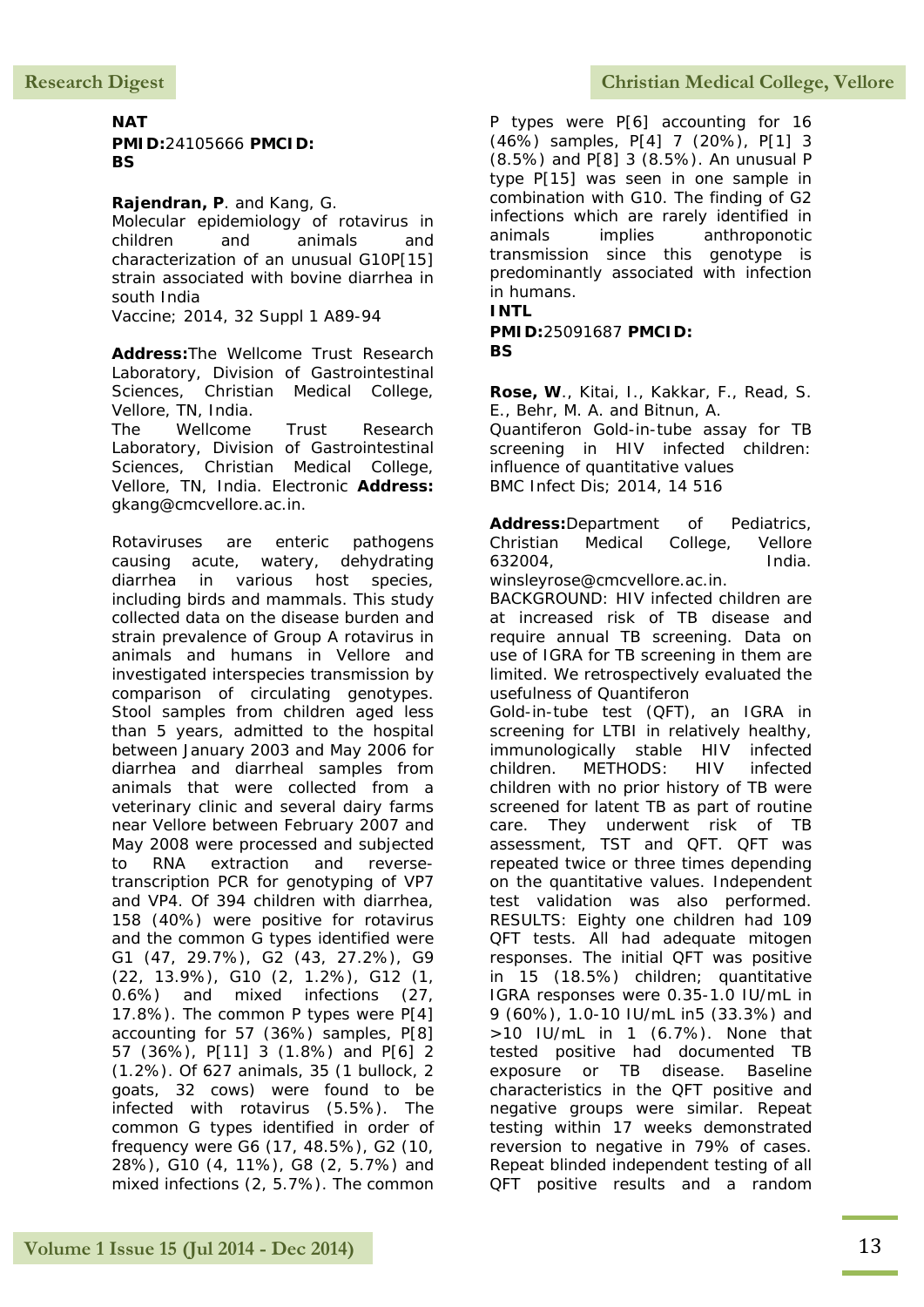selection of initial negative tests demonstrated concordance in 96% of cases. Seven children (QFT > 1.0 IU/mL or positive TST) were offered INH preventive therapy. In no case has TB disease developed in 2 years of close follow-up. CONCLUSIONS: QFT is a valid method for LTBI screening relatively healthy, immunologically stable HIV infected children. However, reversion to negative on repeat testing and lack of correlation with TST results and risk of TB exposure makes interpretation difficult.

#### **INTL**

#### **PMID:**25248406 **PMCID:**4181619 **BS**

**Rose, W**., Veeraraghavan, B., Pragasam, A. K. and Verghese, V. P. Antimicrobial susceptibility profile of isolates from pediatric blood stream infections

Indian Pediatr; 2014, 51 (9): 752-3

**Address:**Departments of Pediatrics and \*Microbiology, Christian Medical College, Vellore, and india. winsleyrose@cmcvellore.ac.in.

We describe the pathogens and their antimicrobial profile causing blood stream infections in children over a 4-

year period. The commonest pathogens were: non-fermenting Gram negative bacilli other than Pseudomonas, Salmonella species, Escherichia coli, Staphylococcus aureus and Klebsiella species. High rates of drug-resistance were observed

**NAT PMID:** 25228617 **PMCID: BS**

**Sarkar, S**., Chacko, A. G. and Chacko, G.

An analysis of granulation patterns, MIB-1 proliferation indices and p53 expression in 101 patients with acromegaly Acta Neurochir (Wien); 2014, 156 (12): 2221-30; discussion 2230

**Address:**Section of Neurosurgery, Department of Neurological Sciences, Christian Medical College, Vellore, India.

### **Research Digest Christian Medical College, Vellore**

BACKGROUND: Despite the wide spectrum of adenoma behavior in patients with acromegaly, the ability of most pathological markers to predict clinical and radiological behavior remains controversial. The authors sought to comprehensively examine clinical and radiological correlates of growth hormone (GH)-secreting pituitary adenomas with regard to several commonly used immunocytochemical techniques in patients undergoing transsphenoidal surgery for acromegaly. METHOD: We performed a retrospective review of histopathological findings in 101 surgically resected GH adenomas. Tumors were assessed radiologically for different patterns of extension. Each tumor specimen was subject to immunocytochemical analysis, including assessments of granulation patterns, MIB-1 labeling indices, prolactin cosecretion, p53 expression and mitotic activity. Endocrinological outcome was assessed in 93 patients, with remission defined by the 2010 consensus criteria. RESULTS: Most tumors were macroadenomas and almost half were invasive. When compared to densely granulated tumors, sparsely granulated adenomas were associated with a younger age at presentation, higher preoperative IGF-1 levels, elevated MIB-1 index and pure GH immunostaining, but did not differ significantly in terms of extrasellar invasion or outcome. Increased mitotic activity and p53 expression were also associated with higher proliferation indices and a younger age at presentation. Mixed GH/prolactin tumors demonstrated significantly higher remission rates, independent of variations in extrasellar growth. MIB-1 indices did not correlate with the preoperative GH/IGF-1 levels, adenoma size or Knosp grade. CONCLUSION: The pathobiology of acromegaly is complex, and the clinicoradiological significance of subtyping on the basis of the markers employed in this study is debatable. Further investigation of newer molecular markers is warranted.

#### **INTL**

**PMID:**25238988 **PMCID: BS**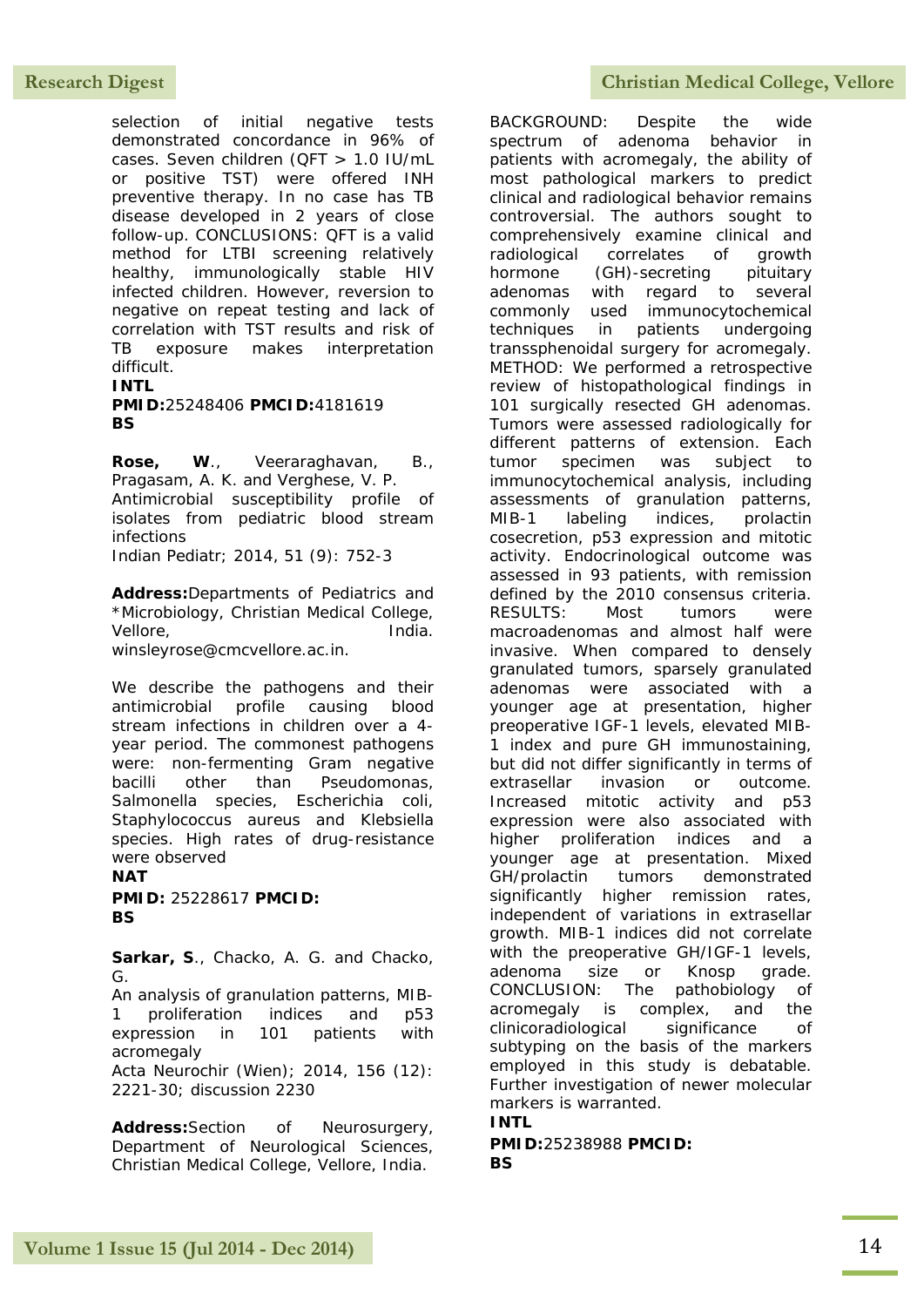**Turel, M. K**. and Rajshekhar, V. Magnetic resonance imaging localization with cod liver oil capsules for the minimally invasive approach to small intradural extramedullary tumors of the thoracolumbar spine

J Neurosurg Spine; 2014, 21 (6): 882-5

**Address:**Department of Neurological Sciences, Christian Medical College, Vellore, Tamil Nadu, India.

Object Accurate intraoperative localization of small intradural extramedullary thoracolumbar (T-1 to L-3 level) spinal cord tumors is vital when minimally invasive techniques, such as hemilaminectomy, are used to excise these lesions. In this study, the authors describe a simple and effective method of preoperative MRI localization of small intradural extramedullary tumors using cod liver oil capsules. Methods Thirtyfive patients with intradural tumors underwent preoperative MRI localization the evening prior to surgery. Patients were positioned prone in the MRI gantry, mimicking the intraoperative position. Nine capsules were placed in 3 rows to cover the lesion. This localization was used to guide the level for a minimally invasive approach using a hemilaminectomy to excise these tumors. Results The mean patient age was  $51.5 +/- 14.3$  years, and the mean body mass index was  $24.1$  +/- 3.5 kg/m(2). Twenty-two tumors involved the thoracic spine, and 13 involved the upper lumbar spine from L-1 to L-3. The mean tumor size was 2.2 +/- 1.0 cm. Localization was accurate in 34 patients (97.1%). Conclusions Accurate localization with the described method is quick, safe, cost-effective, and noninvasive with no exposure to radiation. It also reduces operating time by eliminating the need for intraoperative fluoroscop **INTL PMID:**25325173 **PMCID:**

**BS**

**Abraham AP**, Vidyasagar A, Lakshmanan J, Nair S, Joseph M(1). Phenytoin toxicity in patients with traumatic brain injury. Neurol India. 2014 May-Jun;62(3):285- 9. doi: 10.4103/0028-3886.136929.

Author information: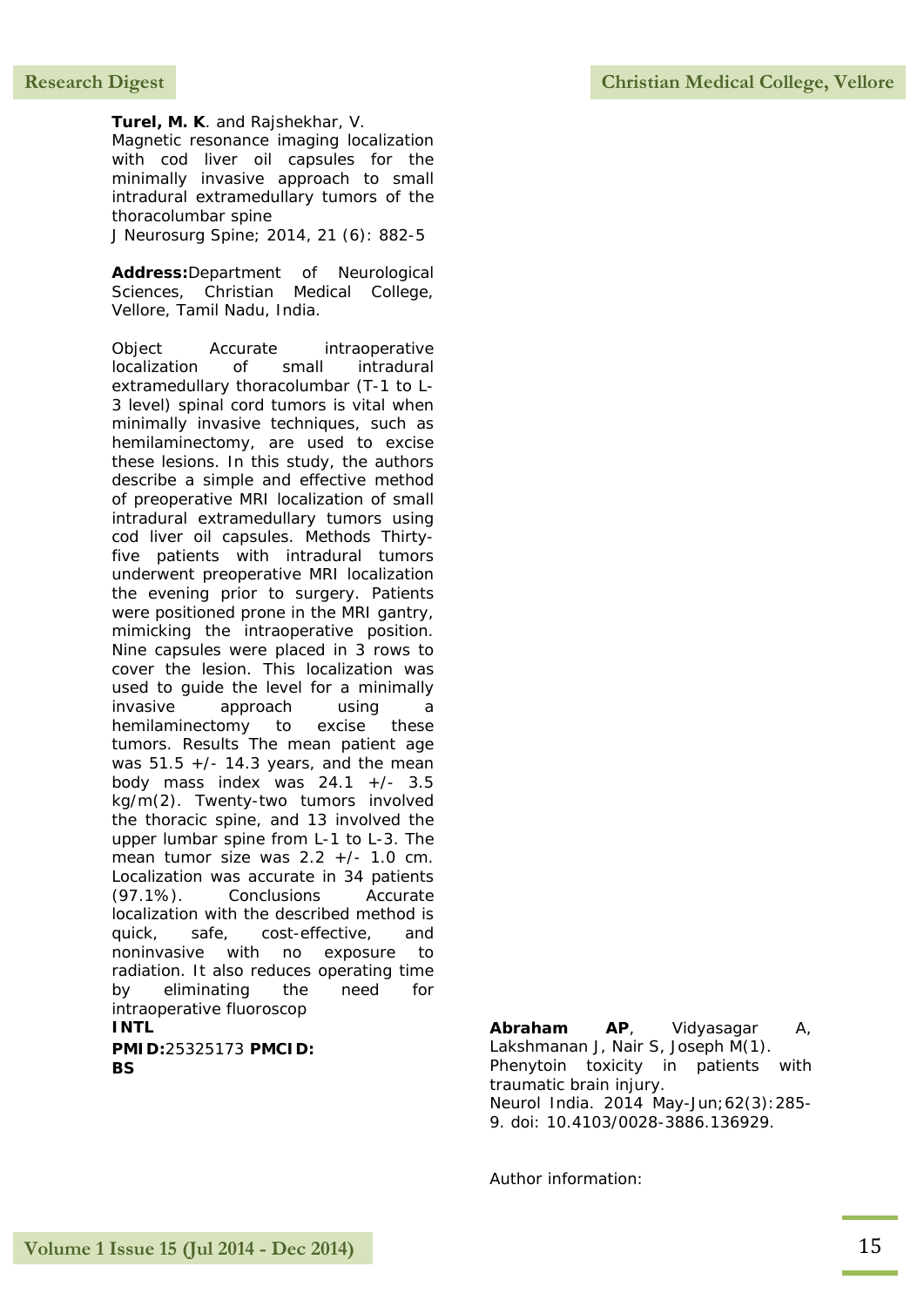<span id="page-18-0"></span>(1)Department of Neurological Sciences, Christian Medical College, Vellore, India.

BACKGROUND: We observed that in patients with traumatic brain injury (TBI) who did not improve as expected, serum levels of phenytoin were in the toxic range and that their sensorium improved with modification of the dose. This led us to study the usage of phenytoin in patients with TBI. AIMS: To determine the prevalence of phenytoin toxicity in TBI patients and to study the suitability of using ideal body weight (IBW) to guide phenytoin dosing. SETTING AND DESIGN: Neurotrauma unit of a tertiary care centre in India. Prospective data collection from an already established protocol of drug level monitoring. MATERIALS AND METHODS: The study cohort included 100 consecutive adult patients with mild or moderate TBI who were administered phenytoin based on IBW. Trough serum phenytoin and albumin levels were measured on day 4 after administration of the loading dose and actual body weight obtained when it was possible. STATISTICAL ANALYSIS: Chi-square was used for comparing categorical variables, student's t-test for continuous variables and multivariate regression analysis to obtain independent risk factors. RESULTS: Clinical toxicity was observed in 15% of patients and biochemical toxicity in 36%, with a significant association between the two  $(P < 0.01)$ . Using multivariate analysis, abdominal girth  $≤75$  cm (P = 0.07), neck circumference  $\leq 34$  cm (P = 0.025) and IV dose proportion  $\geq 80\%$  (P = 0.003) were independent risk factors for biochemical toxicity. The plot between actual weight and IBW showed that toxicity occurred when IBW was higher than actual weight. CONCLUSION: The prevalence of biochemical phenytoin toxicity was high, with independent risk factors being a higher proportion of IV administration and overestimation of weight by IBW. Clinical suspicion of phenytoin toxicity was a good predictor of biochemical toxicity.

#### **NAT**

**PMID: 25033851 [PubMed - indexed]** for MEDLINE]

#### **CO**

**Abrol, N**., Panda, A. and Kekre, N. S. Painful varicoceles: Role of varicocelectomy Indian J Urol; 2014, 30 (4): 369-73

**Address:**Department of Urology, Christian Medical College, Vellore, Tamil Nadu, India.

The incidence of varicocele in the general population is up to 15%. It is estimated that the prevalence of pain with varicoceles is around 2-10%. Till the year 2000, only two studies evaluated efficacy of varicocelectomy in painful varicoceles with conflicting results. Over the past decade many other studies have addressed this issue and reported on the treatment outcome and predictors of success. We critically appraised studies published from March 2000 to May 2013 evaluating surgical management in painful varicoceles to provide an evidence based review of effectiveness of varicocelectomy in relieving pain in patients with symptomatic painful varicoceles. The association between varicoceles and pain is not clearly established. Conservative treatment is warranted as the first line of treatment in men with painful clinical varicoceles. In carefully selected men with clinically palpable varicoceles and associated characteristic chronic dull ache, dragging or throbbing pain who do not respond to conservative therapy, varicocelectomy is warranted and is associated with approximately 80% success. However, surgical success does not always translate into resolution of pain and pain might persist even when no varicoceles are detected postoperatively.

#### **NAT**

**PMID:**25378815 **PMCID:**4220373 **CO**

**Albert, S**., Jayashankar, V. and Gouse, M.

A paradoxical triad: scapulothoracic dissociation with clavicle and humeral shaft fractures

Case Rep Emerg Med; 2014, 2014 689157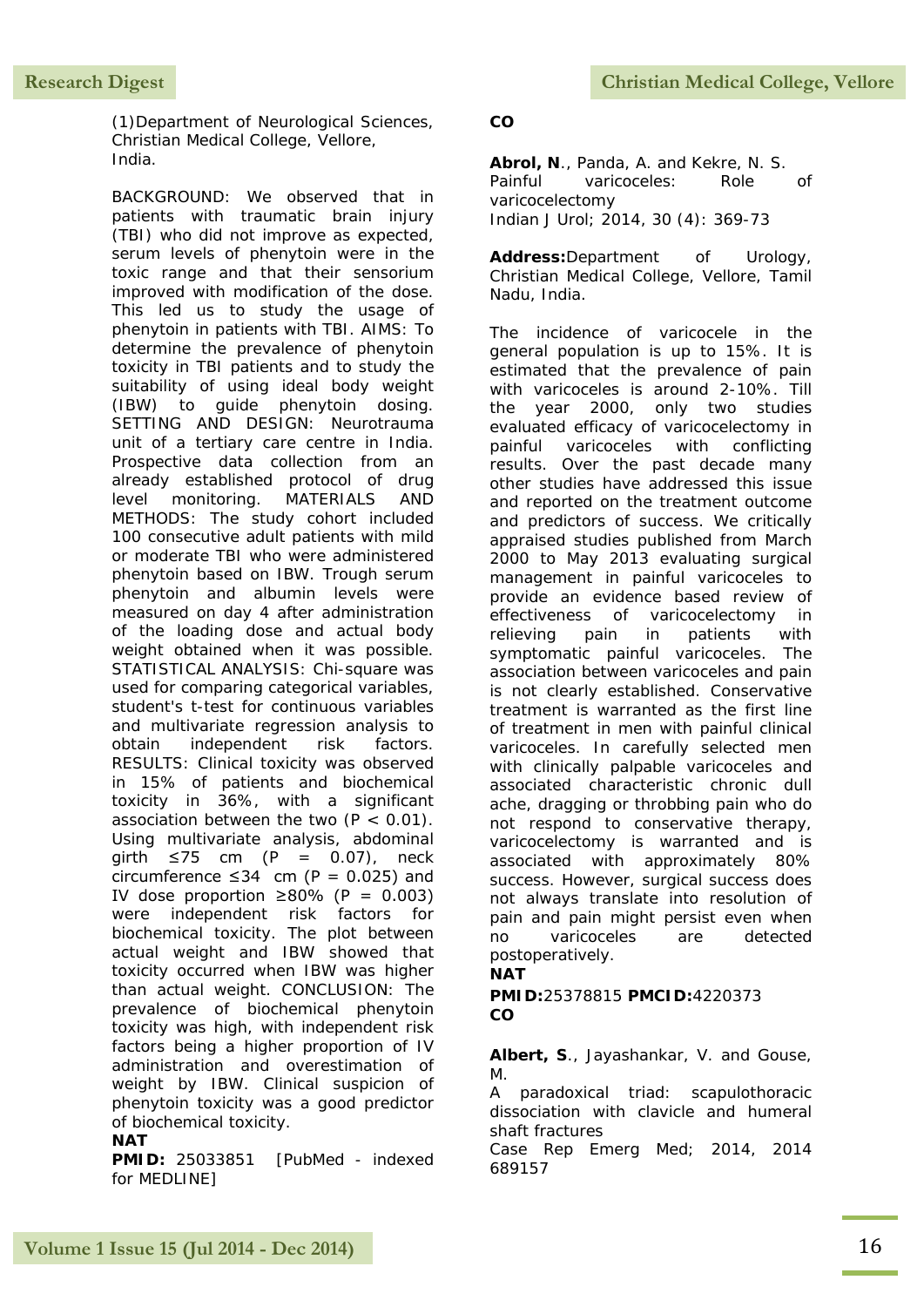**Address:**Department of Orthopaedics, Christian Medical College, Unit 1, Vellore 632004, India.

Scapulothoracic dissociation involves varying degree of discontinuity of the upper extremity from its truncal attachment. An eighteen-year-old male presented to the accident and emergency department following a motor vehicle accident where he was hit by a four wheeler while riding a two wheeler. He had tenderness and deformity over the left clavicle and the left humerus. He was unable to perform active wrist and finger dorsiflexion. A CT subsequently revealed a grade 2 splenic laceration. The splenic laceration was treated conservatively. As his general condition improved, he was gradually weaned off the ventilator and his left upper limb neurology was reassessed. He had isolated radial nerve palsy with an otherwise intact brachial plexus. He underwent internal fixation of the clavicle and the humerus. At 4 months after injury the EMG/NCV report showed signs of renervation of the radial nerve, and the fracture progressed to an uneventful union. This prior unreported triad of scapulothoracic dissociation with ipsilateral clavicular and humeral fractures may represent a parody. An apparent increase in the severity of skeletal injury was associated with a paradoxical decrease in the severity of neurovascular injury. We report this case to create awareness among orthopedic surgeons and emergency physicians about the clinical presentation of such injuries

**INTL**

**PMID:**25140262 **PMCID:**4129962 **CO**

**Arora, R**., John, N. T. and Kumar, S. Vesicourethral fistula after retrograde primary endoscopic realignment in posterior urethral injury Urology; 2015, 85 (1): e1-2

**Address:**Department of Urology, Christian Medical College, Vellore, Tamil Nadu, India. Electronic **Address:** [Rajat.cmcv@gmail.com.](mailto:Rajat.cmcv@gmail.com)

Department of Urology, Christian Medical College, Vellore, Tamil Nadu, India.

A 22-year-old male patient presented with iatrogenic vesicourethral fistula after immediate retrograde endoscopic realignment of urethra after a posterior urethral injury associated with pelvic fracture.

#### **INTL**

#### **PMID:** 25440761 **PMCID: CO**

**Bal, H. S.,** Jehangir, S. and Kurian, J. J. A giant lymphangioma of the body wall in a child: a heavy companion BMJ Case Rep; 2014, 2014

**Address:** Department of Paediatric Surgery, Christian Medical College, Vellore, Tamil Nadu, India.

#### **INTL**

#### **PMID:**25427931 **PMCID: CO**

**Banerji, J. S**. and George, A. J.

Total ureterectomy and ileal ureteric replacement for TCC ureter in a solitary kidney Can Urol Assoc J; 2014, 8 (11-12):

E938-40

**Address:**Christian Medical College, Vellore, India; ; Virginia Mason Medical Center, Seattle, Washington. Christian Medical College, Vellore, India;

Traditional treatment of upper tract transitional cell carcinoma (TCC) is nephroureterectomy with a bladder cuff. This is in keeping with the nature of the disease, in that TCC is a panurothelial disease. However, there are a few rare occasions when this would mean making a subject anephric, as in a TCC in a solitary kidney or bilateral synchronous/metachronous disease. We present a case of a patient with a dysplastic, poorly functioning left kidney and with a TCC of the ureter on the right side.

#### **INTL**

**PMID:**25553174 **PMCID: CO**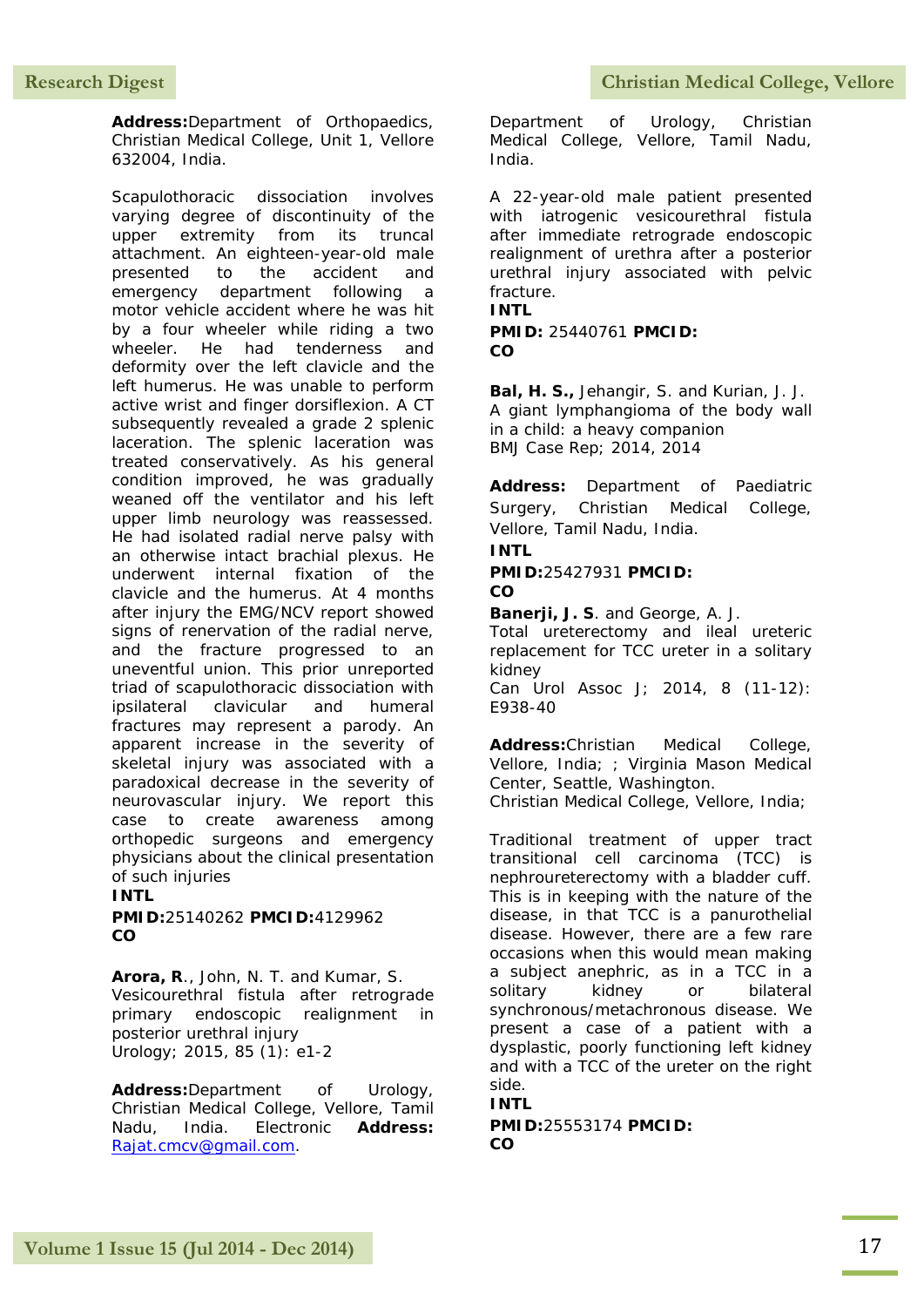**Banerji, J. S**., Devasia, A., Kekre, N. S. and Chacko, N.

Early urinary diversion with ileal conduit and vesicovaginostomy in the treatment of radiation cystitis due to carcinoma cervix: a study from a tertiary care hospital in South India ANZ J Surg; 2014,

**Address:** Department of Urology, Christian Medical College, Vellore, India.

BACKGROUND: To study the magnitude of radiation cystitis following radiation therapy for carcinoma cervix, and propose an algorithm to decide on early diversion, with or without vesicovaginostomy. METHODS: Women who developed radiation cystitis following radiotherapy for carcinoma cervix from January 1998 to December 2011 were included in this retrospective study. Electronic hospital records were analysed to document the presence of radiation cystitis. All women who developed evidence of radiation-induced cystitis, according to the common toxicity and Radiation Therapy Oncology Group criteria, were included in the study. We looked at transfusion requirements, number of hospital admissions, quality of life and cost involved. Chi-square tests were done where applicable. SPSS version 16 was used for analysis. RESULTS: Of the 902 patients who received radiation for carcinoma cervix in the 13-year period, 62 (6.87%) developed grade 3/4 cystitis. Twenty-eight of them underwent ileal conduit diversion, with 18 undergoing concomitant vesicovaginostomy. When compared with the patients who did not have diversion, the transfusion requirements, number of hospital admissions and quality of life had a statistically significant difference. Cost analysis of early diversion too showed a marginal benefit with early diversion. The limitation of the study was that it was retrospective in nature. CONCLUSION: In radiation cystitis, multiple hospital admissions and consequential increase in cost is the norm. In severe disease, early diversion is a prudent, costeffective approach with good quality of life and early return to normal activity

### **INTL PMID:** 25366250 **PMCID:**

**CO**

**Bhatt, A. A**., Mathews, S. S., Kumari, A. and Paul, T. V. Tumour-induced osteomalacia Hong Kong Med J; 2014, 20 (4): 350 e1-  $\mathfrak{D}$ 

**Address:** Department of Endocrinology, Diabetes and Metabolism, Christian Medical College, Vellore 632 004, India. Department of ENT, Christian Medical College, Vellore 632 004, India. Department of General Pathology, Christian Medical College, Vellore 632 004, India **INTL PMID:** 25104013 **PMCID: CO**

**Bhatt, A. D**., Joel, A. and Chacko, R. Lesser known evil of a commonly used devil-bleomycin induced flagellate dermatitis Indian Dermatol Online J; 2014, 5 (4): 517

**Address:** Department of Medical Oncology, Christian Medical College, Vellore, Tamil Nadu, India. **NAT**

**PMID:** 25396145 **PMCID:**4228657 **CO**

**Banerji, J. S**., Devasia, A., Kekre, N. S. and Chacko, N.

Early urinary diversion with ileal conduit and vesicovaginostomy in the treatment of radiation cystitis due to carcinoma cervix: a study from a tertiary care hospital in South India ANZ J Surg; 2014,

**Address:** Department of Urology, Christian Medical College, Vellore, India.

BACKGROUND: To study the magnitude of radiation cystitis following radiation therapy for carcinoma cervix, and propose an algorithm to decide on early diversion, with or without vesicovaginostomy. METHODS: Women who developed radiation cystitis following radiotherapy for carcinoma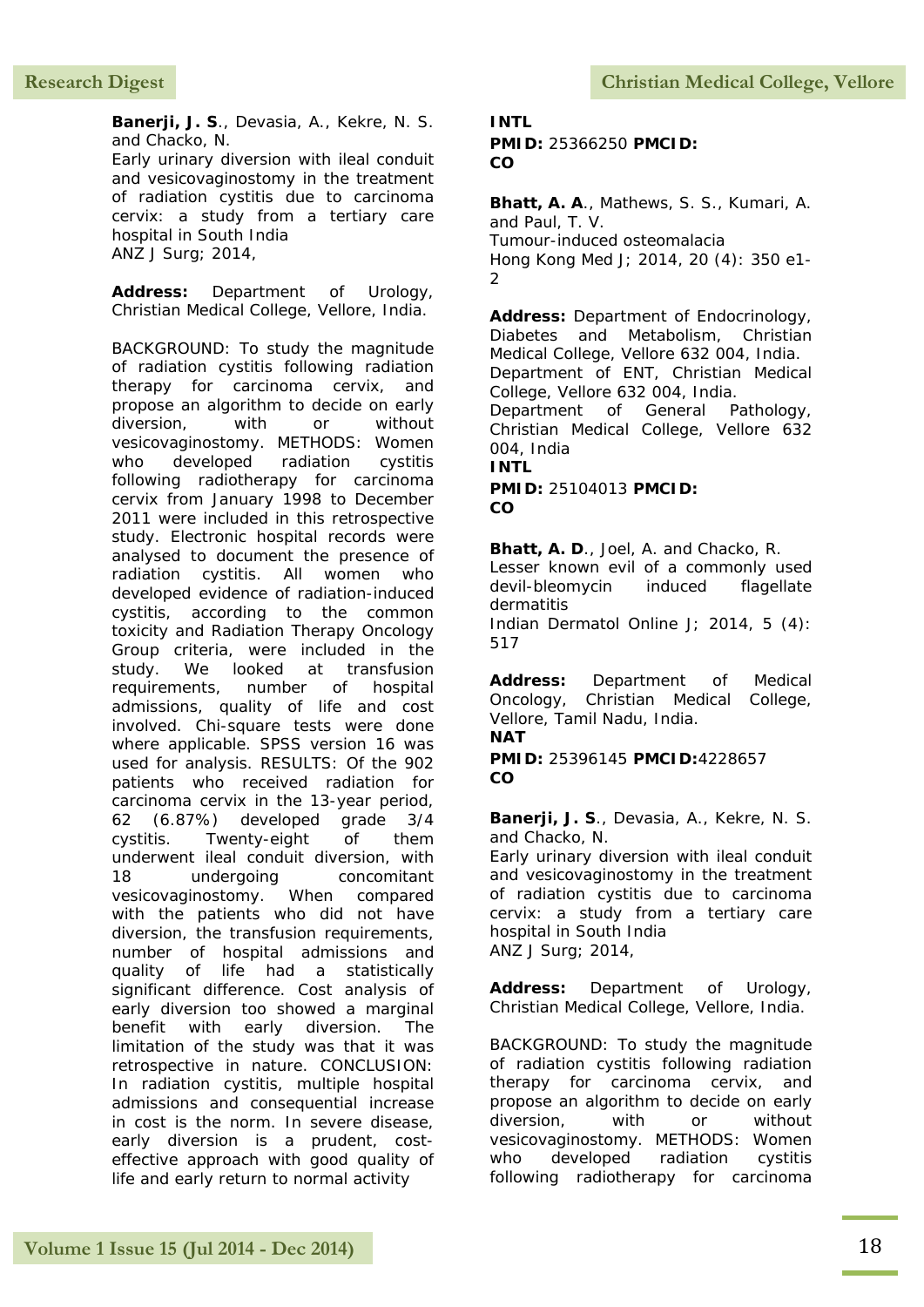cervix from January 1998 to December 2011 were included in this retrospective study. Electronic hospital records were analysed to document the presence of radiation cystitis. All women who developed evidence of radiation-induced cystitis, according to the common toxicity and Radiation Therapy Oncology Group criteria, were included in the study. We looked at transfusion requirements, number of hospital admissions, quality of life and cost involved. Chi-square tests were done where applicable. SPSS version 16 was used for analysis. RESULTS: Of the 902 patients who received radiation for carcinoma cervix in the 13-year period, 62 (6.87%) developed grade 3/4 cystitis. Twenty-eight of them underwent ileal conduit diversion, with 18 undergoing concomitant vesicovaginostomy. When compared with the patients who did not have diversion, the transfusion requirements, number of hospital admissions and quality of life had a statistically significant difference. Cost analysis of early diversion too showed a marginal benefit with early diversion. The limitation of the study was that it was retrospective in nature. CONCLUSION: In radiation cystitis, multiple hospital admissions and consequential increase in cost is the norm. In severe disease, early diversion is a prudent, costeffective approach with good quality of life and early return to normal activity **INTL**

**PMID:**25366250 **PMCID: CO**

**Bhatt, A. A**., Mathews, S. S., Kumari, A. and Paul, T. V. Tumour-induced osteomalacia Hong Kong Med J; 2014, 20 (4): 350 e1- 2

**Address:**Department of Endocrinology, Diabetes and Metabolism, Christian Medical College, Vellore 632 004, India. Department of ENT, Christian Medical College, Vellore 632 004, India. Department of General Pathology, Christian Medical College, Vellore 632 004, India **INTL PMID:**25104013 **PMCID:**

#### **CO**

**Bhatt, A. D**., Joel, A. and Chacko, R. Lesser known evil of a commonly used devil-bleomycin induced flagellate dermatitis Indian Dermatol Online J; 2014, 5 (4): 517

**Address:**Department of Medical Oncology, Christian Medical College, Vellore, Tamil Nadu, India. **NAT**

**PMID:**25396145 **PMCID:**4228657 **CO**

**Bhide, R. P**., Solomons, C., Devsahayam, S. and Tharion, G. Exercise and gait training in persons with paraplegia and its effect on muscle

properties J Back Musculoskelet Rehabil; 2014,

**Address:**Clinical Fellow, Division of Physiatry, Department of Medicine, University of Toronto, Toronto, ON, Canada.

Department of Bioengineering, Christian Medical College, Vellore, Tamil Nadu, India.

Department of Physical Medicine and Rehabilitation, Christian Medical College, Vellore, Tamil Nadu, India.

BACKGROUND: Upper extremity strengthening and gait training with orthoses form a major part of inpatient rehabilitation of paraplegic patients in developing countries. This helps to overcome architectural barriers and limited wheelchair accessible environment in the community. OBJECTIVES: To evaluate the changes in physiological properties of the Triceps Brachii muscle following exercise training in individuals with paraplegia. The authors also explored the correlation between muscle property changes and gait parameters using orthoses in paraplegic persons. METHODS: Twelve subjects with complete paraplegia and neurological level of injury (NLI) from T9 to L1, underwent exercise training for a mean 64.1 +/- 4.1 days. Triceps brachii was chosen as the sample muscle. Variables like arm circumference, time to fatigue and mean power frequency (MF)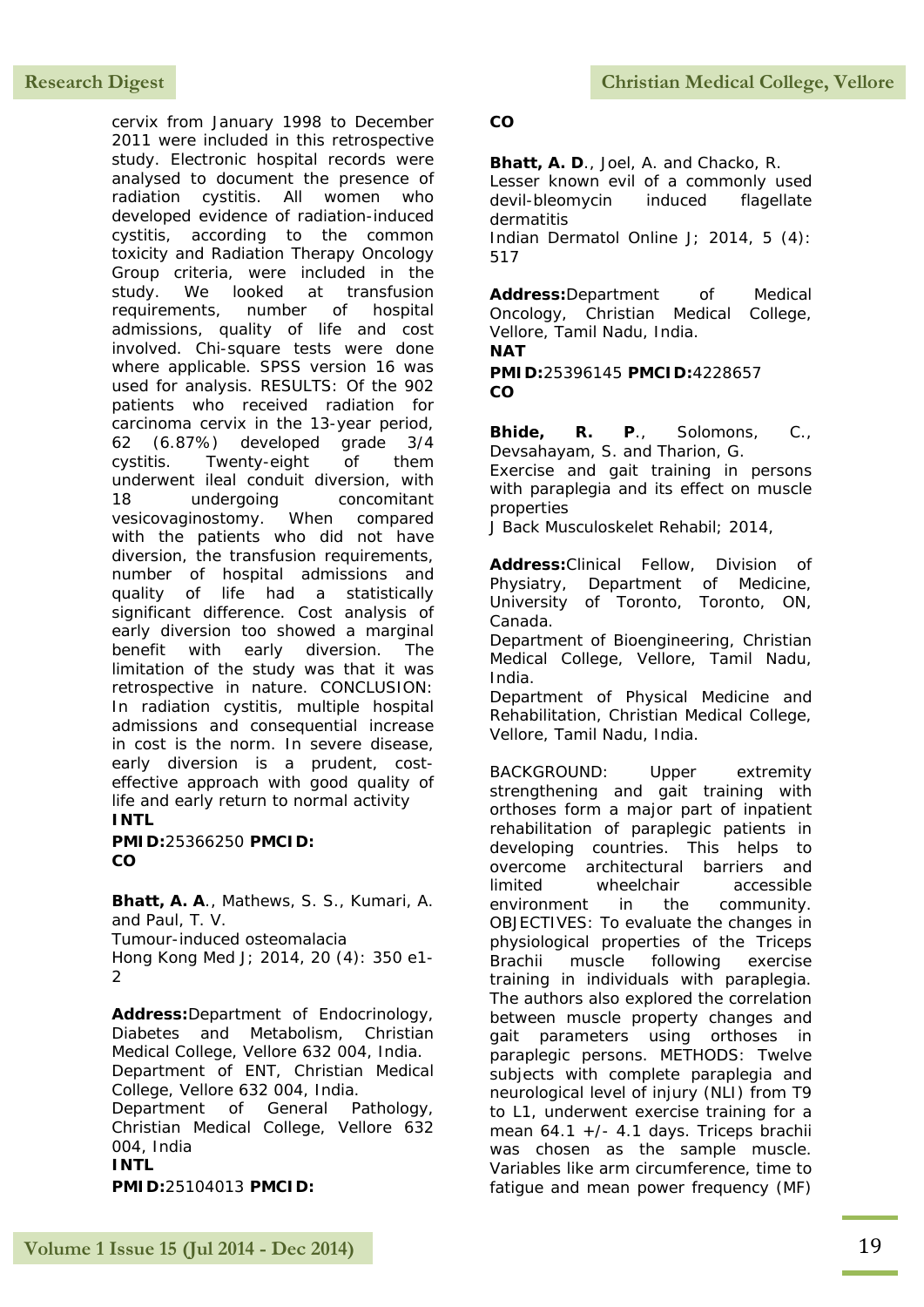(surface EMG parameter), were recorded at the beginning and the end of training, during a voluntary sub-maximal isometric elbow extension. Nonparametric tests were used to assess statistical significance between the two recordings. Additionally, gait parameters like walking speed and distance (with the help of orthoses) were obtained and compared with the above variables, to determine impact of upper extremity strengthening on gait improvements in such patients. RESULTS: Statistically significant changes were noted in bilateral arm circumferences (p=0.003 bilaterally) and MF drop, expressed as percentage (right p=0.04, left p=0.01), indicative of better muscle resilience and adaptation. Significant positive correlation was observed between `time to fatigue' and the orthoses-aided total walking distance (right rho=0.65, left rho=0.69). CONCLUSIONS: Exercise training induces noticeable changes in the muscles of upper extremities favoring better muscle adaptation. Furthermore, positive correlation between 'time to fatigue' and (orthotic) aided walking distance highlights the positive impact of strengthening program on gait parameters in paraplegic patients. These findings are important and relevant in developing countries with environmental barriers. Upper extremity strengthening should be included in the rehabilitation of paraplegic patients who are being trained for ambulation with orthoses.

#### **INTL**

**PMID:**25547234 **PMCID: CO**

**Boddu, D**., George, R., Nair, S., Bindra, M. and L, G. Mathew Hydroa Vacciniforme-Like Lymphoma: A Case Report From India J Pediatr Hematol Oncol; 2014,

**Address:**Department of \*Pediatrics daggerDermatology double daggerPathology, Christian Medical College, Vellore, India.

We report a 14-year-old Indian boy who presented with a history of weight loss, fever, facial edema, and a relapsing papulovesicular eruption on the face and

limbs for 1 year. Histopathology of the skin showed dense lymphoid infiltrate from dermis to subcutaneous fat. Immunohistochemistry of this lymphoid infiltrate was CD3, CD8, CD56, CD57, Granzyme B, TIA, and Epstein Barr virus LMP1. The histopathology and immunohistochemistry were consistent with the diagnosis of hydroa vacciniforme-like T-cell lymphoma. The child responded remarkably to oral steroids but relapsed on tapering doses. CHOP (Cyclophosphamide, Adriamycin, Vincristine, and Prednisolone) chemotherapy was initiated in view of systemic involvement to which he showed some response, however, the disease relapsed again. He then had a rapidly progressive disease and ultimately succumbed to his illness. This is the first case of hydroa vacciniformelike T-cell lymphoma being reported from this subcontinent.

### **INTL**

**PMID:**25072366 **PMCID: CO**

**Chaturvedi, S**., Lipszyc, D. H., Licht, C., Craig, J. C. and Parekh, R. Pharmacological interventions for hypertension in children Evid Based Child Health; 2014, 9 (3): 498-580

**Address:**Department of Paediatrics, Christian Medical College, Vellore, India. [swasti.chaturvedi@gmail.com.](mailto:swasti.chaturvedi@gmail.com)

BACKGROUND: Hypertension is a major risk factor for stroke, coronary artery disease and kidney damage in adults. There is a paucity of data on the longterm sequelae of persistent hypertension in children, but it is known that children with hypertension have evidence of end organ damage and are at risk of hypertension into adulthood. The prevalence of hypertension in children is rising, most likely due to a concurrent rise in obesity rates. In children with hypertension, non-pharmacological measures are often recommended as first-line therapy, but a significant proportion of children will eventually require pharmacological treatment to reduce blood pressure, especially those with evidence of end organ damage at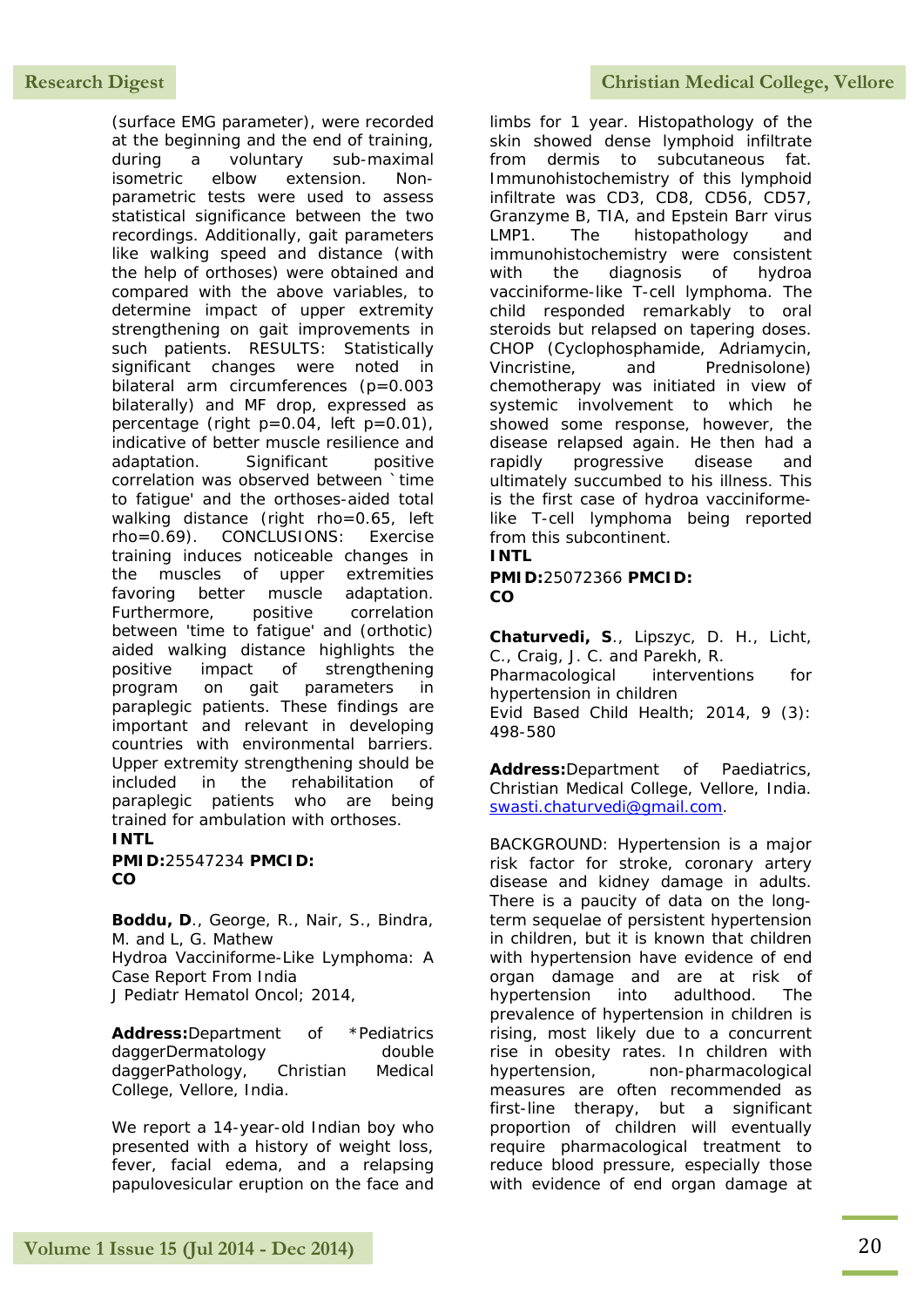presentation or during follow-up. A systematic review of the effects of antihypertensive agents in children has not previously been conducted. OBJECTIVES: To determine the doserelated effects of different classes of antihypertensive medications, as monotherapy compared to placebo; as combination therapy compared to placebo or a single medication; or in comparisons of various doses within the same class, on systolic or diastolic blood pressure (or both) in children with hypertension. SEARCH METHODS: We searched the Cochrane Hypertension Group Specialised Register, the Cochrane Central Register of Controlled Trials (CENTRAL) (2013, Issue 9), Ovid MEDLINE (1946 to October 2013), Ovid EMBASE (1974 to October 2013) and bibliographic citations. SELECTION CRITERIA: The selection criteria were deliberately broad due to there being few clinical trials in children. We included randomised controlled trials (RCTs) of at least two weeks duration comparing antihypertensive agents either as monotherapy or combination therapy with either placebo or another medication, or comparing different doses of the same medication, in children with hypertension. Hypertension was defined as an average (over a minimum of three readings) systolic or diastolic blood pressure (or both) on the 95(th) percentile or above for age, height and gender. DATA COLLECTION AND ANALYSIS: Two authors independently selected relevant studies, extracted data and assessed risk of bias. We summarised data, where possible, using a random-effects model. Formal assessment of heterogeneity was not possible because of insufficient data. MAIN RESULTS: A total of 21 trials evaluated antihypertensive medications of various drug classes in 3454 hypertensive children with periods of follow-up ranging from three to 24 weeks. There were five RCTs comparing an antihypertensive drug directly with placebo, 12 dose-finding trials, two trials comparing calcium channel blockers with angiotensin receptor blockers, one trial comparing a centrally acting alpha blocker with a diuretic and one trial comparing an angiotensin-converting

enzyme inhibitor with an angiotensin receptor blocker. No randomised trial was identified that evaluated the effectiveness of antihypertensive medications on target end organ damage. The trials were of variable quality and most were funded by pharmaceutical companies. Among the angiotensin receptor blockers, candesartan (one trial,  $n = 240$ ), when compared to placebo, reduced systolic blood pressure by 6.50 mmHg (95% confidence interval (CI) -9.44 to -3.56) and diastolic blood pressure by 5.50 mmHg (95% CI -9.62 to -1.38) (lowquality evidence). High dose telmisartan (one trial,  $n = 76$ ), when compared to placebo, reduced systolic blood pressure by -8.50 (95% CI -13.79 to -3.21) but not diastolic blood pressure (-4.80, 95% CI -9.50 to 0.10) (low-quality evidence). Beta blocker (metoprolol, one trial,  $n =$ 140), when compared with placebo , significantly reduced systolic blood pressure by 4.20 mmHg (95% CI -8.12 to -0.28) but not diastolic blood pressure (-3.20 mmHg 95% CI -7.12 to 0.72) (low-quality evidence). Beta blocker/diuretic combination (Bisoprolol/hydrochlorothiazide, one trial,  $n = 94$ ) when compared with placebo , did not result in a significant reduction in systolic blood pressure (-4.0 mmHg, 95% CI -8.99 to -0.19) but did have an effect on diastolic blood pressure (-4.50 mmHg, 95% CI -8.26 to -0.74) (low-quality evidence). Calcium channel blocker (extended-release felodipine, one trial,  $n = 133$ ) was not effective in reducing systolic blood pressure (-0.62 mmHg, 95% CI -2.97 to 1.73) or diastolic blood pressure (-1.86 mmHg, 95% CI -5.23 to 1.51) when compared with placebo. Further, there was no consistent dose response observed among any of the drug classes. The adverse events associated with the antihypertensive agents were mostly minor and included headaches, dizziness and upper respiratory infections. AUTHORS' CONCLUSIONS: Overall, there are sparse data informing the use of antihypertensive agents in children, with outcomes reported limited to blood pressure and not end organ damage. The most data are available for candesartan, for which there is low-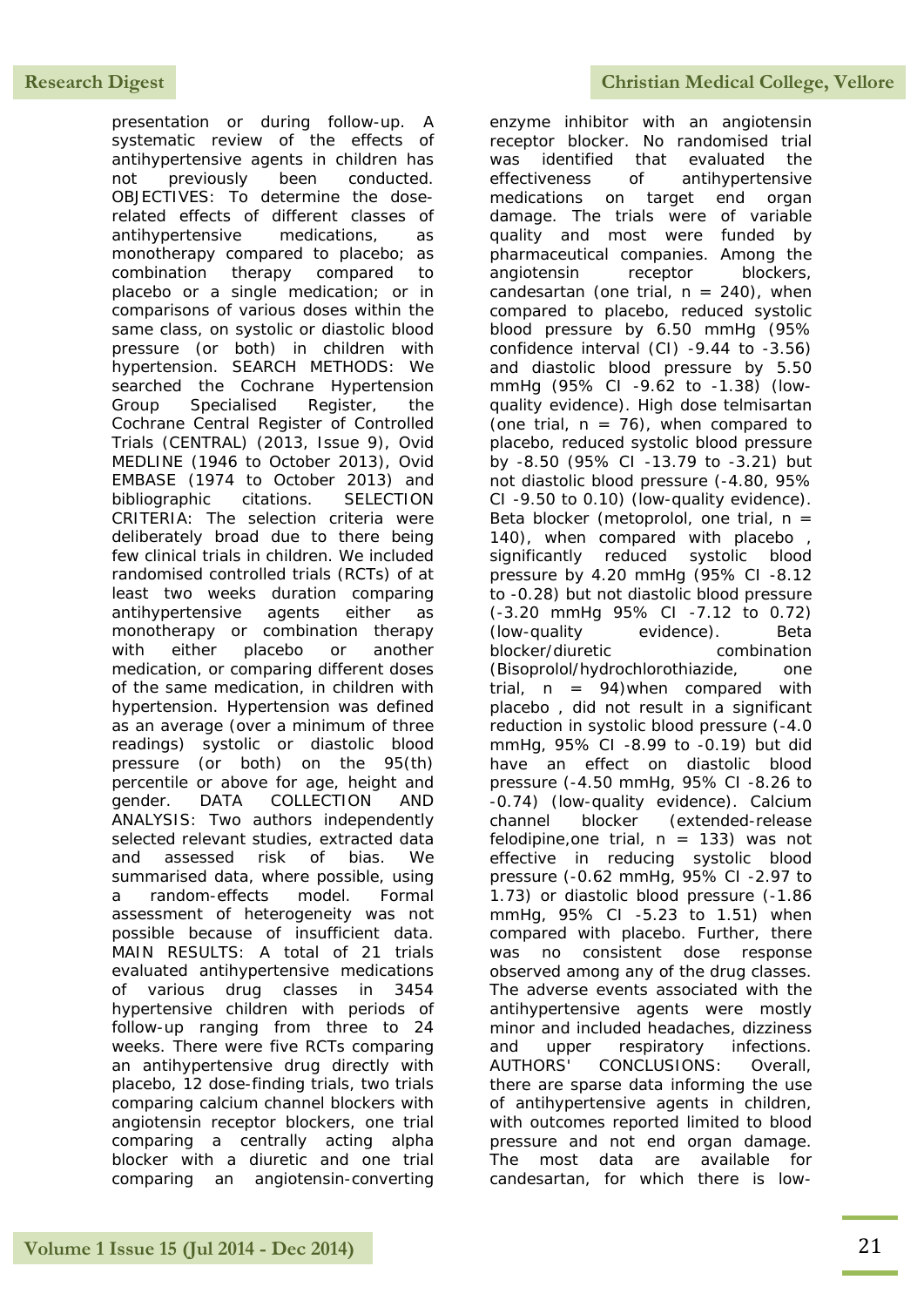quality evidence of a modest lowering effect on blood pressure. We did not find evidence of a consistent dose response relationship for escalating doses of angiotensin receptor blockers, calcium channel blockers or angiotensinconverting enzyme inhibitors. All agents appear safe, at least in the short term. **INTL**

**PMID:**25236305 **PMCID: CO**

**Chiramel, G. K**., Keshava, S. N., Moses, V., Mammen, S., David, S. and Sen, S. Percutaneous Sclerotherapy of Congenital Slow-Flow Vascular Malformations of the Orbit Cardiovasc Intervent Radiol; 2014, **Address:**Department of Radiology, Christian Medical College, Vellore, 632004, Tamil Nadu, India, gkchiramel@gmail.com.

PURPOSE: This manuscript describes the clinical features, imaging findings, treatment details, and short-term outcomes of a series of congenital slowflow vascular malformations. METHODS: This was a prospective study of congenital slow-flow vascular malformations involving the orbital region treated at a single institution with percutaneous sclerotherapy. RESULTS: Ten patients presented during the study period, comprising eight venous malformations, one lymphatic malformation, and one veno-lymphatic malformation. Nine patients underwent percutaneous sclerotherapy under digital subtraction angiography guidance, of which three developed marked rise in intraocular pressure requiring lateral canthotomy. The treatments were performed in the presence of an ophthalmologist who measured the intraorbital pressure during and after the procedure. On follow-up, some of the patients required repeat sessions of sclerotherapy. All patients had improvement of symptoms on follow up after the procedure. CONCLUSION: Congenital slow-flow vascular malformations of the orbital region are rare lesions that should be treated using a multidisciplinary approach. Monitoring of the intraorbital pressure is required both during and after the procedure to

decide about the need for lateral canthotomy to reduce the transiently increased intraorbital pressure. **INTL**

**PMID:**25148921 **PMCID: CO**

**Chowdhury, S. D**., Masih, D., Chawla, G., Pal, S., Kurien, R. T. and Augustine, J.

Metastasis of renal cell carcinoma to the duodenal papilla

Indian J Gastroenterol; 2014, 33 (5): 493-4

Address:Department of Gastroenterology, Christian Medical College, Vellore, 632 004, India, [sudipto.d.c@gmail.com](mailto:sudipto.d.c@gmail.com) **NAT**

**PMID:**24122316 **PMCID: CO**

**Christopher, R. H**., David, K. V. and Pricilla, R. A.

Primary hypoparathyroidism presenting with new adult onset seizures in family practice

J Family Med Prim Care; 2014, 3 (3): 266-8

**Address:**Department of Family Medicine, Christian Medical College, Vellore, Tamil Nadu, India.

Low Cost Effective Care Unit, Christian Medical College, Vellore, Tamil Nadu, India.

Hypoparathyroidism commonly presents with paresthesias, fatique, anxiety, muscle cramps and infrequently with seizures due to hypocalcaemia. Here, we present a case of 27-year-old adult female presenting with new onset convulsions who was subsequently diagnosed to have primary (congenital) hypoparathyroidism.

### **INTL**

**PMID:**25374867 **PMCID:**4209685 **CO**

**Dangi, A. D**., Kumar, R. and Kekre, N. S.

Renal arteriovenous malformation with inferior vena caval extension mimicking renal cell carcinoma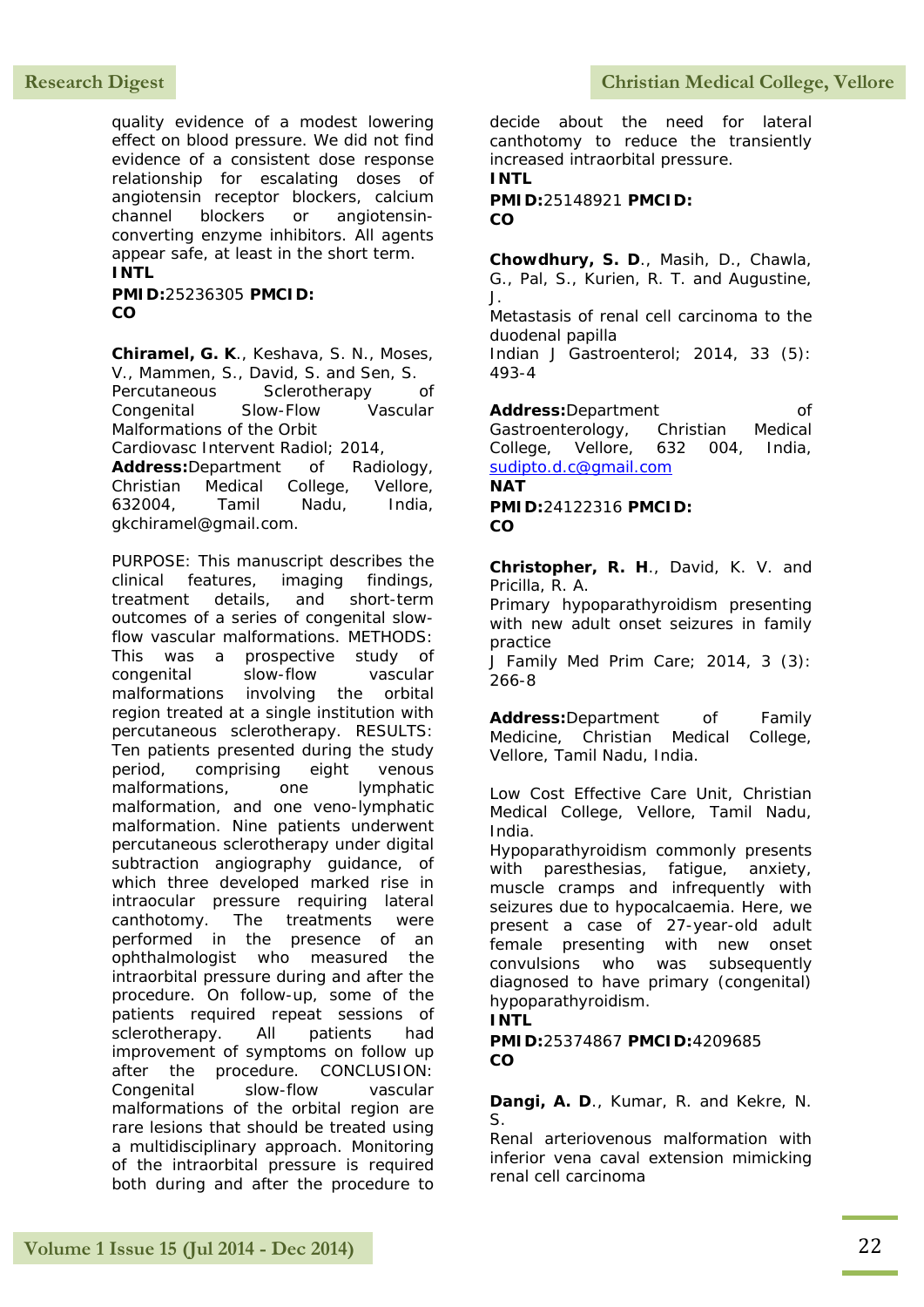Indian J Urol; 2014, 30 (3): 357-9

**Address:**Department of Urology, Christian Medical College, Vellore, Tamil Nadu, India.

Department of Pathology, Christian Medical College, Vellore, Tamil Nadu, India.

A young lady presented with complaints of right flank pain and a palpable mass. On contrast-enhanced tomography (CECT), a renal mass with extension into the inferior vena cava (IVC) - suggestive of renal cell carcinoma - was diagnosed and she underwent radical nephrectomy with en bloc excision of the IVC thrombus. Histopathology revealed a benign arteriovenous malformation that had extended into the IVC. Arteriovenous malformation should therefore be kept in the list of differentials for a renal mass with IVC extension.

#### **NAT**

**PMID:**25097329 **PMCID:**4120230 **CO**

**Dasgupta, R**., Shetty, S., Keshava, S. N., Gupta, M., Paul, M. J. and Thomas, N.

Metastatic parathyroid carcinoma treated with radiofrequency ablation: A novel therapeutic modality Australas Med J; 2014, 7 (9): 372-5

**Address:**Department of Endocrinology, Diabetes and Metabolism, Christian Medical College, Vellore, India.

Department of Radiology, Christian Medical College, Vellore, India.

Department of Pathology, Christian Medical College, Vellore, India.

Department of Endocrine Surgery, Christian Medical College, Vellore, India.

Parathyroid carcinoma (PCA), accounting for less than one per cent of all endocrine malignancies, is a rare cause of primary hyperparathyroidism. A diagnosis of parathyroid carcinoma may be challenging in the presence of localised disease and involves a histological diagnosis based on capsular, vascular, or perineural invasion or the presence of metastasis. Distant metastasis remains a rare presentation, with the lung being the most common

site. Surgery remains the treatment of choice as radiotherapy and chemotherapy have proved to be of limited benefit in metastatic disease. This case reports suggests that radiofrequency ablation has the potential to be a novel and effective treatment option in these patients. **INTL**

**PMID:**25324902 **PMCID:**4185329 **CO**

David VG(1), Yadav B(2), Jeyaseelan  $L(2)$ , Deborah MN $(1)$ , Jacob S $(1)$ , Alexander S(1), Varughese S(1), John  $GT(3)$ .

Prospective blood pressure measurement in renal transplant recipients.

Indian J Nephrol. 2014 May;24(3):154- 60. doi: 10.4103/0971-4065.132006.

#### Author information:

(1)Department of Nephrology, Christian Medical College/Hospital, Vellore, Tamil Nadu, India. (2)Department of Biostatics, Christian Medical College/Hospital, Vellore, Tamil Nadu, India. (3)Department of Renal Unit, Royal Brisbane and Women's Hospital, QLD, Australia.

Blood pressure (BP) control at home is difficult when managed only with office blood pressure monitoring (OBPM). In this prospective study, the reliability of BP measurements in renal transplant patients with OBPM and home blood pressure monitoring (HBPM) was compared with ambulatory blood pressure monitoring (ABPM) as the gold standard. Adult patients who had livingrelated renal transplantation from March 2007 to February 2008 had BP measured by two methods; OBPM and ABPM at pretransplantation, 2(nd), 4(th), 6(th), and 9(th) months and all the three methods: OBPM, ABPM, and HBPM at 6 months after transplantation. A total of 49 patients, age  $35 \pm 11$ years, on prednisolone, tacrolimus, and mycophenolate were evaluated. A total of 39 were males (79.6%). Systolic BP (SBP) and diastolic BP (DBP) measured by OBPM were higher than HBPM when compared with ABPM. When assessed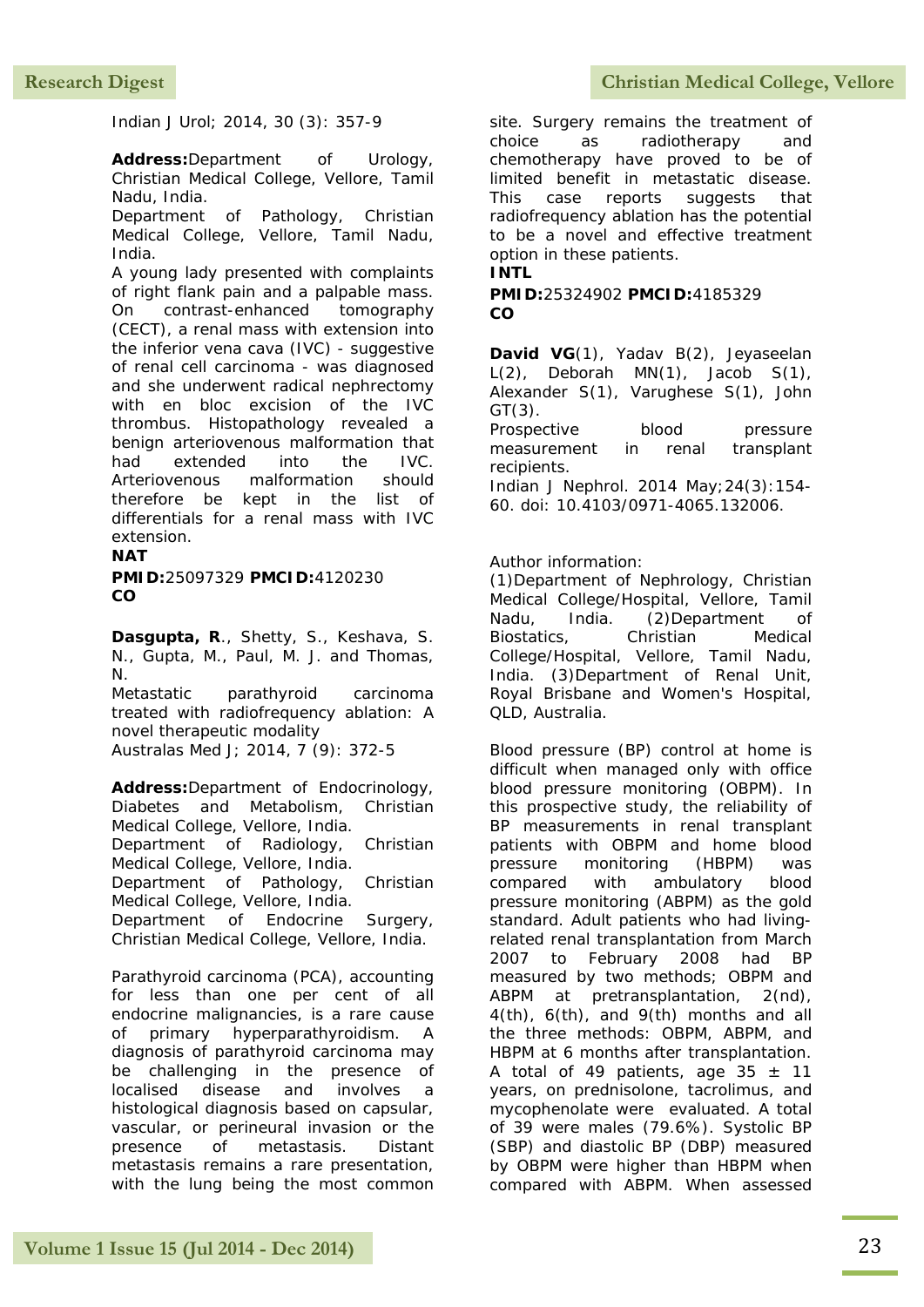using OBPM and awake ABPM, both SBP and DBP were significantly overestimated by OBPM with mean difference of 3-12 mm Hg by office SBP and 6-8 mm Hg for office DBP. When HBPM was compared with mean ABPM at 6 months both the SBP and DBP were overestimated by and 7 mm Hg respectively. At 6 months post transplantation, when compared with ABPM, OBPM was more specific than HBPM in diagnosing hypertension (98% specificity, Kappa: 0.88 vs. 89% specificity, Kappa: 0.71). HBPM was superior to OBPM in identifying patients achieving goal BP (89% specificity, Kappa: 0.71 vs. 50% specificity Kappa: 0.54). In the absence of a gold standard for comparison the latent class model analysis still showed that ABPM was the best tool for diagnosing hypertension and monitoring patients reaching targeted control. OBPM remains an important tool for the diagnosis and management of hypertension in renal transplant recipients. HBPM and ABPM could be used to achieve BP control. **NAT**

**PMCID:** PMC4127834 **PMID:** 25120292 [PubMed] **CO**

**Desai, L**., Kurien, R. T., Simon, E. G., Dutta, A. K., Joseph, A. J. and Chowdhury, S. D. Hypogammaglobulinemia-associated gastrointestinal disease-A case series Indian J Gastroenterol; 2014,

**Address:**Department of Gastrointestinal Sciences, Christian Medical College, Vellore, 632 004, India.

Hypogammaglobulinemia, a form of primary immunodeficiency, is an uncommon condition. Gastrointestinal (GI) symptoms may be the only presentation. A series of 22 patients who presented with GI symptoms and were diagnosed with hypogammaglobulinemia is presented. Chronic diarrhea was the presentation in majority (90.9 %) of patients. Malabsorption was identified in 87.5 % of patients followed by weight loss (59.0 %), abdominal pain (27.2 %), and oral ulcers (4.5 %). The median duration of symptoms prior to diagnosis

### Research Digest **Christian Medical College, Vellore**

was 4 years, range being 6 months to 23 years. Evaluation revealed opportunistic infections including Giardia lamblia in 31.8 % and Cryptosporidium parvum, Isospora belli, Cytomegalovirus and Aeromonas in 4.5 % each. Serum globulins were low in all patients. Duodenal biopsy showed paucity of plasma cells in 45 %, villous atrophy in 35 % and nodular lymphoid hyperplasia in 30 % patients. Though uncommon, hypogammaglobulinemia is associated with GI disease. The possibility of a primary immunodeficiency should be considered in patients presenting with GI symptoms and low serum globulin.

#### **NAT**

**PMID:**25352181 **PMCID: CO**

**Desai, L**., Kurien, R. T., Simon, E. G., Dutta, A. K., Joseph, A. J. and Chowdhury, S. D. Hypogammaglobulinemia-associated gastrointestinal disease-A case series Indian J Gastroenterol; 2014,

**Address:**Department of Gastrointestinal Sciences, Christian Medical College, Vellore, 632 004, India.

Hypogammaglobulinemia, a form of primary immunodeficiency, is an uncommon condition. Gastrointestinal (GI) symptoms may be the only presentation. A series of 22 patients who presented with GI symptoms and were diagnosed with hypogammaglobulinemia is presented. Chronic diarrhea was the presentation in majority (90.9 %) of patients. Malabsorption was identified in 87.5 % of patients followed by weight loss (59.0 %), abdominal pain (27.2 %), and oral ulcers (4.5 %). The median duration of symptoms prior to diagnosis was 4 years, range being 6 months to 23 years. Evaluation revealed opportunistic infections including Giardia lamblia in 31.8 % and Cryptosporidium parvum, Isospora belli, Cytomegalovirus and Aeromonas in 4.5 % each. Serum globulins were low in all patients. Duodenal biopsy showed paucity of plasma cells in 45 %, villous atrophy in 35 % and nodular lymphoid hyperplasia in 30 % patients. Though uncommon, hypogammaglobulinemia is associated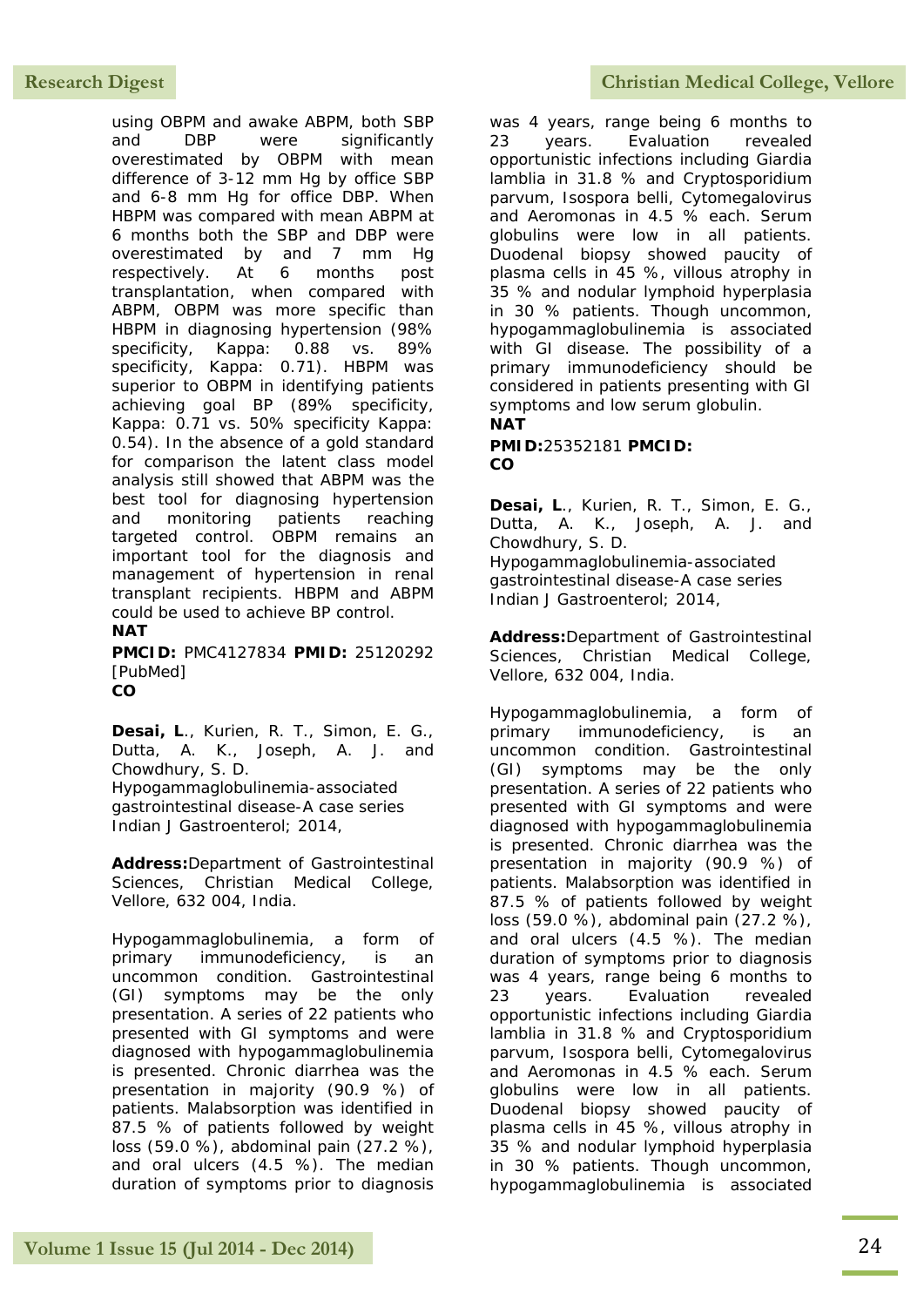with GI disease. The possibility of a primary immunodeficiency should be considered in patients presenting with GI symptoms and low serum globulin. **NAT**

**PMID:**25352181 **PMCID: CO**

**D'sa S, R**., Victor, P., Jagannati, M., Sudarsan, T. I., Carey, R. A. and Peter, J. V.

Severe methemoglobinemia due to ingestion of toxicants Clin Toxicol (Phila); 2014, 52 (8): 897-

900

**Address:**Department of Critical Care, Christian Medical College and Hospital , Vellore , India.

BACKGROUND: Toxin-induced methemoglobinemia is seen in poisoning with oxidizing agents. We report the clinical features and outcome of patients admitted with severe methemoglobinemia due to intentional ingestion of toxicants. METHODS: In this observational case series, patients admitted with toxin-induced methemoglobinemia between September 2011 and January 2014 were identified from the institutional poisoning database. Clinical profile and outcome of patients with methemoglobin concentration greater than or equal to 49% is reported. RESULTS: Of the 824 patients admitted with poisoning, 5 patients with methemoglobin concentration greater than or equal to 49% were included. The implicated compounds were nitrobenzene, benzoylphenylurea, flubendamide and Rishab(TM). One patient refused to name the compound. All patients were managed in the intensive care unit. Altered sensorium [Glasgow coma scale (GCS) < 10] was common (80%); 2 patients presented with a GCS greater than 4. All patients manifested cyanosis, low oxygen saturation and chocolatebrown-colored blood despite supplemental oxygen therapy. The median methemoglobin concentration was 64.7% (range 49.8-91.6%); 2 patients had methemoglobin concentration greater than 70%. One patient needed inotropes. Four patients

#### Research Digest **Christian Medical College, Vellore**

required mechanical ventilation for 4-14 days. All patients were treated with methylene blue; 4 received more than one dose. Three patients also received intravenous ascorbic acid 500 mg, once daily, for 3 days. Following treatment, there was evidence of haemolysis in all patients; 2 required blood transfusion. All patients survived. CONCLUSION: Patients with severe toxin-induced methemoglobinemia present with altered sensorium and cyanosis and may require ventilatory support and inotropes. Though methemoglobin concentrations greater than 70% are considered fatal, aggressive management with methylene blue and supportive therapy can lead to survival.

**INTL**

**PMID:**25116418 **PMCID: CO**

**Ganapule, A. P**., Gupta, M., Kokil, G. and Viswabandya, A.

Histiocytic sarcoma with acute lymphoblastic leukemia a rare association: case report and literature review

Indian J Hematol Blood Transfus; 2014, 30 (Suppl 1): 305-8

**Address:**Department of Haematology, Christian Medical College and Hospital, Ida Scudder Road, Vellore, 632004 Tamil Nadu India. Department of Pathology, Christian

Medical College and Hospital, Ida Scudder Road, Vellore, 632004 Tamil Nadu India.

Definition and diagnostic criteria for histiocytic sarcoma (HS) have changed over last two decades due to available new immunohistochemical markers, as well as better understanding of the biology of disease. We report here a case of 4 years old boy diagnosed as acute lymphoblastic leukemia (ALL), who later developed HS of pleura, when he was on maintenance phase of ALL protocol. HS constitutes less than 1 % of the haematolymphoid neoplasm, even more rare is association of HS with ALL. Thus reporting here a rare association of HS with ALL, will help in knowing the actual incidence of HS as well as association with ALL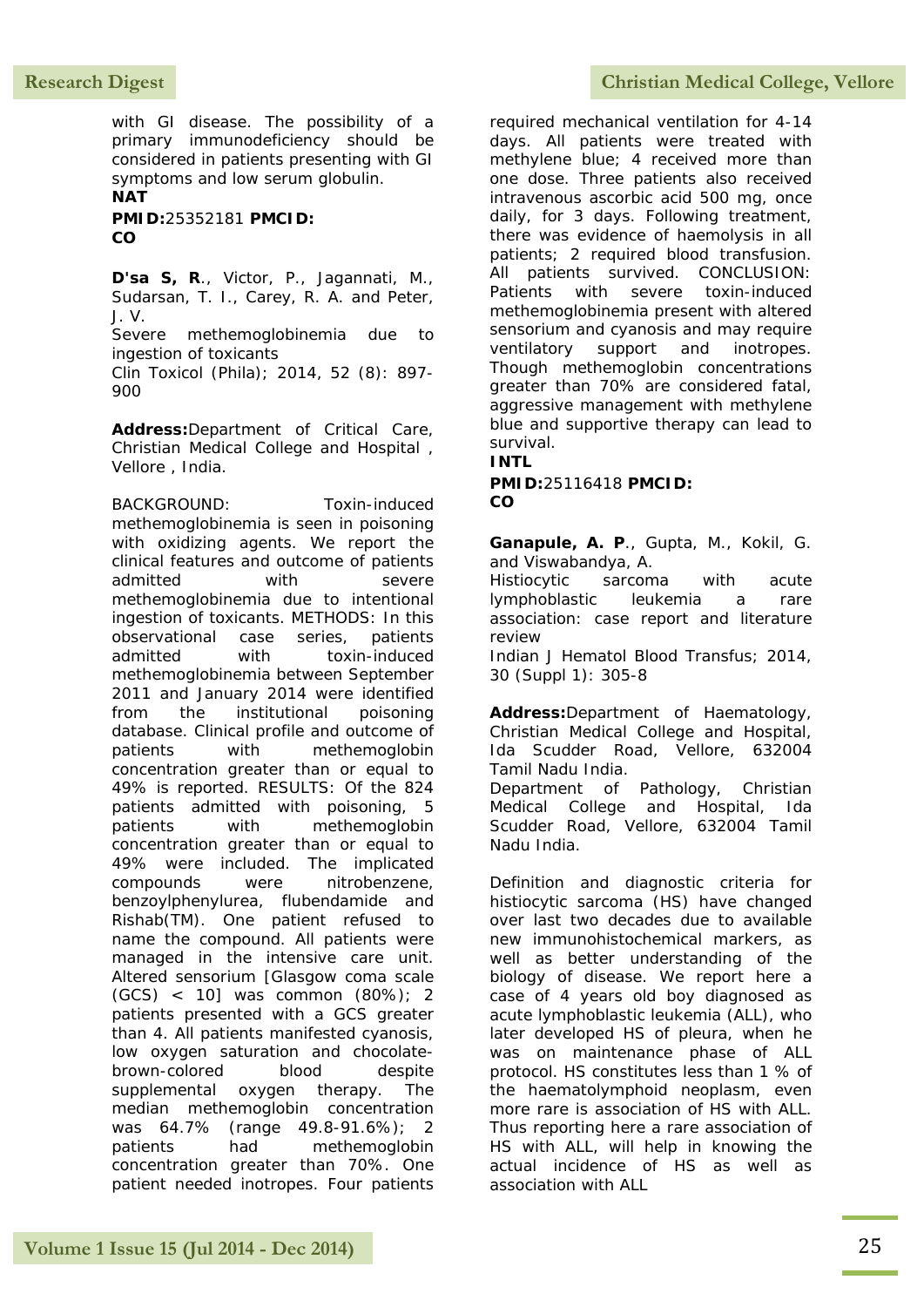#### **NAT**

**PMID:**25332605 **PMCID:**4192204 **CO**

Ganapule, A. P., Tavaavaava, V. S., Kumar, R. M., T, J. N. and Viswabandya, A.

Synchronous presentation of chronic myeloid leukemia with carcinoma penis: a rare presentation

J Clin Diagn Res; 2014, 8 (9): QD01-2

Address:Assistant Professor, Department of Haematology, Chrisitan Medical College , Vellore, India .

Professor, Head Cytogenetics, Department of Pathology, Chrisitan Medical College , Vellore, India .

Associate Professor, Department of Pathology, Chrisitan Medical College, Vellore, India .

Associate Professor, Department of Urology, Chrisitan Medical College , Vellore, India .

Professor, Department of Haematology, Chrisitan Medical College , Vellore, India

We report here a case of 52-year-old male presenting with penile ulcer. On evaluation, he was diagnosed to have Carcinoma penis with concurrent CML in chronic phase. Clinical examination showed pallor, bilateral inguinal lymphadenopathy, bilateral pitting pedal oedema and hepatosplenomegaly. He was diagnosed to have chronic myeloid leukemia based on peripheral smear examination showing raised counts with shift to left and fluorescence in situ hydridisation (FISH) showing t (9:22). The ilio-inguinal block dissection specimen showed inguinal metastasis of squamous cell carcinoma (SCC). This case is being presented here in view of the rarity in combination of CML with another malignancy.

#### **INTL**

**PMID:**25386499 **PMCID:**4225951 **CO**

**Ganapule, A. P**., Viswabandya, A., Jasper, A., Patel, P. and Kokil, G. Granulocytic sarcoma with compressive myelopathy: a rare presentation of chronic myelogenous leukemia J Clin Diagn Res; 2014, 8 (7): QD03-4

Address: Assistant Professor, Department of Haematology, Christian Medical College and Hospital , Vellore, Tamil Nadu, India . Professor, Department of Haematology, Christian Medical College and Hospital , Vellore, Tamil Nadu, India . Assistant Professor, Department of Radiology, Christian Medical College and Hospital , Vellore, Tamil Nadu, India . Assistant Professor, Department of Pathology, Christian Medical College and Hospital , Vellore, Tamil Nadu, India . Fellow In Haematopathology, Department of Pathology, Christian Medical College and Hospital , Vellore, Tamil Nadu, India .

Granulocytic sarcoma occurs most commonly in acute myelogenous leukemia. The appearance of granulocytic sarcoma in chronic myelogenous leukemia signals accelerated phase/ blast transformation. This is a rare case of undiagnosed chronic myelogenous leukemia with granulocytic sarcoma causing cord compression, which went into tumour lysis syndrome requiring dialysis after starting of steroids and radiotherapy. A 43-year-old male presented in emergency department with acute onset of flaccid paralysis. On clinical examination, there was hepatosplenomegaly and lower motor neuron paralysis in the lower limbs. The peripheral smear was consistent with chronic myelogenous leukemia in chronic phase. The MRI spine revealed paraspinal and epidural masses causing cord compression and the biopsy from the paraspinal mass was consistent with granulocytic sarcoma.

#### **INTL**

**PMID:**25177619 **PMCID:**4149125 **CO**

**Gangadharan, S**., Rathinam, B. and Madhuri, V.

Radial nerve safety in Dorgan's lateral cross-pinning of the supracondylar humeral fracture in children: a case report and cadaveric study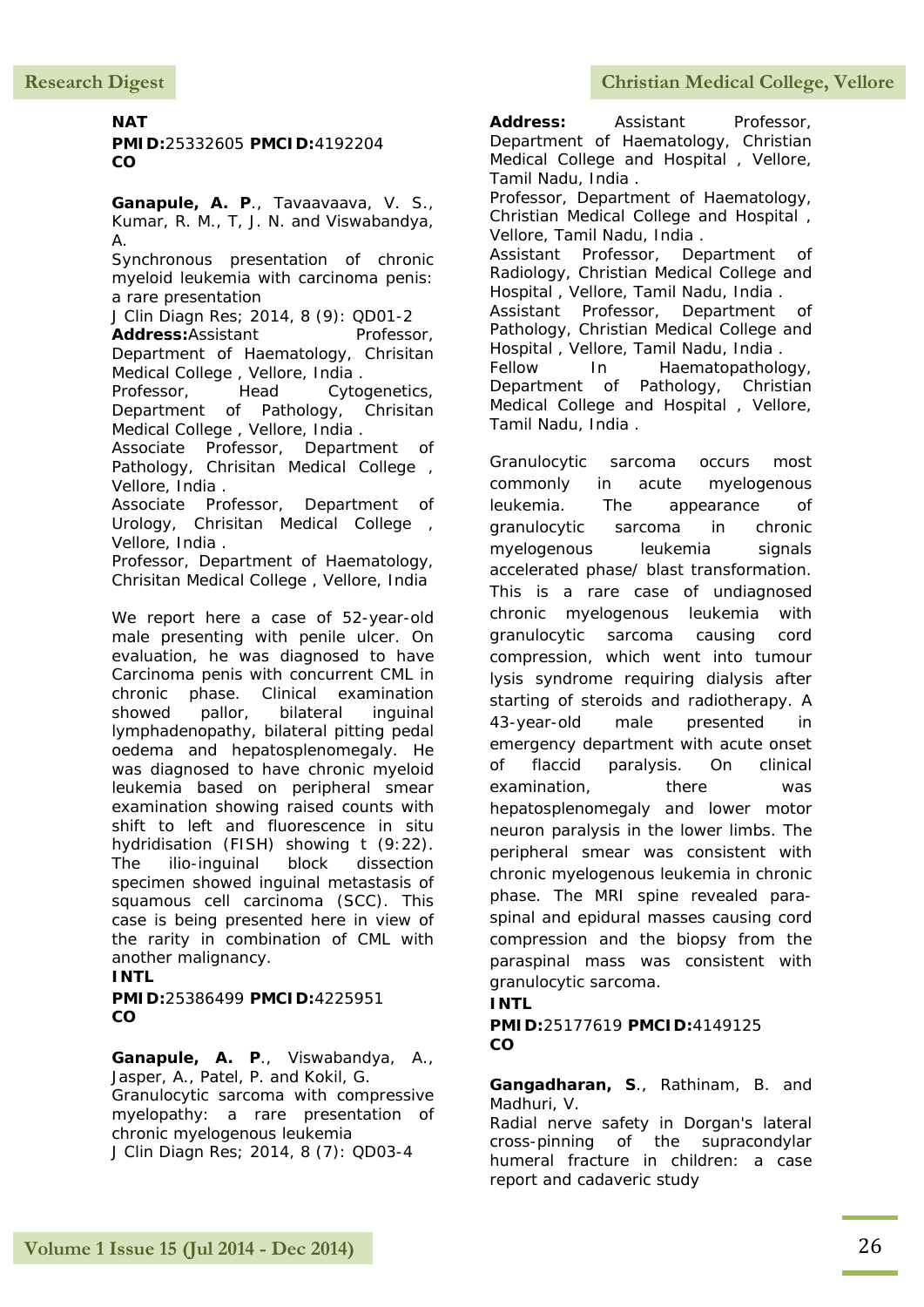J Pediatr Orthop B; 2014, 23 (6): 579- 83

**Address:**Paediatric Orthopaedics Unit, Department of Orthopaedics, Christian Medical College, Vellore, Tamil Nadu, India.

We encountered an iatrogenic radial nerve injury following Dorgan's lateral cross-pinning in a 5-year-old girl with a supracondylar fracture of the humerus. This prompted a cadaveric study to define a safe entry point for the proximal lateral Kirschner -wire. A child's cadaveric humerus was pinned laterally in three coronal planes, simulating the proximal entry pin. The radial nerve lay farthest from the wire in the posterolateral plane, 1 and 2 cm proximal to the lateral epicondyle. We report the first incidence of radial nerve injury with lateral cross-pinning and suggest that the wire should be placed posterolaterally within 2 cm from the lateral epicondyle.

**INTL PMID:**25238330 **PMCID: CO**

**George, L**., Mathews, V., George, B., Thomas, M. and Pulimood, S. A. Generalized pustular psoriasis following allogeneic stem cell transplantation Clin Exp Dermatol; 2014,

**Address:**Department of Dermatology, Christian Medical College, Vellore, Tamil Nadu, India.

Development of psoriasis following allogeneic stem cell transplantation (SCT) is rare, and has been described once previously, following SCT from a sibling donor with psoriasis. This condition should be differentiated from psoriasiform graft-versus-host disease (GvHD) by histopathology. We describe a 9-year-old boy who developed generalized pustular psoriasis 2 months after allogeneic SCT from an HLAidentical sibling donor with no history of psoriasis. Diagnosis was confirmed by clinical features and multiple skin biopsies, which helped to exclude GvHD. The skin lesions responded well to treatment with acitretin. Psoriasis should be considered in the differential diagnosis of skin rash following SCT. **INTL**

#### **PMID:**25472781 **PMCID: CO**

**Gopalakrishnan, R**., Thangadurai, P., Kuruvilla, A. and Jacob, K. S. Situational psychogenic anejaculation: a case study Indian J Psychol Med; 2014, 36 (3):

329-31

**Address:**Department of Psychiatry, Christian Medical College, Vellore, Tamil Nadu, India.

Anejaculation is an uncommon clinical entity that may result from a variety of causes, both organic and psychological. Psychogenic anejaculation is influenced by relationship, behavioral, and psychological factors. We present a clinical case of situational anejaculation, which was managed with a combination of techniques that addressed these factors including changes in masturbatory technique, improved marital communication and quality, and reduction of anxiety using cognitive behavioral techniques. It is suggested that the standard techniques of sex therapy be modified and tailored to manage the specific problems of the individual patient

#### **NAT**

**PMID:**25035564 **PMCID:**4100426 **CO**

**Gouse, M**., Jayasankar, V. and Alexander, M.

An unusual presentation of primary lymphoma of the ilium

Case Rep Med; 2014, 2014 509837

**Address:**Department of Orthopaedics, Unit 1, Christian Medical College, Vellore, India.

Department of Pathology, Christian Medical College, Vellore, India.

Primary bone lymphoma involving the pelvic bone is a rare entity. It does not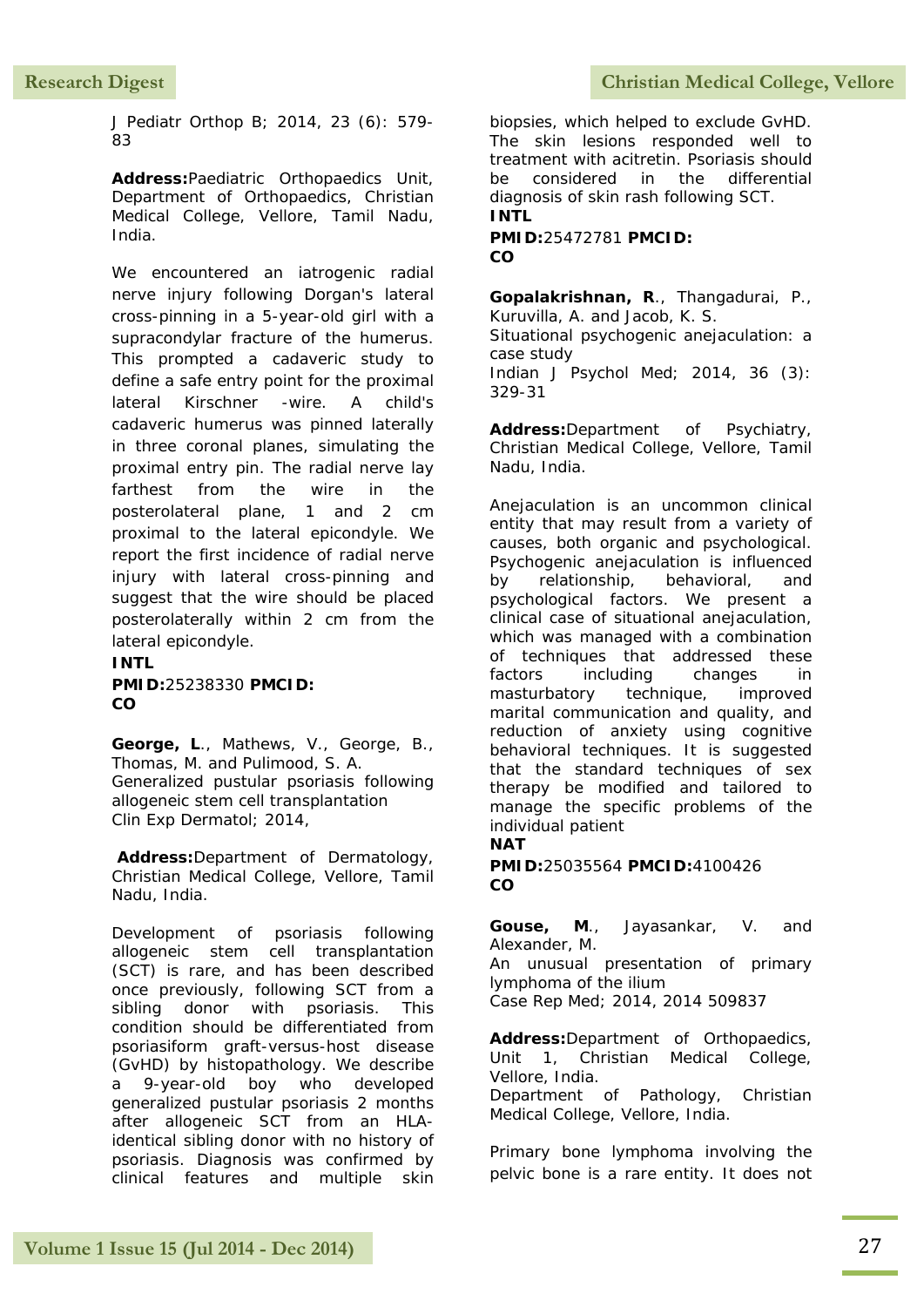have distinct clinical features or radiological features that are diagnostic. Biopsy is the gold standard investigation. We present a case of primary pelvic lymphoma with initial histopathological features of chronic osteomyelitis. Upon further clinical follow-up, repeat biopsy of the lesion revealed features of B-cell Non-Hodgkin's lymphoma, thus emphasizing the need for a high index of suspicion and close clinical follow-up. This case is presented for the diagnostic dilemma and the unique feature of lymphomatous lesion mimicking chronic osteomyelitis in its early stages.

#### **INTL**

**PMID:**25276142 **PMCID:**4170923 **CO**

**Griffith, M**., Peter, J. V., Karthik, G., Ramakrishna, K., Prakash, J. A., Kalki, R. C., Varghese, G. M., Chrispal, A., Pichamuthu, K., Iyyadurai, R. and Abraham, O. C.

Profile of organ dysfunction and predictors of mortality in severe scrub typhus infection requiring intensive care admission

Indian J Crit Care Med; 2014, 18 (8): 497-502

**Address:**Department of Internal Medicine, University of Colorado, Colorada, USA. Department of Critical Care, Associate

Professor, Medical Intensive Care Unit, Christian Medical College Hospital, Vellore, Tamil Nadu, India.

Department of Critical Care, Registrar, Medical Intensive Care Unit, Christian Medical College Hospital, Vellore, Tamil Nadu, India.

Department of Microbiology, Christian Medical College Hospital, Vellore, Tamil Nadu, India.

Department of Medicine, Christian Medical College Hospital, Vellore, Tamil Nadu, India.

BACKGROUND AND AIMS: Scrub typhus, a zoonotic rickettsial infection, is an important reason for intensive care unit (ICU) admission in the Indian subcontinent. We describe the clinical profile, organ dysfunction, and predictors of mortality of severe scrub typhus infection. MATERIALS AND METHODS: Retrospective study of patients admitted with scrub typhus infection to a tertiary care university affiliated teaching hospital in India during a 21-month period. RESULTS: The cohort (n = 116) aged  $40.0 +/-$ 15.2 years (mean +/- SD), presented 8.5 +/- 4.4 days after symptom onset. Common symptoms included fever (100%), breathlessness (68.5%), and altered mental status (25.5%). Fortyseven (41.6%) patients had an eschar. Admission APACHE-II score was 19.6 +/- 8.2. Ninety-one (85.2%) patients had dysfunction of 3 or more organ systems. Respiratory (96.6%) and hematological (86.2%) dysfunction were frequent. Mechanical ventilation was required in 102 (87.9%) patients, of whom 14 (12.1%) were solely managed with non-invasive ventilation. Thirteen patients (11.2%) required dialysis. Duration of hospital stay was  $10.7$  +/-9.7 days. Actual hospital mortality (24.1%) was less than predicted APACHE-II mortality (36%; 95% Confidence interval 32-41). APACHE-II score and duration of fever were independently associated with mortality on logistic regression analysis. CONCLUSIONS: In this cohort of severe scrub typhus infection with multi-organ dysfunction, survival was good despite high severity of illness scores. APACHE-II score and duration of fever independently predicted mortality

### **NAT**

**PMID:**25136187 **PMCID:**4134622 **CO**

**Hooda, A**., Pati, P. K., John, B., George, P. V. and Michael, J. S.

Disseminated Mycobacterium chelonae infection causing pacemaker lead endocarditis in an immunocompetent host

BMJ Case Rep; 2014, 2014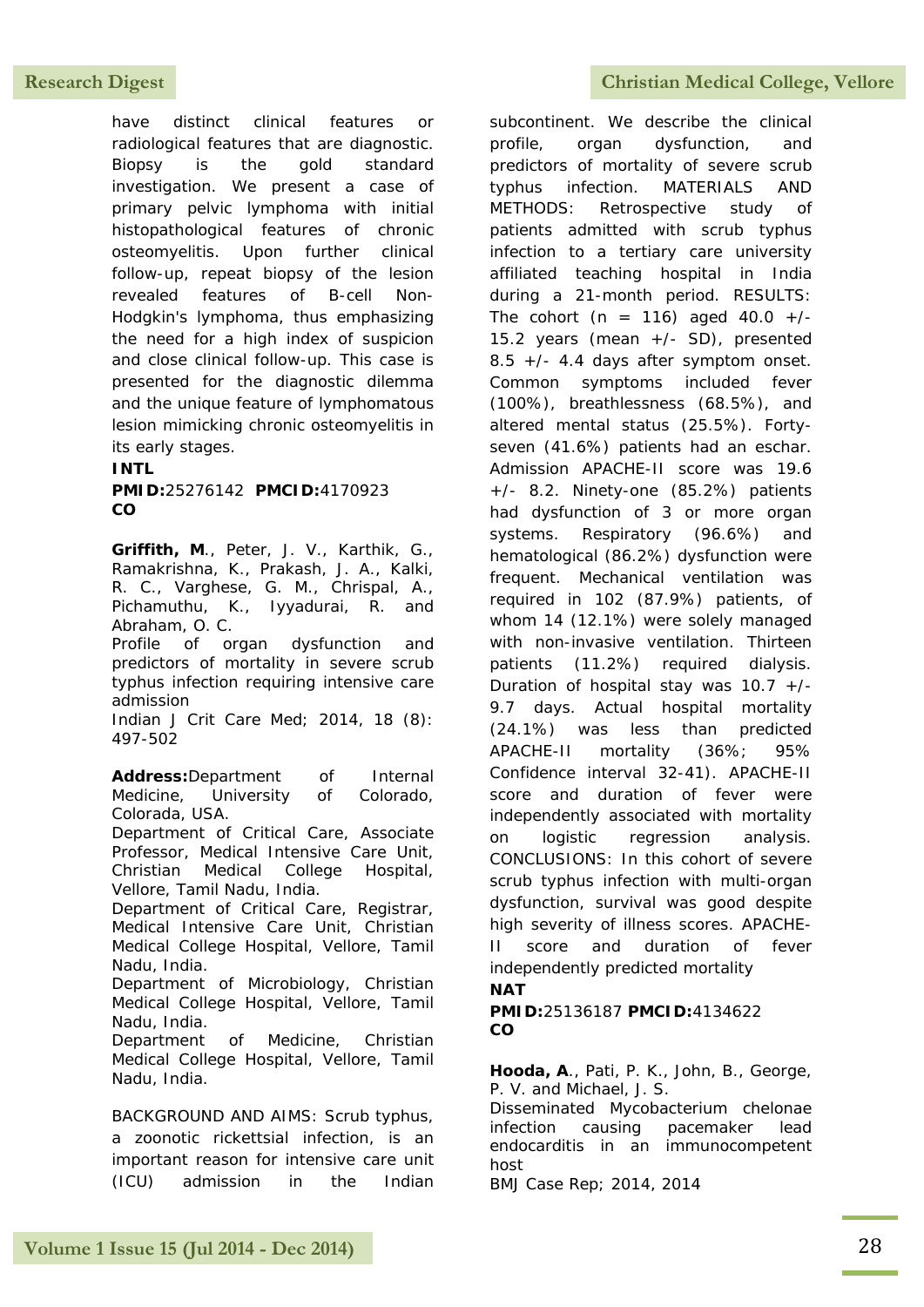**Address:**Department of Cardiology, Christian Medical College Hospital, Vellore, Tamil Nadu, India. Department of Microbiology, Christian Medical College, Vellore, Tamil Nadu, India.

Pacemaker infection with Mycobacterium chelonae has not been reported previously. We

report the first case of pacemaker lead endocarditis due to M. chelonae, which was successfully treated with multidrug regimen. M. chelonae is regarded as an environmental bacterium and its pathogenicity has been recognised recently. The present case illustrates its ability as a primary invader should not be underestimated, especially in an immunocompetent patient with indwelling devices. Epidemiology and management of this rare cause of culture-negative endocarditis is discussed.

#### **INTL**

**PMID:**25535221 **PMCID: CO**

**Jacob Philip George, A.,** Mukha, R. P. and Kekre, N. S.

Gossypiboma mimicking a retroperitoneal tumor Urology; 2014, 84 (4): e13-4

**Address:**Department of Urology Unit 1, Christian Medical College and Hospital Vellore, Vellore Town, Tamil Nadu, India. Electronic **Address:** arunjpg@gmail.com.

Department of Urology Unit 2, Christian Medical College and Hospital Vellore, Vellore Town, Tamil Nadu, India.

"Gossypiboma" denotes a mass of cotton that is retained in the body after surgery. An image is presented of a retroperitoneal mass in a lady who had a right nephrectomy 8 years earlier for a nonfunctioning kidney. Clinical examination and plain abdominal radiography were not contributory. Contrast-enhanced abdominal computed tomography revealed a well-defined, heterogeneous, spherical, soft-tissue mass, 13 x 9 x 9 cm in size, in the retroperitoneum, with a dense enhanced wall, abutting the right psoas and posterior abdominal wall. Exploration revealed an abdominal sponge surrounded by foreign body granuloma adherent to surrounding structures. Gossypiboma can mimic a tumor and is a diagnostic challenge. **INTL**

#### **PMID:**25123428 **PMCID: CO**

#### Jasper, A. and Keshava, S. N.

Aortic coarctation associated with an absent segment of the proximal right subclavian artery

J Postgrad Med; 2014, 60 (4): 397-9

**Address:**Department of Radiology, Christian Medical College, Vellore, Tamil Nadu, India.

Coarctation of the aorta is a congenital anomaly of the thoracic aorta with many known associations. We describe the case of a young man referred for management of subarachnoid hemorrhage, in whom subsequent workup revealed the previously undescribed combination of severe postductal aortic coarctation and an absent segment of the proximal right subclavian artery

### **NAT**

#### **PMID:**25370550 **PMCID: CO**

**Jehangir, S**., John, J., Rajkumar, S., Mani, B., Srinivasan, R. and Kang, G. Intussusception in southern India: comparison of retrospective analysis and active surveillance

Vaccine; 2014, 32 Suppl 1 A99-103

**Address:**Department of Pediatric Surgery, Christian Medical College, Vellore, India.

Department of Community Health, Christian Medical College, Vellore, India. Division of Gastrointestinal Sciences, Christian Medical College, Vellore, India. Department of Radiology, Christian Medical College, Vellore, India. Division of Gastrointestinal Sciences,

Christian Medical College, Vellore, India. Electronic **Address:** [gkang@cmcvellore.ac.in.](mailto:gkang@cmcvellore.ac.in)

Surveillance for intussusception is a post marketing requirement for rotavirus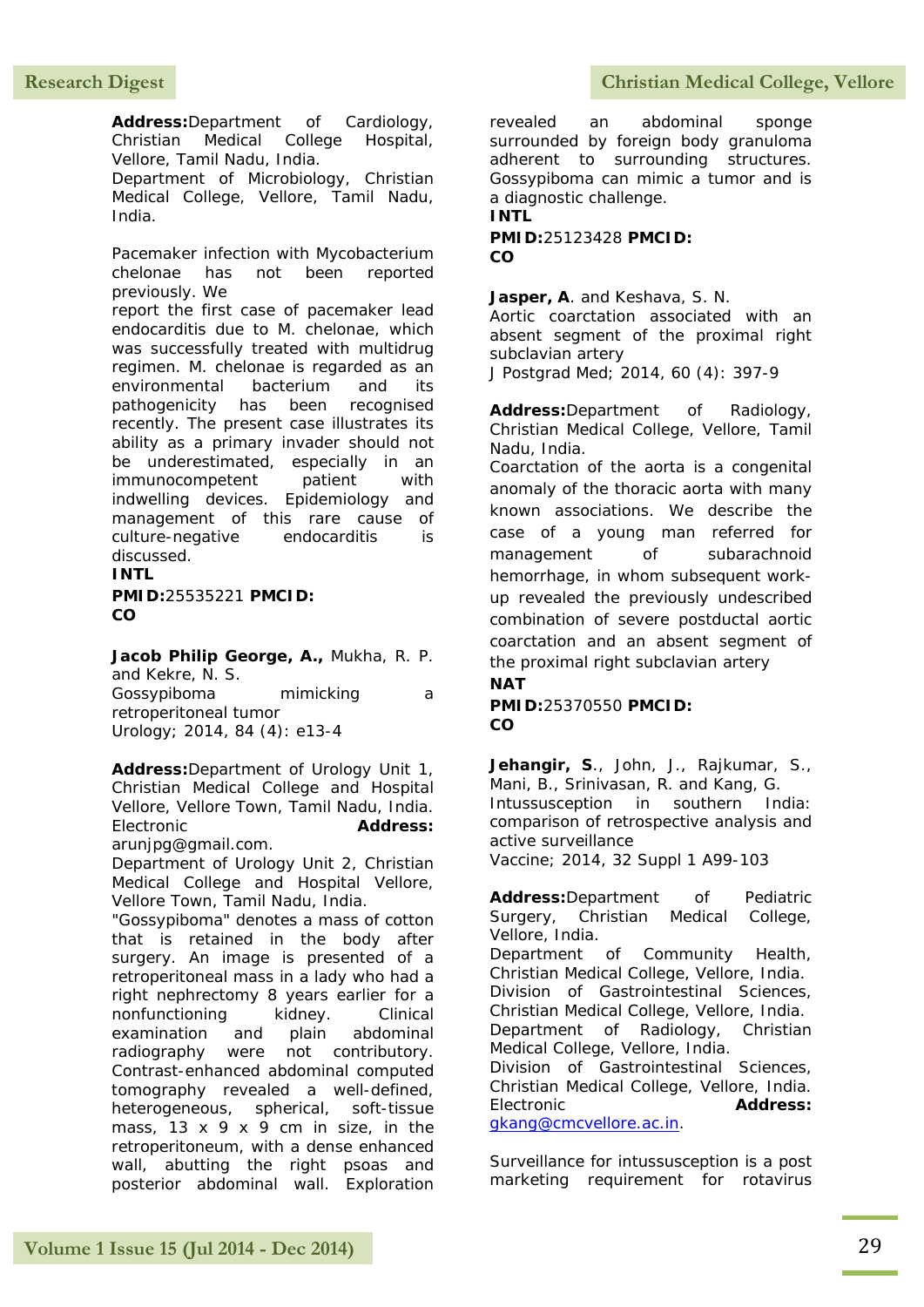vaccines following observation of a small increased risk of intussusception after rotavirus vaccination in some global settings. This study presents the clinical presentation and outcomes of children who presented with intussusception at a large tertiary care facility directly (nonsurveillance) as retrospective analysis of a period where rotavirus vaccine was not in routine use, or as part of active surveillance in a phase III oral rotavirus vaccine trial. Hospital records of children under 2 years of age treated for intussusception between 1 January 2010 and 31 August 2013 at the Christian Medical College Hospital, Vellore, India, were reviewed. Sixty-one cases of intussusception in children under two years of age presented at the hospital. An additional 16 cases of ultrasound diagnosed intussusception were identified through the active surveillance of a cohort of 1500 children participating in a rotavirus phase III trial in the same period. In the nonsurveillance group, median age at presentation was 214 days (IQR 153-321) with 52 events (85.3%) occurring in the first year of life. Cases were seen year-round with no definitive evidence of seasonality. Thirty-one (50.8%) intussusceptions required surgical reduction, 26 (42.6%) had pneumatic reduction and 2 (3.3%) barium enema reduction. Two intussusceptions (3.3%) resolved spontaneously. There were no deaths, all children were discharged after recovery. Active surveillance identified 16 children with a median age at event of 375 days (IQR 248-574). Nine (56%) children had small bowel or transient intussusception that resolved spontaneously. Seven intussusceptions were reduced radiologically; none required surgery. In summary, there were significant differences between presentation and outcomes in cases of intussusception identified by passive and active surveillance, likely related to enhanced and early detection of intussusception through active monitoring in the trial. The WHO recommendation of sentinel hospital based surveillance for post-marketing surveillance after rotavirus vaccine introduction is likely to a better approach than active surveillance.

Research Digest **Christian Medical College, Vellore** 

#### **INTL PMID:**25091689 **PMCID: CO**

Jena SS(1), Mathew A, Sanjith A, Ajith S, Nair BR, Prakash J.

Cerebral venous sinus thrombosis presentation in severe scrub typhus infection: a rare entity.

Neurol India. 2014 May-Jun;62(3):308- 10. doi: 10.4103/0028-3886.136991.

Author information:(1)Department of Neurological Sciences, Christian Medical College, Vellore,

TamilNadu, India.

**NAT**

**PMID:**25033856 [PubMed - indexed for MEDLINE]

**CO**

**Jha, A**., Abhilash, K. P., Bandhyopadhyay, R. and Victor, P. J. Hypoglycemia - A rare complication of carbamazepine overdose

Indian J Pharmacol; 2014, 46 (6): 651-2

**Address:**Medical Intensive Care Unit, Christian Medical College, Vellore, Tamil Nadu, India.

Department of General Medicine, Christian Medical College, Vellore, Tamil Nadu, India.

Carbamazepine overdose usually presents with neurological manifestations such as ataxia, seizures and altered sensorium or cardiac manifestations that include tachycardia, hypotension and ventricular extrasystoles. We report a patient with carbamazepine overdose who manifested recurrent hypoglycemia on the third and fourth day following ingestion that resolved with supportive therapy.

#### **NAT**

#### **PMID:**25538340 **PMCID:**4264084 **CO**

#### John RR(1), Lionel AP(1), Sitaram V(2), Mathew LG(1).

Liver metastasis in an adolescent treated for third ventricle germ cell tumor.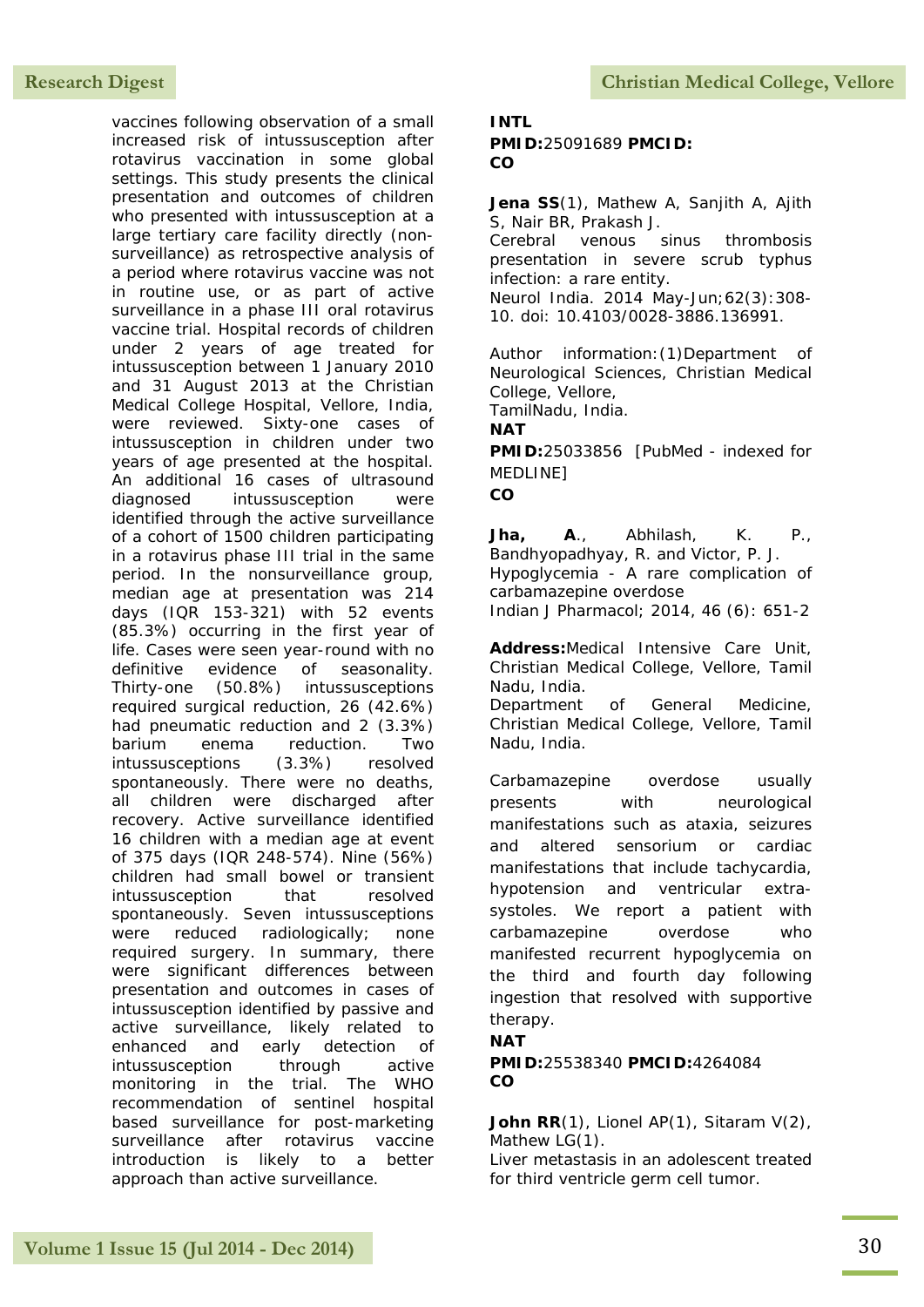Indian J Med Paediatr Oncol. 2014 Apr;35(2):181-3. doi: 10.4103/0971- 5851.138999.

#### Author information:

(1)Pediatric Hematology-Oncology, Pediatrics I, Division of Child Health, Vellore, Tamil Nadu, India. (2)Department of Hepatic Pancreatic and Biliary Surgery, Christian Medical College, Vellore, Tamil Nadu, India.

Systemic dissemination of intracranial germ cell tumors (GCTs) occur only in 3% of cases and the common sites are bone, lungs, and lymph nodes. Metastasis to the liver is rare. As far as we could find, only six cases of liver metastasis of intracranial GCTs have been reported so far. We report an adolescent girl who presented with hepatic relapse 2½ years after successful completion of treatment of intracranial GCT. She was treated with chemotherapy and right hepatectomy and is doing well 30 months after treatment for the metastatic disease. **NAT**

**PMCID:** PMC4152639 **PMID:** 25197184 [PubMed] **CO**

**John, R. R**., Boddu, D., Chaudhary, N., Yadav, V. K. and Mathew, L. G. Steroid-responsive Anemia in Patients of Ghosal Hematodiaphyseal Dysplasia: Simple to Diagnose and Easy to Treat J Pediatr Hematol Oncol; 2014,

**Address:**Departments of \*Child Health daggerRadiology, Christian Medical College, Vellore, Tamil Nadu, India.

Ghosal hematodiaphyseal dysplasia (GHDD) is a recently recognized cause of steroid-responsive anemia. We would like to report 3 cases of GHDD who presented in early childhood with moderate to severe anemia, splenomegaly, and a hypocellular marrow with increased reticulin. They were easily diagnosed with long-bone xrays showing diaphyseal and

metaphyseal widening and loss of diaphyseal constriction. All cases dramatically responded to oral steroid and no longer needed blood transfusion. They required steroid at low doses for long term (up to  $5 \text{ y}$ ). GHDD is easy to diagnose with long-bone radiography and consistently responds to steroid. It should therefore be considered as a differential diagnosis of unusual anemia in early childhood, especially in children from the Middle East or the Indian subcontinent.

## **INTL**

**PMID:**25374284 **PMCID: CO**

**Johnson, S**., Sathyaseelan, M., Charles, H., Jeyaseelan, V. and Jacob, K. S.

Predictors of insight in first-episode schizophrenia: a 5-year cohort study from India

Int J Soc Psychiatry; 2014, 60 (6): 566- 74

**Address:**Department of Psychiatric Nursing College of Nursing, Christian Medical College, Vellore, India.

Department of Biostatistics, Psychiatry, Christian Medical College, Vellore, India.

Department of Psychiatry, Christian Medical College, Vellore, India ksjacob@cmcvellore.ac.in. BACKGROUND AND AIMS: There is a dearth of data on the predictors of insight in schizophrenia. This study attempted to assess the predictors of insight in a cohort of first-episode schizophrenia followed up over 5 years. METHODS: Patients diagnosed to have Diagnostic and statistical manual of mental disorders (4th ed.; DSM-IV) schizophrenia ( $n = 131$ ) were assessed prospectively for insight, psychopathology and explanatory models of illness over a 5-year period using standard instruments. Multiple linear regression and generalized estimating equations (GEE) were employed to assess predictors of insight. RESULTS: We could follow up 95 (72.5%) patients, 5 years after recruitment. A total of 65 of these patients interviewed at 60 months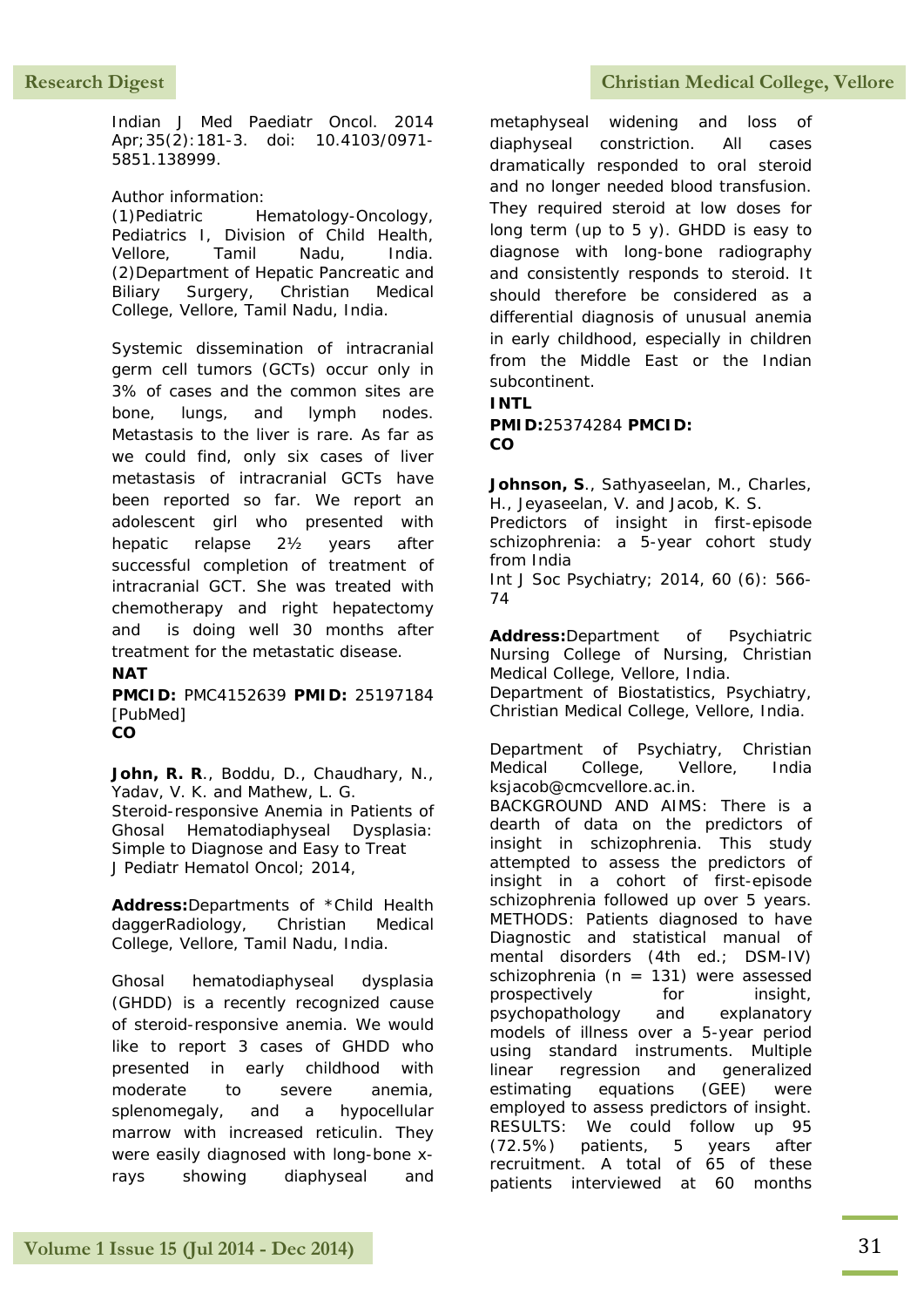(68.4%) achieved remission. Crosssectional evaluations suggest a relationship between insight, psychosis rating and explanatory models of illness with good insight and medical models associated with good outcome. However, baseline and early illness data do not predict insight scores at 5 years. Serial longitudinal assessment of insight is negatively associated with Brief Psychiatric Rating Scale (BPRS) scores and positively associated with the number of nonmedical explanatory models of illness held by patients. CONCLUSION: These findings argue that insight and explanatory models of illness are secondary to psychopathology, course and outcome. They are dependent on the trajectory of the person's illness, are not independent of the condition and call for multifaceted understanding of the issues.

#### **INTL**

**PMID:**24097842 **PMCID: CO**

**Joseph, G**. and Mathew, A.

Corkscrew intravascular channels within chronic common carotid artery occlusions in takayasu arteritis that disappear after angioplasty JACC Cardiovasc Interv; 2014, 7 (12):

e193-5

**Address:**Department of Cardiology, Christian Medical College, Vellore, India. Electronic **Address:** joseph59@gmail.com.

Department of Cardiology, Christian Medical College, Vellore, India.

#### **INTL**

**PMID:**25457054**PMCID: CO**

**Kamath, M. S**., Mascarenhas, M., B, K., Vasani, N. N., Joshi, A., K, M. and George, K.

Uterine flushing with supernatant embryo culture medium in vitrified warmed blastocyst transfer cycles: a randomized controlled trial J Assist Reprod Genet; 2014,

**Address:**Reproductive Medicine Unit, Christian Medical College Hospital, Vellore, Tamil Nadu, 632004, India.

### Research Digest **Christian Medical College, Vellore**

PURPOSE: Does transfer of supernatant embryo culture fluid (stimulation of endometrial embryo transfer - SEET) prior to vitrified warmed blastocyst transfer result in better clinical pregnancy and live birth rates than direct vitrified warmed blastocyst transfer? METHODS: This randomized controlled trial compared SEET group and direct transfer group (control) in 60 women undergoing vitrified warmed blastocyst transfers. The duration of the study was 3 years. The patients were undergoing vitrified warmed blastocyst transfer at university level infertility centre. Sixty women were randomized to SEET ( $n = 30$ ) or control ( $n = 30$ ). RESULTS: Data was available for analysis from all the 30 women in the SEET group and 30 women in the control group. There were no drop outs in the trial. The implantation rate was significantly lower in the SEET group compared to the control group (27 vs. 44 %, P = 0.018). The clinical pregnancy rates were similar in both the groups (47 vs. 53 %) but the live birth rate was also significantly lower in SEET group  $(23 \text{ vs. } 50 \% , P = 0.03)$ . LIMITATIONS: The sample size based on clinical pregnancy rates was small and hence not adequately powered to detect differences in live birth rates. Lack of blinding leading to possible bias cannot be ruled out. CONCLUSION: There was no evidence of an improvement in clinical pregnancy rate following SEET in vitrified warmed blastocyst transfer compared to direct transfer.

#### **INTL**

**PMID:**25428435 **PMCID: CO**

#### **Kang, G.**

Cryptosporidiosis with and without HIV infection in India Trop Parasitol; 2014, 4 (2): 76

**Address:**Division of Gastrointestinal Sciences, Christian Medical College,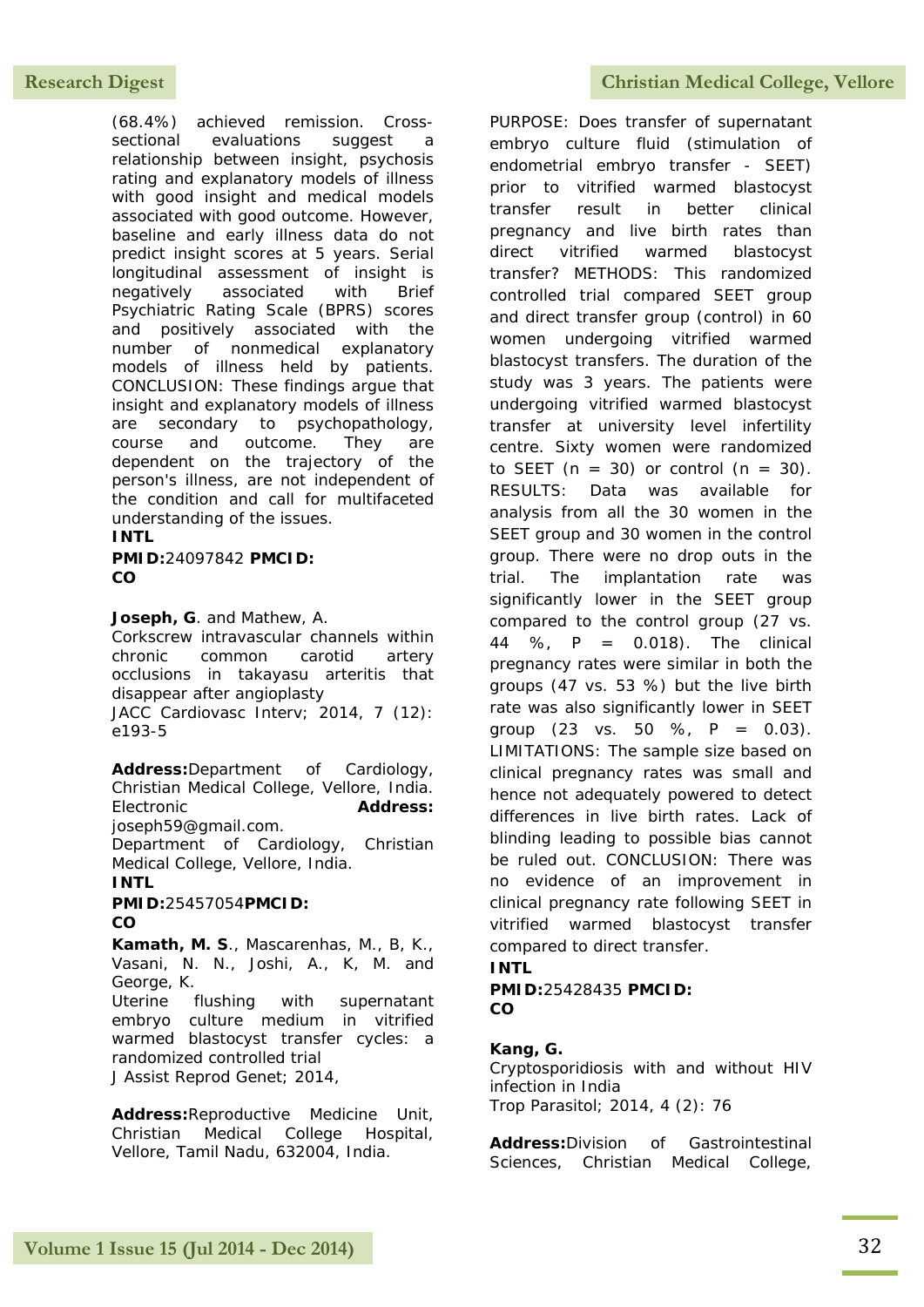Vellore, Tamil Nadu, India. E-mail: [gkang@cmcvellore.ac.in.](mailto:gkang@cmcvellore.ac.in)

**INTL PMID:**25250225 **PMCID:**4166806 **CO**

**Kapoor, N**., Shetty, S., Thomas, N. and Paul, T. V. Wilson's disease: An endocrine

revelation Indian J Endocrinol Metab; 2014, 18 (6): 855-7

**Address:**Department of Endocrinology, Diabetes and Metabolism, Christian Medical College and Hospital, Vellore, Tamil Nadu, India.

Wilson's disease is an inherited disorder of copper metabolism. The affected patients, who otherwise have a near normal life span, may often suffer from some potentially treatable and under recognized endocrine disorders that may hinder their quality of life. We explored previously published literature on the various endocrine aspects of this disease with their probable underlying mechanisms, highlighting the universal need of research in this area.

**NAT**

**PMID:**25364683 **PMCID:**4192994 **CO**

**Kapoor, N**., Shetty, S., Thomas, N. and Paul, T. V. Lingual thyroid associated with hypothyroidism as a cause for short stature

BMJ Case Rep; 2014, 2014

**Address:**Department of Endocrinology, Christian Medical College, Vellore, Tamil Nadu, India. **INTL**

**PMID:**25398918 **PMCID: CO**

**Keusch, G. T**., Denno, D. M., Black, R. E., Duggan, C., Guerrant, R. L., Lavery, J. V., Nataro, J. P., Rosenberg, I. H., Ryan, E. T., Tarr, P. I., Ward, H., Bhutta, Z. A., Coovadia, H., Lima, A., Ramakrishna, B., Zaidi, A. K., Hay Burgess, D. C. and Brewer, T.

Environmental enteric dysfunction: pathogenesis, diagnosis, and clinical consequences Clin Infect Dis; 2014, 59 Suppl 4 S207- 12

Address:Boston University, Massachusetts. University of Washington, Seattle. Johns Hopkins University, Baltimore, Maryland.Boston Children's Hospital, Massachusetts. University of Virginia, Charlottesville. St

Michael's Hospital, Toronto, Canada. Tufts University. Massachusetts General Hospital, Boston. Washington University, St Louis.

Aga Khan University, Karachi, Pakistan. University of the Witwatersrand, Johannesburg, South Africa. Federal University of Ceara, Fortaleza, Brazil. Christian Medical College, Vellore, India. Aga Khan University, Karachi, Pakistan Bill & Melinda Gates Foundation, Seattle, Washington. Bill & Melinda Gates Foundation, Seattle, Washington.

Stunting is common in young children in developing countries, and is associated with increased morbidity, developmental delays, and mortality. Its complex pathogenesis likely involves poor intrauterine and postnatal nutrition, exposure to microbes, and the metabolic consequences of repeated infections. Acquired enteropathy affecting both gut structure and function likely plays a significant role in this outcome, especially in the first few months of life, and serve as a precursor to later interactions of infection and malnutrition. However, the lack of validated clinical diagnostic criteria has limited the ability to study its role, identify causative factors, and determine cost-effective interventions. This review addresses these issues through a historical approach, and provides recommendations to define and validate a working clinical diagnosis and to guide critical research in this area to effectively proceed. Prevention of early gut functional changes and inflammation may preclude or mitigate the later adverse vicious cycle of malnutrition and infection.

#### **INTL**

**PMID:**25305288 **PMCID:**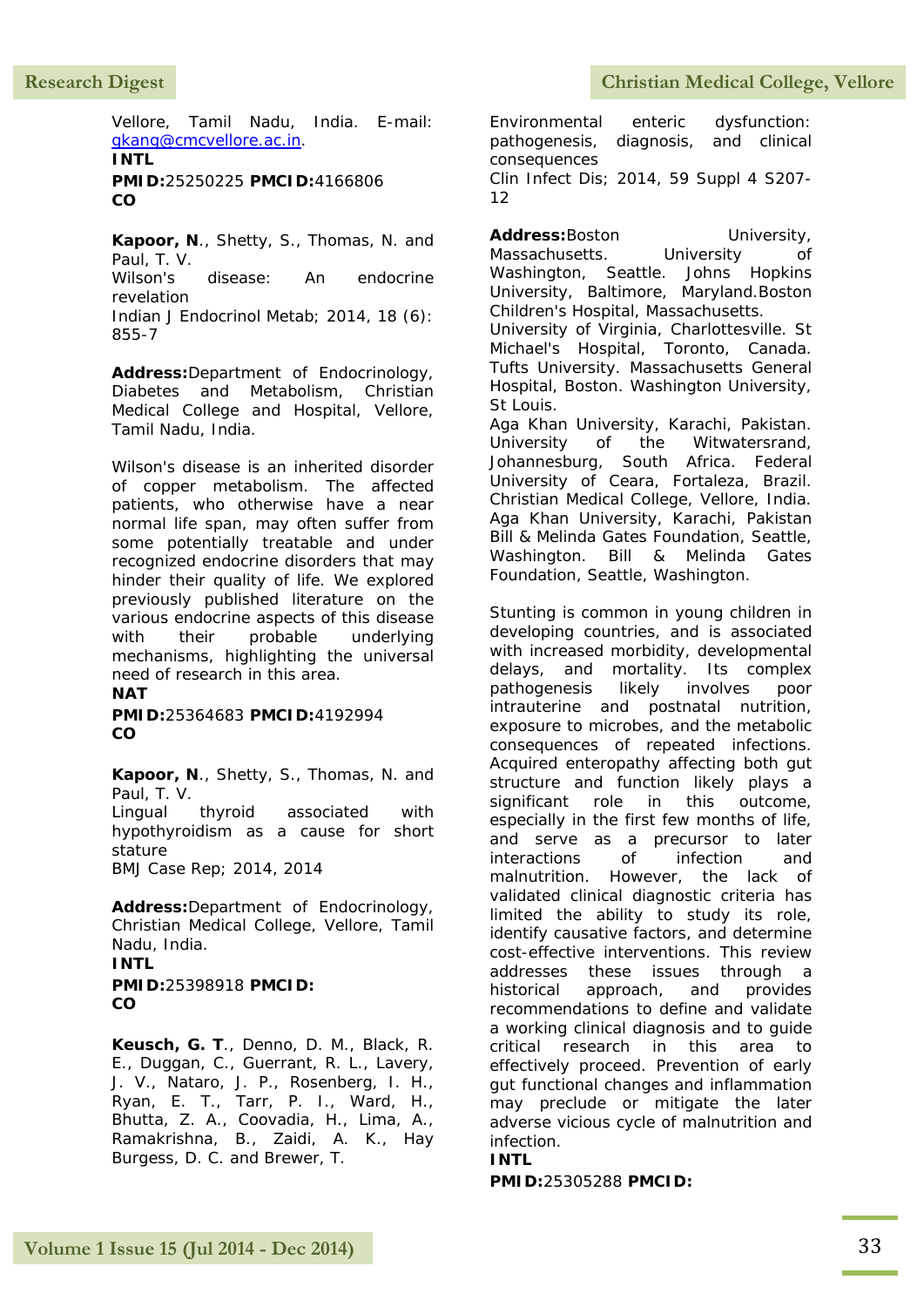## **CO**

## **Korula M**

Placebo analgesia: Does it have a role in pain management?

Indian Journal of Pain. 2014 September-December; 28(3):125-8

## **Address for correspondence:**

Prof. Mary Korula, Department of Anesthesia, Christian Medical College Hospital, Vellore - 632 004, Tamil Nadu, India. E-

mail: [marykorula@gmail.com](mailto:marykorula@gmail.com) **NON INDEXED**

**CO**

**Koshy, G**., Varghese, R. T., Naik, D., Asha, H. S., Thomas, N., Seshadri, M. S., Alexander, M., Thomas, M., Aaron, S. and Paul, T. V.

Derangements in bone mineral parameters and bone mineral density in south Indian subjects on antiepileptic medications

Ann Indian Acad Neurol; 2014, 17 (3): 272-6

**Address:**Department of Endocrinology, Diabetes and Metabolism, Unit-III, Christian Medical College, Vellore, Tamil Nadu, India.

Department of Neurological Science, Unit-III, Christian Medical College, Vellore, Tamil Nadu, India.

BACKGROUND: Although there are reports describing the association of alternations of bone and mineral metabolism in epileptic patients with long-term anticonvulsant therapy, there are only limited Indian studies which have looked at this aspect. OBJECTIVES: This study was done to compare the prevalence of changes in bone mineral parameters and bone mineral density (BMD) in ambulant individuals on longterm anticonvulsant therapy with ageand body mass index (BMI)-matched healthy controls. MATERIALS AND METHODS: There were 55 men (on medications for more than 6 months) and age- and BMI-matched 53 controls. Drug history, dietary calcium intake (DCI), and duration of sunlight exposure were recorded. Bone mineral parameters

and BMD were measured. RESULTS: The control group had a significantly higher daily DCI with mean  $+/-$  SD of 396  $+/-$ 91 mg versus  $326 +/- 101$  mg (P = 0.007) and more sunlight exposure of 234 +/- 81 vs 167 +/- 69 min (P = 0.05). BMD at the femoral neck was significantly lower in cases  $(0.783 +/-$ 0.105 g/cm(2)) when compared to controls  $(0.819 +/- 0.114 \text{ q/cm}(2))$ . Majority of the patients (61%) had low femoral neck BMD ( $P = 0.04$ ). There was no significant difference in the proportion of subjects with vitamin D deficiency (<20 ng/mL) between cases  $(n = 32)$  and controls  $(n = 37)$   $(P =$ 0.234). CONCLUSIONS: Vitamin D deficiency was seen in both the groups in equal proportions, highlighting the existence of a high prevalence of this problem in India. Low femoral neck BMD found in cases may stress the need for supplementing calcium and treating vitamin D deficiency in this specific group. However, the benefit of such intervention has to be studied in a larger proportion of epileptic patients. **NAT**

#### **PMID:**25221394**PMCID:**4162011 **CO**

**Kumar N**(1), Gupta V, Thomas N. Brownie-nose: hyperpigmentation in neonatal chikungunya. Indian Pediatr. 2014 May;51(5):419.

Author information: (1)Department of Neonatology, CMC Vellore, Tamil Nadu, India. [niranjan@cmcvellore.ac.in.](mailto:niranjan@cmcvellore.ac.in) **NAT**

**PMID:** 24953593 [PubMed - in process] **CO**

**Kurian, J. J**., Kishore, R., John, T. J. and Parmer, H.

A rare case of kaposiform hemangioendothelioma presenting as intussusception in a 4-month-old child without Kasabach-Merrit syndrome: A case report

J Indian Assoc Pediatr Surg; 2014, 19 (4): 233-5

**Address:**Department of Paediatric Surgery, Christian Medical College and Hospital, Vellore, Tamil Nadu, India.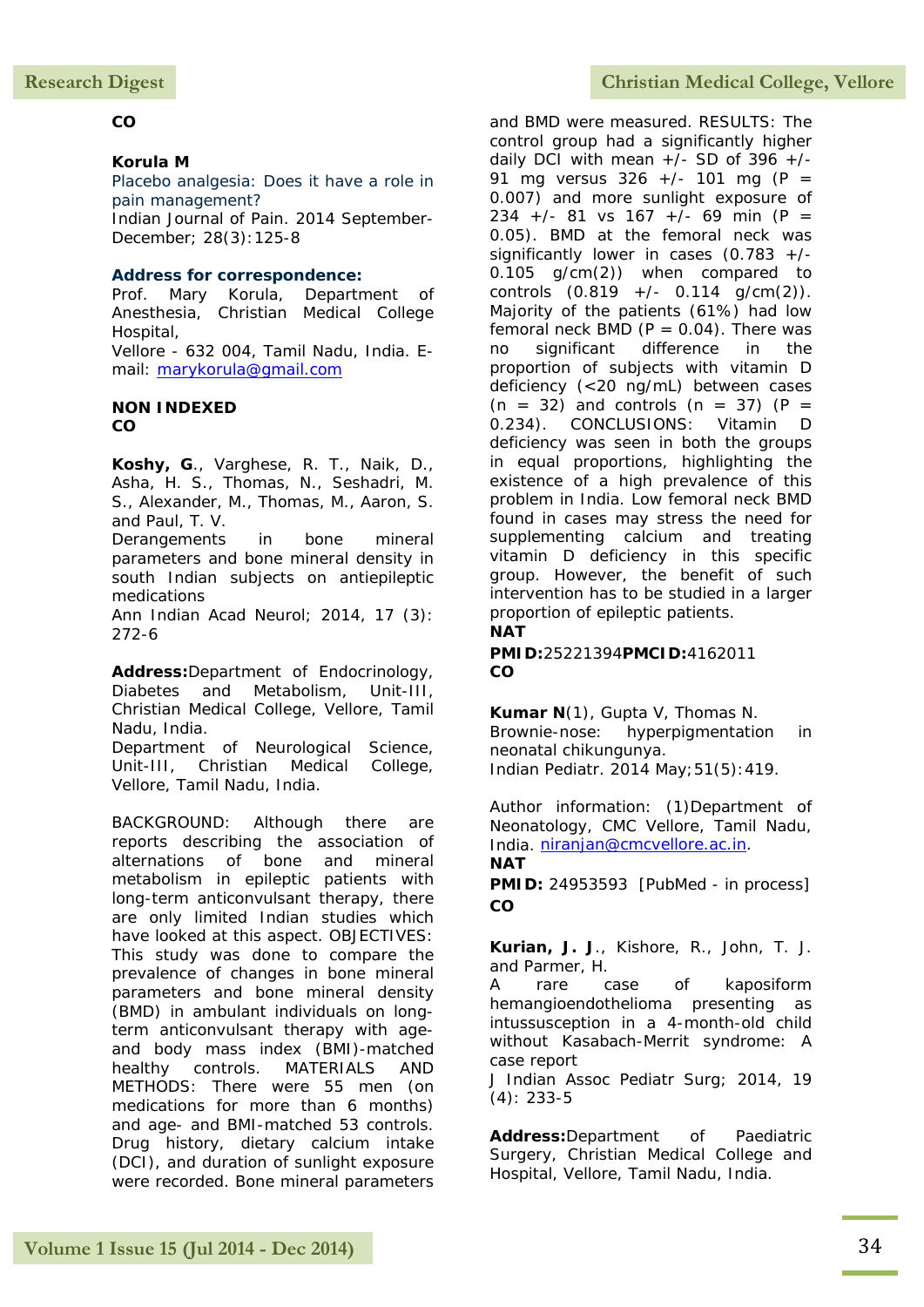We report the identification of Kaposiform hemangioendothelioma of the cecum presenting as colocolic intussusception in a 4-month-old boy without Kasabach-Merrit syndrome. To our knowledge this is the first reported case in the literature of such a presentation

**INTL**

**PMID:**25336808 **PMCID:**4204251 **CO**

**Kuruvilla, S.**, Peter, J., David, S., Premkumar, P. S., Ramakrishna, K., Thomas, L., Vedakumar, M. and Peter, J. V.

Incidence and risk factor evaluation of exposure keratopathy in critically ill patients: A cohort study J Crit Care; 2014,

Address:Department of Ophthalmology, Schell hospital, Christian Medical College, Vellore, India. Department of Biostatistics, Christian Medical College, Vellore, India. Medical Intensive Care Unit, Christian Medical College, Vellore, India. Medical Intensive Care Unit, Christian Medical College, Vellore, India. Electronic **Address:** [peterjohnvictor@yahoo.com.au.](mailto:peterjohnvictor@yahoo.com.au)

PURPOSE: Recent emphasis on eye care in intensive care unit (ICU) patients has translated to eye assessment being part of routine care. In this setting, we determined the incidence, risk factors, and resolution time of exposure keratopathy. METHODS: In this prospective cohort study, 301 patients were examined within 24 hours of ICU admission and subsequently daily by an ophthalmologist till death or discharge. Eyelid position, conjunctival and corneal changes, treatment, and outcome data were collected. RESULTS: Admission diagnoses included febrile illnesses (35.2%) and respiratory failure (32.6%); 84.1% were ventilated. Fortynine patients had exposure keratopathy (bilateral =  $35$ , unilateral =  $14$ ) at admission; 35 patients developed new onset keratopathy (incidence 13.2%) 4.6 +/- 2.6days after ICU admission. In 67 patients, keratopathy was mild (punctate epithelial erosions).

## Research Digest **Christian Medical College, Vellore**

Macroepithelial defects  $(n = 9)$ , stromal whitening with epithelial defect  $(n = 3)$ , and stromal scar  $(n = 3)$  were infrequent. None developed microbial keratitis. On multivariate logistic regression analysis, eyelid position (odds ratio, 2.93; 95% confidence interval, 1.37-6.25), and ventilation duration (odds ratio, 1.11; 95% confidence interval, 1.04-1.19) were strongly associated with the development of keratopathy after ICU admission. Keratopathy resolved in  $3.6 +/- 4.5$ days. CONCLUSIONS: Severe exposure keratopathy is infrequent in a protocolized ICU setting. Eyelid position and duration of ventilation are associated with exposure keratopathy. **INTL**

**PMID:**25468364 **PMCID: CO**

**Lepcha, A**., Amalanathan, S., Augustine, A. M., Tyagi, A. K. and Balraj, A.

Flunarizine in the prophylaxis of migrainous vertigo: a randomized controlled trial

Eur Arch Otorhinolaryngol; 2014, 271 (11): 2931-6

**Address:**Department of ENT, Unit IV, Christian Medical College and Hospital, Vellore, 632004, Tamilnadu, India, [anjalilepcha@yahoo.com.](mailto:anjalilepcha@yahoo.com)

Migrainous vertigo is a common cause of dizziness presenting to an otorhinolaryngology/otoneurology clinic. Although it causes a substantial burden to the individual and society there are no randomized controlled trails on prophylactic medication for this condition. Flunarizine, a calcium channel blocker has been used effectively in both migraine and vestibular conditions. This randomized control trial was undertaken in a tertiary academic referral center to evaluate the efficacy of flunarizine in patients with migrainous vertigo when compared to non-specific vestibular treatment of betahistine and vestibular exercises. The effect of flunarizine on two particularly disabling symptoms of vertigo and headache was studied. A total of 48 patients who were diagnosed with definitive migrainous vertigo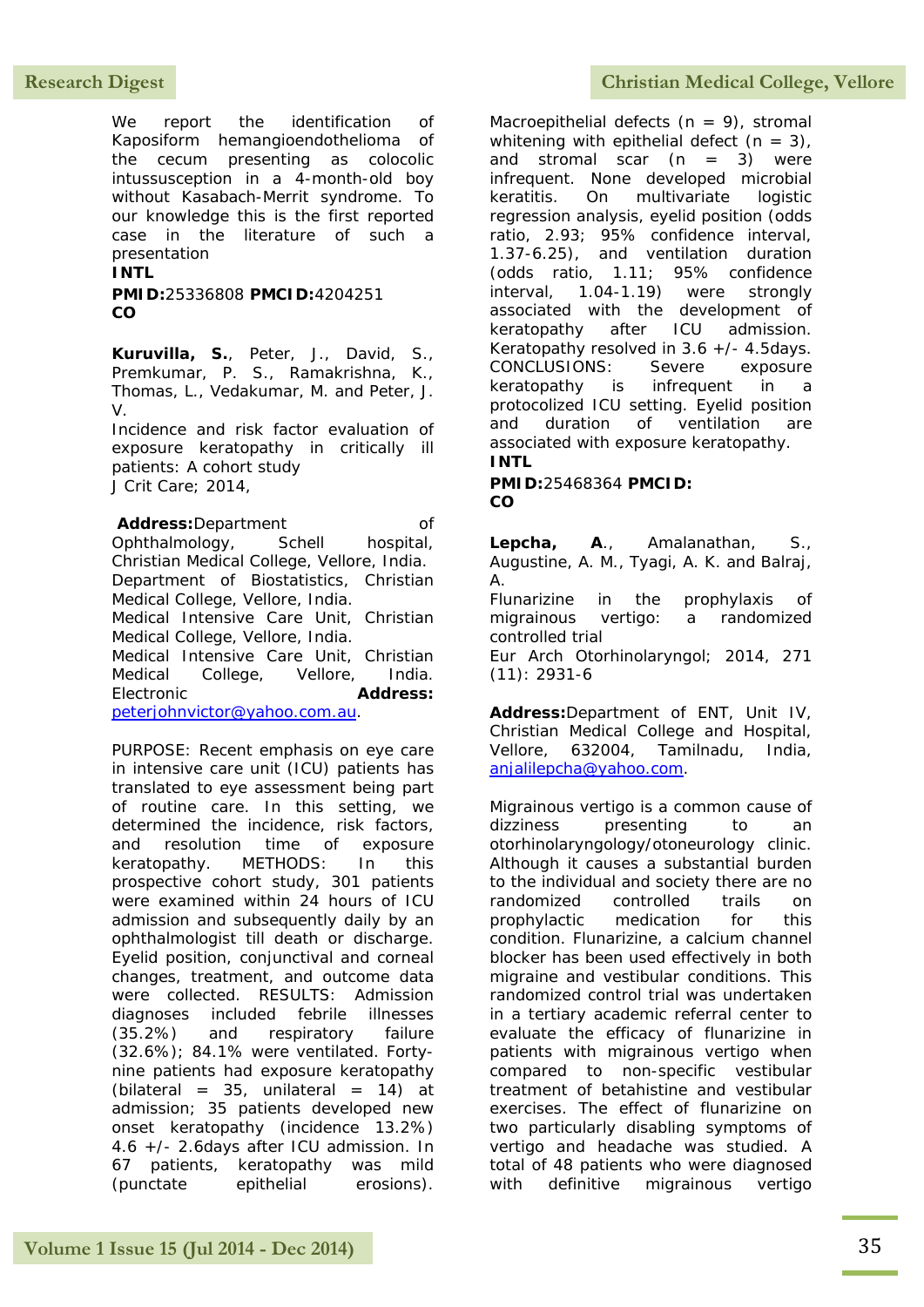completed the study of 12 weeks duration. Patients in arm A received 10 mg flunarizine daily along with betahistine 16 mg and paracetamol 1 gm during episodes, and arm B received only betahistine and paracetamol during episodes. Symptom scores were noted at the start of the study and at the end of 12 weeks. Analysis of the frequency of vertiginous episodes showed a significant difference between arm A and arm B ( $p = 0.010$ ) and improvement in severity of vertigo between the two groups  $(p = 0.046)$ . Headache frequency and severity did not improve to a significant degree in arm A as compared to arm B. The main side effects were weight gain and somnolence and this was not significantly different between the two groups. Flunarizine (10 mg) is effective in patients with migrainous vertigo who suffer from considerable vestibular symptoms.

## **INTL**

**PMID:**24166742 **PMCID: CO**

**Lionel, A. P**., Chinnaswamy, G., John, R. R. and Mathai, S. Ifosfamide induced renal rickets Indian J Pediatr; 2014, 81 (9): 943-5

**Address:**Department of Pediatrics, Pediatric Endocrinology & Pediatric 1, Christian Medical College Hospital, Vellore, Tamil Nadu, 632004, India.

Ifosfamide is commonly used as a chemotherapeutic agent in children. The authors report a 4-y-old boy who developed proximal renal tubulopathy with florid rickets a year after completion of ifosfamide therapy for Ewing's sarcoma. After initiation of treatment, there was complete healing of rickets and he did not need supplements beyond 18 mo. Growth monitoring and musculoskeletal system examination is important in all children who have received ifosfamide therapy. Routine monitoring for nephrotoxicity during and after ifosfamide therapy helps in early identification and intervention. **NAT**

### **PMID:**23912821 **PMCID:**

#### **CO**

**Madhuri, V**., Dutt, V., Gahukamble, A. D. and Tharyan, P.

Interventions for treating femoral shaft fractures in children and adolescents Evid Based Child Health; 2014, 9 (4): 753-826

**Address:**Paediatric Orthopaedics Unit, Christian Medical College, Vellore, India.. [madhuriwalter@cmcvellore.ac.in.](mailto:madhuriwalter@cmcvellore.ac.in)

BACKGROUND: Fractures of the femoral shaft in children are relatively uncommon but serious injuries that disrupt the lives of children and their carers and can result in significant longterm disability. Treatment involves either surgical fixation, such as intramedullary nailing or external fixation, or conservative treatment involving prolonged immobilisation, often in hospital. OBJECTIVES: To assess the effects (benefits and harms) of interventions for treating femoral shaft fractures in children and adolescents. SEARCH METHODS: We searched the Cochrane Bone, Joint and Muscle Trauma Group Specialised Register (accessed 16 August 2013), the Cochrane Central Register of Controlled Trials (The Cochrane Library 2013 Issue 7), MEDLINE (1946 to August Week 1 2013), EMBASE (1980 to 2012 week 9), CINAHL (16 August 2013), clinical trials registries, conference proceedings and reference lists; and contacted trial authors and experts in the field. SELECTION CRITERIA: Randomised and quasi-randomised controlled trials comparing conservative and surgical interventions for diaphyseal fractures of the femur in children under 18 years of age. Our primary outcomes were functional outcome measures, unacceptable malunion, and serious adverse events. DATA COLLECTION AND ANALYSIS: Two authors independently screened and selected trials, assessed risk of bias and extracted data. We assessed the overall quality of the evidence for each outcome for each comparison using the GRADE approach. We pooled data using a fixed-effect model. MAIN RESULTS: We included 10 trials (six randomised and four quasi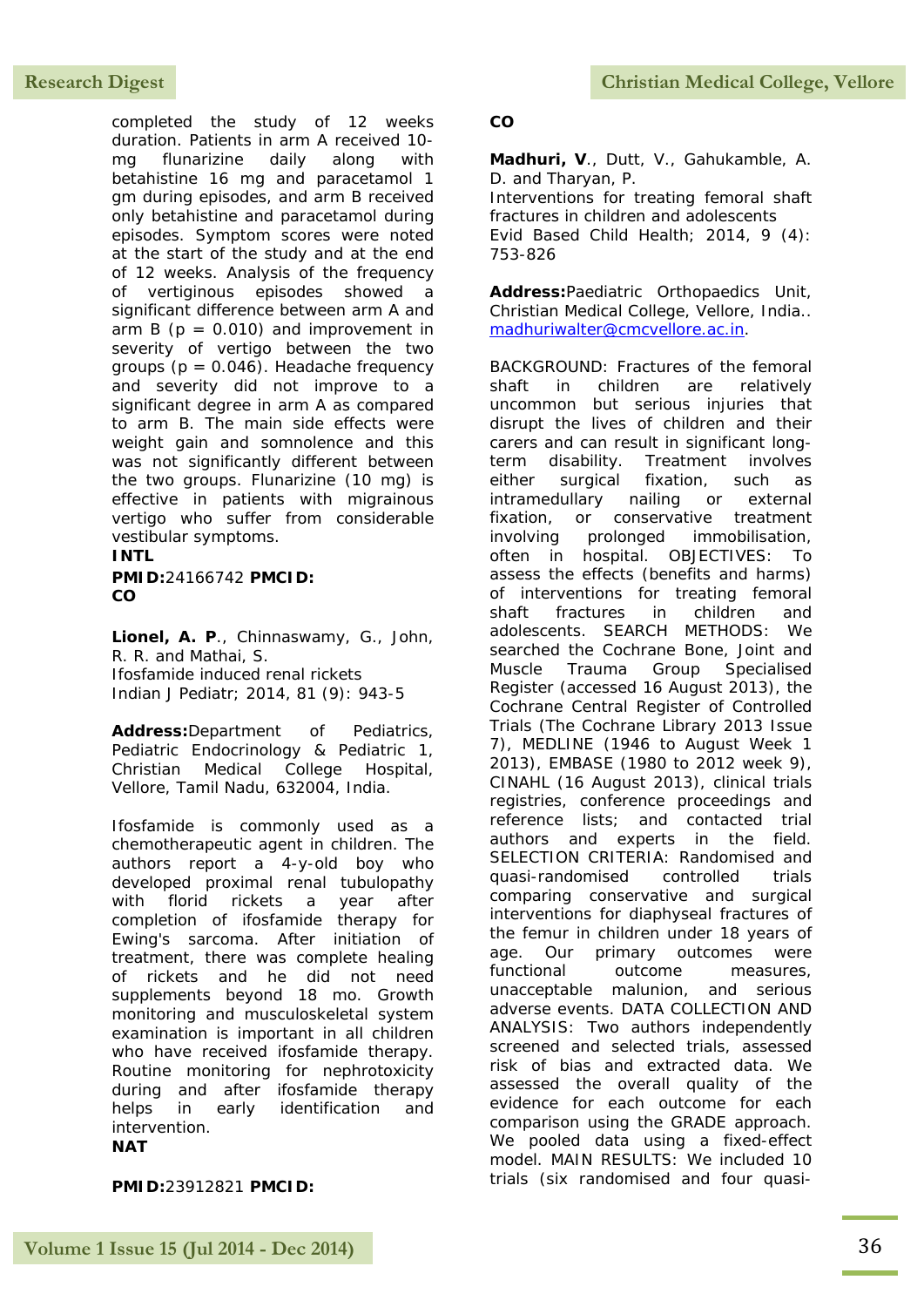randomised) involving a total of 527 children (531 fractures). All trials were at some risk of bias, including performance bias as care provider blinding was not practical, but to a differing extent. Just one trial was at low risk of selection bias. Reflecting both the risk of bias and the imprecision of findings, we judged the quality of evidence to be 'low' for most outcomes, meaning that we are unsure about the estimates of effect. Most trials failed to report on self-assessed function or when children resumed their usual activities. The trials evaluated 10 different comparisons, belonging to three main categories. Surgical versus conservative treatment Four trials presenting data for 264 children aged 4 to 12 years made this comparison. Low quality evidence (one trial, 101 children) showed children had very similar function assessed using the RAND health status score at two years after surgery (external fixation) compared with conservative treatment (spica cast): mean 69 versus 68. The other three trials did not report on function. There was moderate quality evidence (four trials, 264 children, aged 4 to 12 years, followed up 3 to 24 months) that surgery reduced the risk of malunion (risk ratio (RR) 0.29, 95% confidence interval (CI) 0.15 to 0.59, 4 trials). Assuming an illustrative baseline risk of 115 malunions per 1000 in children treated conservatively, these data equate to 81 fewer (95% CI 47 to 97 fewer) malunions per 1000 in surgically-treated children. Conversely, low quality evidence indicated that there were more serious adverse events such as infections after surgery (RR 2.39, 95% CI 1.10 to 5.17, 4 trials). Assuming an illustrative baseline risk of 40 serious adverse events per 1000 for conservative treatment, these data equate to 56 more (95% CI 4 to 167 more) serious adverse events per 1000 children treated surgically. There was low quality evidence (one trial, 101 children) of similar satisfaction levels in children and parents with surgery involving external fixation and plaster cast only. However, there was low quality evidence (one trial, 46 children) that more parents were satisfied with intramedullary nailing than with traction

followed by a cast, and that surgery reduced the time taken off from school. Comparisons of different methods of conservative treatment The three trials in this category made three different comparisons. We are very unsure if unacceptable malunion rates differ between immediate hip spica versus skeletal traction followed by spica in children aged 3 to 10 years followed up for six to eight weeks (RR 4.0, 95% CI 0.5 to 32.9; one trial, 42 children; very low quality evidence). Malunion rates at 5 to 10 years may not differ between traction followed by functional orthosis versus traction followed by spica cast in children aged 5 to 13 years (RR 0.98, 95% CI 0.46 to 2.12; one trial, 43 children; low quality evidence). We are very unsure (very low quality evidence) if either function or serious adverse events (zero events reported) differ between single-leg versus double-leg spica casts (one trial, 52 young children aged two to seven years). Low quality evidence on the same comparison indicates that single-leg casts are less awkward to manage by parents, more comfortable for the child and may require less time off work by the caregiver. Comparisons of different methods of surgical treatment The three trials in this category made three different comparisons. Very low quality evidence means that we are very unsure if the rates of malunion, serious adverse events, time to return to school or parental satisfaction actually differ in children whose fractures were fixed using elastic stable intramedullary nailing or external fixation (one trial, 19 children). The same applies to the rates of serious adverse events and time to resume full weight-bearing in children treated with dynamic versus static external fixation (one trial, 52 children). Very low quality evidence (one trial, 47 children) means that we do not know if malunion, serious adverse events and time to resume weight-bearing actually differ between intramedullary nailing versus submuscular plating. However, there could be more difficulties in plate removal subsequently. AUTHORS' CONCLUSIONS: There is insufficient evidence to determine if long-term function differs between surgical and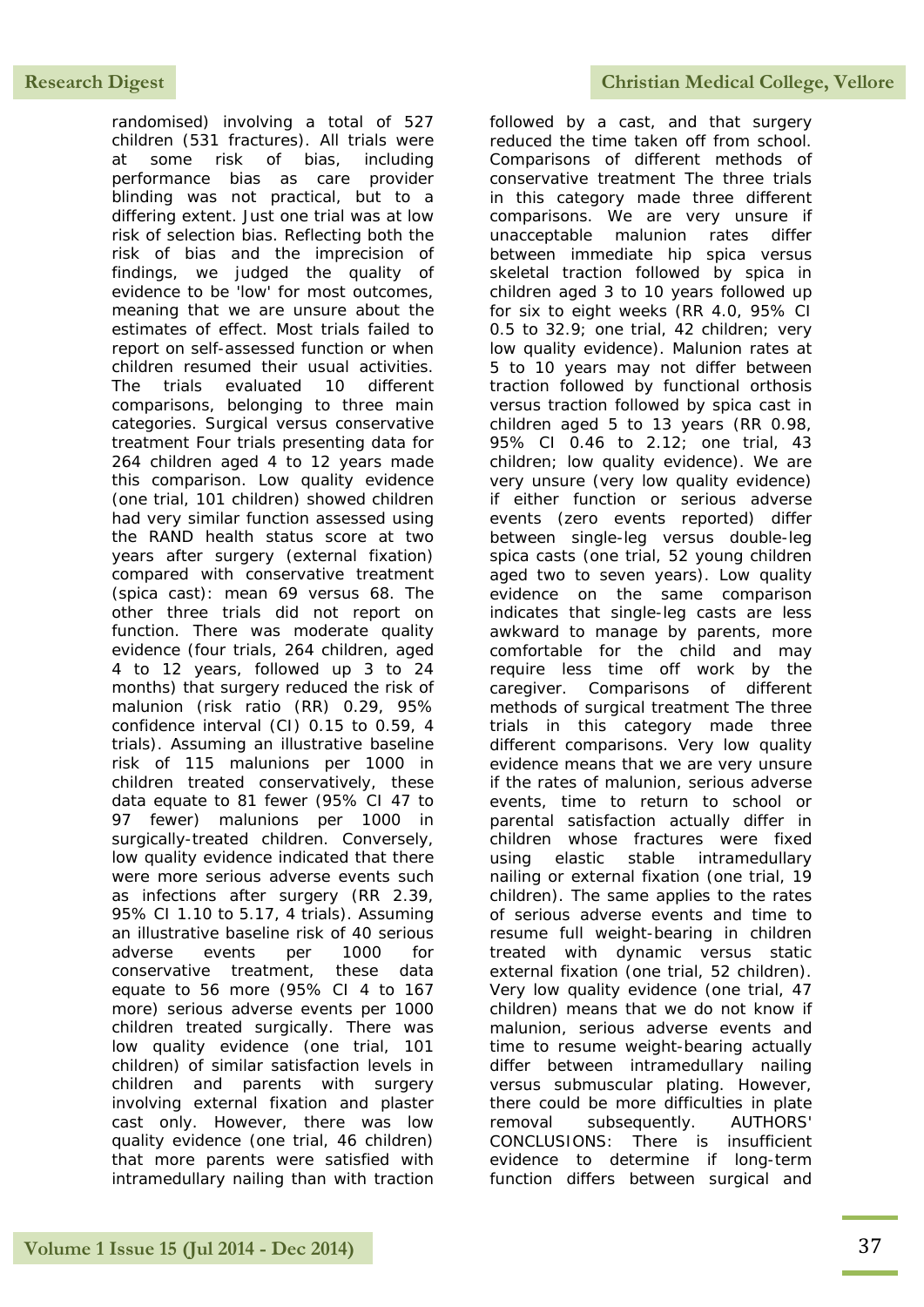conservative treatment. Surgery results in lower rates of malunion in children aged 4 to 12 years, but may increase the risk of serious adverse events. Elastic stable intramedullary nailing may reduce recovery time. There is insufficient evidence from comparisons of different methods of conservative treatment or of different methods of surgical treatment to draw conclusions on the relative effects of the treatments compared in the included trials. PLAIN LANGUAGE SUMMARY: Different methods of treating fractures of the shaft of the thigh bone in children and adolescents Although uncommon, fractures of the femoral shaft (thigh bone) in children may require prolonged treatment in hospital and sometimes surgery. This can cause significant discomfort and can disrupt the lives of the children and their familles. This review compared different methods of treating these fractures. Surgical treatment comprises different methods of fixing the broken bones, such as internally-placed nails, or pins incorporated into an external frame (external fixation). Non-surgical or conservative treatment usually involves different types of plaster casts with or without traction (where a pulling force is applied to the leg). We searched for studies in the medical literature until August 2013. The review includes 10 randomised or quasi-randomised controlled trials that recruited 527 children. Four trials compared different surgical versus non-surgical treatments; three compared different methods of non-surgical treatment and three compared different methods of surgical treatment. Generally we are unsure about the results of these trials because some were at risk of bias, some results were contradictory and usually there was too little evidence to rule out chance findings. Most trials failed to report on self-assessed function or when children resumed their usual activities. Comparing surgical versus non-surgical treatment Low quality evidence (one trial, 101 children) showed children had similar function at two years after having surgery, involving external fixation, compared with those treated with a plaster cast. The other three trials

did not report this outcome. There was moderate quality evidence (four trials, 264 children, aged 4 to 12 years, followed up for 3 to 24 months) that surgery reduced the risk of malunion (the leg is deformed) compared with non-surgical treatment. However, low quality evidence (four trials) indicated that there were more serious adverse events such as infections after surgery. There was low quality evidence (one trial, 101 children) of similar satisfaction levels in children and parents with surgery involving external fixation and plaster cast only. However, there was low quality evidence (one trial, 46 children) that more parents were satisfied with surgery involving an internal nail than with traction followed by a cast and that surgery reduced the time taken off from school. Comparing various non-surgical treatments Very low quality evidence means that we are very unsure if the rates of malunion differ or not between children treated with immediate plaster casts versus with traction followed by plaster cast (one trial, 42 children), or between children treated with traction followed by either a functional orthosis (a brace or cast that allows some movement) or a cast (one trial, 43 children). We are very unsure if either function or serious adverse events differ between young children (aged two to seven years) immobilised in single-leg versus double-leg casts (one trial, 52 children). However, single-leg casts appear to be easier to manage by parents and more comfortable for the child. Comparing various surgical treatments Very low quality evidence means that we are very unsure if the rates of malunion, serious adverse events, time to return to school or parental satisfaction actually differ in children whose fractures were fixed using internal nails or external fixation (one trial, 19 children). (ABSTRACT TRUNCATED)

## **INTL**

**PMID:**25504970 **PMCID: CO**

**Mahesh, D. M**., Nehru, A. G., Seshadri, M. S., Thomas, N., Nair, A., Pai, R. and Rajaratnam, S.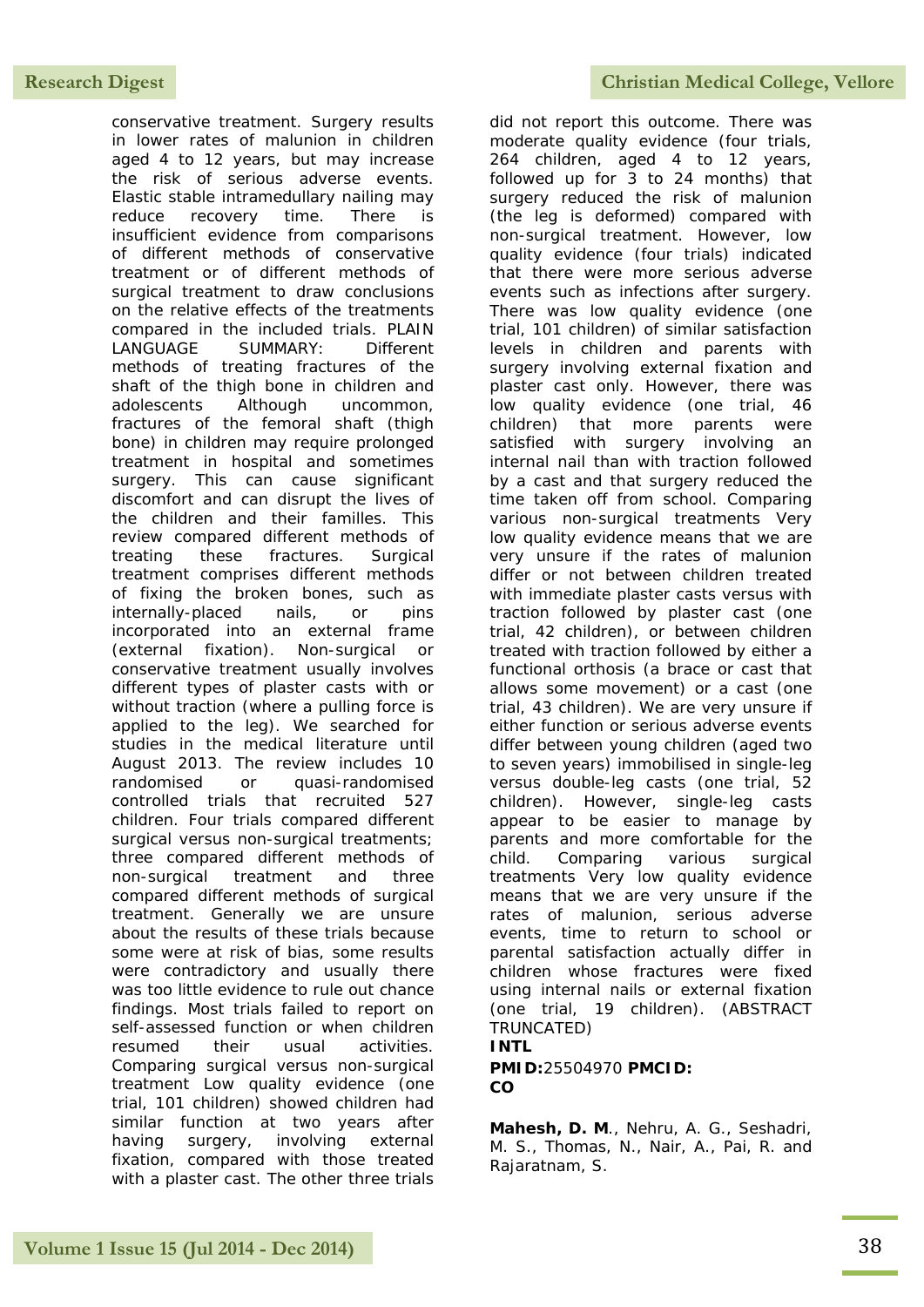RET mutations in a large indian family with medullary thyroid carcinoma Indian J Endocrinol Metab; 2014, 18 (4): 516-20

**Address:**Department of Endocrinology, Christian Medical College, Vellore, Tamil Nadu, India. Department of Pathology, Christian Medical College, Vellore, Tamil Nadu, India. Department of Endocrine Surgery, Christian Medical College, Vellore, Tamil Nadu, India.

BACKGROUND: Medullary thyroid carcinoma (MTC) is a tumor arising from the para follicular (C) cells of the thyroid gland and can occur either sporadically or as part of an inherited syndrome. A proportion of these cases carry an autosomal dominant mutation in the RET (REarranged during Transfection) protooncogene. Screening for these mutations in the affected patients and the carriers "at risk" which includes the first-degree relatives is of utmost importance for early detection and prompt treatment including prophylactic thyroidectomy in cases that harbor these mutations. RESULTS: This report presents details of screening and subsequent follow-up of a large Indian family, where the index case was found to carry p. Cys634Ser mutation involving exon 11 of the RET gene. These data are of value considering the paucity of information within the region in context of screening large families affected by these mutations

## **NAT**

**PMID:**25143909 **PMCID:**4138908 **CO**

**Maiwall, R**., Goel, A., Pulimood, A. B., Babji, S., Sophia, J., Prasad, C., Balasubramanian, K. A., Ramakrishna, B., Kurian, S., Fletcher, G. J., Abraham, P., Kang, G., Ramakrishna, B. S., Elias, E. and Eapen, C. E.

Investigation into celiac disease in Indian patients with portal hypertension Indian J Gastroenterol; 2014,

**Address:**Department of Gastrointestinal Sciences, Christian Medical College, Vellore, 632 004, India.

BACKGROUND: There is limited data on celiac disease in patients with cryptogenic cirrhosis or idiopathic noncirrhotic intrahepatic portal hypertension (NCIPH). Our objective was to evaluate for celiac disease in patients with portal hypertension in India. METHODS: Consecutive patients with portal hypertension having cryptogenic chronic liver disease (cases) and hepatitis B- or C-related cirrhosis (controls) were prospectively enrolled. We studied tissue transglutaminase (tTG) antibody and duodenal histology in study patients. RESULT: Sixty-one cases (including 14 NCIPH patients) and 59 controls were enrolled. Celiac disease was noted in six cases (including two NCIPH patients) as compared to none in controls. In a significant proportion of the remaining study subjects, duodenal biopsy showed villous atrophy, crypt hyperplasia, and lamina propria inflammation, not accompanied by raised intraepithelial lymphocytes (IELs); this was seen more commonly in cases as compared to controls. An unexpectedly high rate of tTG antibody positivity was seen in study subjects (66 %) of cases as compared to 29 % in controls (p-value < 0.001), which could indicate false-positive test result. CONCLUSION: In this study, 10 % of patients with unexplained portal hypertension (cryptogenic chronic liver disease) had associated celiac disease. In addition, an unexplained enteropathy was seen in a significant proportion of study patients, more so in patients with cryptogenic chronic liver disease. This finding warrants further investigation. **NAT**

**PMID:**25231910 **PMCID: CO**

**Mascarenhas M**(1), Kamath MS(1), Muthukumar K(1), Mangalaraj AM(1), Chandy A(1), Aleyamma T(1).

Obstetric outcomes of monochorionic pregnancies conceived following assisted reproductive technology: A retrospective study.

J Hum Reprod Sci. 2014 Apr;7(2):119- 24. doi: 10.4103/0974-1208.138870.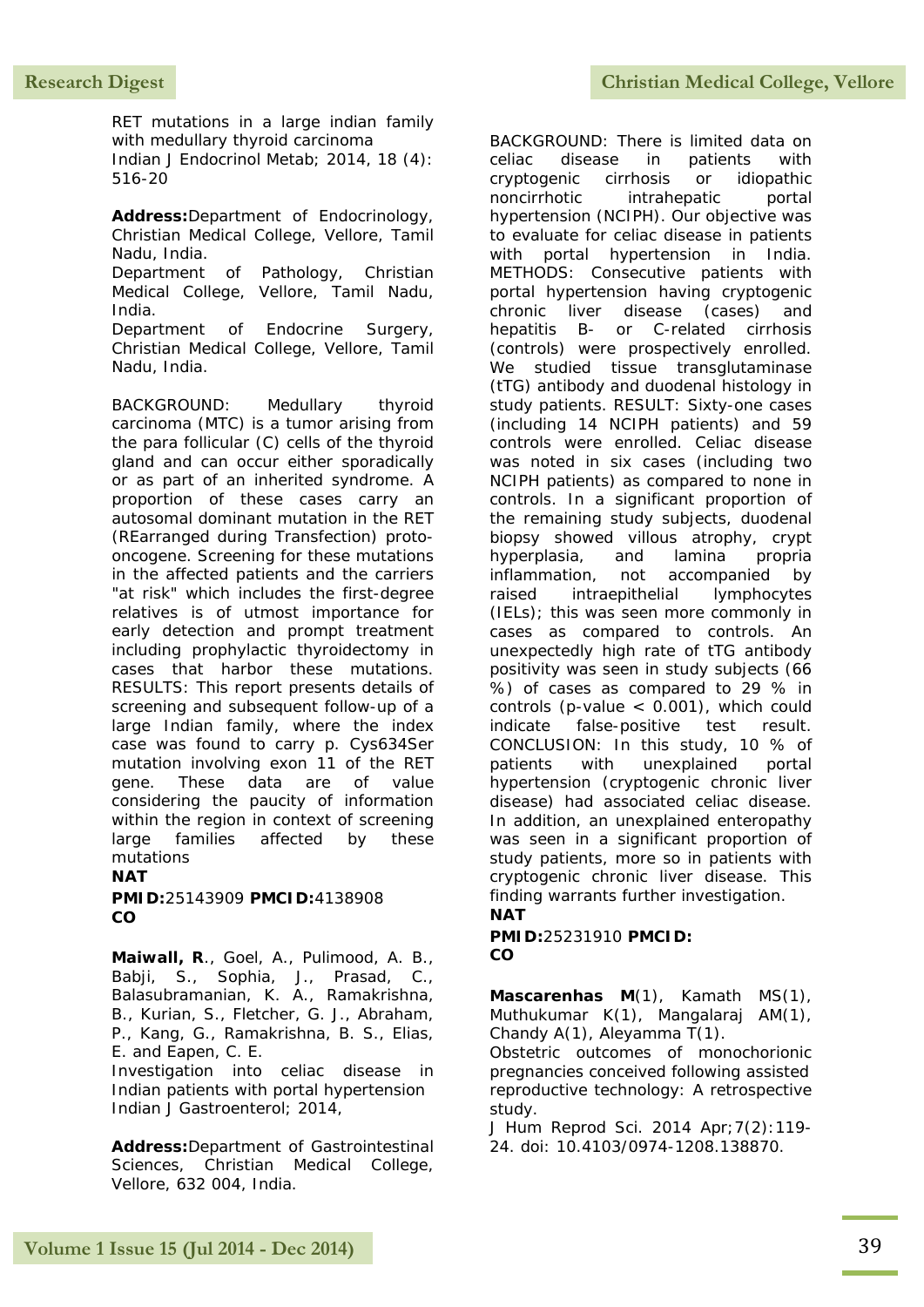Author information:

(1)Reproductive Medicine Unit, Christian Medical College Hospital, Vellore, Tamil Nadu, India.

OBJECTIVES: The overwhelming numbers of twins following assisted reproductive technology (ART) are dichorionic twins, but monochorionic twins account for around 0.9% of post ART pregnancies. The data for post ARTmonochorionic pregnancy outcomes are scarce due to the rarity of this condition. Hence, we evaluated the obstetric outcomes of monochorionic and dichorionic pregnancies conceived on ART. SETTINGS: University teaching hospital. STUDY DESIGN: A case-control study of monochorionic diamniotic (MCDA) and dichorionic diamniotic (DCDA) pregnancies conceived following ART treatment. Charts of all women who conceived following ART from 2008 to 2013 were screened. Among them, the monochorionic twins diagnosed in the first trimester were included and their obstetric outcome was followed-up. For comparison, an equal number of dichorionic twin pregnancies from age and body mass index matched mothers was selected. RESULTS: The baseline clinical characteristics were similar between the two groups. MCDA group had a higher miscarriage rate (50%) than the DCDA group (10%), with three seconds trimester miscarriages in the MCDA group. The live birth rates were lower in the MCDA versus DCDA group (40% vs. 90%). Among triplet pregnancies with a monochorionic component, the live birth rate was only 25%. CONCLUSIONS: Monochorionic pregnancies following ART have poorer obstetric outcomes when compared to dichorionic pregnancies. For monochorionic pregnancies following ART, intensive antenatal surveillance at a tertiary level obstetric and neonatal center may help optimize the outcome. **NAT**

**PMCID:** PMC4150138 **PMID:** 25191025 [PubMed] **CO**

**Mathews, V.**, Srivastava, A. and Chandy, M.

Allogeneic Stem Cell Transplantation for Thalassemia Major Hematol Oncol Clin North Am; 2014, 28 (6): 1187-1200

**Address:**Department of Haematology, Christian Medical College, Ida Scudder Road, Vellore, TN 632004, India. Electronic **Address:** vikram@cmcvellore.ac.in. Department of Haematology, Christian Medical College, Ida Scudder Road, Vellore, TN 632004, India. Department of Haematology and Bone Marrow Transplant, Tata Medical Center, Rajarhat, Kolkata 700020, India.

Allogeneic stem cell transplant remains the only curative option for betathalassemia major. In patients with good risk features it is reasonable to anticipate a greater than 90% chance of a successful transplant outcome. The conventional risk stratification system has limitations and alternative systems are being explored to better identify subsets that require innovative approaches. Several novel regimens have been evaluated to reduce treatment-related morbidity and mortality. There remain challenges in improving the clinical outcome of highrisk patients. There are limited data on the role of splenectomy before transplantation or optimal posttransplant chelation and care of these patients.

## **INTL**

**PMID:**25459187 **PMCID: CO**

**Matthai, T. P.**, Zachariah, U. G. and Matthai, S. M.

Recurrent episodic acute kidney injury as presenting manifestation of mitochondrial myopathy

Indian J Nephrol; 2014, 24 (6): 387-9

**Address:**Deptartment of Nephrology, St. Mary's Dialysis Centre, Karipal Hospital, Kottayam, Kerala, India. Department of Hepatology, Central Electron Microscopy Unit, Christian Medical College, Vellore, Tamil Nadu, India.

Department of Pathology, Central Electron Microscopy Unit, Christian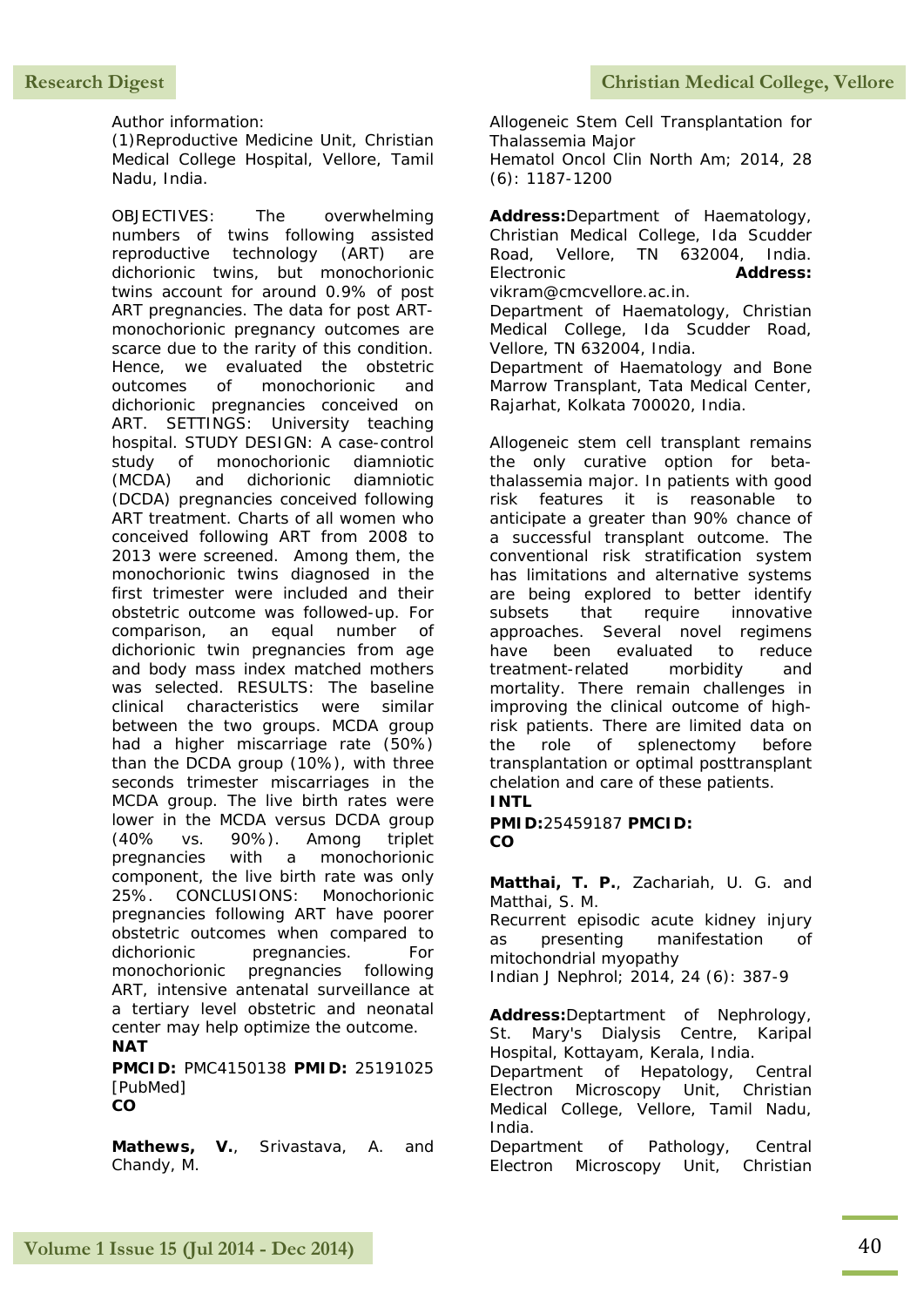Medical College, Vellore, Tamil Nadu, India.

Mitochondrial cytopathies (MC) are a rare heterogenous group of disorders with frequent multisystem involvement including uncommon renal manifestations. Acute kidney injury (AKI) as the primary manifestation of MC is extremely rare. Here, we report a case of recurrent episodic AKI in an adult male who was subsequently diagnosed to have mitochondrial disease.

## **NAT**

**PMID:**25484535 **PMCID:**4244721 **CO**

**Mcgready, R**., Prakash, J. A., Benjamin, S. J., Watthanaworawit, W., Anantatat, T., Tanganuchitcharnchai, A., Ling, C. L., Tan, S. O., Ashley, E. A., Pimanpanarak, M., Blacksell, S. D., Day, N. P., Singhasivanon, P., White, N. J., Nosten, F. and Paris, D. H.

Pregnancy outcome in relation to treatment of murine typhus and scrub typhus infection: a fever cohort and a case series analysis

PLoS Negl Trop Dis; 2014, 8 (11): e3327

**Address:**Shoklo Malaria Research Unit (SMRU), Mahidol-Oxford Tropical Medicine Research Unit, Mae Sot, Tak, Thailand; Centre for Tropical Medicine, Nuffield Department of Medicine, University of Oxford, Oxford, United Kingdom.

Immunology Laboratories, Department of Clinical Microbiology, Christian Medical College, Vellore, Tamil Nadu, India.

Shoklo Malaria Research Unit (SMRU), Mahidol-Oxford Tropical Medicine Research Unit, Mae Sot, Tak, Thailand.

Mahidol-Oxford Tropical Medicine Research Unit (MORU), Faculty of Tropical Medicine, Mahidol University, Bangkok, Thailand.

Centre for Tropical Medicine, Nuffield Department of Medicine, University of Oxford, Oxford, United Kingdom; Mahidol-Oxford Tropical Medicine Research Unit (MORU), Faculty of Tropical Medicine, Mahidol University, Bangkok, Thailand.

This study aimed to relate pregnancy outcome with treatment of typhus. METHODOLOGY/PRINCIPAL FINDINGS: Data were analyzed from: i) pregnant women with a diagnosis of scrub and/or murine typhus from a fever cohort studies; ii) case series of published studies in PubMed using the search terms "scrub typhus" (ST), "murine typhus" (MT), "Orientia tsutsugamushi", "Rickettsia tsutsugamushi", "Rickettsia typhi", "rickettsiae", "typhus", or "rickettsiosis"; and "pregnancy", until February 2014 and iii) an unpublished case series. Fever clearance time (FCT) and pregnancy outcome (miscarriage and delivery) were compared to treatment. Poor neonatal outcome was a composite measure for pregnancies sustained to 28 weeks or more of gestation ending in stillbirth, preterm birth, or delivery of a growth restricted or low birth weight newborn. RESULTS: There were 26 women in the fever cohort. MT and ST were clinically indistinguishable apart from two ST patients with eschars. FCTs (median [range] hours) were 25 [16-42] for azithromycin  $(n=5)$ , 34  $[20-53]$  for antimalarials (n=5) and 92 [6-260] for other antibiotics/supportive therapy (n=16). There were 36.4% (8/22) with a poor neonatal outcome. In 18 years, 97 pregnancies were collated, 82 with known outcomes, including two maternal deaths. Proportions of miscarriage 17.3% (14/81) and poor neonatal outcomes 41.8% (28/67) were high, increasing with longer FCTs (p=0.050, linear trend). Use of azithromycin was not significantly associated with improved neonatal outcomes (p=0.610). CONCLUSION: The published ST and MT world literature amounts to less than 100 pregnancies due to under recognition and under diagnosis. Evidence supporting the most commonly used treatment, azithromycin, is weak. Collaborative, prospective clinical trials

in pregnant women are urgently required to reduce the burden of adverse maternal and newborn

BACKGROUND: There is a paucity of published reports on pregnancy outcome following scrub and murine typhus despite these infections being leading causes of undifferentiated fever in Asia.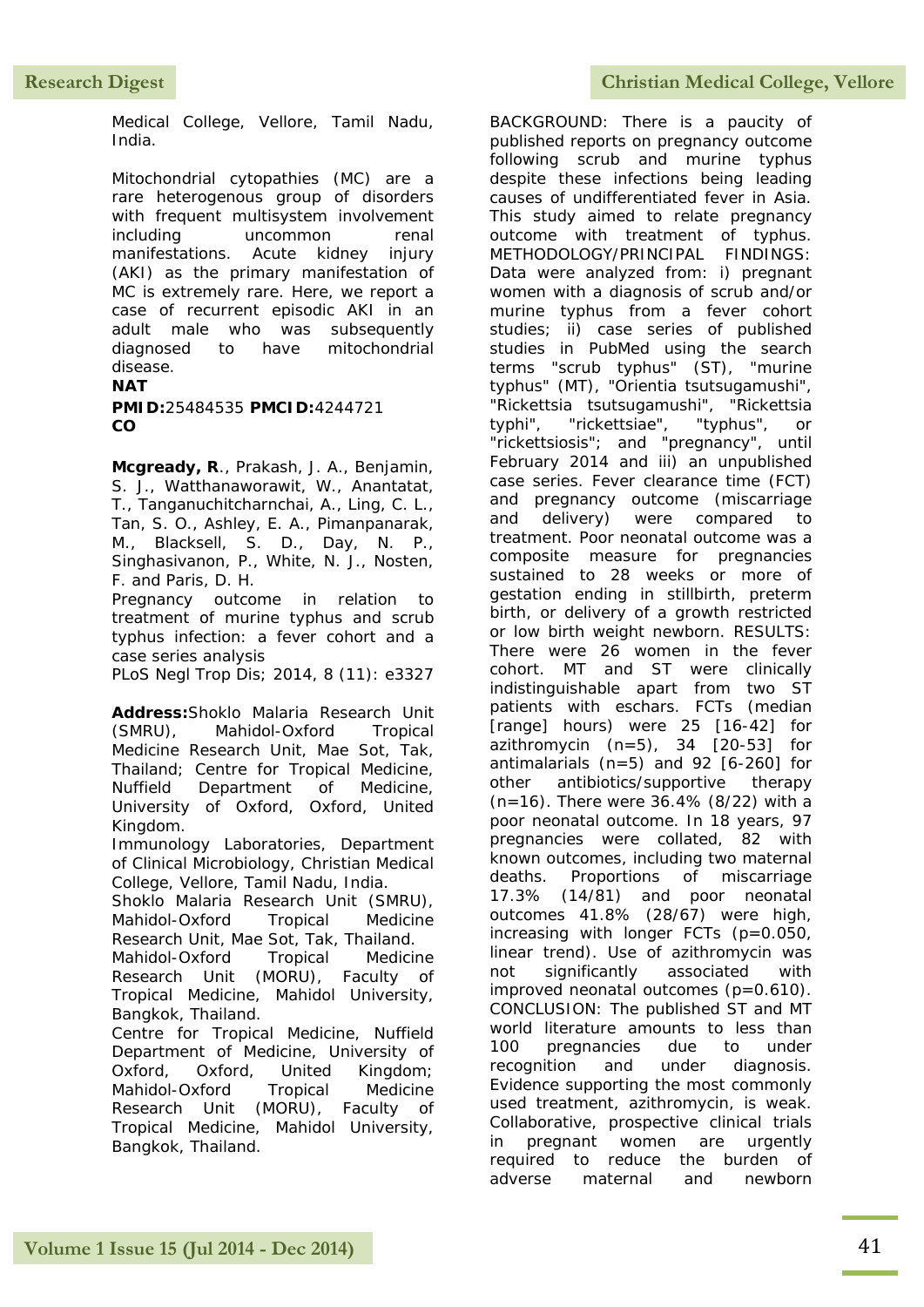outcomes and to determine the safety and efficacy of antimicrobial treatment. **INTL**

**PMID:**25412503 **PMCID:**4238995 **CO**

**Mukherjee, S**., Salphale, P. and Singh, V.

Late onset angioma serpiginosum of the breast with co-existing cherry angioma Indian Dermatol Online J; 2014, 5 (3): 316-9

**Address:**Departments of Dermatology, Venereology and Leprosy, Christian Medical College and Hospital, Vellore, Tamil Nadu, India.

Department of Pathology, Christian Medical College and Hospital, Vellore, Tamil Nadu, India.

Angioma serpiginosum is a cutaneous vascular nevoid disorder that presents as red, nonblanchable and grouped macules distributed in a serpiginous pattern and resembles purpura. It usually begins in childhood and commonly affects the lower limbs and the buttocks. Late onset of the lesions is unusual. We report a 46-year-old female who presented with progressively extending lesions on her breast since preceding four years. She also had a cherry angioma overlying the lesions, an observation hitherto not reported so far.

## **NAT**

#### **PMID:**25165654 **PMCID:**4144222 **CO**

**Muthusamy K**(1), Thomas MM(1), George RE(2), Alexander M(1), Mani S(3), Benjamin RN(1). Siblings with fucosidosis.

J Pediatr Neurosci. 2014 May;9(2):156- 8. doi: 10.4103/1817-1745.139331.

### Author information:

(1)Department of Neurological Sciences, Christian Medical College, Vellore, Tamil Nadu, India. (2)Department of Dermatology, Christian Medical College, Vellore, Tamil Nadu, India. (3)Department of Radiology, Christian Medical College, Vellore, Tamil Nadu, India.

Fucosidosis is a rare lysosomal storage disorder due to deficiency of fucosidase enzyme, with around 100 cases reported worldwide. Here, we describe the clinical and imaging features in two siblings with fucosidosis. An 8-year-old girl presented with global developmental delay, followed by regression of acquired milestones from 3 years of age with bipyramidal, extrapyramidal involvement, coarse facies, telangiectatic lesions, dysostosis multiplex, characteristic magnetic resonance imaging finding along with undetectable levels of the fucosidase activity, which confirmed the diagnosis. Younger sibling has mild developmental delay with autistic traits with no neuroregression until now. He also has undetectable level of fucosidase enzyme activity and is being considered for stem cell transplantation. New case reports would expand the clinical spectrum, early diagnosis and help formulating appropriate therapy. Early diagnosis is crucial and hence sibling screening can be done, and those in the presymptomatic stage can undergo hematopoietic stem cell transplantation, which is potentially curable.

#### **NAT**

**PMCID:** PMC4166842 **PMID:** 25250075 [PubMed]

#### **CO**

**Muthusamy, K**., Sudhakar, S. V., Yoganathan, S., Thomas, M. M. and Alexander, M. Hypomyelination, Hypodontia, Hypogonadotropic Hypogonadism (4H) Syndrome With Vertebral Anomalies: A Novel Association

J Child Neurol; 2014,

Address:Section of Neurology, Department of Neurological Sciences, Christian Medical College, Vellore, Tamil Nadu, India.

Department of Radiology, Christian Medical College, Vellore, Tamil Nadu, India.

Section of Neurology, Department of Neurological Sciences, Christian Medical College, Vellore, Tamil Nadu, India [mathewalex@cmcvellore.ac.in.](mailto:mathewalex@cmcvellore.ac.in)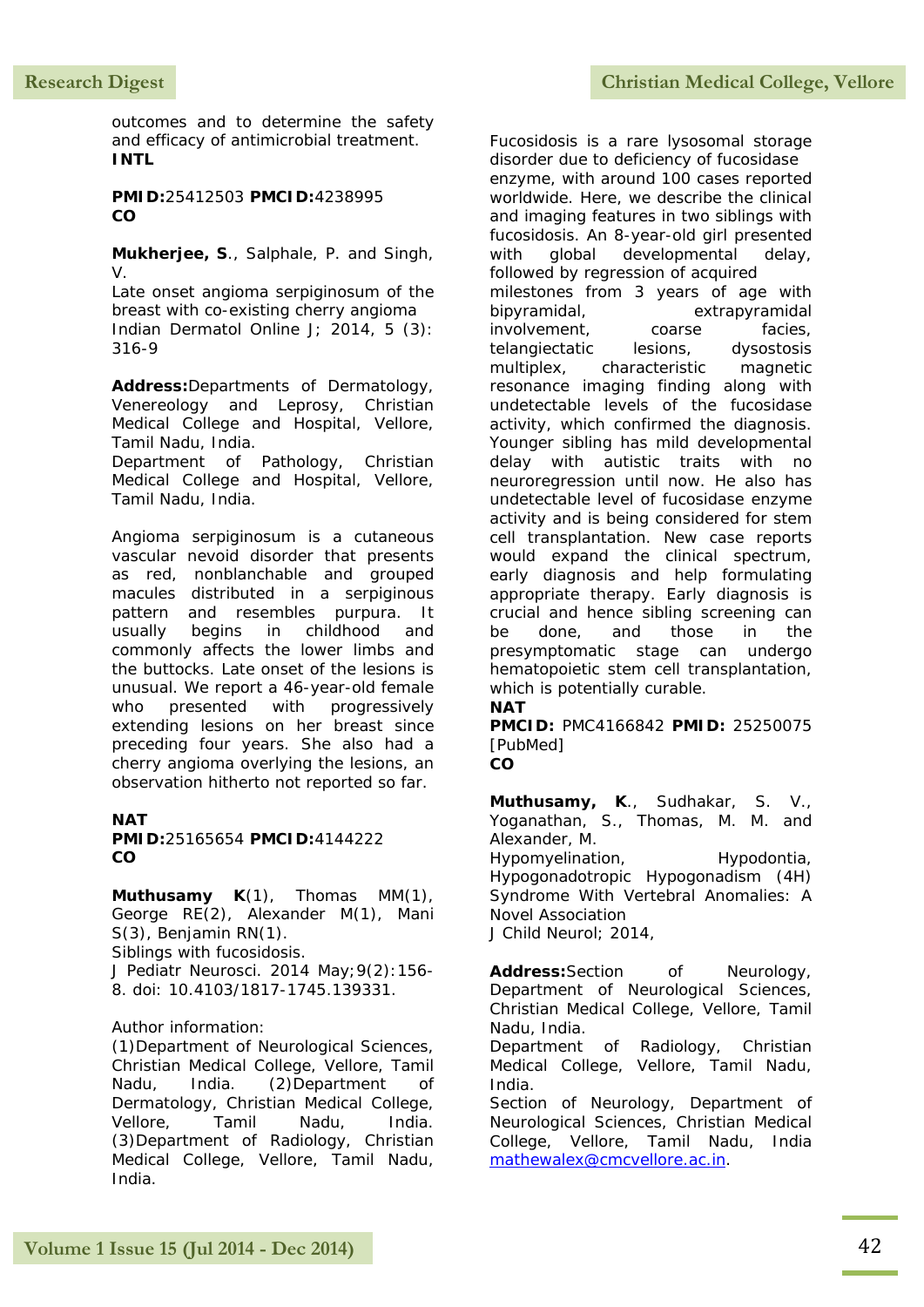## Research Digest **Christian Medical College, Vellore**

Hypomyelination, hypodontia, hypogonadotropic hypogonadism (4H) syndrome is a rare hypomyelination disorder with around 40 cases reported worldwide. Children with hypomyelination, hypodontia, hypogonadotropic hypogonadism syndrome present with varying degrees of developmental delay with a spastic ataxic syndrome with delayed eruption of teeth along with disruption in the eruption sequence, hypogonadotropic hypogonadism, and a fluctuating clinical course with intercurrent infections and varying periods of stability. The disorder is caused by mutations in POL3A and POL3B genes and is collectively termed as pol III-related leukodystrophies. Here we describe 2 children with hypomyelination, hypodontia, hypogonadotropic, hypogonadism syndrome and the association of multiple vertebral fusion anomalies in one of them, which has not been previously described in the literature. We conclude that the spectrum of the disorder is not limited to brain parenchyma alone and involves all the structures arising from neural ectoderm, and this needs further research

**INTL PMID:**25213661 **PMCID: CO**

**Nachimuthu, G**., Arockiaraj, J., Krishnan, V. and Sundararaj, G. D. Hemophilic pseudotumor of the first lumbar vertebra Indian J Orthop; 2014, 48 (6): 617-20

**Address:**Department of Orthopaedics, Christian Medical College, Vellore, Tamil Nadu, India.

Hemophilic pseudotumor involving the spine is extremely uncommon and presents a challenging problem. Preoperative planning, angiography, intra and perioperative monitoring with factor VIII cover and postoperative care for hemophilic pseudotumor is vital. Recognition of the artery of Adamkiewicz in the thoracolumbar junction helps to avoid intraoperative neurological injury. We report the case of a 26-year-old male patient with hemophilia A, who presented with a massive pseudotumor

involving the first lumbar vertebra and the left iliopsoas. Preoperative angiography revealed the artery of Adamkiewicz arising from the left first lumbar segmental artery. Excision of pseudotumor was successfully carried out with additional spinal stabilization. At 2 years followup, there was no recurrence and the patient was well stabilized with a satisfactory functional status. Surgical excision gives satisfactory outcome in such cases. **NAT**

**PMID:**25404776 **PMCID:**4232833 **CO**

**Naik, D**., Jebasingh, K. F., Cherian, A. J. and Dasgupta, R. Ectopic thymic parathyroid adenoma BMJ Case Rep; 2014, 2014

**Address:**Department of Endocrinology, Christian Medical College, Vellore, Tamil Nadu, India.

Department of Endocrinology, Diabetes and Metabolism, Christian Medical College, Vellore, Tamil Nadu, India.

Department of Endocrine Surgery, Christian Medical College, Vellore, Tamil Nadu, India. **INTL** 

**PMID:**25257890 **PMCID: CO**

**Navamani, K**., Natarajan, M. M., Lionel, A. P. and Kumar, S.

Hepatitis a virus infection-associated hemophagocytic lymphohistiocytosis in two children

Indian J Hematol Blood Transfus; 2014, 30 (Suppl 1): 239-42

**Address:**Department of Paediatrics, Christian Medical College, Vellore, 632004 India.

Hemophagocytic lymphohistiocytosis (HLH) is a syndrome characterized by high fever, maculopapular rash, neurological symptoms, abnormal liver functions and coagulopathy. Primary HLH is due to an underlying genetic abnormality. Secondary HLH are due to an underlying infection, autoimmune disease or malignancy. Secondary HLH due to viral infections are commonly due to the herpes group commonest of which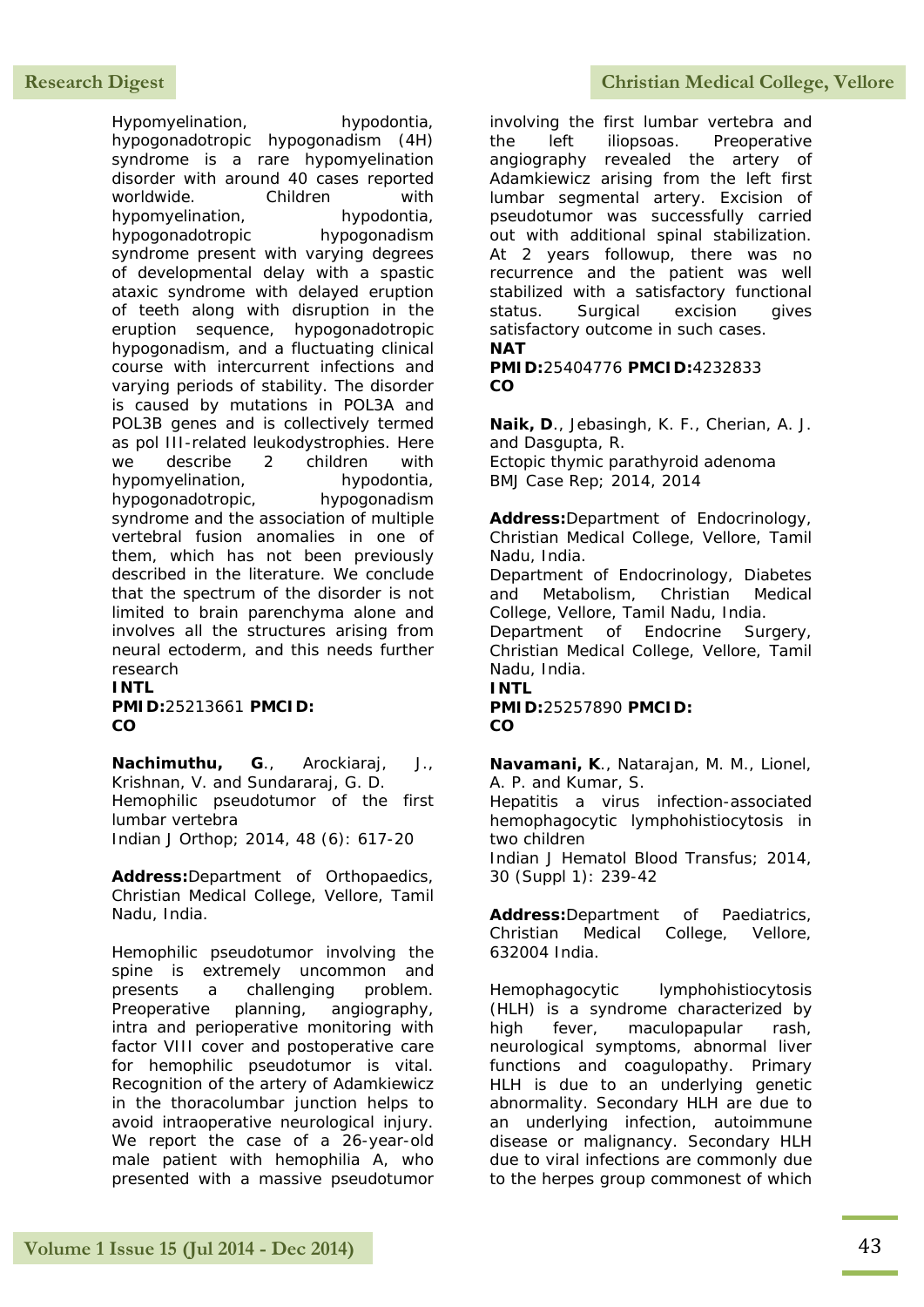## Research Digest **Christian Medical College, Vellore**

is the Ebstein Barr virus (EBV). We describe two children with virus associated hemophagocytic lymphohistiocytosis (VAHLH) secondary to hepatitis A infection. **NAT**

**PMID:**25332588 **PMCID:**4192162 **CO**

**Noel, J**., Krishnadas, R., Gopalakrishnan, R. and Kuruvilla, A. Delusional disorder: an unusual presentation Indian J Psychol Med; 2014, 36 (4): 444-6

**Address:**Department of Psychiatry, Christian Medical College, Vellore, Tamil Nadu, India.

Delusions with a sexual theme are rare, but when present are usually seen in patients with schizophrenia or other chronic psychotic disorders. We report a case of delusional disorder, with a single belief of a sexual theme. This report focuses on the management issues, wherein a combination of pharmacological and nonpharmacological interventions proved helpful

**NAT**

**PMID:**25336783 **PMCID:**4201803 **CO**

**Palaniappan, P**., Lionel, A. P. and Kumar, S.

Successful treatment of calcinosis cutis in juvenile dermatomyositis with pamidronate

J Clin Rheumatol; 2014, 20 (8): 454-5

**Address:**Department of Paediatrics Christian Medical College Vellore, India sathishkumar\_cmc@yahoo.com.

## **INTL**

**PMID:**25417690 **PMCID: CO**

**Parker, E. P**., Kampmann, B., Kang, G. and Grassly, N. C. Influence of enteric infections on response to oral poliovirus vaccine: a systematic review and meta-analysis

J Infect Dis; 2014, 210 (6): 853-64

**Address:**Department of Infectious Disease Epidemiology.

Department of Paediatrics, St Mary's Campus, Imperial College London, United Kingdom MRC Unit, The Gambia, Fajara.

Division of Gastrointestinal Sciences, Christian Medical College, Vellore, India. BACKGROUND: The impaired immunogenicity of oral poliovirus vaccine (OPV) in low-income countries has been apparent since the early field trials of this vaccine. Infection with enteropathogens at the time of vaccination may contribute to this phenomenon. However, the relative influence of these infections on OPV performance remains uncertain. METHODS: We conducted a systematic review to examine the impact of concurrent enteric infections on OPV response. Using random-effects models, we assessed the effects of nonpolio enteroviruses (NPEVs) and diarrhea on the odds of seroconversion and/or vaccine virus shedding. RESULTS: We identified 25 trials in which OPV outcomes were compared according to the presence or absence of enteric infections, the majority of which ( $n =$ 17) reported only on NPEVs. Concurrent NPEVs significantly reduced the odds of per-dose seroconversion for type 1 poliovirus (odds ratio [OR] 0.44, 95% confidence interval 0.23-0.84), but not type 2 (OR 0.53 [0.19-1.46]) or type 3 (OR 0.56 [0.27-1.12]). A similar reduction, significant for type 1 poliovirus (OR 0.50 [0.28-0.89]), was observed in the odds of vaccine virus shedding among NPEV-infected individuals. Concurrent diarrhea significantly inhibited per-dose seroconversion overall (OR 0.61 [0.38- 0.87]). CONCLUSIONS: Our findings are consistent with an inhibitory effect of concurrent enteric infections on OPV response.

### **INTL**

#### **PMID:**24688069 **PMCID:**4136801 **CO**

Peter, J., Andrew, N. H., Smith, C., Figueira, E. and Selva, D.

Idiopathic inflammatory orbital myositis presenting with vision loss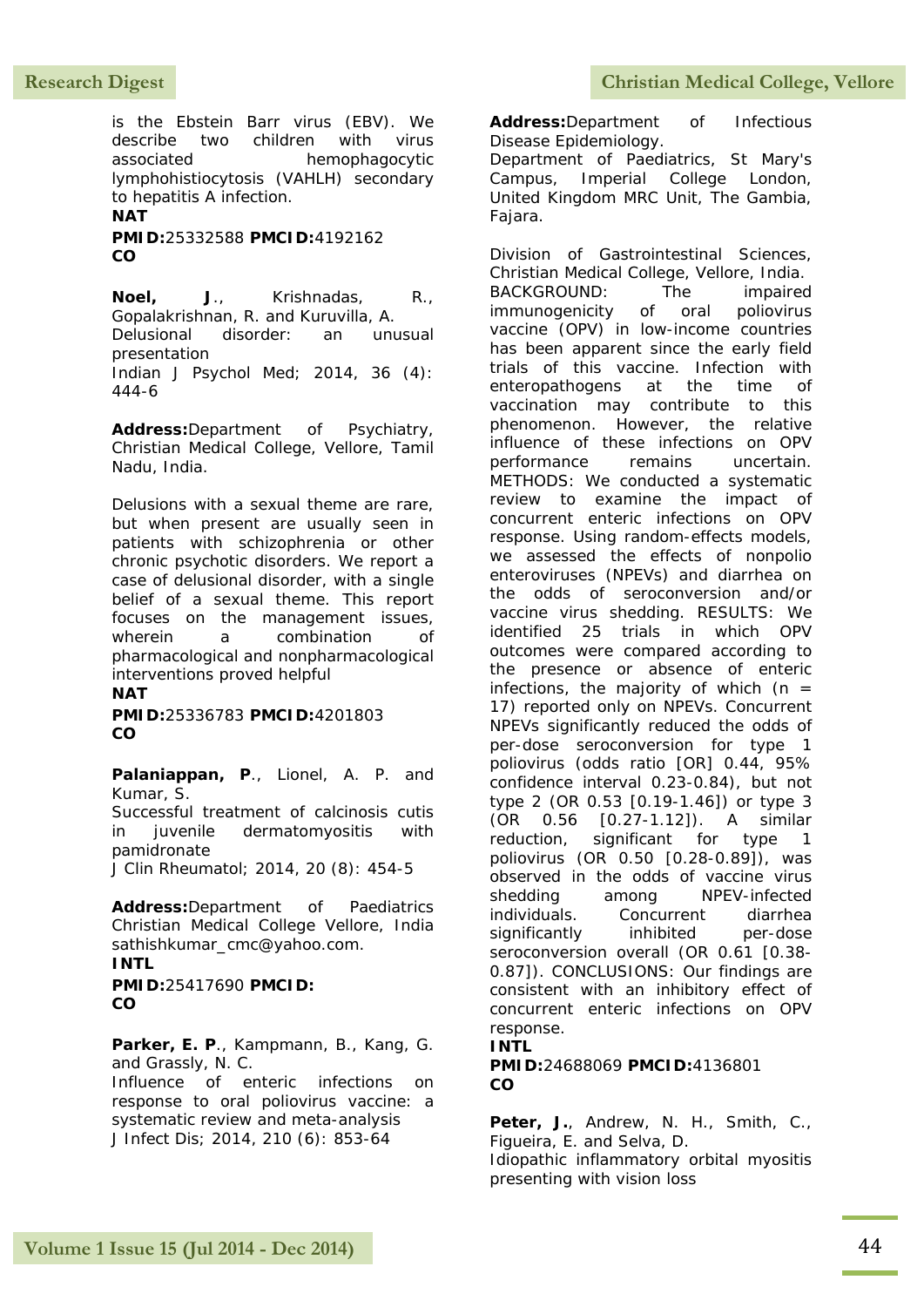Orbit; 2014, 33 (6): 449-52

**Address:**Department of Ophthalmology, Schell Eye Hospital, Christian Medical College , Vellore , India .

We present a first case of 58-year-old man with vision loss in a biopsy-proven idiopathic

inflammatory orbital tendon sparing myositis. Tests for thyroid autoantibodies were negative at the initial presentation and at 10-month follow-up period. The diagnosis was confirmed on histopathological examination and was also supported by avid sarcolemmal staining for MHC-1 and MHC-2.

**INTL PMID:**25207637 **PMCID: CO**

**Peter, J**., Joseph, G., Mathew, V. and Peter, J. V.

Visual loss in Takayasu Arteritis - Look Beyond the Eye

J Clin Diagn Res; 2014, 8 (8): MD06-7

Address:Assistant Professor, Department of Ophthalmology, Christian Medical College , Vellore, India .

Professor and Head, Department of Cardiology Unit I, Christian Medical College , Vellore, India

Professor, Department of Neurology, Christian Medical College , Vellore, India

Associate Professor, Department of Medicine, Christian Medical College , Vellore, India .

Patients with Takayasu arteritis often present with reduced vision related either to the disease per se or due to complications of therapy. We report a patient with Takayasu arteritis who developed acute onset bilateral visual loss 6wks following percutaneous revascularization of occluded aortic arch branches. No ocular cause for the visual loss was evident. The reason for visual loss in this patient was an extraocular cause. Ocular and extraocular causes of visual loss in Takayasu arteritis are discussed.

**INTL**

.

**PMID:**25300450 **PMCID:**4190754

#### **CO**

**Pramanick, A**., Peedicayil, A. and Shah, A.

Bilateral tubal pregnancy with intrauterine pregnancy in a natural conception cycle along with liver cell failure: case report and review of literature

J Obstet Gynaecol India; 2014, 64 (Suppl 1): 50-2

**Address:**Department of Obstetrics and Gynaecology, Christian Medical College and Hospital, Vellore, 632004 India. Department of Pathology, Christian Medical College and Hospital, Vellore, India.

**NAT**

**PMID:**25404809 **PMCID:**4228004 **CO**

**Punnen, A.**, Loganathan, S. K., Veetiyil, G. I., Scott, J. X. and Kumar, S. Neonate with orbital bleed Pediatr Blood Cancer; 2014,

**Address:**Department of Pediatrics, Christian Medical College, Vellore, 632004,, India. **INTL PMID:**25447027 **PMCID: CO**

**Raghunath, R**., Varghese, G. and Simon, B.

Chronic arthritis of the hip joint: an unusual complication of an inadequately treated fistula-in-ano

BMJ Case Rep; 2014, 2014

**Address:**Department of Surgery Unit 2 & Colorectal Surgery, Christian Medical College, Vellore, Tamil Nadu, India.

Department of Radiology, Christian Medical College, Vellore, Tamil Nadu, India.

We report a case of chronic arthritis of the right hip joint in an otherwise healthy young male athlete as a complication of inadequately treated anal fistula. A young male athlete presented with symptoms of right hip pain and difficulty in walking and intermittent fever for 2 months. He had a history of perianal abscess drainage. On examination he was found to have a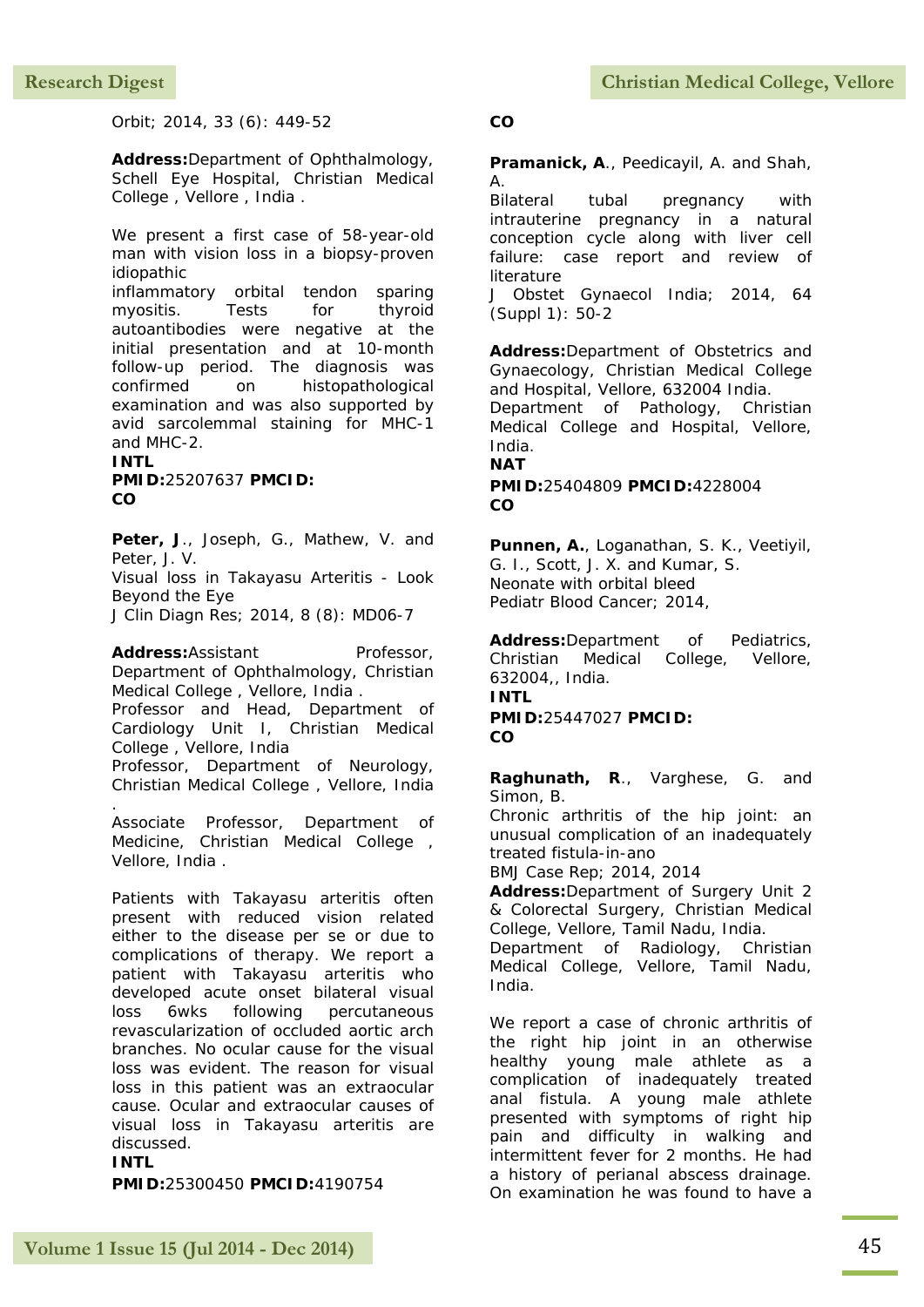tender right hip joint with severe restriction of movements. He was also found to have a partially drained right ischiorectal abscess. X-ray and MRI of the hip joint revealed chronic arthritis of the right hip joint, which was communicating with a complex fistulain-ano. He underwent a diversion sigmoid colostomy and right ischiorectal abscess drainage along with appropriate antibiotics with a plan for definitive hip joint procedure later. He was lost to follow-up and succumbed to severe perianal sepsis within a few months. **INTL**

**PMID:**25414226 **PMCID: CO**

**Rajagopal, V**., Sundaresan, L., Rajkumar, A. P., Chittybabu, C., Kuruvilla, A., Srivastava, A., Balasubramanian, P., Jacob, K. S. and Jacob, M. Genetic association between the DRD4 promoter polymorphism and clozapineinduced sialorrhea Psychiatr Genet; 2014, 24 (6): 273-6

**Address:**Departments of aBiochemistry bPsychiatry cHematology, Christian Medical College, Vellore, Tamil Nadu, India dDepartment of Biomedicine, Aarhus University, Aarhus, Denmark.

The use of clozapine, an effective antipsychotic drug used in treatmentresistant schizophrenia, is associated with adverse effects. Sialorrhea is one such effect, which can be distressing for many patients. Studies on the pharmacogenetics of the adverse effects of clozapine are limited. The aim of the present study was to determine whether clozapine-induced sialorrhea is associated with a 120 base-pairs (bp) tandem duplication polymorphism in the dopamine receptor subtype D4 (DRD4) gene. Ninety-five patients, mean age 35.43+/-9.43 years, with treatmentresistant schizophrenia and on clozapine were included in the study. Development of sialorrhea in response to the drug, as manifested by drooling of saliva, was documented in 45 (47.4%) patients.

Research Digest **Christian Medical College, Vellore** 

Genotyping of the patients was carried out to detect the presence of the polymorphism of interest. Clozapineinduced sialorrhea was found to be associated significantly with the 120-bp duplication in DRD4. The association was found to fit a log-additive model with an odds ratio of 2.95 (95% confidence interval 1.51-5.75; P=0.0006). Thus, the presence of the 120-bp duplication in DRD4 appears to confer a risk for sialorrhea in response to clozapine therapy. The underlying pathophysiology and clinical significance of this phenomenon warrant further investigation.

**INTL PMID:**25304228 **PMCID: CO**

**Rajan, S**., Kurien, M., Gupta, A. K., Mathews, S. S., Albert, R. R. and Tychicus, D.

Velopharyngeal incompetence in patients with cleft palate, flexible video pharyngoscopy and perceptual speech assessment: a correlational pilot study J Laryngol Otol; 2014, 128 (11): 986-90

Address:Department of Otorhinolaryngology and Head and Neck Surgery, Christian Medical College,Vellore, Tamil Nadu,India. Department of Plastic Surgery,Christian Medical College,Vellore, Tamil Nadu,India.

OBJECTIVES: To assess the role of video endoscopy in evaluating velopharyngeal incompetence and investigate a possible relationship between velopharyngeal incompetence type and speech defect in cleft palate patients. METHODS: A prospective study of 28 pre- or postoperative cleft palate patients with speech defects who attended Plastic Surgery-Cleft Palate and ENT out-patient clinics was performed. The velar defect type was determined using a flexible endoscope and findings were video recorded. Speech pathology was assessed using the cleft palate audit protocol for speech. RESULTS: A significant, clinically relevant relationship was noted between the perceived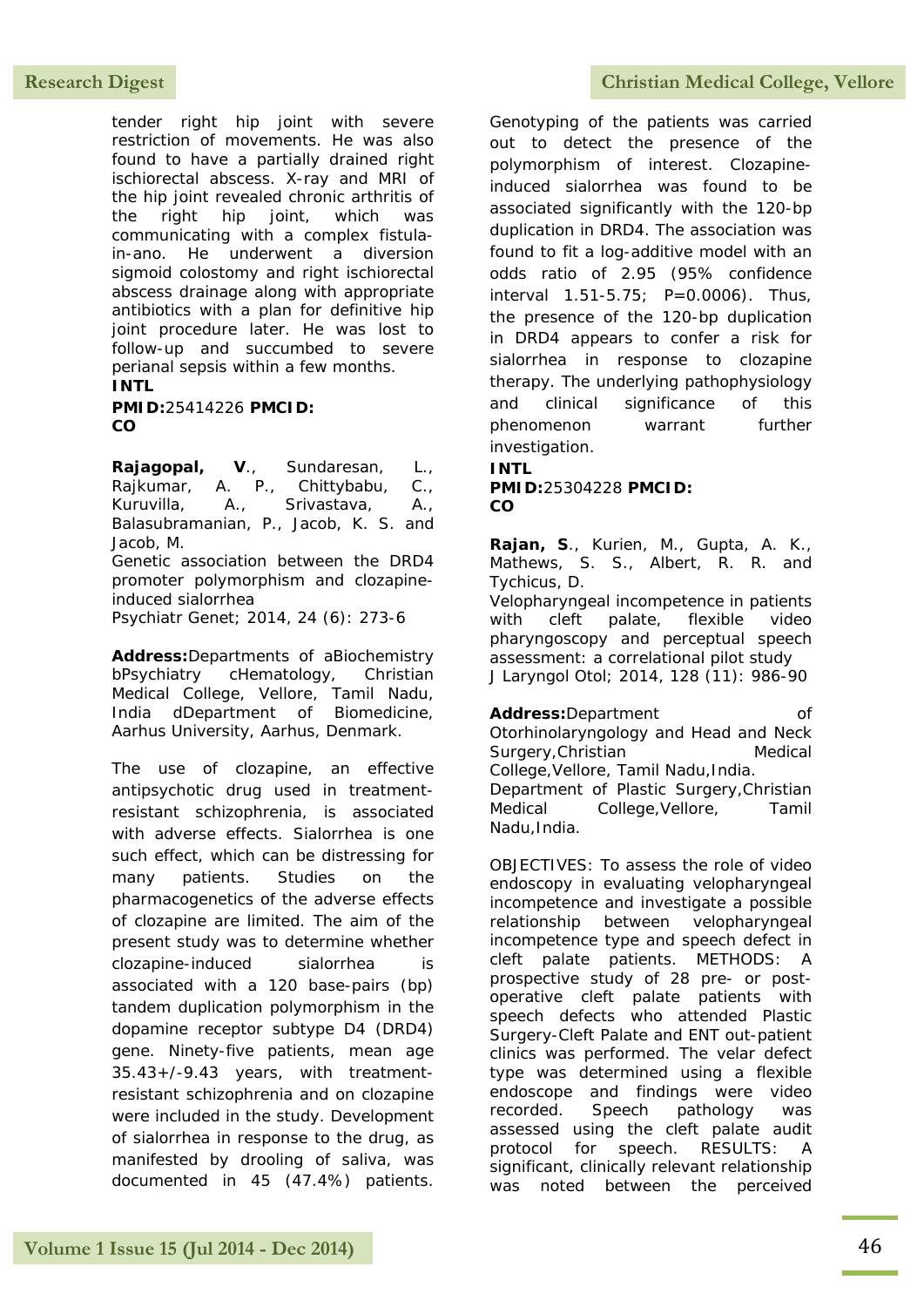characteristics of hypernasality and velopharyngeal insufficiency type. Hypernasal speech was a definite clinical indicator of velopharyngeal incompetence, and the type 1 velopharyngeal defect was most common. Type 1 velopharyngeal coronal-type dysfunction was strongly associated with hypernasality (p < 0.05). When speech substitution was noted, type 2 velopharyngeal (or sagittal) incompetence could be predicted (p < 0.05). CONCLUSION: In the management of cleft palate patients, it is important that surgical correction of the defect and achieving velopharyngeal competency for speech are performed simultaneously. Pre-operative velopharyngeal endoscopy with speech assessment will define the anatomical and functional bases for velopharyngeal correction and assist in planning and tailoring the pharyngeal flap.

### **INTL PMID:**25335572 **PMCID: CO**

**Rakesh, P**., Alex, R. G., Varghese, G. M., Mathew, P., David, T., Manipadam, M. T., Nair, S. and Abraham, O. C. Kikuchi-fujimoto disease: clinical and laboratory characteristics and outcome J Glob Infect Dis; 2014, 6 (4): 147-50

**Address:**Department of Community Health, Christian Medical College, Vellore, Tamil Nadu, India.

Department of Internal Medicine, Christian Medical College, Vellore, Tamil Nadu, India.

Department of Pathology, Christian Medical College, Vellore, Tamil Nadu, India.

INTRODUCTION: Kikuchi-Fujimoto disease is an uncommon disorder with worldwide distribution, characterized by fever and benign enlargement of the lymph nodes, primarily affecting young adults. Awareness about this disorder may help prevent misdiagnosis and inappropriate investigations and treatment. The objective of the study was to evaluate the clinical and laboratory characteristics of histopathologically confirmed cases of

## **Research Digest Christian Medical College, Vellore**

Kikuchi's disease from a tertiary care center in southern India. MATERIALS AND METHODS: Retrospective analysis of all adult patients with histopathologically confirmed Kikuchi's disease from January 2007 to December 2011 in a 2700-bed teaching hospital in South India was done. The clinical and laboratory characteristics and outcome were analyzed. RESULTS: There were 22 histopathologically confirmed cases of Kikuchi's disease over the 5-year period of this study. The mean age of the subjects' was 29.7 years (SD 8.11) and majority were women (Male: female-1:3.4). Apart from enlarged cervical lymph nodes, prolonged fever was the most common presenting complaint (77.3%). The major laboratory features included anemia (54.5%), increased erythrocyte sedimentation rate (31.8%), elevated alanine aminotransferase (27.2%) and elevated lactate dehydrogenase (LDH) (31.8%). CONCLUSION: Even though rare, Kikuchi's disease should be considered in the differential diagnosis of young individuals, especially women, presenting with lymphadenopathy and prolonged fever. Establishing the diagnosis histopathologically is essential to avoid inappropriate investigations and therapy.

### **INTL**

#### **PMID:**25538452 **PMCID:**4265829 **CO**

**Rathinavelu, B**., Arockiaraj, J., Krishnan, V., Amritanand, R. and Sundararaj, G. D. The Extended Posterior Circumferential Decompression Technique in the Management of Tubercular Spondylitis with and without Paraplegia Asian Spine J; 2014, 8 (6): 711-9

**Address:**Department of Orthopaedics, Christian Medical College and Hospital, Vellore, India.

STUDY DESIGN: Retrospective clinical series. PURPOSE: To study the clinical, functional and radiological results of patients with tuberculous spondylitis with and without paraplegia, treated surgically using the "Extended Posterior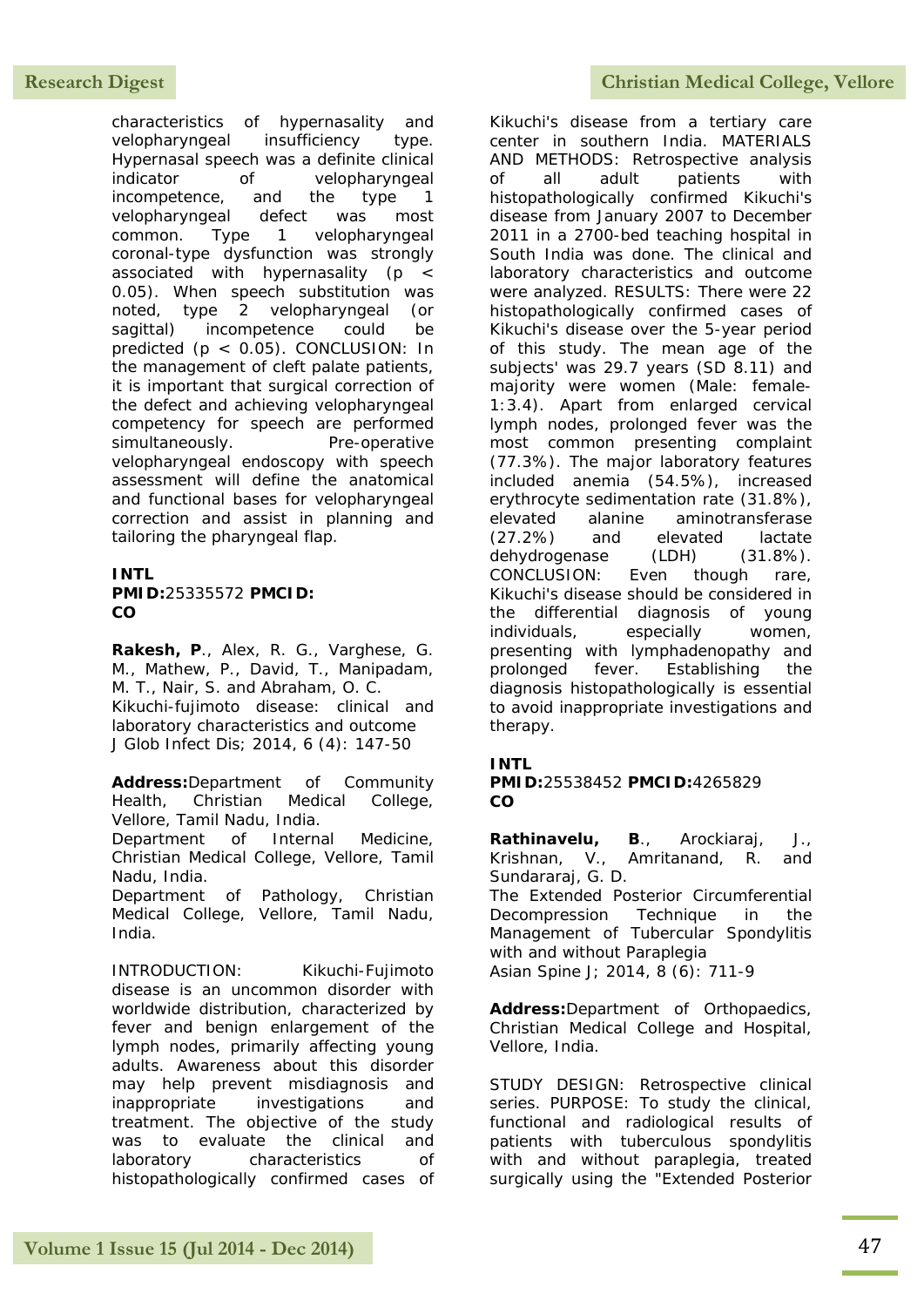Circumferential Decompression (EPCD)" technique. OVERVIEW OF LITERATURE: With the increasing possibility of addressing all three columns by a single approach, posterior and posterolateral approaches are gaining acceptance. A single exposure for cases with neurological deficit and kyphotic deformity requiring circumferential decompression, anterior column reconstruction and posterior instrumentation is helpful. METHODS: Forty-one patients with dorsal/dorsolumbar/lumbar tubercular spondylitis who were operated using the EPCD approach between 2006 to 2009 were included. Postoperatively, patients were started on nine-month antituberculous treatment. They were serially followed up to thirty-six months and both clinical measures (including pain, neurological status and ambulatory status) and radiological measures (including kyphotic angle correction, loss of correction and healing status) were used for assessment RESULTS: Disease-healing with bony fusion (interbody fusion) was seen in 97.5% of cases. Average deformity (kyphosis) correction was 54.6% in dorsal spine and 207.3% in lumbar spine. Corresponding loss of correction was 3.6 degrees in dorsal spine and 1.9 degrees in the lumbar spine. Neurological recovery in Frankel B and C paraplegia was 85.7% and 62.5%, respectively. CONCLUSIONS: The EPCD approach permits all the advantages of a single or dual session anterior and posterior surgery, with significant benefits in terms of decreased operative time, reduced hospital stay and better kyphotic angle correction.

#### **INTL PMID:**25558312 **PMCID: CO**

**Rathore, S**., Pramanick, A., Regi, A. and Lionel, J. Aplastic anemia in pregnancy J Obstet Gynaecol India; 2014, 64 (Suppl 1): 26-8

**Address:**Department of Obstetrics and Gynecology Unit III, Christian Medical College, Vellore, 632004 India. **NAT**

#### **PMID:**25404800 **PMCID:**4228002 **CO**

**Rose, W**., Rajendran, G. and Peter, J. Crusted scabies Indian Pediatr; 2014, 51 (8): 680

**Address:** Department of Pediatrics, CMC, Vellore, India. [winsleyrose@cmcvellore.ac.in](mailto:winsleyrose@cmcvellore.ac.in)

**NAT**

**PMID:**25129017 **PMCID: CO**

**Russell, P. S**., John, J. K., Lakshmanan, J., Russell, S., Nair, M. K. and Ganesh, B.

Pre-intervention Predictors for Acquisition of Adaptive Behavior Among Children with Intellectual Disability Indian J Pediatr; 2014, 81 Suppl 2 165-8

**Address:**Child and Adolescent Psychiatry Unit, Department of Psychiatry, Christian Medical College, Vellore, 632 002, Tamil Nadu, India, russell@cmcvellore.ac.in.

OBJECTIVE: To determine the predictive factors associated with the adaptive behavior acquisition among children with Intellectual Disability (ID) in two different training packages. METHODS: Parents of 52 consecutive children completed a demographic data form. Pre-intervention quantification of ID, parental attitude and adaptive behavior assessments were done using the Binet-Kamat Test of Intelligence or Gessells Developmental Schedule, Parental Attitude Scale towards Management of Intellectual Disability and Vineland Social Maturity Scale respectively, by independent raters. Univariate and multiple logistic regression models were used to identify the predictive models for the training outcomes and further validated using re-sampling technique. RESULTS: Predictive factors associated with the good outcome in the multimodal adaptive behavior training plus interactive group psycho-education group were: younger age of the parent trained, and more than two siblings. Among the multimodal adaptive behavior training plus didactic lectures group, education of parent trained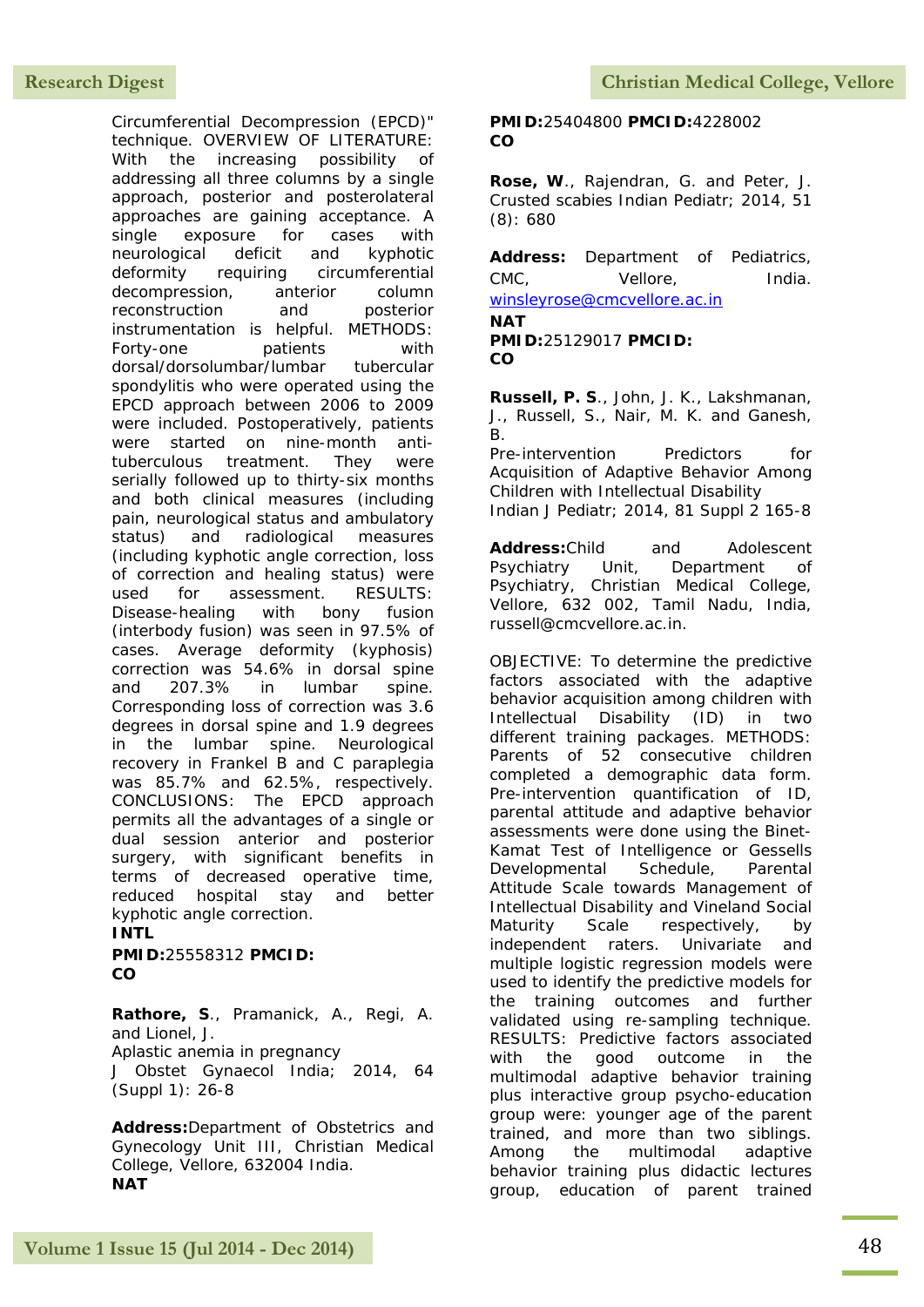predicted better adaptive behavior interventional outcome. There was no association between the place of residence, socio-economic status, profession of parent, level of disability or the parental attitude. CONCLUSIONS: Different predictive factors are associated with potential short-term outcome of different adaptive behavior training for children with ID. Based on these pre-intervention predicators children and their parents can be given specific intervention packages.

#### **NAT PMID:**25338491 **PMCID: CO**

**Sarkar, R**., Kattula, D., Francis, M. R., Ajjampur, S. S., Prabakaran, A. D., Jayavelu, N., Muliyil, J., Balraj, V., Naumova, E. N., Ward, H. D. and Kang, G.

Risk factors for cryptosporidiosis among children in a semi urban slum in southern India: a nested case-control study

Am J Trop Med Hyg; 2014, 91 (6): 1128-37

**Address:**Division of Gastrointestinal Sciences, Christian Medical College, Vellore, India; Community Health Department, Christian Medical College, Vellore, India; Department of Civil and Environmental Engineering, Tufts University School of Engineering, Medford, Massachusetts; Division of Geographic Medicine and Infectious Diseases, Tufts Medical Center, Tufts University School of Medicine, Boston, Massachusetts.

Division of Gastrointestinal Sciences, Christian Medical College, Vellore, India; Community Health Department, Christian Medical College, Vellore, India; Department of Civil and Environmental Engineering, Tufts University School of Engineering, Medford, Massachusetts; Division of Geographic Medicine and Infectious Diseases, Tufts Medical Center, Tufts University School of Medicine, Boston, Massachusetts [gkang@cmcvellore.ac.in.](mailto:gkang@cmcvellore.ac.in)

The risk factors for acquisition of cryptosporidial infection in resource-poor

## Research Digest **Christian Medical College, Vellore**

settings are poorly understood. A nested case-control study was conducted to assess factors associated with childhood cryptosporidiosis (detected by stool polymerase chain reaction) in an endemic, Indian slum community using data from two community-based studies with 580 children followed prospectively until their second birthday. Factors were assessed for overall cryptosporidiosis (N  $= 406$ , and for multiple  $(N = 208)$ , asymptomatic  $(N = 243)$ , and symptomatic  $(N = 163)$  infections, respectively. Presence of older siblings (odds ratio  $[OR] = 1.88$ ,  $P = 0.002$ ) and stunting at 6 months of age (OR =  $1.74$ ,  $P = 0.019$ ) were important risk factors for childhood cryptosporidiosis. Always boiling drinking water before consumption, the use of a toilet by all members of the family, and maternal age >/= 23 years were protective. These results provide insights into acquisition of childhood cryptosporidiosis in settings with poor environmental sanitation, contaminated public water supply systems, and close humananimal contact. Disease control strategies will require a multifaceted approach.

### **INTL**

**PMID:**25331810 **PMCID: CO**

**Sarkar, S**., Rajaratnam, S., Backianathan, S., Chacko, G. and Chacko, A. G. Radiation-induced opticochiasmatic

glioblastoma multiforme following conventional radiotherapy for Cushing's disease

Br J Neurosurg; 2014, 28 (4): 510-2

**Address:**Department of Neurological Sciences, Christian Medical College, Vellore, TN , India. We report the rare occurrence of an

opticochiasmatic qlioblastoma multiforme 6 years following conventional radiotherapy for Cushing's disease. This article highlights the risks of collateral damage to the optic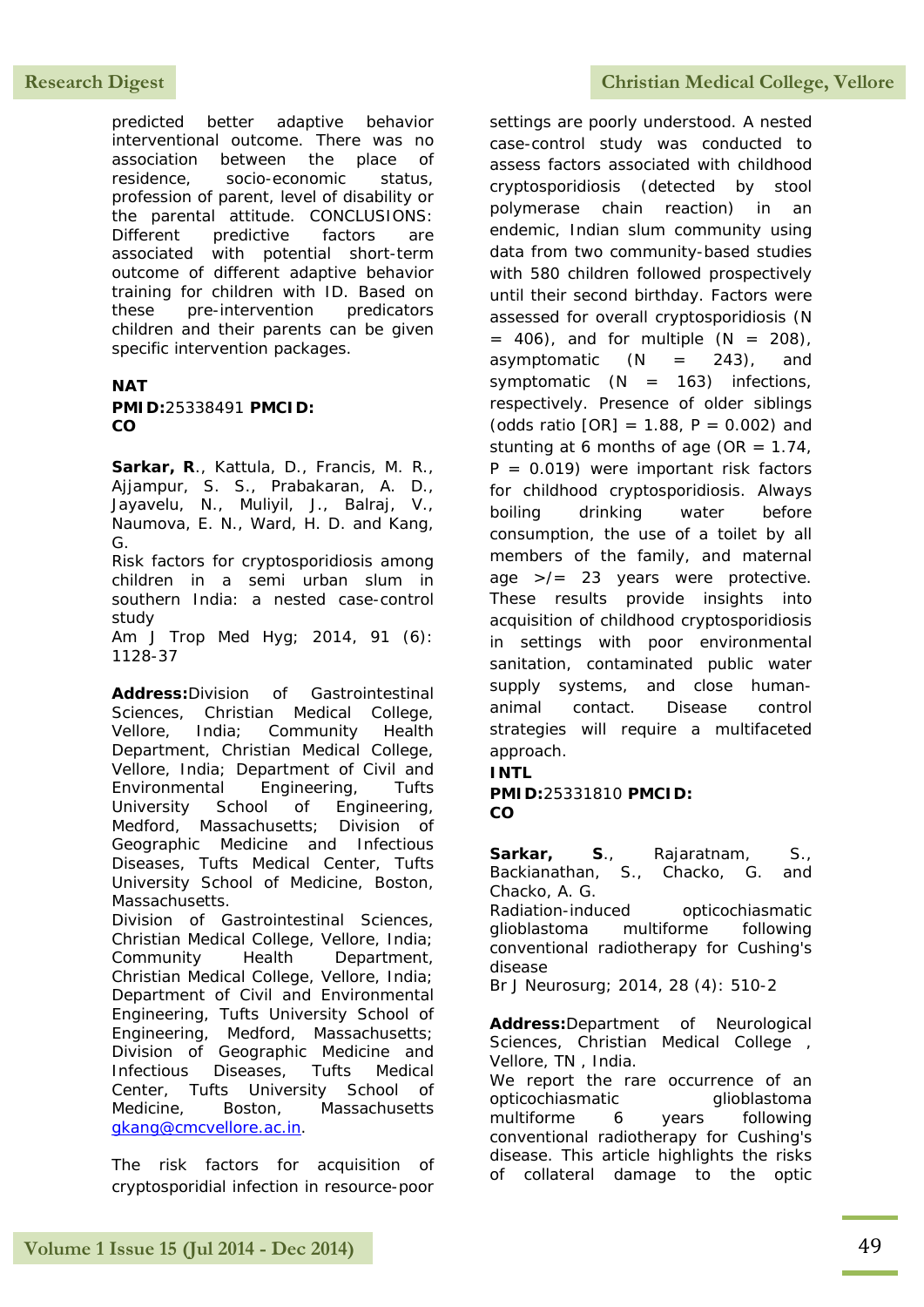apparatus when irradiating the sellar region.

## **INTL PMID:**24066683 **PMCID: CO**

**Sarkar, S**., Rajaratnam, S., Chacko, G. and Chacko, A. G.

Endocrinological outcomes following endoscopic and microscopic transsphenoidal surgery in 113 patients with acromegaly Clin Neurol Neurosurg; 2014, 126 190-5

**Address:**Section of Neurosurgery, Department of Neurological Sciences, Christian Medical College, Vellore, India. Department of Endocrinology, Diabetes and Metabolism, Christian Medical College, Vellore, India. Section of Neurosurgery, Department of Neurological Sciences, Christian Medical College, Vellore, India. Electronic **Address:** [agchacko@cmcvellore.ac.in.](mailto:agchacko@cmcvellore.ac.in)

BACKGROUND: To describe outcomes and complications in patients undergoing transsphenoidal surgery for acromegaly using the 2010 consensus criteria for biochemical remission. METHODS: Retrospective review of 113 treatment naive patients who underwent transsphenoidal surgery with the endoscopic (n=66) and the endonasal microscopic technique (n=47). Cure was defined if the age and sex-adjusted IGF-1 level was normal and either the basal GH was <1ng/ml or the nadir GH was <0.4ng/ml following oral glucose suppression at last follow-up. RESULTS: The mean age at presentation was 38.1+/-7.1 years and 86% of tumors were macroadenomas. Adenoma sizes averaged 21.1+/-9.7mm, but 56% of all tumors were >/=2cm in size and 43.4% were invasive. Remission rates between endoscopic and microscopic transsphenoidal surgery did not differ significantly overall (28.8% versus 36.2%). On univariate analysis, a preoperative GH level <40ng/ml, adenoma size <20mm and noninvasiveness were predictors of remission at follow-up. Although there were no statistically significant differences in remission rates between the endoscopic and microsurgical

## Research Digest **Christian Medical College, Vellore**

groups, surgically induced hypopituitarism was less frequent with the former. CONCLUSIONS: We report our surgical experience with predominantly large, invasive GH adenomas using the 2010 criteria for cure. Patients with smaller, non-invasive tumors with lower preoperative GH levels are most likely to achieve remission. Outcomes with either the microscopic or endoscopic approach do not differ significantly, although the rate of surgically induced hypopituitarism may be higher with the former. Transsphenoidal surgery remains the first line of treatment for patients with acromegaly, but invasive adenomas will frequently require adjuvant therapy. **INTL**

### **PMID:**25278017 **PMCID: CO**

**Sen S**; Chacko J; Karl S; Mathai J; Thomas R; Dastidar A; Barla Sri Sathya Ravi Kishore; Joseph Ninan P; George J Pediatric bladder augmentation in developing country: Lessions learnt from an experience of 195 cases Journal of International Medical Sciences Academy. 2014 apr-jun; 27(2): 79-83

**Address:** Department of Pediatric Surgery and Rehabilitation Medicine, CMC, Vellore. E-mail: [paedsur@cmcvellore.ac.in](mailto:paedsur@cmcvellore.ac.in)

ABSTRACT: We report our experience with 195 children who had undergone bladder augmentation in our department during the period 1997-2009. These included 78 children with neurogenic bladder, 73 children with incontinent exstrophy and 27 children with posterior urethral valves. While incontinence was a major clinical symptom in many of these children, 107 children had hydroureteronephrosis and 53 had elevated levels of serum creatinine preoperatively. Tissue used for augmentation includes sigmoid colon in 118, ileocecal segment in 39, ileu in 21 and a dilated ureter in 14. Concomitant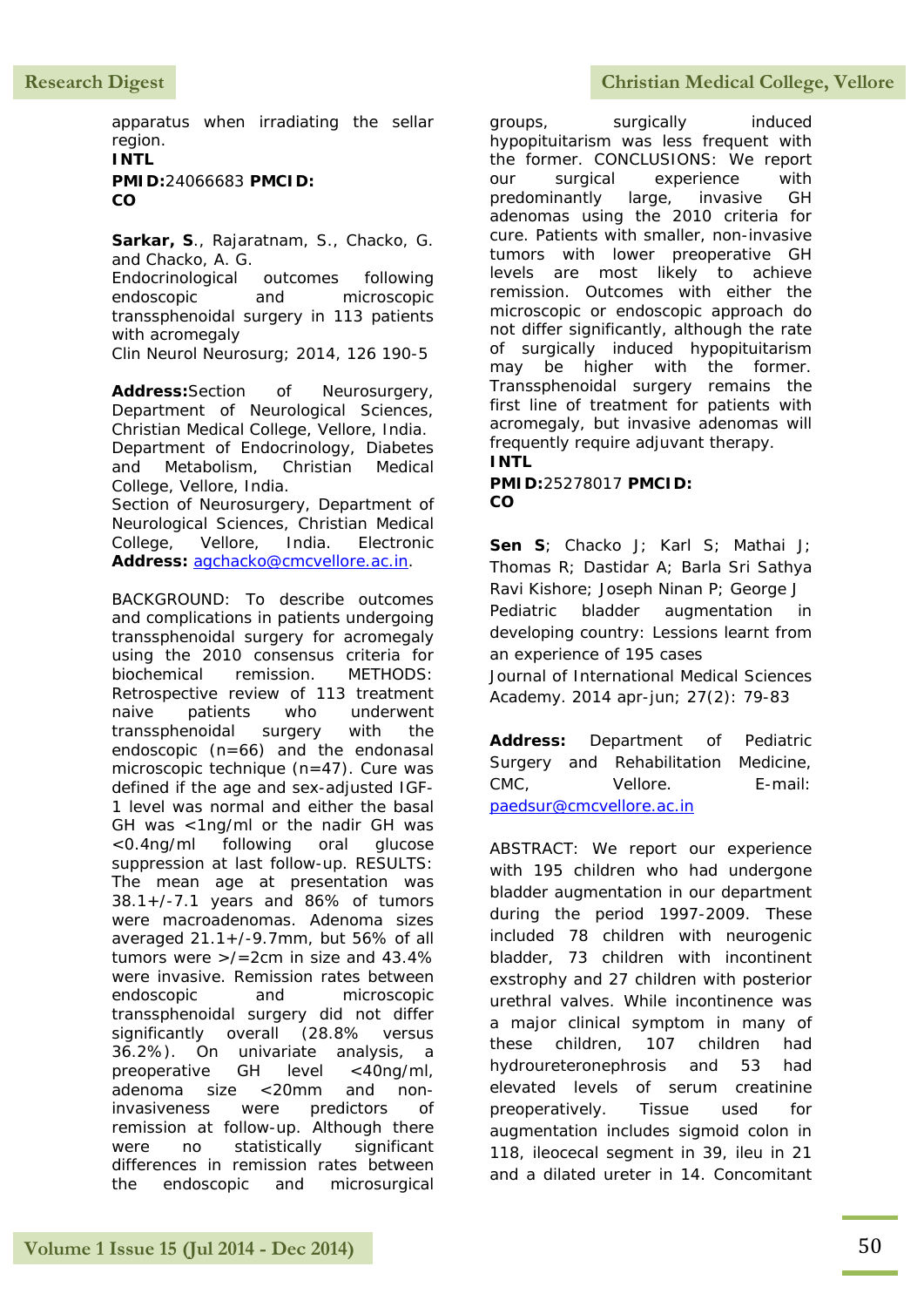surgery included bladder neck procedures (Young Dees Leadbetter plasty, bladder neck closure, fascial slings) in 80 children, a catheterizable abdominal stoma in 184, and variety of anti reflux procedures. Special techniques of augmentation such as the preperitioneal augmentation and the "doughnut" augmentation are also described. Results (mean follow up period of 5 years, longest 15 years) were highly satisfactory as regardscure of incontinence and stabilization of hydroureteronephrosis. Vesicoureteric reflux resolved in 98 of 129 units studied. Renal failure, if severe preoperatively, continued to progress and was the major cause of late mortality.

### KEYWORDS:

Humans; Child; India; Urologic Surgical Procedures; Urinary Bladder/SU References: 34

### **NAT**

#### **Record Identifier: NI248419 CO**

**Sen, I**. and Agarwal, S. Cutaneous lesions from lymphangioma circumscriptum ANZ J Surg; 2014,

**Address:**Department of Vascular Surgery, Christian Medical College, Vellore, Tamil Nadu, India. **INTL**

## **PMID:**25556623 **PMCID: CO**

**Senapati, J.**, Devasia, A. J., David, S., Manipadam, M. T., Nair, S., Jayandharan, G. R. and George, B. Diffuse large B cell lymphoma in wiskott-Aldrich syndrome: a case report and review of literature Indian J Hematol Blood Transfus; 2014, 30 (Suppl 1): 309-13

**Address:**Department of Clinical Haematology, Christian Medical College and Hospital, Vellore, 632004 India.

Department of General Pathology, Christian Medical College and Hospital, Vellore, 632004 India.

Wiskott-Aldrich syndrome (WAS) is an X linked rare primary immunodeficiency syndrome with an increased propensity for infection, autoimmunity and malignancy. Here we report a male child, who was diagnosed with WAS at 1 year of age following evaluation for symptomatic thrombocytopenia and eczematous skin lesions. He presented later with lymphadenopathy, which was consistent with diffuse large B cell lymphoma on histopathology. He received 6 cycles of R-CHOP chemotherapy for the same and is presently in remission after 6 months. We review the major publications of lymphoma in WAS and discuss the pathological findings, treatment and prognosis of lymphoma in WAS.

## **NAT**

**PMID:**25332606 **PMCID:**4192205 **CO**

**Senapati, J**., Devasia, A. J., Sudhakar, S. and Viswabandya, A.

Asymptomatic gastrosplenic fistula in a patient with marginal zonal lymphoma transformed to diffuse large B cell lymphoma--a case report and review of literature

Ann Hematol; 2014, 93 (9): 1599-602

Address:Department of Clinical Haematology, Christian Medical College and Hospital, Vellore, 632004, Tamil Nadu, India, jsalwayswins@gmail.com. **INTL**

#### **PMID:**24362455 **PMCID: CO**

**Sengupta, M**., Benjamin, S. and Prakash, J. A.

Scrub typhus continues to be a threat in pregnancy

Int J Gynaecol Obstet; 2014, 127 (2): 212

Address:Department of Clinical Microbiology, Christian Medical College, Vellore, India.

Department of Obstetrics and Gynecology, Christian Medical College, Vellore, India.

Department of Clinical Microbiology, Christian Medical College, Vellore, India.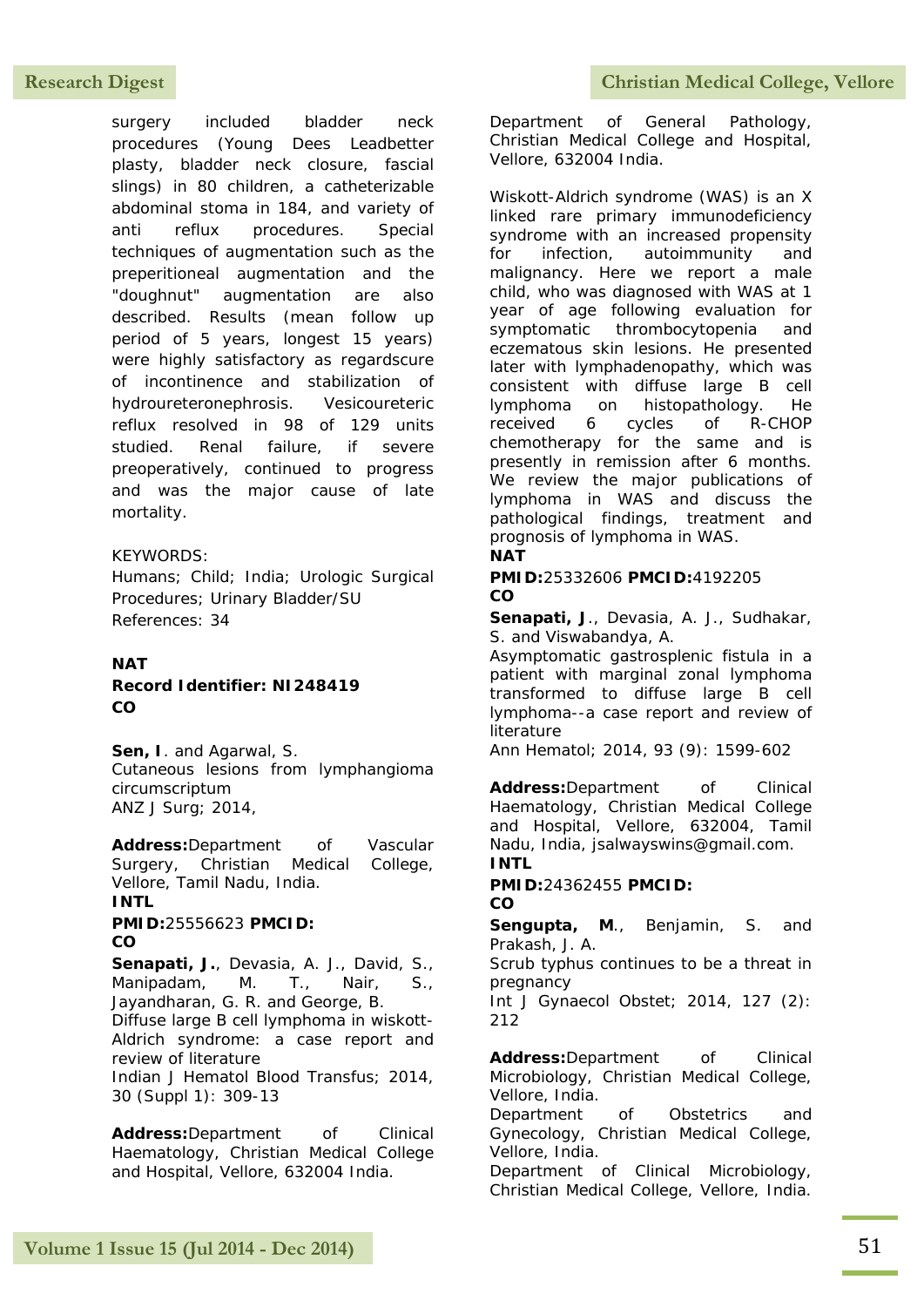Electronic **Address:**

[prakjaj@yahoo.com.](mailto:prakjaj@yahoo.com)

**INTL PMID:**25109770 **PMCID: CO**

**Shetty, S**., Hephzibah, J., Borah, B., Burad, D., Chandrakumar, V., Paul, M. J. and Thomas, N.

Paraneoplastic polyarthritis in association with metastatic neuroendocrince tumour of the adrenal gland

Australas Med J; 2014, 7 (8): 345-9

**Address:**Department of Endocrinology, Diabetes & Metabolism, Christian Medical College, Vellore, India.

Department of Nuclear Medicine, Christian Medical College, Vellore, India. Department of General Pathology, Christian Medical College, Vellore, India. Department of Endocrine Surgery, Christian Medical College, Vellore, India.

Paraneoplastic polyarthritis is a rare manifestation described in association with various solid tumours. We describe the clinical presentation, diagnostic evaluation, differential diagnosis, and management of a 28-year-old woman who presented with fever, weight loss, and symmetrical polyarthritis, subsequently diagnosed to have a metastatic neuroendocrine tumour of the adrenal gland with paraneoplastic polyarthritis. Paraneoplastic polyarthritis must be considered in polyarthritis unexplained by common aetiologies. The unusual presentation of this case, alerts us about the atypical presentation of these tumours. To the best of our knowledge, this is the first case study of a neuroendocrine tumour presenting as paraneoplastic polyarthritis.

## **INTL**

**PMID:**25279010 **PMCID:**4157154 **CO**

**Shetty, S**., Kapoor, N., Naik, D., Asha, H. S., Prabu, S., Thomas, N., Seshadri, M. S. and Paul, T. V.

Osteoporosis in healthy South Indian males and the influence of life style factors and vitamin d status on bone mineral density

J Osteoporos; 2014, 2014 723238

**Address:**Department of Endocrinology, Diabetes & Metabolism, Christian Medical College & Hospital, Vellore 632004, India.

Objective. To study the prevalence of osteoporosis and vitamin D deficiency in healthy men and to explore the influence of various life style factors on bone mineral density (BMD) and also to look at number of subjects warranting treatment. Methods. Ambulatory south Indian men aged above 50 were recruited by cluster random sampling. The physical activity, risk factors in the FRAX tool, BMD, vitamin D, and PTH were assessed. The number of people needing treatment was calculated, which included subjects with osteoporosis and osteopenia with 10-year probability of major osteoporotic fracture >20 percent and hip fracture >3 percent in FRAX India. Results. A total of 252 men with a mean age of 58 years were studied. The prevalence of osteoporosis and osteopenia at any one site was 20% (50/252) and 58%, respectively. Vitamin D deficiency (<20 ng/dL) was seen in 53%. On multiple logistic regression, BMI (OR  $0.3$ ; P value =  $0.04$ ) and physical activity (OR 0.4; P value < 0.001) had protective effect on BMD. Twenty-five percent warranted treatment. Conclusions. A significantly large proportion of south Indian men had osteoporosis and vitamin D deficiency. Further interventional studies are needed to look at reduction in end points like fractures in these subjects. **INTL**

**PMID:**25478284 **PMCID:**4244976 **CO**

**Simon, B**., Chandramohan, A., Eapen, A., Nayak, S. and Jeyaraj, V.

Intravascular mesenchymal chondrosarcoma

J Vasc Interv Radiol; 2014, 25 (12): 1937

**Address:**Department of Radiodiagnosis, Christian Medical College and Hospital, Vellore, Tamil Nadu, India 632004. Electronic **Address:** drbettysimon@gmail.com.

Department of Radiodiagnosis, Christian Medical College and Hospital, Vellore, Tamil Nadu, India 632004.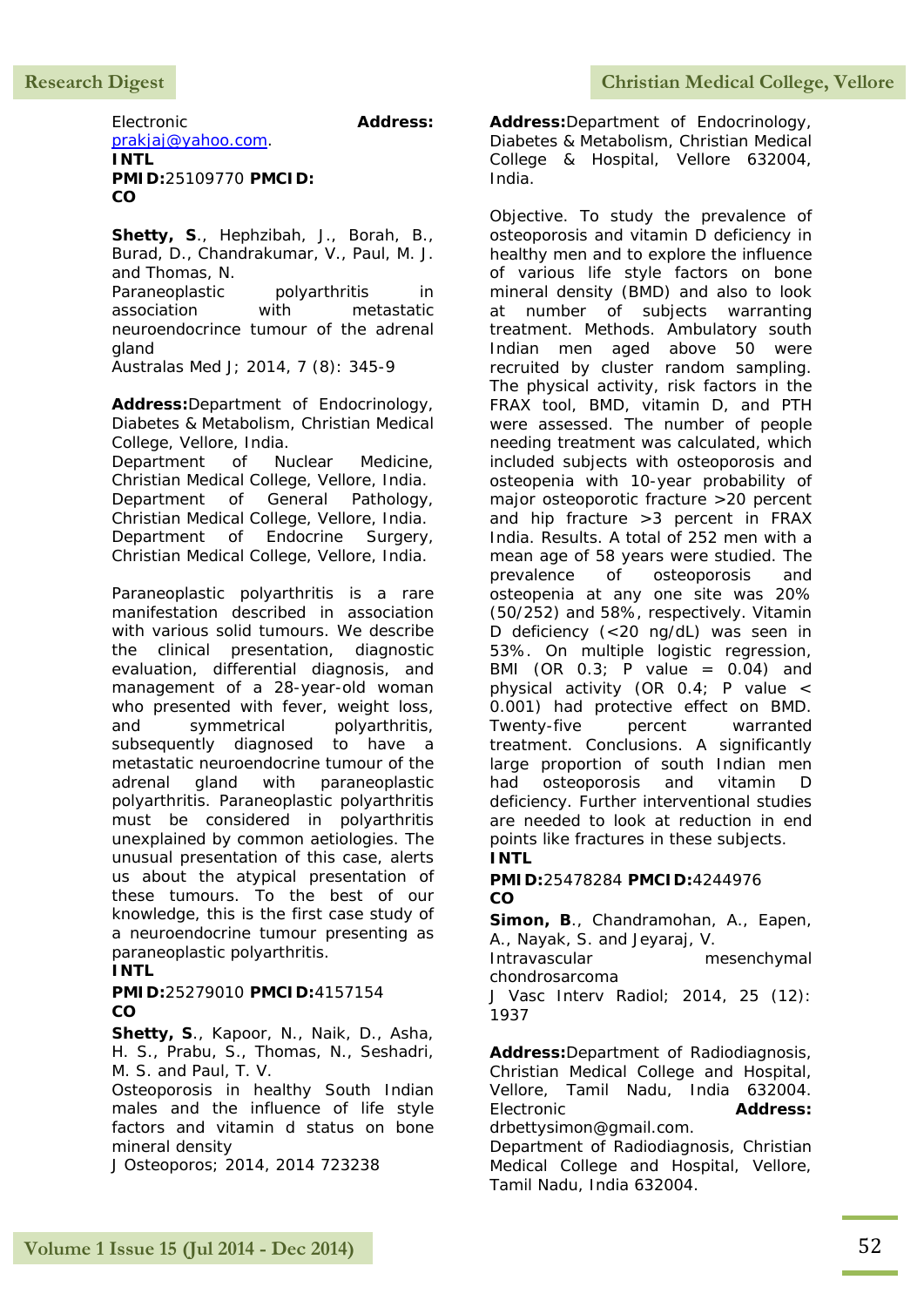Department of General Surgery, Christian Medical College and Hospital, Vellore, Tamil Nadu, India 632004. Department of Pathology, Christian Medical College and Hospital, Vellore, Tamil Nadu, India 632004. **INTL**

## **PMID:**25457141 **PMCID: CO**

**Simon, B**., Oommen, S. P., Shah, K., Mani, S. E. and Gibikote, S. Cockayne syndrome: characteristic neuroimaging features Acta Neurol Belg; 2014,

**Address:**Department of Radiology, Christian Medical College, Vellore, 632004, India, drbettysimon@gmail.com.

#### **INTL PMID:**25381627 **PMCID: CO**

**Singh, G.,** Gladdy, G., Chandy, T. T. and Sen, N.

Incidence and outcome of acute lung injury and acute respiratory distress syndrome in the surgical intensive care unit

Indian J Crit Care Med; 2014, 18 (10): 659-65

**Address:**Department of Anaesthesia, Christian Medical College and Hospital, Vellore, Tamil Nadu, India. Division of Critical Care, Christian Medical College and Hospital, Vellore, Tamil Nadu, India.

INTRODUCTION: To determine the incidence and mortality of acute lung injury (ALI) and acute respiratory distress syndrome (ARDS) in a cohort of patients with risk factors admitted to the Surgical Intensive Care Unit (SICU). MATERIALS AND METHODS: A prospective observational inception cohort study with no intervention was conducted over 12 months. All patients with at least one known risk factor for ALI/ARDS admitted to the SICU were included in the study. The APACHE II severity of disease classification system scoring was performed within 1 h of

## Research Digest **Christian Medical College, Vellore**

admission. The ventilatory parameters and chest radiographs were recorded every 24 h. The P/F ratio, PEEP and Lung Injury Score were calculated each day until the day of discharge from the Intensive Care Unit or for the first 7 days of admission, whichever was shorter. RESULTS: The incidence of ARDS among those who were mechanically ventilated was 11.4%. Sepsis was the most common (34.6%) etiology. Among those with risk factors, the incidence of ARDS was 30% and that of ALI was 32.7%. The mortality in those with ARDS was 41.8%. Those who develop ARDS had higher APACHE II scores, lower pH and higher PaCO2 at admission compared with those who developed ALI or no lung injury. CONCLUSION: The incidence and mortality of ARDS was similar to other studies. Identifying those with risk factors for ARDS or mortality will enable appropriate interventional measures.

## **NAT**

### **PMID:**25316976 **PMCID:**4195196 **CO**

**Tiewsoh I**; Singh V; Jajoo UN

Megaloblastic anemia with peripheral neuropathy, a misleading initial presentation in POEMS syndrome: A case report

Journal of Mahatma Gandhi Institute of Medical Sciences. 2014 mar; 19(1): 55- 58

**ADDRESS:** Dr. Iadarilang Tiewsoh, Room no 216, LIQ, CMC Vellore - 632 004, Tamil Nadu, India. E-mail: [iadarilang@mgims.ac.in](mailto:iadarilang@mgims.ac.in)

ABSTRACT: POEMS (peripheral neuropathy, organomegaly, endocrinopathy, M protein, skin changes) syndrome is a rare multisystem paraneoplastic disorder that occurs in the setting of a plasma cell dyscrasia. A 57-year-old male with initial presentation of peripheral neuropathy of lower limbs and a peripheral blood picture of megaloblastic anemia,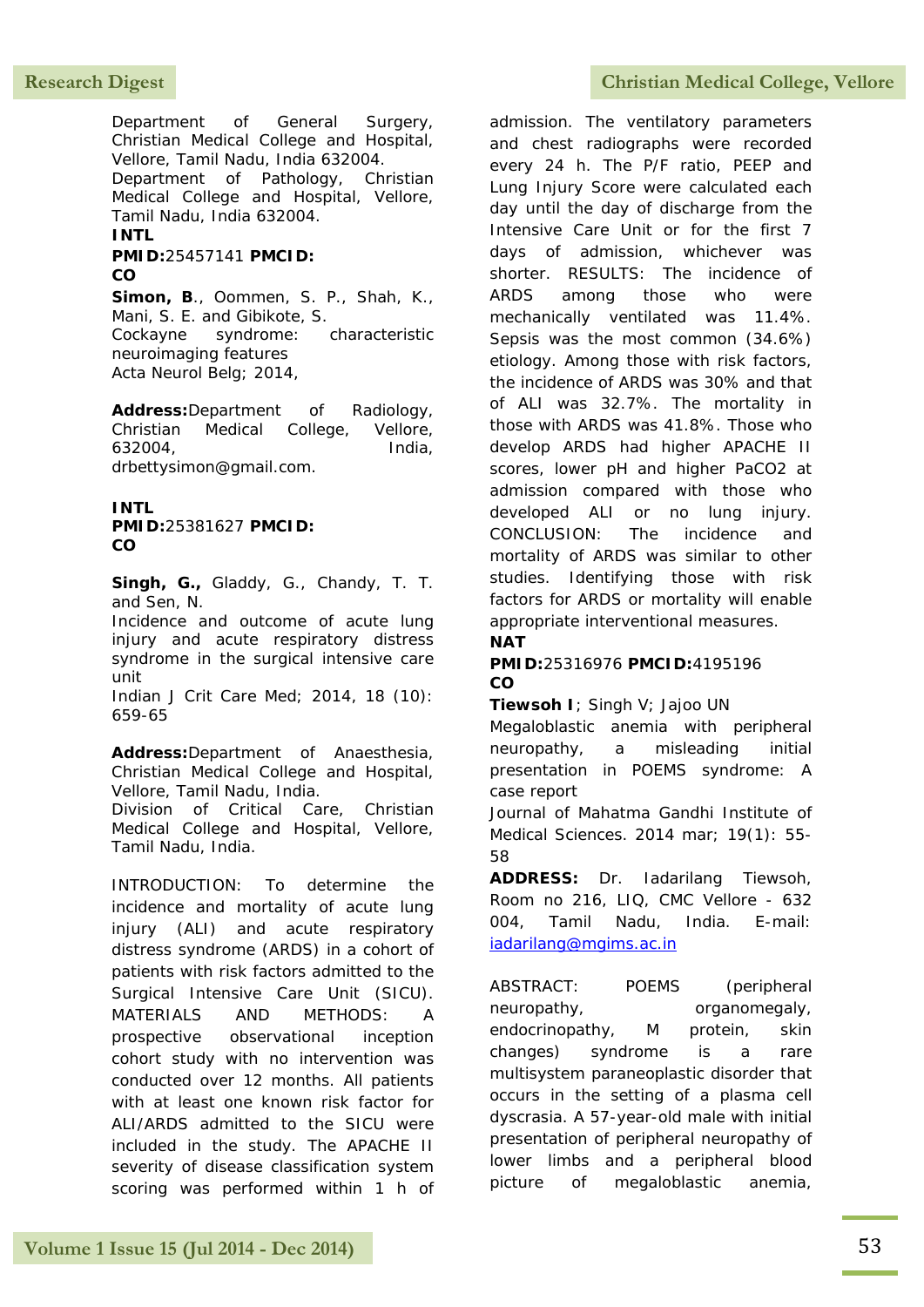presented with progressive lower motor neuron weakness over few months; followed by additional features of skin hyperpigmentation, and generalized lymphadenopathy, erectile dysfunction, weight loss, and an attack of cerebrovascular accident (stroke infarct) which recovered. On further evaluation with time, there were presence of hepatosplenomegaly, Castleman's disease of the lymph node on biopsy, serum electrophoresis suggestive of monoclonal gammopathy with light band lambda chain, and endocrinopathy (hypothyroidism and hypogonadism). His bone marrow was suggestive of plasmacytosis. This case report describes a patient who presented with initial picture of peripheral neuropathy with megaloblastic anemia, but when followed-up there were diverse clinical manifestations fulfilling the diagnostic clinical criteria of POEMS Syndrome. KEYWORDS: Humans; Male

OTHER KEYWORDS: Castleman's Disease; Poems; Polyneuropathy; Vascular Endothelial Growth Factor References: 7

**NAT**

Record Identifier: NI248667 **NON INDEXED**

## **CO**

**Tilak, M**., Paul, A., Samuel, C. S., David, J. A., Viswabandya, A. and Srivastava, A. Cryotherapy for acute haemarthrosis in haemophilia - attempts to understand the 'ice age' practice

Haemophilia; 2015, 21 (1): e103-5

**Address:**Department of Physical Medicine and Rehabilitation, Christian Medical College, Vellore, India. **INTL**

**PMID:**25471230 **PMCID: CO**

**Turel, M. K**., Thakar, S. and Rajshekhar, V.

Quality of life following surgery for large and giant vestibular schwannomas: a prospective study J Neurosurg; 2014, 1-9

**Address:**Department of Neurological Sciences, Christian Medical College, Vellore, Tamil Nadu, India.

OBJECT Prospective studies of quality of life (QOL) are infrequently performed in patients undergoing surgery for vestibular schwannoma (VS). The authors designed this to study to investigate health-related QOL (HR-QOL) in patients with large and giant VSs before and after surgery. METHODS Between January 2009 and December 2012, HR-QOL was measured prospectively before and after surgery, using the 36-Item Short Form Health Survey (SF-36), in 100 patients who underwent surgery for unilateral large or giant VS (tumor size  $\frac{1}{2}$  = 3 cm). The Glasgow Benefit Inventory (GBI) was also used to evaluate the effect of surgery. RESULTS A total of 100 patients were included in the study (65 men and 35 women). Their mean age (+/- SD) was 44.2 +/- 11.5 years. The preoperative QOL was decreased in all SF-36 domains. A 1-year follow-up evaluation was conducted for all patients (mean  $13.5 +/- 5.3$  months after surgery). The results showed an improvement in HR-QOL compared with preoperative status in all cases, with 63%-85% of patients showing a minimum clinically important difference (MCID) in various domains. A second follow-up evaluation was performed in 51 cases (mean time after surgery, 29.0 +/- 8.3 months) and showed sustained improvement in SF-36 scores. In some domains there was further improvement beyond the first follow-up. On the GBI, 87% of patients reported improvement, 1% felt no change, and 12% of patients reported deterioration. CONCLUSIONS Patients harboring large or giant VSs score lower on all the QOL domains compared with the normative population. More than 60% showed a clinically significant improvement in HR-QOL 1 year after surgery, a result that was sustained at subsequent follow-up.

## **INTL**

#### **PMID:**25479119 **PMCID: CO**

**Upadhyay, R**., Kant, S., Prakash, V. and Saheer, S.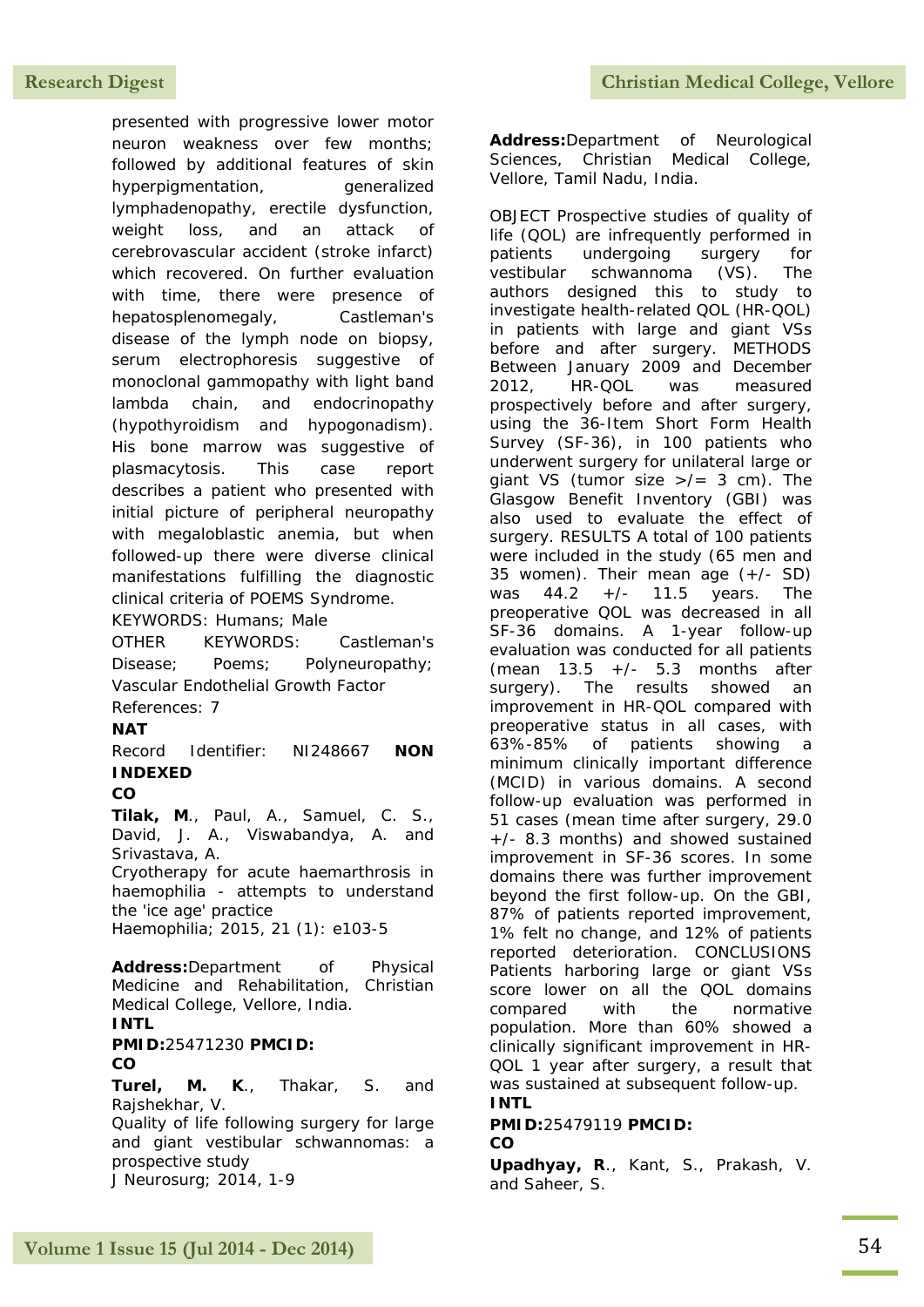Sinobronchial allergic aspergillosis with allergic bronchopulmonary aspergillosis: a less common co-existence BMJ Case Rep; 2014, 2014

**Address:**Department of Pulmonary Medicine, King George's Medical University, Lucknow, Uttar Pradesh, India.

Department of Pulmonary Medicine, CMC, Vellore, Tamil Nadu, India.

Allergic bronchopulmonary aspergillosis (ABPA) is an immunological pulmonary disorder that is characterised by a hyper-responsiveness of the airways to Aspergillus fumigatus. Although several other fungi may also present with similar clinical conditions, Aspergillus remains the most common fungal pathogen causing airway infections. Co-existence of ABPA with allergic Aspergillus sinusitis (AAS) is an uncommon presentation. The concept of one airway/one disease justifies the co-existence of ABPA with AAS, but it does not always hold true. We report a case of a 35-year-old woman who presented with symptoms suggestive of bronchial asthma. On further investigation, the radiological pattern showed fleeting shadows and CT scan showed central cystic bronchiectatic changes characteristic of ABPA. The nasal secretions were investigated for the presence of Aspergillus and were found to be positive. Hence a diagnosis of ABPA with AAS was established. The patient was treated with oral steroids and antifungal drugs

## **INTL**

#### **PMID:**25371437 **PMCID: CO**

**Upadhyay, R**., Prakash, V., Singh, A. B. and Saheer, S.

Maxillary sinusitis with pulmonary tuberculosis

BMJ Case Rep; 2014, 2014 bcr-2014- 203952

**Address:**Department of Pulmonary Medicine, King George's Medical University, Lucknow, Uttar Pradesh, India.

Department of ENT, King George's Medical University, Lucknow, Uttar Pradesh, India.

Department of Pulmonary Medicine, CMC, Vellore, Tamil Nadu, India.

Tubercular infection of the nasal cavity is an infrequently encountered condition. More so, after the discovery of relevant antibiotics, nasal sinus tuberculosis is not commonly seen. Few cases have reported tuberculosis of the paranasal sinuses, nasopharynx and larynx. With the increasing incidence of HIV, these rare forms of infection have started reemerging. We present a case of a middle aged man presenting with nasal cavity lesion along with pulmonary tuberculosis, which came to light only after the diagnosis of maxillary sinus tuberculosis.

#### **INTL**

#### **PMID:**25085948 **PMCID: CO**

**V, K., Raiyani**, P. D. and Vyas, S. S.

Tracheobronchial amyloidosis-a series of two cases

J Clin Diagn Res; 2014, 8 (9): FD09-10

Address:Assistant Professor, Department of General Pathology, Christian Medical College , Vellore, India

. Assistant Professor, Department of Pulmonary Medicine, Christian Medical College , Vellore, India .

Amyloidosis is a rare disorder characterised by accumulation of insoluble fibrillar proteins in extracellular space. Respiratory amyloidosis presents as two tracheobronchial forms (local and diffuse) and two parenchymal forms (nodular and diffuse), of which diffuse tracheobronchial amyloidosis is the least common. We herein present two cases of tracheobronchial amyloidosis.

### **INTL**

### **PMID:**25386446 **PMCID:**4225898 **CO**

**Valson AT**(1), David VG(1), Balaji V(2), John GT(3).

Multifocal bacterial osteomyelitis in a renal allograft recipient following urosepsis.

Indian J Nephrol. 2014 May;24(3):189- 92. doi: 10.4103/0971-4065.132022.

Author information: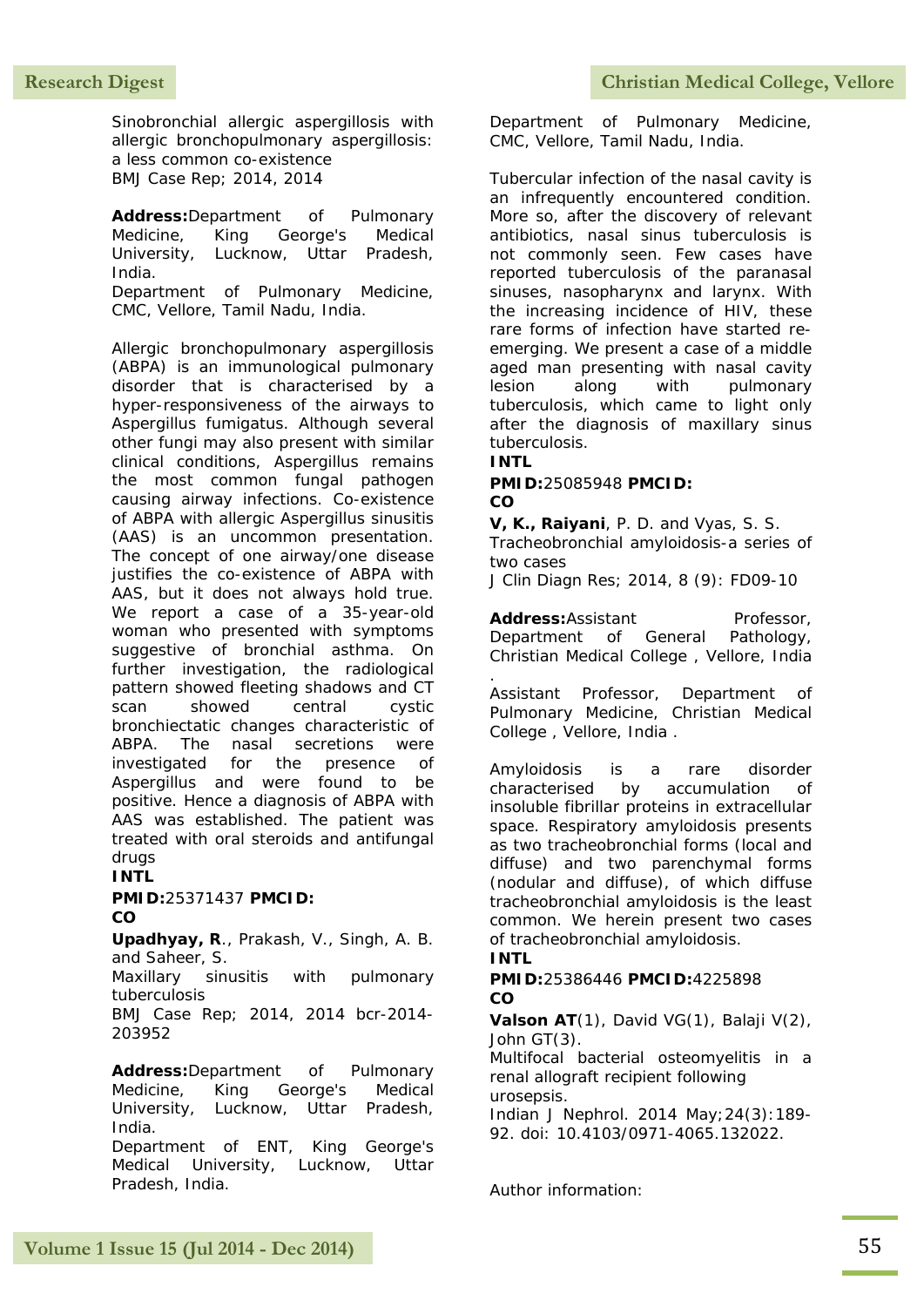(1)Department of Nephrology, Christian Medical College Hospital, Vellore, Tamil Nadu, India. (2)Department of Microbiology, Christian Medical College Hospital, Vellore, Tamil Nadu, India. (3)Department of Renal Medicine, Royal Brisbane and Women's Hospital, Herston, Queensland, Australia.

Non-tubercular bacterial osteomyelitis is a rare infection. We report on a renal allograft recipient with osteomyelitis complicating urosepsis, manifesting as a multifocal infection poorly responsive to appropriate antibiotics and surgical intervention and culminating in graft loss.

## **NAT**

**PMCID:** PMC4127842 **PMID:** 25120300 [PubMed]

**CO**

**Venkatramani, V.** and Banerji, J. S. Spontaneous perinephric hemorrhage (Wunderlich syndrome) secondary to polyarteritis nodosa: Computed tomography and angiographic findings Indian J Urol; 2014, 30 (4): 452-3

**Address:**Department of Urology, Christian Medical College, Vellore, Tamil Nadu, India.

We report the case of a young man who presented with spontaneous left perinephric hematoma and per-rectal bleeding. Evaluation revealed renal and superior mesenteric arterial aneurysms secondary to polyarteritis nodosa (PAN). Computed tomography and angiographic findings are presented. The aetiology of spontaneous perinephric hemorrhage along with relevant features of PAN are discussed.

#### **NAT**

**PMID:**25378832 **PMCID:**4220390 **CO**

**Venkatramani, V**., Chandrasingh, J., Devasia, A. and Kekre, N. S.

Exstrophy-epispadias Complex Presenting in Adulthood: A Single-center Review of Presentation, Management, and Outcomes Urology; 2014, 84 (5): 1243-7

**Address:**Department of Urology, Christian Medical College, Vellore, India.

Electronic **Address:**

docvivek@gmail.com. Department of Urology, Christian Medical College, Vellore, India.

OBJECTIVE: To study the presentation, management, and outcome of patients with exstrophy-epispadias complex, who present in adulthood (aged >18 years). MATERIALS AND METHODS: A retrospective review of the electronic medical records of patients with exstrophy-epispadias complex managed from January 2001 to December 2010 was undertaken. Patients aged >18 years at presentation, with detailed medical records were selected. They were classified into 2 groups: group A (previously untreated) and group B (residual defects or complications after childhood surgery). RESULTS: Thirtynine patients with exstrophy-epispadias complex presented to our institution over this 10-year period. Of these 26 were adults (aged >18 years; range, 18- 48 years). Detailed medical records could be obtained for 21 of them and they were included. Group A consisted of 4 patients-2 male and 2 female. All underwent cystectomy; 2 had an ileal conduit and 2 had ureterosigmoidostomy (Mainz II). All had improved quality of life and a stable renal function at followup. Group B consisted of 17 patients. Mean number of surgeries attempted previously was 4.4 (range, 2-13). Presentation was varied but primarily involved incontinence of urine  $(n = 12)$ . Four patients were lost to follow-up, 2 were managed conservatively, and 11 underwent a surgical procedure. All patients returned to normal activity with an improvement in the quality of life postoperatively. CONCLUSION: Exstrophy-epispadias complex is difficult to manage in resource-poor settings associated with illiteracy and poverty. However, successful rehabilitation and an improved quality of life are possible even in cases presenting in adults. **INTL** 

**PMID:**25443942 **PMCID: CO**

**Williams, A.** and Singh, G.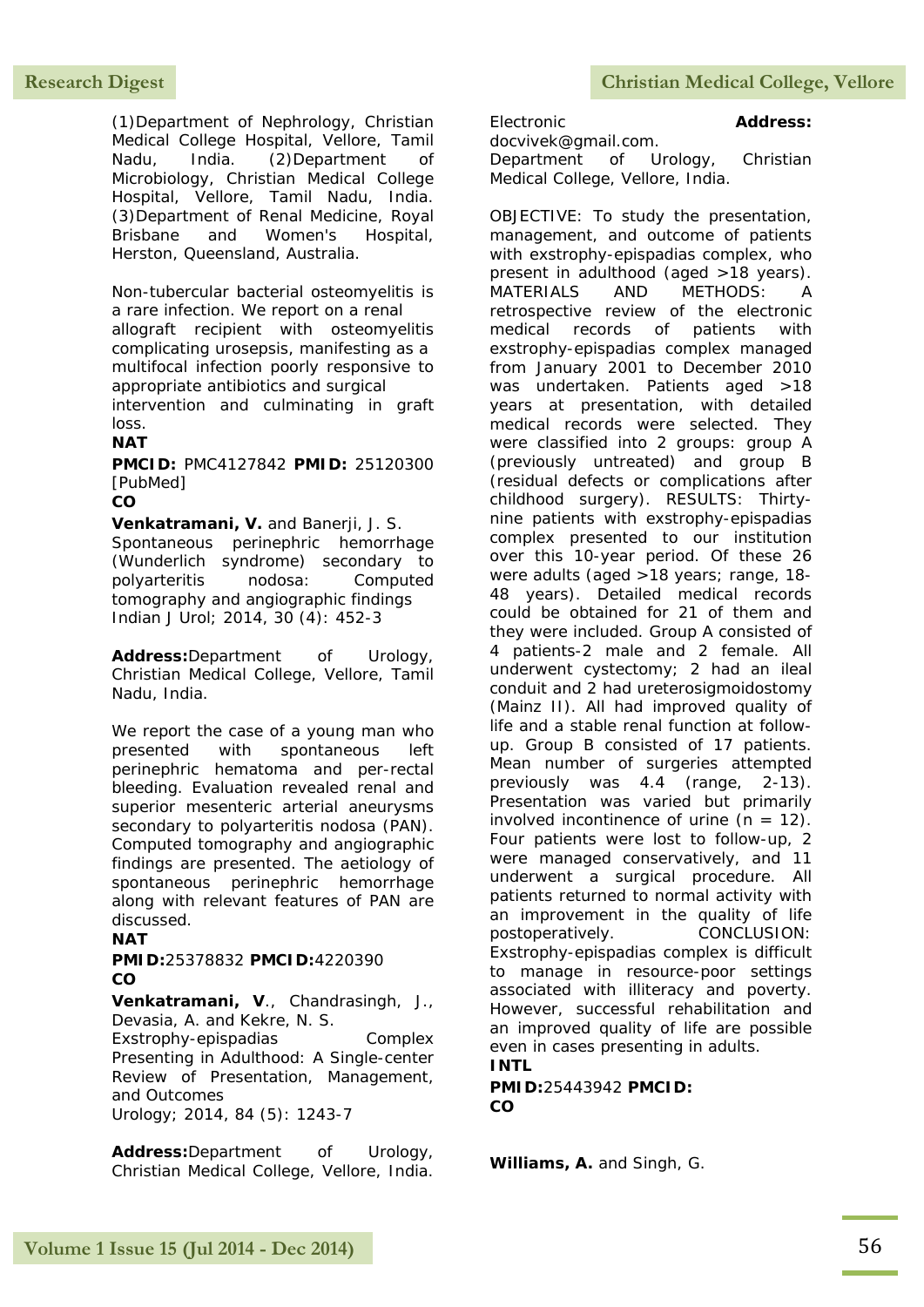Tongue bite injury after use of transcranial electric stimulation motorevoked potential monitoring

J Anaesthesiol Clin Pharmacol; 2014, 30 (3): 439-40

**Address:**Department of Anesthesiology, Christian Medical College, Vellore, Tamil Nadu, India. **INTL**

### **PMID:**25190968 **PMCID:**4152700 **CO**

**Young, G. P.**, Mortimer, E. K., Gopalsamy, G. L., Alpers, D. H., Binder, H. J., Manary, M. J., Ramakrishna, B. S., Brown, I. L. and Brewer, T. G.

Zinc deficiency in children with environmental enteropathy-development of new strategies: report from an expert workshop

Am J Clin Nutr; 2014, 100 (4): 1198- 207

**Address:**From the School of Medicine, Flinders University of South Australia, Adelaide, Australia (GPY, EKM, GLG, and ILB); Washington University School of Medicine, St Louis, MO (DHA and MJM); Yale University School of Medicine, New Haven, CT (HJB); the Department of Medical Gastroenterology, Christian Medical College Vellore, Vellore, India (BSR); and Enteric and Diarrheal Diseases, the Bill & Melinda Gates Foundation, Seattle, WA (TGB).

Zinc deficiency is a major cause of childhood morbidity and mortality. The WHO/UNICEF strategy for zinc supplementation as adjunctive therapy for diarrhea is poorly implemented. A conference of experts in zinc nutrition and gastrointestinal disorders was convened to consider approaches that might complement the current recommendation and what research was needed to develop these approaches. Several key points were identified. The design of novel zinc interventions would be facilitated by a better understanding of how disturbed gut function, such as environmental (or tropical) enteropathy, affects zinc absorption, losses, and homeostasis. Because only 10% of zinc stores are able to be rapidly turned over, and appear to be rapidly depleted by acute intestinal illness, they are

## Research Digest **Christian Medical College, Vellore**

probably best maintained by complementary regular supplementation in a primary prevention strategy rather than secondary prevention triggered by acute diarrhea. The assessment of zinc status is challenging and complex without simple, validated measures to facilitate field testing of novel interventions. Zinc bioavailability may be a crucial factor in the success of primary prevention strategies, and a range of options, all still inadequately explored, might be valuable in improving zinc nutrition. Some therapeutic actions of zinc on diarrhea seem attributable to pharmacologic effects, whereas others are related to the reversal of deficiency (ie, nutritional). The distinction between these 2 mechanisms cannot be clarified given the insensitivity of serum zinc to identify subclinical deficiency states. Why zinc seems to be less effective than expected at all ages, and ineffective for secondary prevention of diarrhea in children <12 mo of age, remains unclear. It was concluded that a reframing of the current recommendation is warranted with consideration of how to better optimize and deliver zinc and whether to provide a complementary public health primary prevention zinc strategy. This requires careful consideration of the zinc product to be used as well as strategies for its delivery.

# **INTL**

**PMID:**25240082 **PMCID:**4163797 **CO**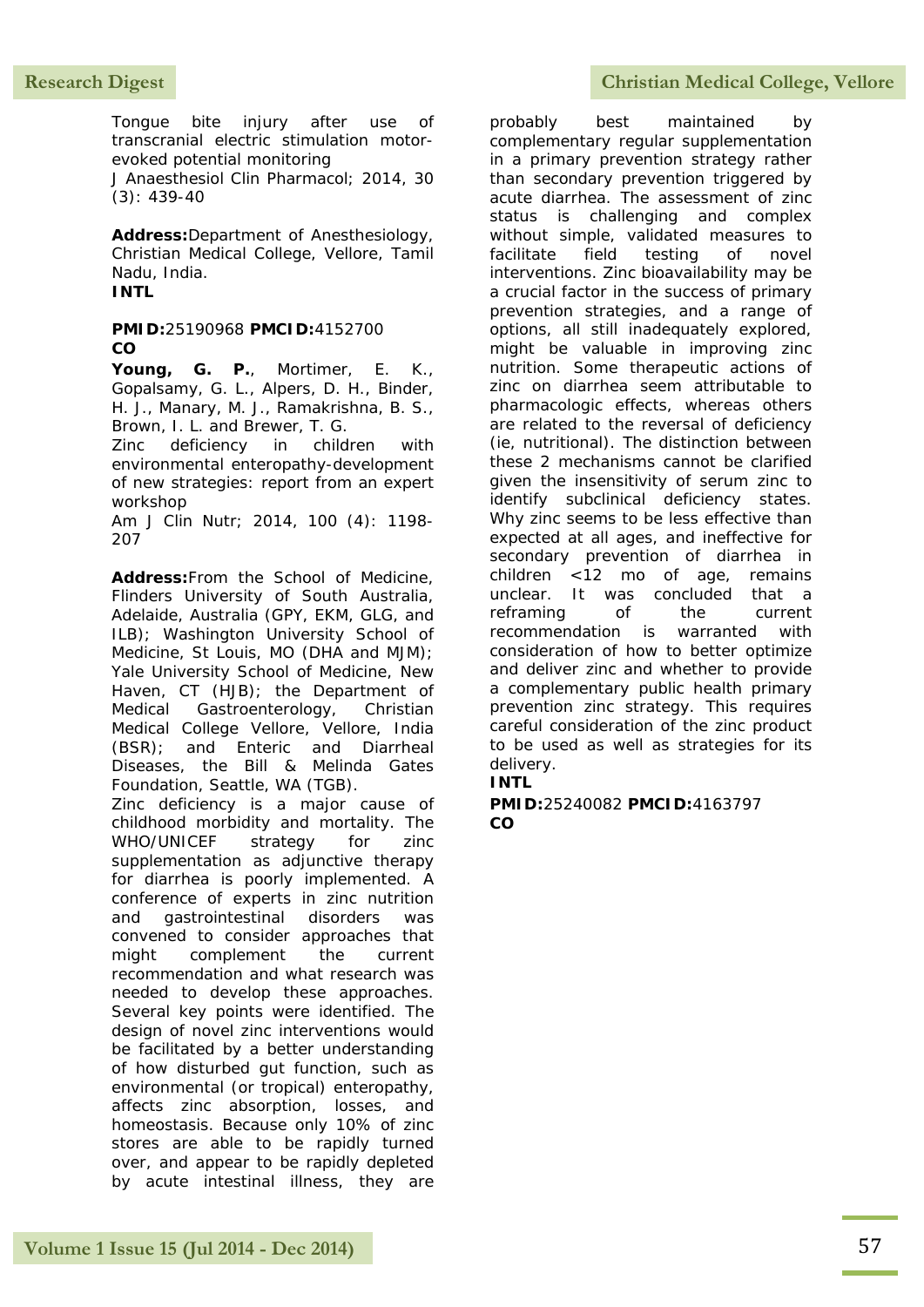**Babji, S.**, Arumugam, R., Sarvanabhavan, A., Moses, P. D., Simon, A., Aggarwal, I., Mathew, A., Sr, Anita and Kang, G. Multi-center surveillance of rotavirus diarrhea in hospitalized children <5 years of age in India, 2009-2012 Vaccine; 2014, 32 Suppl 1 A10-2

**Address:**Department of Gastrointestinal Sciences, Christian Medical College, Vellore, India. Department of Child Health, Christian Medical College, Vellore, India. Department of Pediatrics, St. Stephen's Hospital, Delhi, India. Child Jesus Hospital, Trichy, India. Department of Gastrointestinal Sciences, Christian Medical College, Vellore, India. Electronic **Address:**

[gkang@cmcvellore.ac.in.](mailto:gkang@cmcvellore.ac.in)

Diarrheal disease due to Group A rotaviruses continues to be an important cause of morbidity in the developing world and India contributes significantly to the disease burden. Surveillance carried out between July 2009 and June 2012 at two medical centers in south India and one center in north India estimated 39% of all diarrheal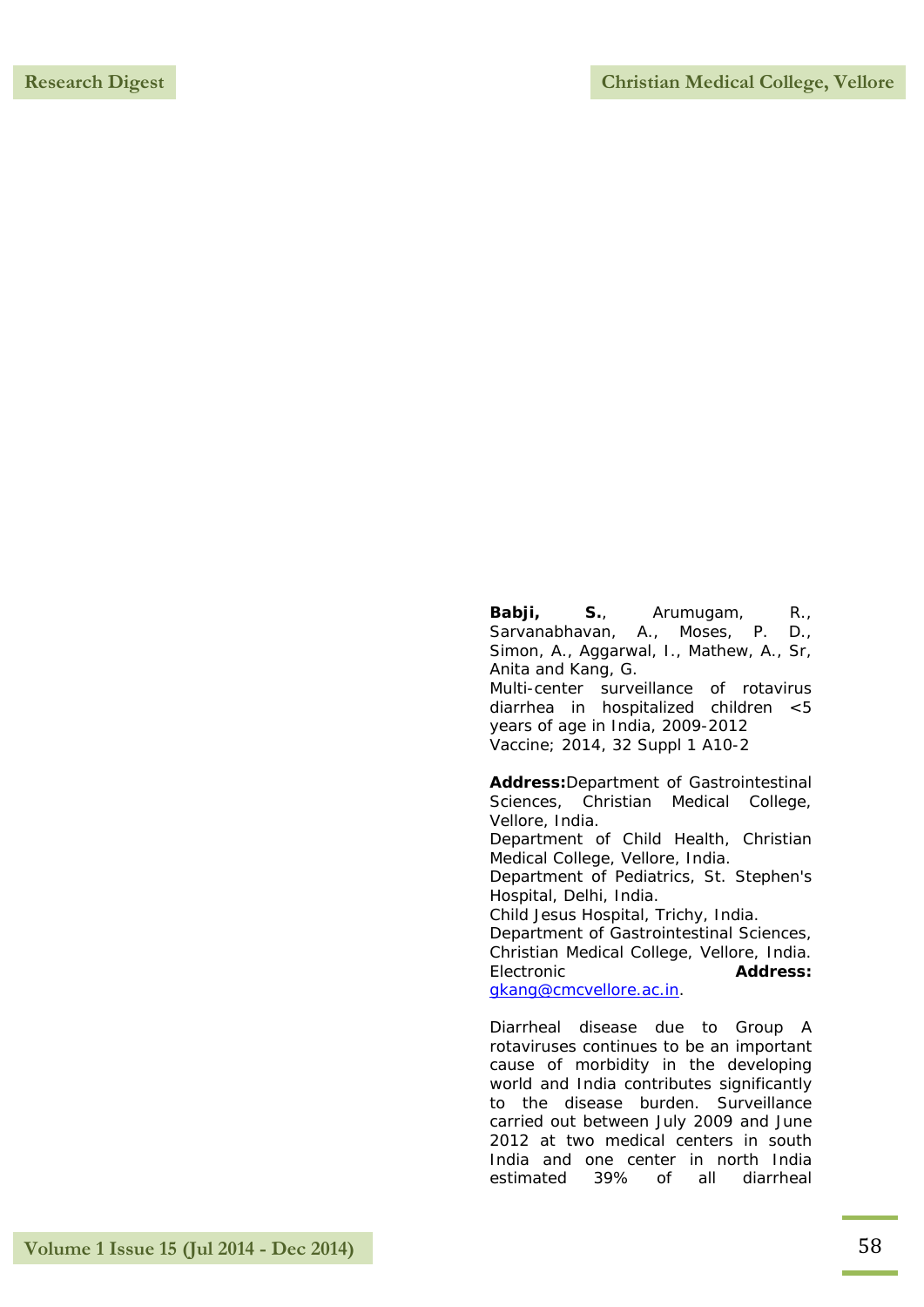admissions to be due to rotavirus. The most prevalent genotype isolated was G1P[8](33%) followed by G2P[4](17%). G9P[4] has also emerged as a significant cause of rotavirus diarrhea. No seasonal variation was noticed from the centers in south India, whereas we observed increased rotavirus diarrhea in the center in north India during March and April.

### **INTL**

#### **PMID:**25091661 **PMCID: EPH**

**John, J**., Sarkar, R., Muliyil, J., Bhandari, N., Bhan, M. K. and Kang, G. Rotavirus gastroenteritis in India, 2011- 2013: revised estimates of disease burden and potential impact of vaccines Vaccine; 2014, 32 Suppl 1 A5-9

**Address:**Christian Medical College, Vellore, India.

Society for Applied Studies, New Delhi, India.

Ministry of Science and Technology, New Delhi, India.

Christian Medical College, Vellore, India. Electronic **Address:** gkang@cmcvellore.ac.in.

While improvements in oral rehydration use and access to healthcare have contributed to impressive gains in child survival, diarrheal diseases remain the second most important cause of child mortality in India. Pathogen specific disease rates, while key to deciding on the utility of specific public health interventions such as vaccines, are extremely difficult to obtain in developing country settings with less than optimal health access, diagnostic services and information systems. This study combined disease burden within five cohorts of infants followed up for diarrheal morbidity with data from the nationally representative Indian Rotavirus Surveillance Network and applies rates of rotavirus related events to UNICEF birth and mortality estimates for India. These estimates, while limited by the lack of data from nationally representative population based studies, use methods consistent with those employed by the World Health Organization Child Health Epidemiology Reference Group. We estimate that

## Research Digest **Christian Medical College, Vellore**

11.37 million episodes of rotavirus gastroenteritis occur each year in India, requiring 3.27 million outpatient visits and 872,000 inpatient admissions when health access is unconstrained, resulting in a need for Rs. 10.37 billion each year in direct costs. An estimated 78,000 rotavirus-associated deaths occur annually of which 59,000 occur in the first 2 years of life. Introduction of a rotavirus vaccine of similar efficacy to the Rotavac in the national immunization program would result in 686,277 fewer outpatient visits, 291,756 fewer hospitalizations and 26,985 fewer deaths each year in India, assuming no indirect effects for the vaccine **INTL**

**PMID:**25091681 **PMCID: EPH**

## **John, T. J.**

Hepatitis B immunization in public health mode in India Indian Pediatr; 2014, 51 (11): 869-70

**Address:**Formerly Professor and Head, Departments of Clinical Microbiology and Clinical Virology, Christian Medical College, Vellore, Tamil Nadu, India. [tjacobjohn@yahoo.co.in.](mailto:tjacobjohn@yahoo.co.in) **NAT**

## **PMID:**25432213 **PMCID: EPH**

### **John, T. J.**

Encephalopathy clusters conflated with encephalitis outbreaks Indian Pediatr; 2014, 51 (11): 937

**Address:**Retired Professor and Head, Department of Clinical Virology, CMC, Vellore, TN, India. tjacobjohn@yahoo.co.in.

**NAT**

#### **PMID:**25432236 **PMCID: EPH**

**Kattula, D**., Sarkar, R., Sivarathinaswamy, P., Velusamy, V., Venugopal, S., Naumova, E. N., Muliyil, J., Ward, H. and Kang, G.

The first 1000 days of life: prenatal and postnatal risk factors for morbidity and growth in a birth cohort in southern India

BMJ Open; 2014, 4 (7): e005404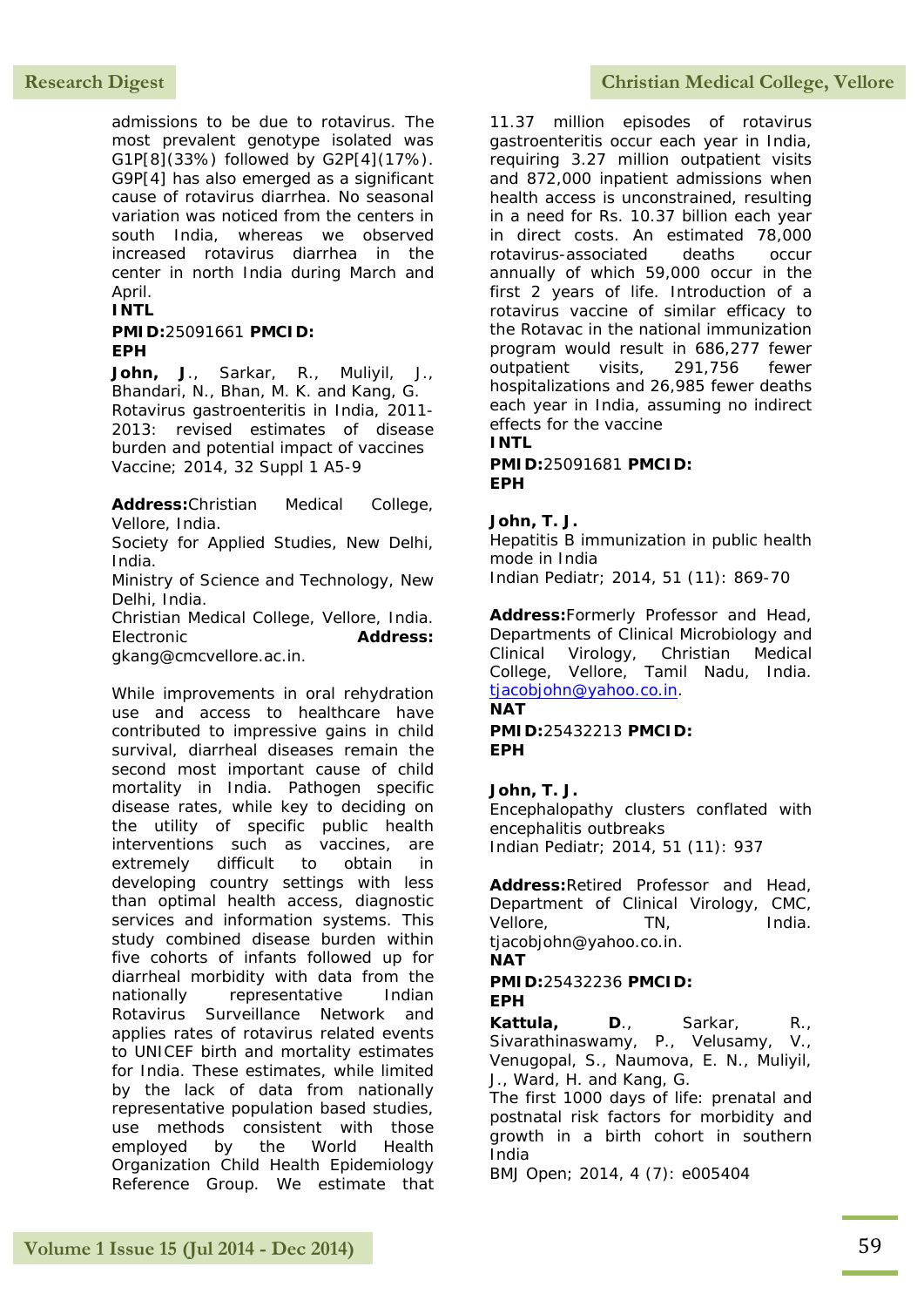**Address:**Department of Gastrointestinal Sciences, Christian Medical College, Vellore, Tamil Nadu, India. Department of Gastrointestinal Sciences, Christian Medical College, Vellore, Tamil Nadu, India Department of Civil and Environmental Engineering, Tufts University School of Engineering,

Medford, Massachusetts, USA. Department of Gastrointestinal Sciences, Christian Medical College, Vellore, Tamil Nadu, India Division of Geographic Medicine and Infectious Diseases, Tufts Medical Center, Boston, Massachusetts, USA.

OBJECTIVE: To estimate the burden and assess prenatal and postnatal determinants of illnesses experienced by children residing in a semiurban slum, during the first 1000 days of life. DESIGN: Community-based birth cohort SETTING: Southern India PARTICIPANTS: Four hundred and ninety-seven children of 561 pregnant women recruited and followed for 2 years with surveillance and anthropometry. MAIN OUTCOME MEASURE: Incidence rates of illness; rates of clinic visits and hospitalisations; factors associated with low birth weight, various illnesses and growth. RESULTS: Data on 10 377.7 child-months of follow-up estimated an average rate of 14.8 illnesses/child-year. Gastrointestinal and respiratory illnesses were 20.6% and 47.8% of the total disease burden, respectively. The hospitalisation rate reduced from 46/100 child-years during infancy to 19/100 child-years in the second year. Anaemia during pregnancy (OR=2.3, 95%  $CI = 1.08$  to  $5.18$ ), less than four antenatal visits (OR=6.8, 95% CI=2.1 to 22.5) and preterm birth (OR=3.3, 95% CI=1.1 to 9.7) were independent prenatal risk factors for low birth weight. Female gender (HR= $0.88$ , 95% CI= $0.79$ to 0.99) and 6 months of exclusive breast feeding (HR=0.76,  $95\%$  CI=0.66 to 0.88) offered protection against all morbidity. Average monthly height and weight gain were lower in female child and children exclusively breast fed for 6 months. CONCLUSIONS: The high morbidity in Indian slum children in the first 1000 days of life was mainly due to

prenatal factors and gastrointestinal and respiratory illness. Policymakers need disease prevalence and pathways to target high-risk groups with appropriate interventions in the community. **INTL**

### **PMID:**25056979 **PMCID:**4120427 **EPH**

**Madsen, C**., Mogensen, P., Thomas, N., Christensen, D. L., Bygbjerg, I. C., Mohan, V., Inbakumari, M., Nadig, S. V., Alex, R., Geetanjali, F. S., Westgate, K., Brage, S., Vaag, A. and Grunnet, L. G. Effects of an outdoor bicycle-based intervention in healthy rural Indian men with normal and low birth weight J Dev Orig Health Dis; 2014, 1-11

**Address:**1Department of Diabetes and Metabolism,Copenhagen University Hospital (Rigshospitalet),Copenhagen,Denmark. 2Department of Endocrinology,Diabetes and Metabolism,Christian Medical College,Vellore,India. 3Department of International Health,Immunology and Microbiology,University of Copenhagen,Copenhagen,Denmark. 4Department of Community Health, Christian Medical College,Vellore,India. 5Department of Clinical Biochemistry, Christian Medical College,Vellore,India. 6MRC Epidemiology Unit,University of Cambridge,Cambridge,United Kingdom.

Physical inactivity and low birth weight (LBW) may lead to an increased risk for developing type 2 diabetes. The extent to which LBW individuals may benefit from physical exercise training when compared with those with normal birth weight (NBW) controls is uncertain. We assessed the impact of an outdoor exercise intervention on body composition, insulin secretion and action in young men born with LBW and NBW in rural India. A total of 61 LBW and 56 NBW healthy young men were recruited into the study. The individuals were instructed to perform outdoor bicycle exercise training for 45 min every day. Fasting blood samples, intravenous glucose tolerance tests and bioimpedance body composition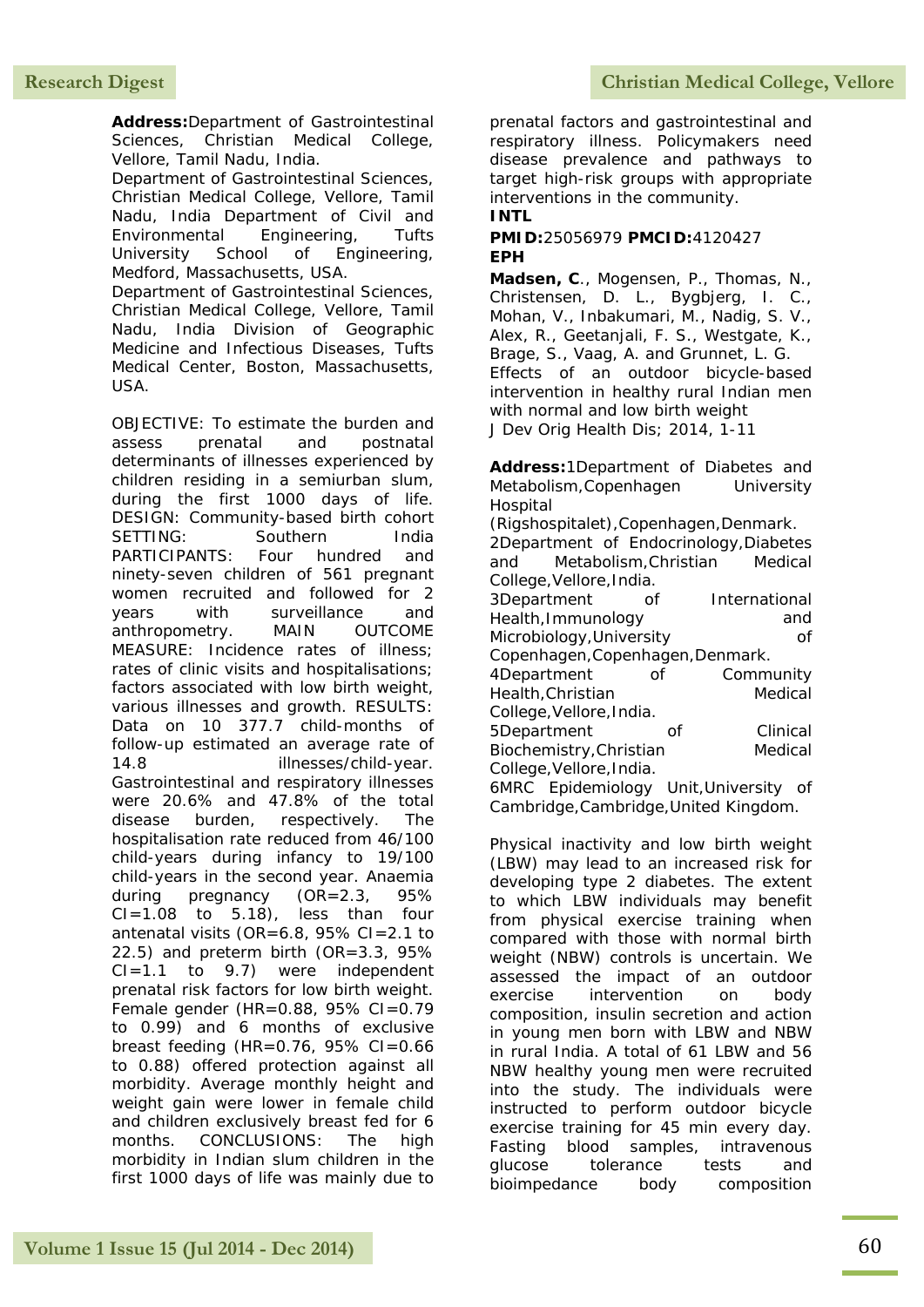**Research Digest Christian Medical College, Vellore** 

assessment were carried out. Physical activity was measured using combined accelerometry and heart rate monitoring during the first and the last week of the intervention. Following the exercise intervention, the LBW group displayed an increase in physical fitness [55.0 ml (O2)/kg min (52.0-58.0)-57.5 ml (O2)/kg min (54.4-60.5)] level and total fat-free mass [10.9% (8.0-13.4)-11.4% (8.0-14.6)], as well as a corresponding decline in the ratio of total fat mass/fatfree mass. In contrast, an increase in total fat percentage as well as total fat mass was observed in the NBW group. After intervention, fasting plasma insulin levels, homoeostasis model assessments (HOMA) of insulin resistance (HOMA-IR) and insulin secretion (HOMA-IS), improved to the same extent in both the groups. In summary, young men born with LBW in rural India benefit metabolically from exercise training to an extent comparable with NBW controls.

### **INTL**

### **PMID:**25514893 **PMCID: EPH**

**Mathew, A.,** Rao, P. S., Sowmyanarayanan, T. V. and Kang, G. Severity of rotavirus gastroenteritis in an Indian population: report from a 3 year surveillance study Vaccine; 2014, 32 Suppl 1 A45-8

**Address:**Department of Pediatrics, St. Stephens' Hospital, Delhi, India. Electronic **Address:** lailam12@yahoo.com.

Leprosy Mission Trust, New Delhi, India. Division of Gastrointestinal Sciences, Christian Medical College, Vellore, India.

This study investigated the severity of rotavirus gastroenteritis (RVGE) in hospitalized children less than 60 months of age and compared severity in the first five months of life to severity in children 6 to 23 months of age. Results from a 3 year surveillance study show an early peak of rotavirus disease, with 117 (31%) RVGE hospitalizations in children <6 months old. Higher incidence of severe dehydration, acidemia and acidosis at admission and prolonged hospitalization >7 days were seen in infants 0-5 months of age. The

findings support the need for consideration of timely immunization or an accelerated immunization schedule with a birth dose to protect this vulnerable age.

**INTL**

#### **PMID:**25091679 **PMCID: EPH**

**Mohan, V. R**., Jayaraman, T., Babu, P., Dorny, P., Vercruysse, J. and Rajshekhar, V.

Prevalence and risk factors for Taenia solium taeniasis in Kaniyambadi block, Tamil Nadu, South India

Indian J Public Health; 2014, 58 (3): 202-3

**Address:**Professor, Department of Community Health, Christian Medical College, Vellore, Tamil Nadu, India.

## **NAT**

**PMID:**25116828 **PMCID: EPH**

**Mohan, V. R**., Sharma, S., Ramanujam, K., Babji, S., Koshy, B., Bondu, J. D., John, S. M. and Kang, G. Effects of elevated blood lead levels in

preschool children in urban Vellore Indian Pediatr; 2014, 51 (8): 621-5

**Address:**Departments of Community Health, # Surgery, \$ Gastrointestinal Sciences, ^Developmental Pediatrics, \*\* Clinical Biochemistry and \*Low Cost Effective Care Unit, Christian Medical College, Vellore. Tamil Nadu. Correspondence to: Dr Venkata Raghava Mohan, Department of Community Health, Christian Medical College, Vellore 632 002, Tamil Nadu, India. venkat@cmcvellore.ac.in.

OBJECTIVE: To study the burden and associated risk factors for elevated blood lead levels among pre-school children (15-24 months) in urban Vellore, and to study its effects on child cognition and anemia. DESIGN: An investigative study through Mal-ED cohort. SETTING: Eight adjacent urban slums in Vellore, Tamil Nadu. PARTICIPANTS: 251 babies recruited through Mal-ED Network. OUTCOME MEASURES: Blood lead levels using Graphite Furnace Atomic Absorption Spectrophotometry method at 15 and 24 mo; hemoglobin estimation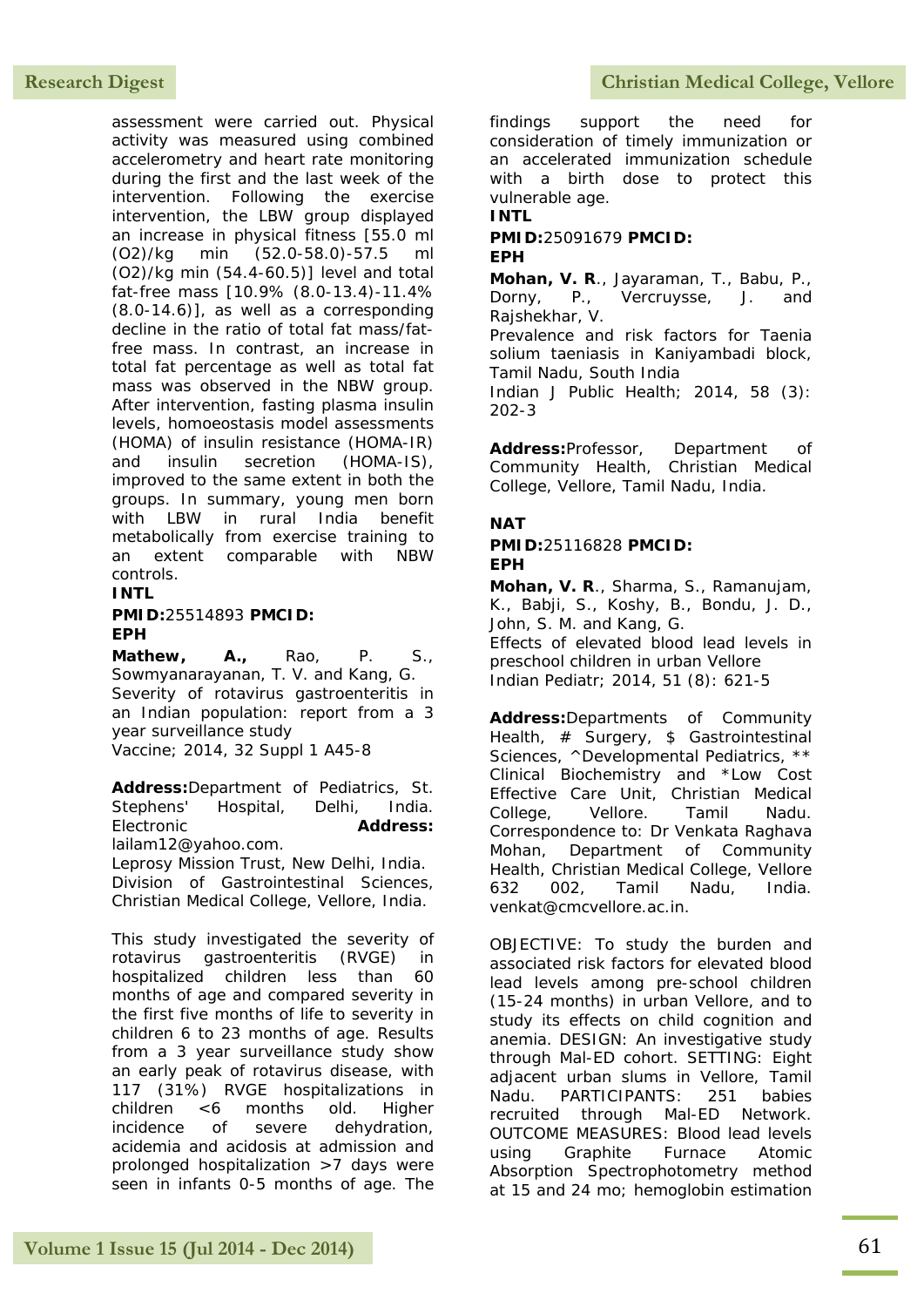by azidemethemoglobin method; cognitive levels using Bayley Scales of Infant Development III. RESULTS: Around 45% of children at 15 months and 46.4% at 24 months had elevated blood lead levels (>10 microg/dL). Among children who had elevated blood lead levels at 15 months, 69.2% (45/65) continued to have elevated levels at 24 months. After adjusting for potential confounders, children from houses having a piped drinking water supply and houses with mud or clay floors were at significantly higher risk of having elevated blood lead levels at 15 months. Thirty one percent (21/67) of the children with elevated blood lead levels had poor cognitive scores. Children with elevated blood lead levels at 15 months had higher risk (Adjusted OR 1.80; 95% CI 0.80 - 3.99) of having poorer cognitive scores at 24 months. More than half of the children (57%) were anemic at 15 months of age, and elevated blood lead levels were not significantly associated with anemia. CONCLUSIONS: Elevated blood lead levels are common among preschool children living in urban slums of Vellore. Poorer conditions of the living environment are associated with elevated lead levels.

#### **NAT**

#### **PMID:**25128994 **PMCID: EPH**

**Paul, A.**, Gladstone, B. P., Mukhopadhya, I. and Kang, G. Rotavirus infections in a community based cohort in Vellore, India Vaccine; 2014, 32 Suppl 1 A49-54

**Address:**Department of Gastrointestinal Sciences, Christian Medical College, Vellore, India. Department of Gastrointestinal Sciences, Christian Medical College, Vellore, India. Electronic **Address:**

gkang@cmcvellore.ac.in.

INTRODUCTION: The burden of infection in communities determines the spread of rotavirus infection and disease in susceptible populations. This study reports rotavirus infection and disease in a community based birth cohort in Vellore. METHODS: Bimonthly

## **Research Digest Christian Medical College, Vellore**

surveillance and diarrheal stool were collected from 452 children enrolled at birth, of whom 373 completed three years of follow up. Samples were screened for rotavirus by an ELISA and genotyped by reverse transcription polymerase chain reaction for VP7 and VP4 genes. Rotavirus incidence rates were calculated using Poisson regression equations. Risk factors associated with symptomatic and asymptomatic rotavirus infections were compared using multiple logistic regression. RESULTS: A total of 1149 episodes of rotavirus infections occurred in 94.4% children in the cohort. Incidence of rotavirus infection was 1.04 (0.97-1.1) per child-year with 0.75 asymptomatic and 0.29 symptomatic infections per child-year. About 18% of the children were infected in the first month, mainly with the G10P[11] strain. Rotavirus infections were more prevalent during October-March, but seasonality was not as marked in rotavirus disease. Rotavirus was associated with 15.1% of mild diarrhea, 38.9% of moderate/severe diarrhea and 66.7% of very severe diarrhea. Four common G types - G1 (26.8%), G2 (16%), G10 (11.2%) and G9 (9.6%) were seen, with high rates of mixed infections and untypable samples. Male gender, presence of siblings and low maternal education were associated with rotavirus disease. CONCLUSION: This study demonstrates that rotavirus is the most common cause of gastroenteritis in the community, and indicates that since rotavirus caused the greatest proportion of moderate and severe disease, targeted interventions such as vaccines are needed for rotavirus, in addition to health education, sanitation and appropriate treatment to decrease diarrheal disease in communities.

## **INTL**

#### **PMID:**25091680 **PMCID: EPH**

**Premkumar, P. S**., Parashar, U. D., Gastanaduy, P. A., Mccracken, J. P., De Oliveira, L. H., Payne, D. C., Patel, M. M., Tate, J. E. and Lopman, B. A.

Reduced Rotavirus Vaccine Effectiveness Among Children Born During the Rotavirus Season: A Pooled Analysis of 5 Case-Control Studies From the Americas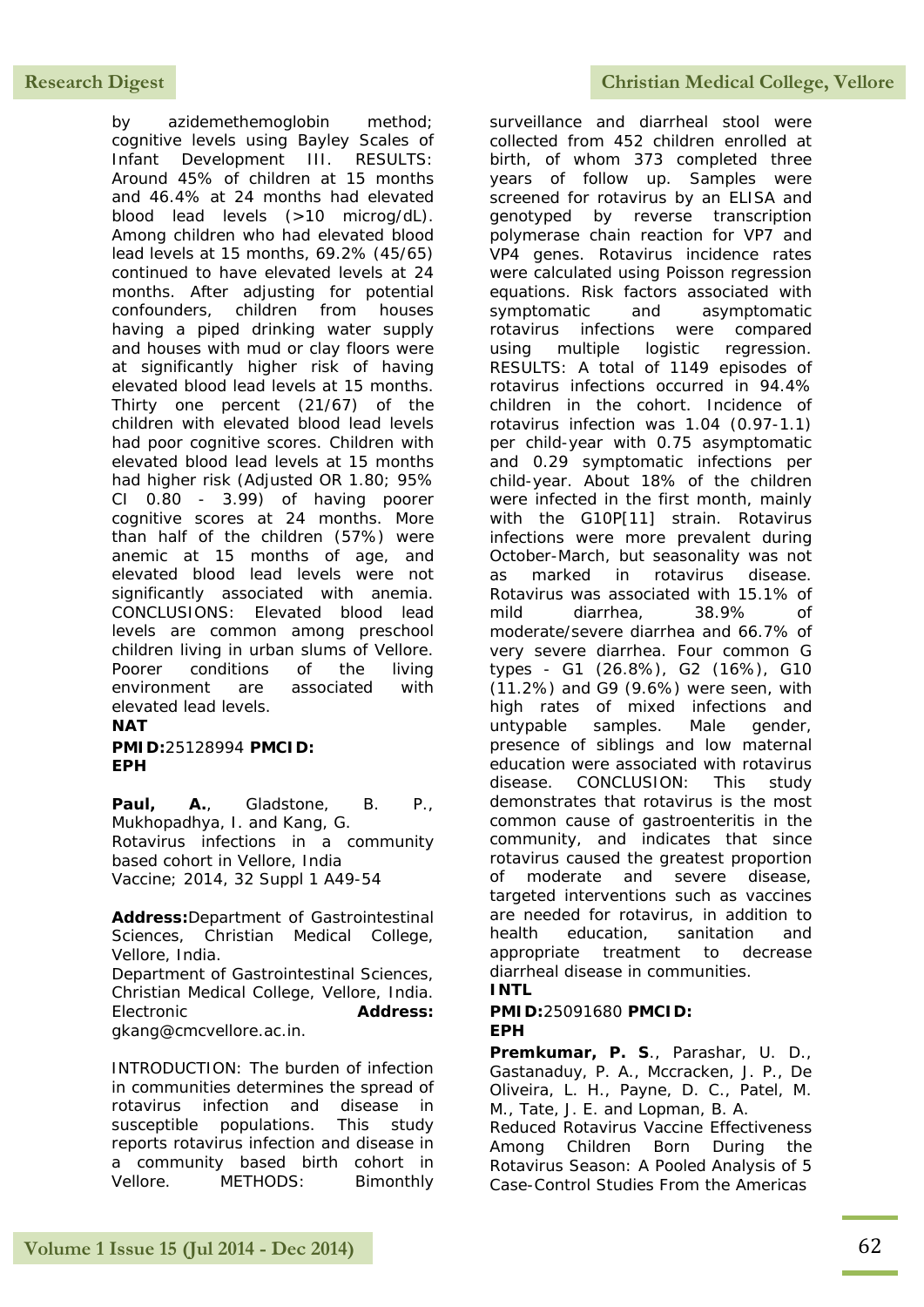Clin Infect Dis; 2014,

Address:National Center for Immunization and Respiratory Diseases, Centers for Disease Control and Prevention, Atlanta, Georgia The Wellcome Trust Research Laboratory, Division of Gastrointestinal Sciences, Christian Medical College, Vellore, Tamil Nadu, India.

National Center for Immunization and Respiratory Diseases, Centers for Disease Control and Prevention, Atlanta, Georgia.

Center for Health Studies, Universidad del Valle de Guatemala, Guatemala City. Pan American Health Organization, Washington, District of Columbia.

Using data from rotavirus vaccine effectiveness (VE) studies, we assessed whether rotavirus season modifies rotavirus VE in infants. In the first year of life, adjusted VE was 72% for children born during rotavirus season and 84% for children born in other months  $(P =$ .01). Seasonal factors may interfere with vaccine performance.

## **INTL**

#### **PMID:**25452592 **PMCID: EPH**

**Premkumar, P**., Lopman, B., Ramani, S., Paul, A., Gladstone, B., Muliyil, J., Mukhopadhya, I., Parashar, U. and Kang, G.

Association of serum antibodies with protection against rotavirus infection and disease in South Indian children Vaccine; 2014, 32 Suppl 1 A55-61

Address:National Center for Immunization and Respiratory Diseases, Centers for Disease Control and Prevention, 1600 Clifton Road, MS-G04, Atlanta, GA 30333, USA; The Wellcome Trust Research Laboratory, Division of Gastrointestinal Sciences, Christian Medical College, Vellore, Tamil Nadu 632004, India. National Center for Immunization and Respiratory Diseases, Centers for Disease Control and Prevention, 1600 Clifton Road, MS-G04, Atlanta, GA 30333, USA. Electronic **Address:**

blopman@cdc.gov. The Wellcome Trust Research Laboratory, Division of Gastrointestinal Sciences, Christian Medical College, Vellore, Tamil Nadu 632004, India. National Center for Immunization and Respiratory Diseases, Centers for

Disease Control and Prevention, 1600 Clifton Road, MS-G04, Atlanta, GA 30333, USA.

Serum antibodies play an important role in natural protection from rotavirus infection and disease, but conflicting estimates of association have emerged from epidemiological studies in different geographical settings. In this study, we aim to assess the relationship between pre-existing serum immunoglobulin (Ig)G and IgA titers with protection against rotavirus infection and disease in a birth cohort of Indian children. Children were recruited at birth and followed up for 36 months. Stool samples were collected every 2 weeks and during episodes of diarrhea and serum samples were obtained at least every 6 months. The incidence rate of rotavirus infection and diarrhea was 0.9 (95% CI: 0.88, 0.99) and 0.2 (95% CI: 0.19, 0.25) episodes per child year, respectively. The risk of rotavirus infection and diarrhea decreased with age, while antibody titers (IgG and IgA) increased with age. After adjusting for age and number of previous infections, higher levels of IgG and IgA were independently associated with reduced risk of rotavirus infection. However, we did not find a clear association of IgG or IgA with rotavirus diarrhea risk or a threshold level of protection. The study supports a correlation of serum antibodies in reducing the risk of rotavirus infections, however the potential of serum antibody titer as a correlate of protection is not clear for children in lower income settings.

### **INTL**

#### **PMID:**25091682 **PMCID: EPH**

**Rahman, S. M**., Angeline, R. P., David, K. V. and Christopher, P.

Role of Family Medicine Education in India's Step Toward Universal Health Coverage

J Family Med Prim Care; 2014, 3 (3): 180-2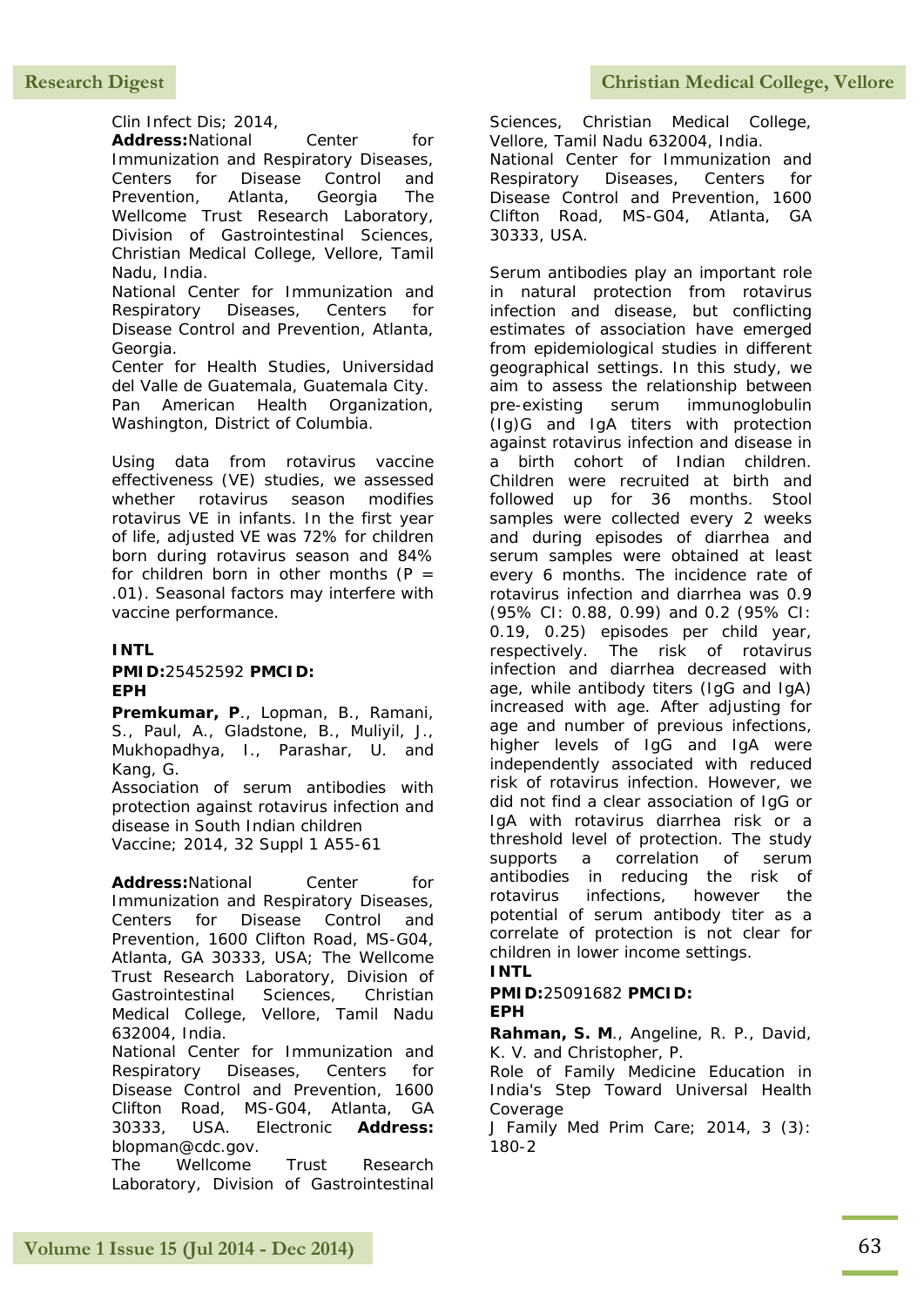Address:Department of Family Medicine, Christian Medical College, Vellore, Tamil Nadu, India. Department of Community Medicine, Christian Medical College, Vellore, Tamil Nadu, India.

India's commitment to universal health coverage has grown stronger with the submission of High Level Expert Group report by the Planning Commission in 2012. With this report comes the commitment to increase the primary health-care workforce to meet the population needs. However, the focus should not be just to increase the number of health workers, but to produce better health workers. Doctors, nurses and community health workers trained in primary and secondary healthcare facilities can make a significant contribution in responding to the needs of the local community. The role of family medicine education is worth exploring in this context to equip the primary care health workers with the competencies of providing personcentered, comprehensive and continuous care.

**INTL**

#### **PMID**:25374848 **PMCID**:4209666

#### **EPH**

**Rupa, V**., Isaac, R., Jalagandeeswaran, R., Manoharan, A. and Rebekah, G. Epidemiology of nasopharyngeal colonization by S. pneumoniae in Indian infants in the first 2 years of life Int J Pediatr Otorhinolaryngol; 2014, 78 (10): 1701-6

**Address:**Department of ENT, Christian Medical College, Vellore, India. Electronic **Address:** rupavedantam@cmcvellore.ac.in. Department of RUHSA, Christian Medical College, Vellore, India. Department of Medicine (Infectious Diseases Unit), Christian Medical College, Vellore, India. Department of Biostatistics, Christian Medical College, Vellore, India.

BACKGROUND: Streptococcus pneumoniae is a leading cause of invasive disease in developing countries like India. Although the 13 valent

pneumococcal vaccine has already been introduced in the country, there is very little epidemiological data regarding S. pneumoniae colonization and antibiotic susceptibility in Indian infants. METHODS: We studied serogroup/serotype (SGT) distribution and antibiotic susceptibility pattern of S. pneumoniae in unvaccinated Indian infants by performing monthly nasopharyngeal swabbing of a birth cohort for 2 years. RESULTS: Colonization began soon after birth and was complete in the first year of life in the majority of those colonized. Carriage rates increased during winter (p<0.01) and in those with upper respiratory infection (URI) (p<0.01). The most frequently (76.1%) isolated SGT were 19, 6, 15, 23, 9, 35 and 10. Vaccine SGT accounted for 60.5% of all colonizers. Antibiotic resistance was maximum for cotrimoxazole (94.3%) and least for erythromycin (11.2%) with no penicillin resistance. Ten of the commonest SGT which cause invasive disease among Indian infants comprised 46.9% of the colonizers. Serogroups 1, 5, 45 and 12 which cause invasive disease in underfives were not seen in this birth cohort in the first year. CONCLUSIONS: S. pneumoniae colonization in Indian infants commences soon after birth and chiefly occurs in the first year of life. The 13 valent vaccine may protect against a little less than half the commonly seen invasive SGT of S **INTL**

**PMID:**25112164 **PMCID: EPH**

**Sarkar, R**., Tate, J. E., Ajjampur, S. S., Kattula, D., John, J., Ward, H. D. and Kang, G.

Burden of diarrhea, hospitalization and mortality due to cryptosporidial infections in Indian children

PLoS Negl Trop Dis; 2014, 8 (7): e3042

**Address:**Christian Medical College, Vellore, Tamil Nadu, India.

Centers for Disease Control and Prevention, Atlanta, Georgia, United States of America.

Christian Medical College, Vellore, Tamil Nadu, India; Tufts Medical Center, Boston, Massachusetts, United States of America.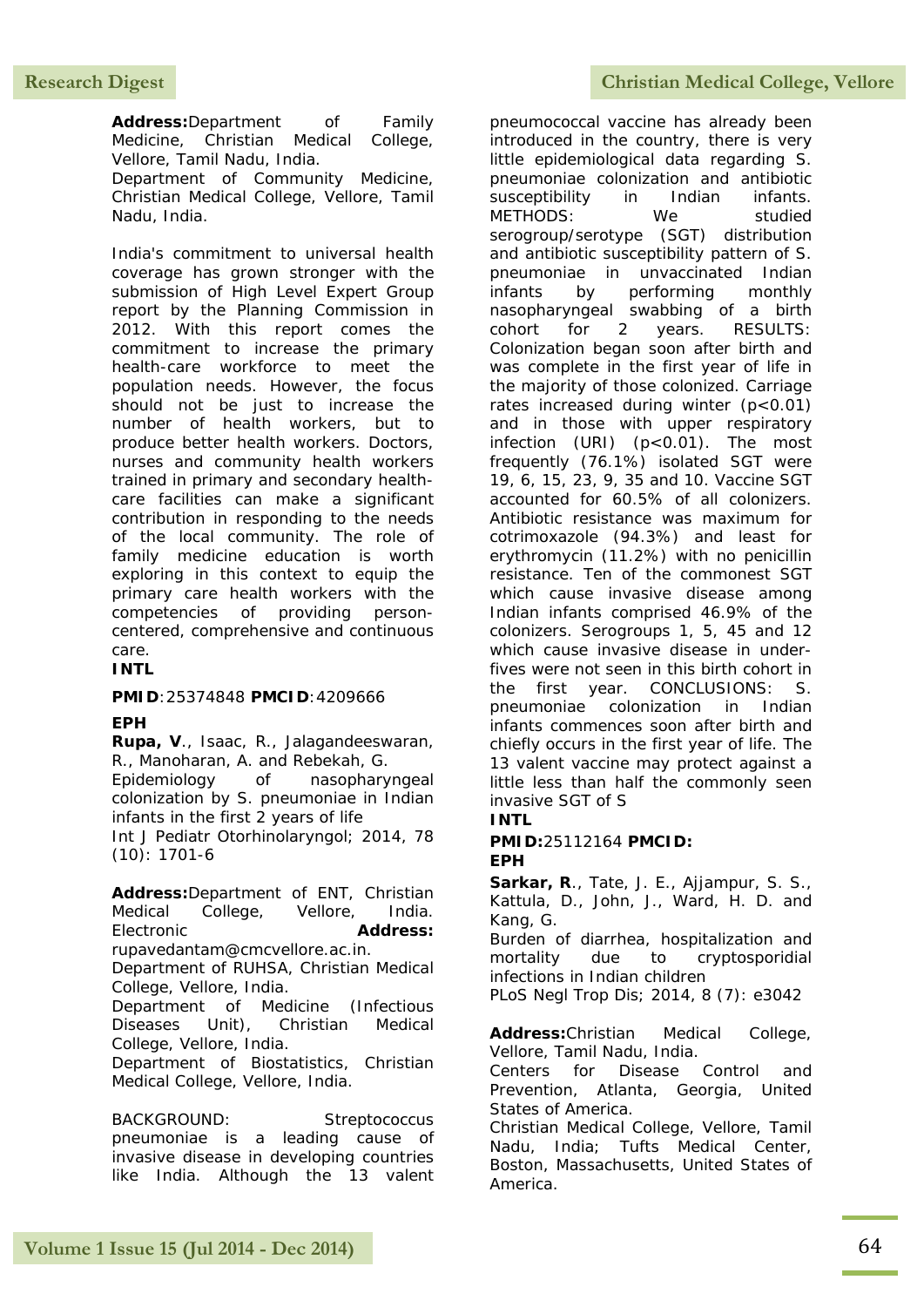BACKGROUND: Cryptosporidium spp. is a common, but under-reported cause of childhood diarrhea throughout the world, especially in developing countries. A comprehensive estimate of the burden of cryptosporidiosis in resource-poor settings is not available. METHODOLOGY/PRINCIPAL FINDINGS: We used published and unpublished studies to estimate the burden of diarrhea, hospitalization and mortality due to cryptosporidial infections in Indian children. Our estimates suggest that annually, one in every 6-11 children <2 years of age will have an episode of cryptosporidial diarrhea, 1 in every 169- 633 children will be hospitalized and 1 in every 2890-7247 children will die due to cryptosporidiosis. Since there are approximately 42 million children <2 years of age in India, it is estimated that Cryptosporidium results in 3.9-7.1 million diarrheal episodes, 66.4-249.0 thousand hospitalizations, and 5.8-14.6 thousand deaths each year. CONCLUSIONS/SIGNIFICANCE: The findings of this study suggest a high burden of cryptosporidiosis among children <2 years of age in India and makes a compelling case for further research on transmission and prevention modalities of Cryptosporidium spp. in India and other developing countries.

## **INTL**

**PMID:**25058664 **PMCID:**4109911 **EPH**

**Tate, J. E**., Arora, R., Bhan, M. K., Yewale, V., Parashar, U. D. and Kang, G. Rotavirus disease and vaccines in India: a tremendous public health opportunity Vaccine; 2014, 32 Suppl 1 vii-xii

**Address:**Centers for Disease Control and Prevention, Atlanta, GA, USA. Indian Council of Medical Research, New Delhi, India. Ministry of Science and Technology, Government of India, India. Indian Academy of Pediatrics, Mumbai, Maharashtra, India. Christian Medical College, Vellore, Tamil Nadu, India. Electronic **Address:** [gkang@cmcvellore.ac.in.](mailto:gkang@cmcvellore.ac.in)

**INTL**

**PMID:**25091690 **PMCID:**

**EPH**

**Abraham, A**., Devasia, A. J., Varatharajan, S., Karathedath, S., Balasubramanian, P. and Mathews, V. Effect of cytosine arabinoside metabolizing enzyme expression on drug toxicity in acute myeloid leukemia Ann Hematol; 2014,

**Address:**Department of Haematology, Christian Medical College, Vellore, 632004, India. **INTL**

**PMID:**25391240 **PMCID: MISC**

#### **Balamurugan, R**., Chandragunasekaran, A. S., Chellappan,

G., Rajaram, K., Ramamoorthi, G. and Ramakrishna, B. S. Probiotic potential of lactic acid bacteria present in home made curd in southern India

Indian J Med Res; 2014, 140 (3): 345- 55

**Address:**The Wellcome Trust Research Laboratory, Department of Gastrointestinal Sciences, Christian Medical College, Vellore, India.

BACKGROUND & OBJECTIVES: The human gut microbiota play a significant role in nutritional processes. The concept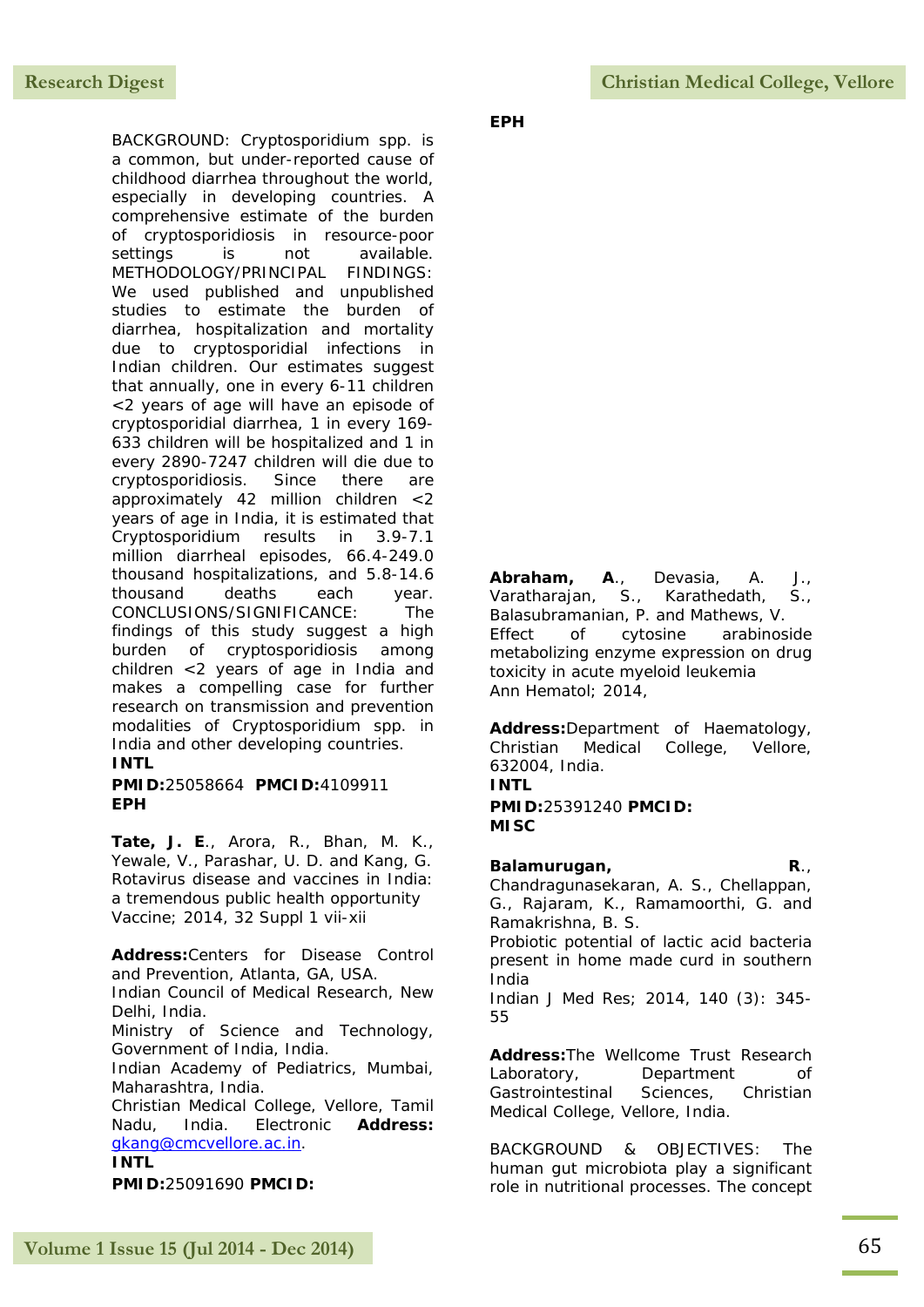of probiotics has led to widespread consumption of food preparations containing probiotic microbes such as curd and yogurt. Curd prepared at home is consumed every day in most homes in southern India. In this study the homemade curd was evaluated for lactic acid bacteria (LAB) with probiotic potential. METHODS: Fifteen LAB (12 lactobacilli, 1 l0 actococcus , 2 Leuconostoc) and one yeast isolated from home-made curd were evaluated for resistance to acid, pepsin, pancreatin and bile salts; antimicrobial resistance; intrinsic antimicrobial activity; adherence to Caco-2 epithelial cells; ability to block pathogen adherence to Caco-2 cells; ability to inhibit interleukin (IL)-8 secretion from HT-29 epithelial cells in response to Vibrio cholerae; and ability to induce anti-inflammatory cytokine expression in THP-1 monocyte cells. RESULTS: Lactobacillus abundance in fermenting curd peaked sharply at 12 h. Nine of the strains survived exposure to acid (pH 3.0) for at least one hour, and all strains survived in the presence of pancreatin or bile salts for 3 h. None showed haemolytic activity. All were resistant to most antimicrobials tested, but were sensitive to imipenem. Most strains inhibited the growth of Salmonella Typhimurium while five inhibited growth of V. cholerae O139. Seven strains showed adherence to Caco-2 cells ranging from 20-104 per cent of adherence of an adherent strain of Escherichia coli, but all inhibited V. cholerae adherence to Caco-2 cells by 20-100 per cent. They inhibited interleukin-8 secretion from HT-29 cells, in response to V. cholerae, by 50-80 per cent. Two strains induced IL-10 and IL-12 messenger ribonucleic acid (mRNA) expression in THP-1 cells. INTERPRETATION & CONCLUSIONS: LAB in curd had properties consistent with probiotic potential, but these were not consistent across species. LAB abundance in curd increased rapidly at 12 h of fermentation at room temperature and declined thereafter.

**NAT**

**PMID:**25366201 **PMCID:**4248380 **MISC**

**Benjamin, T. E.**, Crasta, J. E., Suresh, A. P., Alwinesh, M. J., Kanniappan, G., Padankatti, S. M., Nair, M. K. and Russell, P. S.

Sensory profile caregiver questionnaire: a measure for sensory impairment among children with developmental disabilities in India Indian J Pediatr; 2014, 81 Suppl 2 183-6

**Address:**Department of Occupational Therapy, Christian Medical College, Vellore, Tamil Nadu, India.

OBJECTIVE: There is no validated measure for assessing sensory processing among children with Developmental Disorders (DD) in India, and therefore, the authors validated the Sensory Profile Caregiver Questionnaire (SPCQ). METHODS: Parents of 119 children with DD or typical development completed the SPCQ. The diagnosis of DD was confirmed by psychologists using standardized measures. Two experienced occupational therapists independently diagnosed sensory processing dysfunction by consensus as reference standard diagnosis. The convergent and divergent validity were assessed by another rater. The data was analyzed for diagnostic accuracy, reliability and validity appropriately. RESULTS: A total SPCQ score of  $\lt$ /= 481 (Sn = 81.58 %, Sp = 85.19 %; AUC  $= 0.90$ ,  $z = 14.95$ ; P 0.0001) is appropriate for the diagnosis of sensory processing dysfunction. The inter-rater reliability (ICC =  $0.87$ ), test- retest reliability  $(ICC = 0.90)$ , internal consistency (Cronbach's alpha =  $0.86$ ), section-total correlation, face and content validity for the SPCQ were good. Convergent validity with the Sensory Processing Measure  $(r = -0.76, P)$ 0.001), and divergent validity with the subscale scores for social skills/ oppositional behavior of ADD-H Comprehensive Teacher Rating Scale (r  $= 0.32$ ; P 0.1/ r = 0.08; P 0.6) was established. CONCLUSIONS: The SPCQ has adequate psychometric properties for use in the Indian population for identifying sensory processing dysfunction

### **NAT**

**PMID:**25338495 **PMCID:**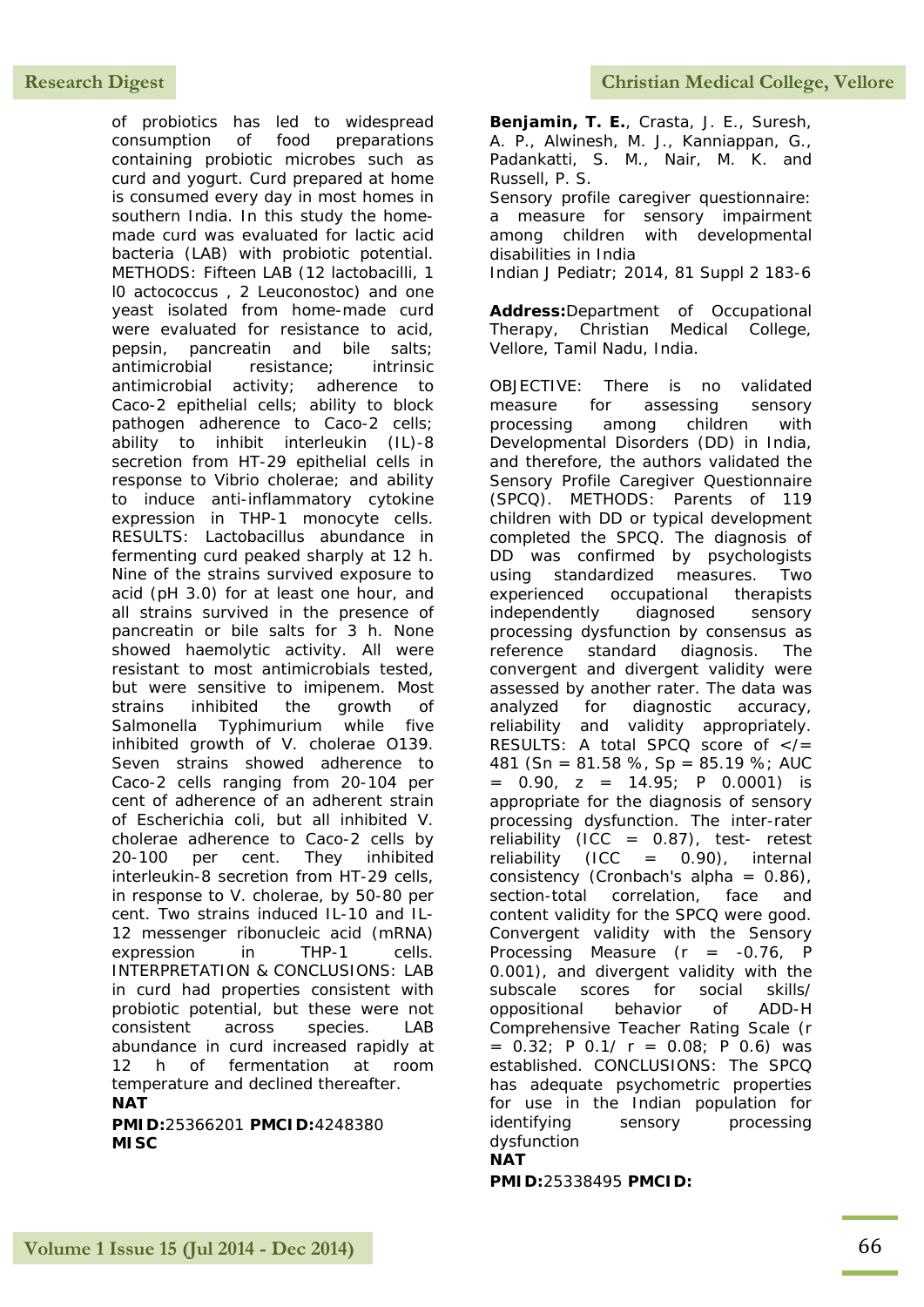## **MISC**

## **Bhaskar, A**.

Playing games during a lecture hour: experience with an online blood grouping game

Adv Physiol Educ; 2014, 38 (3): 277-8

**Address:**Department of Physiology, Christian Medical College, Vellore, Tamilnadu, India dranandbhaskar@gmail.com.

## **INTL**

**PMID:**25179620 **PMCID:**4154262 **MISC**

**Chandramouleeswaran, S.,** Edwin, N. C. and Braganza, D.

Job stress, satisfaction, and coping strategies among medical interns in a South Indian tertiary hospital

Indian J Psychol Med; 2014, 36 (3): 308-11

**Address:**Department of Psychiatry, Christian Medical College, Vellore, Tamil Nadu, India.

Department of General Medicine, Christian Medical College, Vellore, Tamil Nadu, India.

BACKGROUND: It has previously been demonstrated that there is a significant drop in all domains of quality of life among interns during internship. AIMS: A modified version of the health consultant's job stress and satisfaction questionnaire (HCJSSQ) was used to assess and quantify aspects of internship that were perceived as stressful and satisfying. Methods used to cope with work place stress were explored. SETTINGS AND DESIGN: A prospective cohort study was undertaken among 93 medical interns doing a rotating internship at the Christian Medical College and Hospital, a tertiary-care hospital in southern India. MATERIALS AND METHODS: After completion of 6 months of internship, the modified version of the HCJSSQ was administered to all participants. STATISTICAL ANALYSIS: The data were entered into Statistical Package for the Social Sciences (SPSS) Version 9 by double data entry technique. Percentages of interns reporting high levels of stress,

satisfaction were calculated. RESULTS: While 63.4% of interns reported high levels of satisfaction, 45.2% of the interns experienced high levels of stress, 17.6% coped with work stress by using alcohol and nicotine, and 37% coped through unhealthy eating habits. CONCLUSION: More people found internship satisfying than stressful. However, a high proportion found it stressful, and many reported unhealthy coping mechanisms.

## **NAT**

**PMID:**25035558 **PMCID:**4100420 **MISC**

**Chandramouleeswaran, S.,** Edwin, N. C., Victor, P. J. and Tharyan, P.

The emergency physician's assessment of suicide risk in intentional selfpoisoning using the modified SAD PERSONS scale versus standard psychiatric evaluation in a general hospital in South India: A cross-sectional study

Trop Doct; 2015, 45 (1): 21-6

Address:Assistant Professor, Department of Psychiatry, Christian Medical College, Vellore, Tamil Nadu, India susmit1984@yahoo.co.in.

Assistant Professor, Department of Acute Care Medicine, Christian Medical College, Vellore, Tamil Nadu, India.

Professor, Department of Critical Care Medicine, Christian Medical College, Vellore, Tamil Nadu, India.

Professor, Department of Psychiatry, Prof BV Moses Centre for Evidence-Informed Health Care and Health Policy, Christian Medical College, Vellore, Tamil Nadu, India.

INTRODUCTION: The reliable identification, by emergency physicians, of those with intentional self-poisoning at risk of repeating attempts is crucial, particularly in countries with a shortfall of mental health professionals. METHODS: This cross-sectional study of intentional self-poisoning in India compared an emergency physician's assessment for the need for psychiatric referral, using the modified SAD PERSONS Scale (MSPS) as an interview guide, with a standard psychiatric interview. RESULTS: In 67 consecutive

# Research Digest **Christian Medical College, Vellore**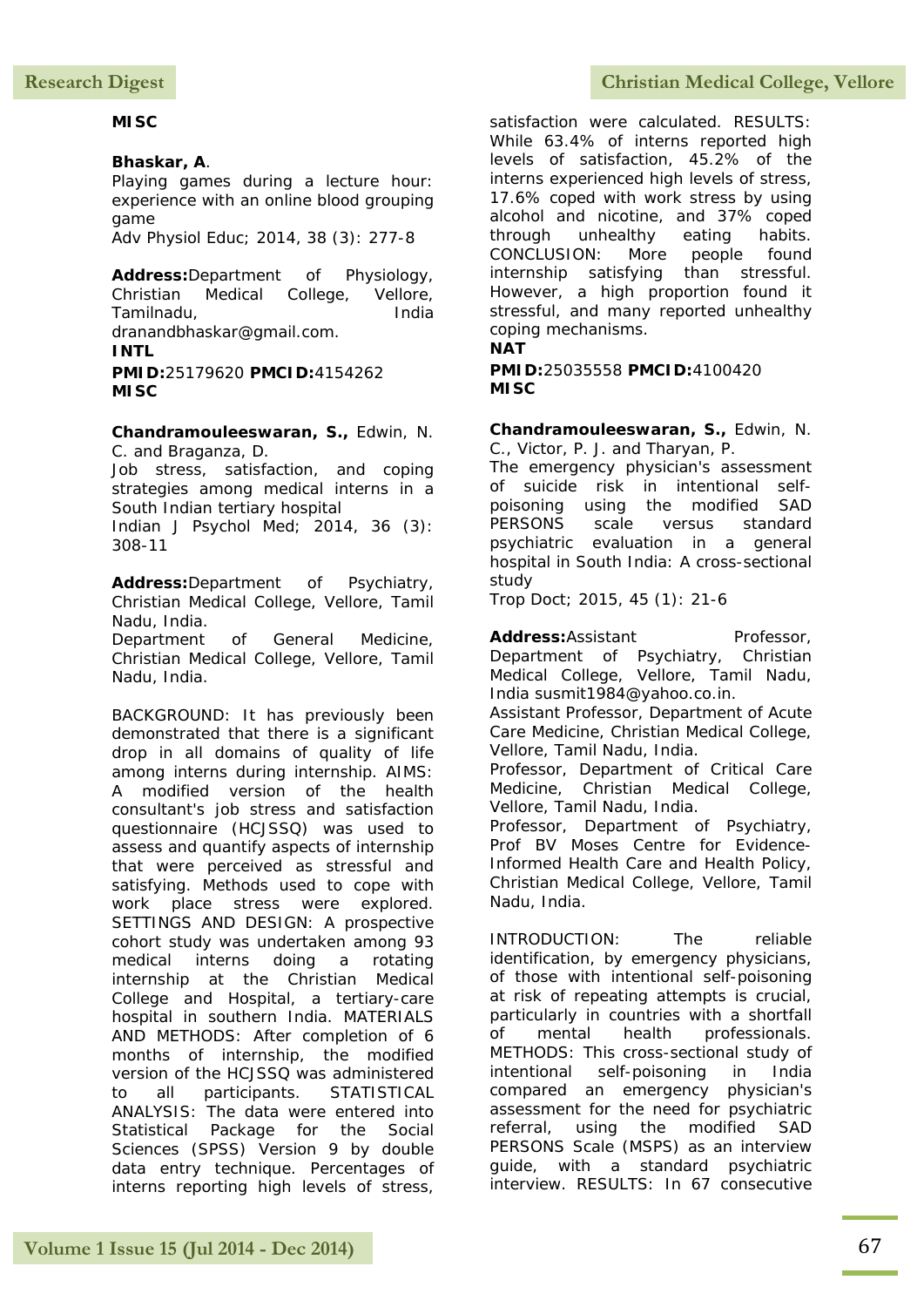adults with intentional self-poisoning, MSPS cut-off scores of 5 or more best approximated psychiatric assessments for the need for psychiatric referral (positive likelihood ratio 2.9, 95% confidence interval [CI] 0.8-10.2; negative likelihood ratio 0.5, 95% CI 0.3-0.8). CONCLUSIONS: MSPS-guided emergency physicians' assessments after self-poisoning showed modest concordance with psychiatric assessments of suicide-risk. Concordance with psychiatric assessments may improve if risk factors prevalent in different settings are identified and incorporated in the MSPS.

### **INTL**

**PMID:**25358507**PMCID: MISC**

**Checkley, W**., White, A. C., Jr., Jaganath, D., Arrowood, M. J., Chalmers, R. M., Chen, X., Fayer, R., Griffiths, J. K., Guerrant, R. L., Hedstrom, L., Huston, C. D., Kotloff, K. L., Kang, G., Mead, J. R., Miller, M., Petri, W. A., Jr., Priest, J. W., Roos, D. S., Striepen, B., Thompson, R. C., Ward, H. D., Van Voorhis, W. A., Xiao, L., Zhu, G. and Houpt, E. R.

A review of the global burden, novel diagnostics, therapeutics, and vaccine targets for cryptosporidium

Lancet Infect Dis; 2015, 15 (1): 85-94

**Address:**Program in Global Disease Epidemiology and Control, Department of International Health, Johns Hopkins University, Baltimore, MD, USA; Fogarty International Center, National Institutes of Health, Bethesda, MD, USA. Electronic **Address:** wcheckl1@jhmi.edu.

Division of Infectious Diseases, University of Texas Medical Branch, Galveston, TX, USA.

Program in Global Disease Epidemiology and Control, Department of International Health, Johns Hopkins University, Baltimore, MD, USA.

Centers for Disease Control and Prevention, Atlanta, GA, USA.

National Cryptosporidium Reference Unit, Public Health Wales, Swansea, UK. Department of Medical Microbiology and Immunology, Creighton University, Omaha, NE, USA.

Research Digest **Christian Medical College, Vellore** 

Environmental Microbial Food Safety Laboratory, USDA, Beltsville, MD, USA. Department of Public Health and Community Medicine, Tufts University, Boston, MA, USA. Division of Infectious Diseases and International Health, University of Virginia, Charlottesville, VA, USA. Department of Biology and Department of Chemistry, Brandeis University, Waltham, MA, USA. Division of Infectious Diseases, University of Vermont, Burlington, VT, USA. Division of Infectious Disease and Tropical Pediatrics, Department of Pediatrics, Center for Vaccine Development, University of Maryland School of Medicine, Baltimore, MD, USA. Division of Gastrointestinal Sciences, Christian Medical College, Vellore, India. Department of Pediatrics, Emory University, Atlanta, GA, USA; Atlanta VA Medical Center, Decatur, GA, USA. Fogarty International Center, National Institutes of Health, Bethesda, MD, USA. Department of Biology, University of Pennsylvania, Philadelphia, PA, USA. Center for Tropical and Emerging Global Diseases, University of Georgia, Athens, GA, USA. School of Veterinary and Life Sciences, Murdoch University, Perth, WA, Australia. Division of Geographic Medicine and Infectious Diseases, Tufts Medical Center Boston, MA, USA. Allergy and Infectious Diseases Division, Departments of Medicine, Global Health, and Microbiology, University of Washington, Seattle, WA, USA. Department of Veterinary Pathobiology, Texas A&M University, College Station, TX, USA. Cryptosporidium spp are well recognised as causes of diarrhoeal disease during waterborne epidemics and in immunocompromised hosts. Studies have also drawn attention to an underestimated global burden and

suggest major gaps in optimum diagnosis, treatment, and immunisation. Cryptosporidiosis is increasingly identified as an important cause of morbidity and mortality worldwide. Studies in low-resource settings and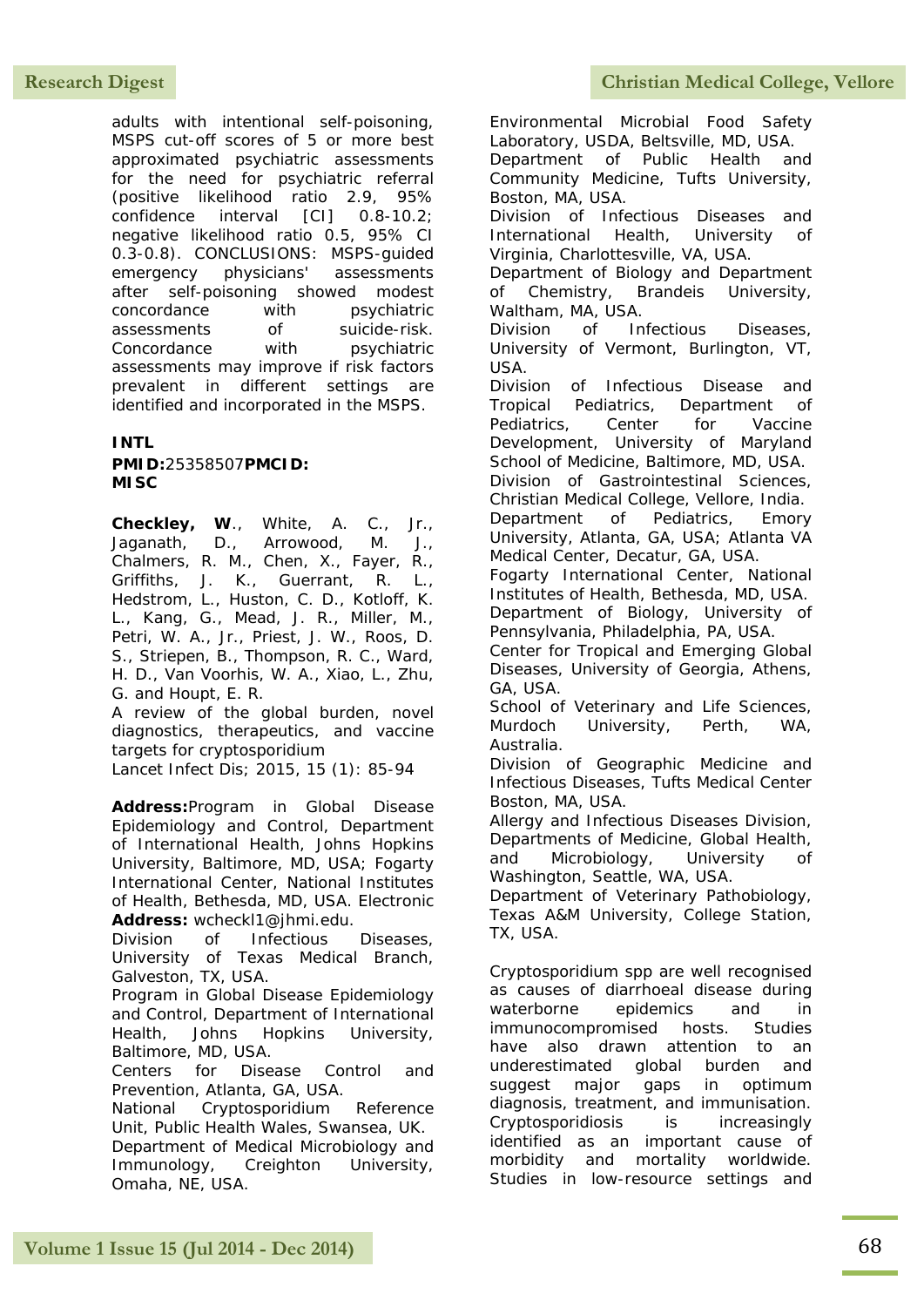high-income countries have confirmed the importance of cryptosporidium as a cause of diarrhoea and childhood malnutrition. Diagnostic tests for cryptosporidium infection are suboptimum, necessitating specialised tests that are often insensitive. Antigendetection and PCR improve sensitivity, and multiplexed antigen detection and molecular assays are underused. Therapy has some effect in healthy hosts and no proven efficacy in patients with AIDS. Use of cryptosporidium genomes has helped to identify promising therapeutic targets, and drugs are in development, but methods to assess the efficacy in vitro and in animals are not well standardised. Partial immunity after exposure suggests the potential for successful vaccines, and several are in development; however, surrogates of protection are not well defined. Improved methods for propagation and genetic manipulation of the organism would be significant advances.

### **INTL**

**PMID:**25278220 **PMCID: MISC**

**Chellappan, S**., Ezhilarasu, P., Gnanadurai, A., George, R. and Christopher, S.

Can symptom relief be provided in the home to palliative care cancer patients by the primary caregivers? An Indian study

Cancer Nurs; 2014, 37 (5): E40-7

**Address:**Author Affiliation: Christian Medical College, Vellore, Tamil Nadu, India.

BACKGROUND: A large proportion of cancer deaths occur in the developing world, with limited resources for palliative care. Many patients dying at home experience difficult symptoms. OBJECTIVE: The objective of this study was to assess the feasibility of a structured training program on symptom management along with an acute symptom management kit for primary caregivers of cancer patients receiving home care. METHODS: Descriptive design was used. Thirty primary caregivers of cancer patients attending the palliative care clinic in Vellore, South

India, were provided training on the administration of drugs for acute symptoms. A plastic box with partitions for drugs specific to symptom was provided. On follow-up visits, the usage of the kit, drugs used, and routes of administration were noted. A structured questionnaire with a 4-point scale was used to assess primary caregiver views and satisfaction. RESULTS: Of primary caregivers, 96.7% used a kit. The common medications used were morphine, metoclopramide, dexamethasone, and benzodiazepines. Seventy-three percent of primary caregivers administered subcutaneous injections at home. Hospital visits for acute symptoms reduced by 80%; 90% were satisfied with the training received; 73% stated it was not a burden to treat the patient at home. CONCLUSION: The training program and acute symptom management kit were favorably received and appropriately used by caregivers of diverse backgrounds. Rural backgrounds and illiteracy were not barriers to acceptance. IMPLICATION FOR PRACTICE: Healthcare professionals should train caregivers during hospital visits, empowering them to manage acute symptoms and provide simple nursing care. This is doubly important in countries where resources are limited and palliative care facilities scarce.

# **INTL**

#### **PMID:**24172754 **PMCID: MISC**

**Crasta, J. E.,** Benjamin, T. E., Suresh, A. P., Alwinesh, M. T., Kanniappan, G., Padankatti, S. M., Russell, P. S. and Nair, M. K.

Feeding problems among children with autism in a clinical population in India Indian J Pediatr; 2014, 81 Suppl 2 169- 72

**Address:**Department of Occupational Therapy, Christian Medical College, Vellore, Tamil Nadu, India.

OBJECTIVES: To compare the prevalence and profile of feeding problems (FP) and their relationship with sensory processing in children with autism and intellectual disability (ID). METHODS: Children between ages 3 to 10 y with autism ( $N = 41$ ) and ID ( $N =$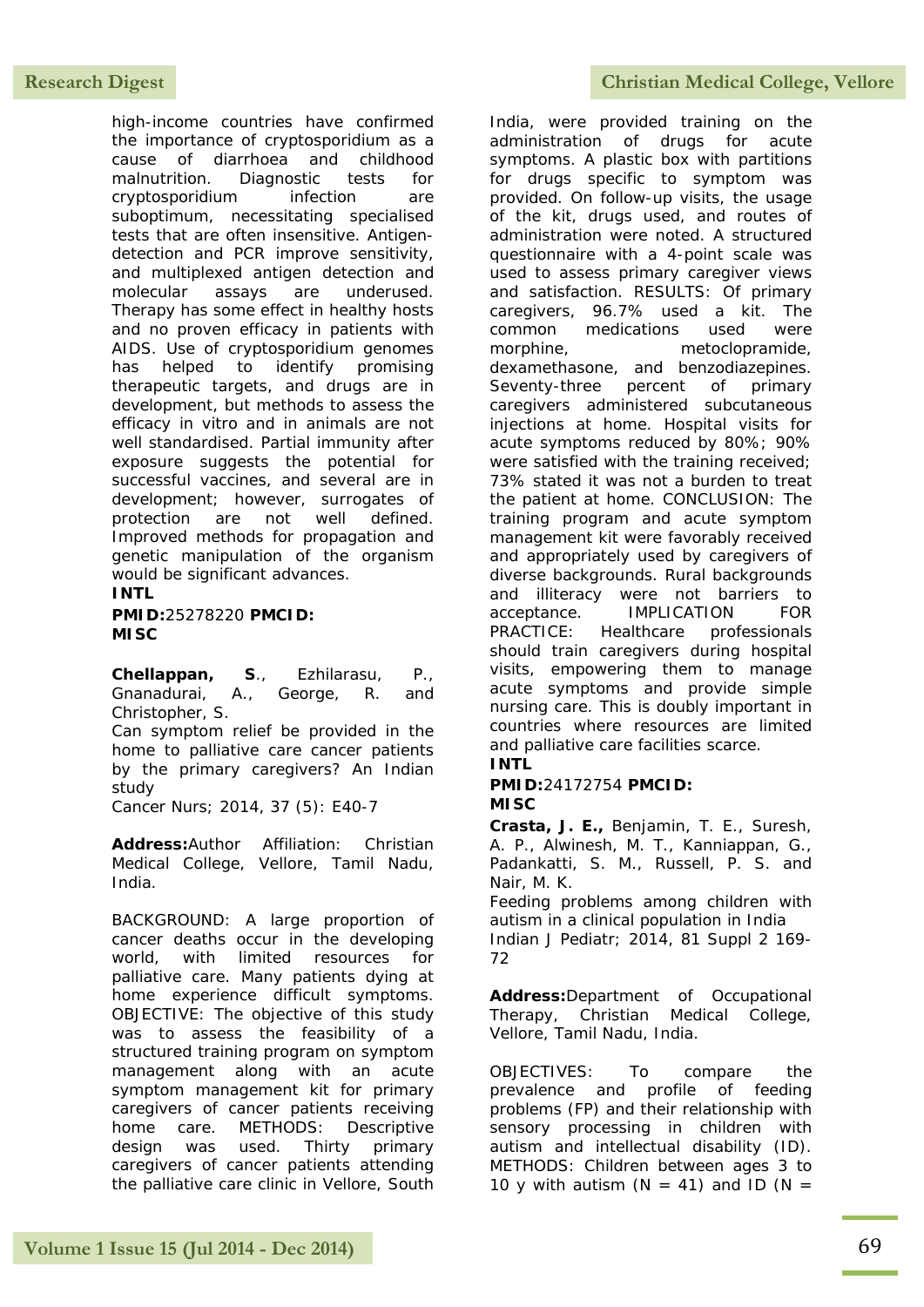56) were recruited and assessed with Brief Autism Mealtime Behavior Inventory, Sensory Profile Questionnaire, Childhood Autism Rating Scale and Binet-Kamat Scale of Intelligence or Gesell's Developmental Schedule. Assessments were done by independent raters. Bivariate and multivariate analyses were used appropriately. RESULTS: The prevalence of FP were 61 and 46.4 % among children with autism and ID respectively. Feeding problems were severe among children with autism (P 0.001), especially in young children with autism (P 0.05), and gender was not related to FP. Disruptive meal-time behaviors (P 0.001) and food over-selectivity (P 0.02) were significantly more among children with autism in the bivariate and multivariate analysis. Feeding problems and various dimensions of sensory processing were significantly associated after controlling the confounders. CONCLUSIONS: These findings underscore the need for mandatory assessment of FP in children with developmental disabilities, and if present, they need to be addressed with multimodal-multidisciplinary

interventions. **NAT**

**PMID:**25413215 **PMCID: MISC**

**George, P. V.**, Hooda, A., Pati, P. K., Varghese, L. and Lahiri, A. Effect of a Government Scheme on Reperfusion Trends in a tertiary care centre in South India Indian Heart J; 2014, 66 (5): 503-5

**Address:**Professor, Department of Cardiology, Christian Medical College Hospital, Vellore 632004, Tamil Nadu,

India. Assistant Professor, Department of Cardiology, Christian Medical College Hospital, Vellore 632004, Tamil Nadu, India. Electronic **Address:** amithooda@rediffmail.com.

Assistant Professor, Department of Cardiology, Christian Medical College Hospital, Vellore 632004, Tamil Nadu, India.

Senior Registrar, Department of Cardiology, Christian Medical College

Hospital, Vellore 632004, Tamil Nadu, India.

AIMS: Coronary artery disease is the leading cause of mortality and morbidity in our country, of which ST elevation myocardial infarction (STEMI) accounts for the major part of health spending. We sought to study the effect of induction of government health insurance scheme on the trends of reperfusion in patients of acute STEMI. METHODS AND RESULTS: 1133 patients presenting with acute STEMI enrolled. 1079 (95.1%) received some form of reperfusion therapy. Primary PCI was used in 60.6% of patients as the primary reperfusion modality, a six fold increase as compared to previous years. Government health insurance accounted for the one third of all. 34.5% patients underwent pharmacological reperfusion, most commonly with streptokinase. 4.9% patients of STEMI did not receive any form of reperfusion therapy in contrast to 14% during previous years. CONCLUSION: Introduction of government health insurance along with increased awareness has resulted in dramatic changes in the management of STEMI patients.

# **NAT**

**PMID:**25443602 **PMCID:**4223206 **MISC**

**Gupta, R**., James, P., Thangakunam, B. and Christopher, D. J. Medical thoracoscopic removal of a metal needle from the pleural space BMJ Case Rep; 2014, 2014

**Address:**Department of Pulmonary Medicine, Christian Medical College, Vellore, Tamil Nadu, India. Pulmonary Department, Christian Medical College, Vellore, Tamil Nadu, India.

Medical thoracoscopy is an excellent diagnostic and therapeutic tool for management of pleural diseases. There have been case reports of removal of foreign bodies from pleural spaces with video-assisted thoracoscopic surgery under general anaesthesia by thoracic surgeons. We present a case of successful removal of an 8 cm long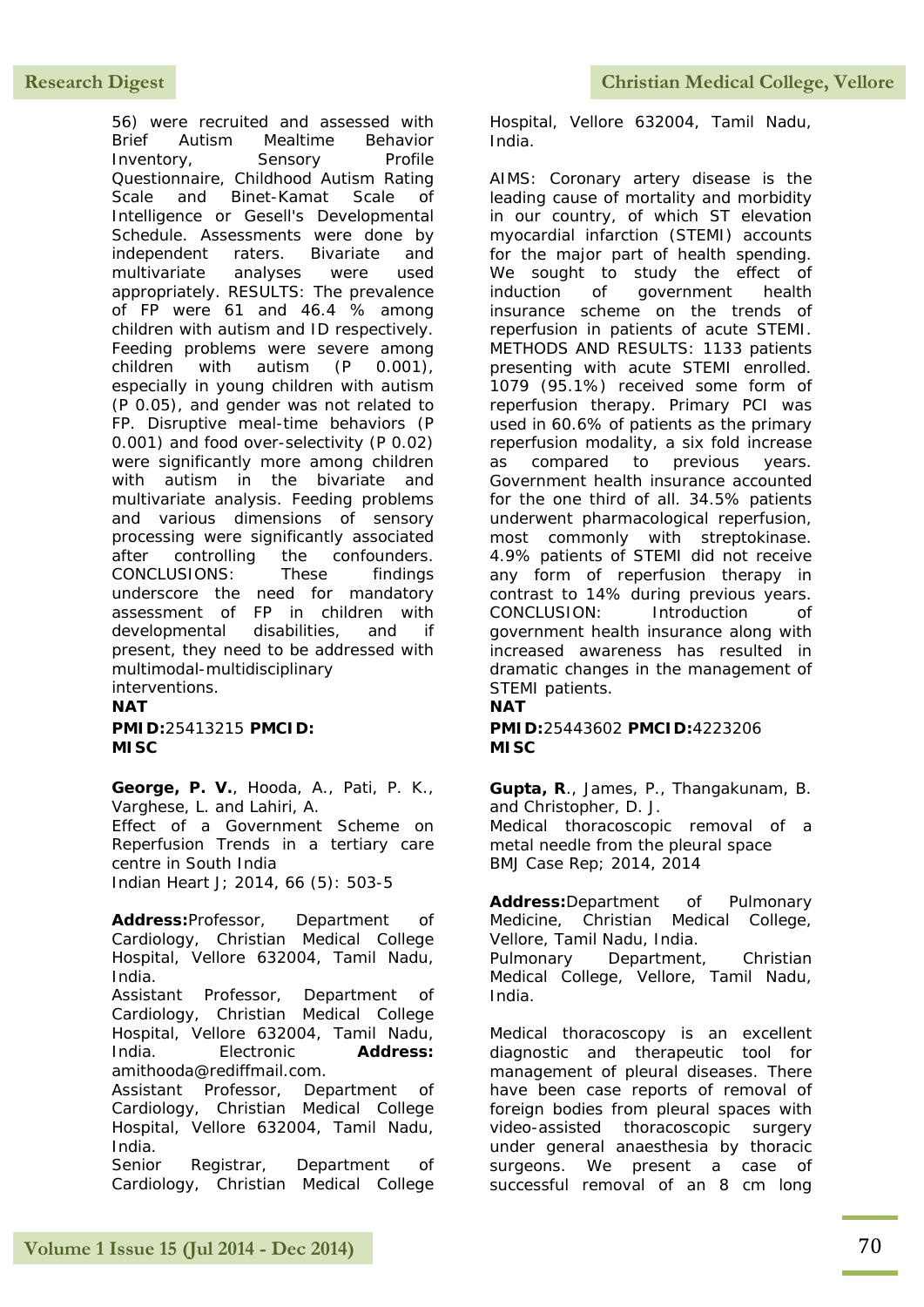# **Research Digest Christian Medical College, Vellore**

metal needle from the pleural space with single port medical semirigid thoracoscopy under local anaesthesia by a chest physician. Removal of a foreign body from the pleural space is one more indication for medical thoracoscopy, however, an experienced chest physician and proper case selection are very important for safety and a successful outcome of this procedure.

### **INTL**

**PMID:**25301430 **PMCID: MISC**

**Halder, A.** and Jose, R. Residual adherent placenta with bladder injury: can we use methotrexate? J Obstet Gynaecol India; 2014, 64 (4): 293-4

**Address:**Department of Obstetrics & Gynecology, Christian Medical College, OG4 Office, 7th Floor, ISSCC Building, Ida Scudder Road, Vellore, 632004 India. **NAT**

**PMID:**25136179 **PMCID:**4126940

### **MISC**

### **Iadarling T**

POEMS Syndrome: Response to queries Journal of Mahatma Gandhi Institute of Medical Sciences. 2014 sep; 19(2): 170- 71

**ADDRESS:** Dr. T. Iadarling CMC, Vellore, Tamil Nadu, India. E-mail: [itiewsoh@gmail.com](mailto:itiewsoh@gmail.com)

KEYWORDS: POEMS Syndrome; Humans References: 3 **NAT** Record Identifier: NI248656 **NON INDEXED MISC**

### **Jacob, K. S.**

Insight in psychosis: An independent predictor of outcome or an explanatory model of illness? Asian J Psychiatr; 2014, 11 65-71

**Address:**Christian Medical College, Vellore 632002, India. Electronic **Address:** ksjacob@cmcvellore.ac.in

While the traditional view within psychiatry is that insight is independent of psychopathology and predicts the course and outcome of psychosis, recent data from India argues that insight is secondary to interaction between progression of illness on one hand and local culture and social environment on the other. The findings suggest that "insight" is an explanatory model (EM) and may reflect attempts at coping with the devastating effects of mental disorders. Most societies are pluralistic and offer multiple, divergent and contradictory explanations for illnesses. These belief systems interact with the trajectory of the person's illness to produce a unique personal understanding, often based on a set of complex and contradictory EMs. Like all EMs, insight provides meaning to explain and overcome challenges including disabling symptoms, persistent deficits, impaired social relations and difficult livelihood issues. The persistence of distress, impairment, disability and handicap, despite regular and optimal treatment, call for explanations, which go beyond the simplistic concept of disease. People tend to choose EMs, which are non-stigmatizing and which seem to help explain and rationalize their individual concerns. The frequent presence of multiple and often contradictory EMs, held simultaneously, suggest that they are pragmatic responses at coping. The results advocate a non-judgmental approach and broad based assessment of EMs of illness and their comparison with culturally appropriate beliefs, attributions and actions. The biomedical model of illness should be presented without dismissing patient beliefs or belittling local cultural explanations for illness. Clinical practice demands a negotiation of shared model of care and treatment plan between patient and physician perspectives. The diversity of patients, problems, beliefs and cultures mandates the need to educate, match, negotiate and integrate psychiatric and psychological frameworks and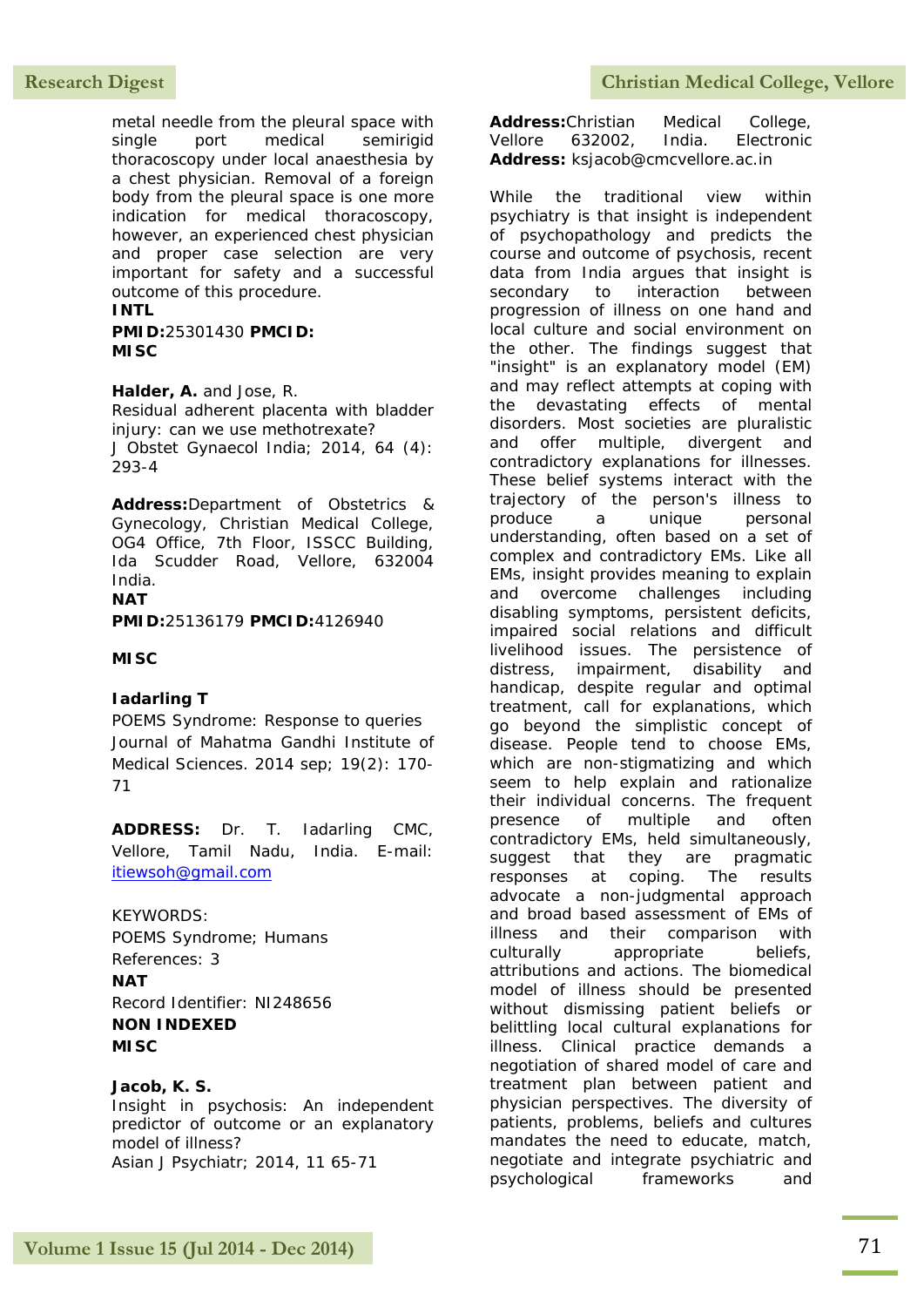interventions. It calls for multifaceted and nuanced understanding of "insight" and explanatory models of illness. **INTL**

**PMID:**25453700 **PMCID: MISC**

**Jayaprakash, S**., Jeevanandam, J. and Subramani, K. Ab initio molecular orbital and density functional studies on the ring-opening reaction of oxetene

J Mol Model; 2014, 20 (11): 2494

**Address:**Department of Chemistry, Islamiah College, Vaniyambadi, Vellore District, Tamil Nadu, India, [s.jayaprakash004@gmail.com.](mailto:s.jayaprakash004@gmail.com)

Electrocyclic ring opening (ERO) reaction of 2H-Oxete (oxetene) has been carried out computationally in the gas phase and ring opening barrier has been computed. When comparing the ERO reaction of oxetene with the parent hydrocarbon (cyclobutene), the ring opening of cyclobutene is found to exhibit pericyclic behavior while oxetene shows mild pseudopericyclic nature. Computation of the nucleus-independent chemical shift (NICS) of oxetene adds evidence for pseudopericyclic behavior of oxetene. By locking of lone pair of electrons by hydrogen bonding, it is seen that the pseudopericyclic nature of the ring opening of oxetene is converted into a pericyclic one. CASSCF(5,6)/6- 311+G\*\* computation was carried out to understand the extent of involvement of lone pair of electrons during the course of the reaction. CR-CCSD(T)/6-  $311+G$ <sup>\*\*</sup> computation was performed to assess the energies of the reactant, transition state and the product more accurately

### **INTL**

**PMID:**25367041 **PMCID: MISC**

**Jebasingh, F. K**., Naik, D., Chandramohan, A. and Paul, M. J. Posterior gastric diverticulum mimicking adrenal adenoma on imaging BMJ Case Rep; 2014, 2014 **Address:**Department of Endocrinology,

Diabetes and Metabolism, Christian

Research Digest **Christian Medical College, Vellore** 

Medical College, Vellore, Tamil Nadu, India.

Department of Endocrinology, Christian Medical College, Vellore, Tamil Nadu, India.

Department of Radiology, Christian Medical College, Vellore, Tamil Nadu, India.

Department of Endocrine Surgery, Christian Medical College, Vellore, Tamil Nadu, India. **INTL**

# **PMID:**25535229 **PMCID: MISC**

**John, S. M**., Thomas, R. J., Kaki, S., Sharma, S. L., Ramanujam, K., Raghava, M. V., Koshy, B., Bose, A., Rose, A., Rose, W., Ramachandran, A., Joseph, A. J., Babji, S. and Kang, G. Establishment of the MAL-ED birth cohort study site in Vellore, Southern India

Clin Infect Dis; 2014, 59 Suppl 4 S295-9

**Address:**Low Cost Effective Care Unit. Department of Gastrointestinal Sciences. Department of Community Health. Department of Developmental Pediatrics. Department of Child Health, Christian Medical College, Vellore, India.

The Indian Etiology, Risk Factors and Interactions of Enteric Infections and Malnutrition and the Consequences for Child Health and Development (MAL-ED) site is in Vellore, Tamil Nadu, in south India and is coordinated by the Christian Medical College, Vellore, which has many years of experience in establishing and following cohorts. India is a diverse country, and no single area can be representative with regard to many health and socioeconomic indicators. The site in Vellore is an urban semiorganized settlement or slum. In the study site, the average family size is 5.7, adults who are gainfully employed are mostly unskilled laborers, and 51% of the population uses the field as their toilet facility. Previous studies from Vellore slums have reported stunting in well over a third of children, comparable to national estimates. The infant mortality rate is 38 per 1000 live births, with deaths due mainly to perinatal and infectious causes. Rigorous staff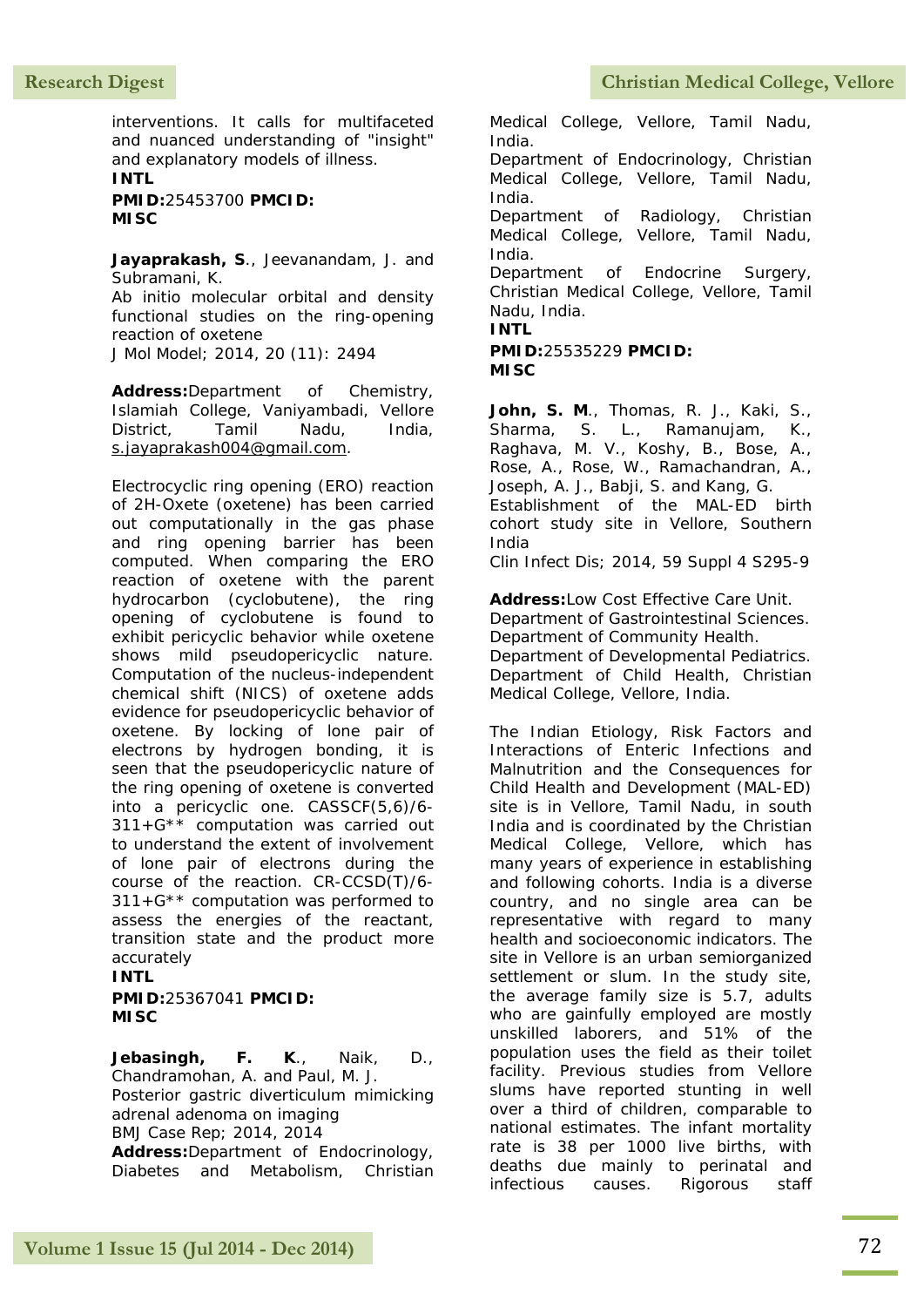training, monitoring, supervision and refinement of tools have been essential to maintaining the quality of the significantly large quantity of data collected. Establishing a field clinic within the site has minimized inconvenience to participants and researchers and enabled better rapport with the community and better followup. These factors contribute to the wealth of information that will be generated from the MAL-ED multisite cohort, which will improve our understanding of enteric infections and its interactions with malnutrition and development of young children. **INTL** 

**PMID:**25305300 **PMCID: MISC**

**Joseph, G**., Chacko, S. T., Stephen, E. and Joseph, E.

Transseptal ascending aortic access facilitates transcatheter embolization of proximal type I endoleak associated with bird-beak configuration of an endograft in the proximal aortic arch

J Endovasc Ther; 2014, 21 (6): 805-11

**Address:**1 Department of Cardiology, Christian Medical College, Vellore, India. Purpose : To report the initial use of antegrade transseptal ascending aortic access to perform transcatheter embolization of a proximal type I endoleak associated with bird-beak configuration of an endograft in the proximal aortic arch. Case Report : A 61-year-old man underwent endovascular repair of a large, symptomatic aortic arch aneurysm located distal to the left common carotid artery using a fenestrated endograft. Completion angiography showed birdbeak configuration of the proximal endograft and a large type Ia endoleak. In a separate procedure, the endoleak was embolized with cyanoacrylate glue via an antegrade ascending aortic access obtained through a transseptal sheath stabilized by an indwelling arteriovenous wire loop. This approach provided straight-line access into the endoleak with requisite catheter support, and complete thrombosis of the aneurysm sac was achieved. The patient's

# **Research Digest Christian Medical College, Vellore**

symptoms abated, and at 1-year followup, there was no endoleak, and the aneurysm sac had shrunken markedly. Conclusion : Antegrade transseptal ascending aortic access facilitates transcatheter embolization of type Ia endoleak in the proximal aortic arch. **INTL**

**PMID:**25453882 **PMCID: MISC**

**Korah, S.**, Philip, S., Jasper, S., Antonio-Santos, A. and Braganza, A. Strabismus surgery before versus after completion of amblyopia therapy in children Cochrane Database Syst Rev; 2014, 10 CD009272

**Address:**Department of Ophthalmology, Christian Medical College, Vellore, Tamil Nadu, India, 632001.

BACKGROUND: Normal visual development occurs when the brain is able to integrate the visual input from each of the two eyes to form a single three-dimensional image. The process of development of complete threedimensional vision begins at birth and is almost complete by 24 months of age. The development of this binocular vision is hindered by any abnormality that prevents the brain from receiving a clear, similar image from each eye, due to decreased vision (e.g. amblyopia), or due to misalignment of the two eyes (strabismus or squint) in infancy and early childhood. Currently, practice patterns for management of a child with both strabismus and amblyopia are not standardized. OBJECTIVES: To study the functional and anatomic (ocular alignment) outcomes of strabismus surgery before completion of amblyopia therapy as compared with surgery after completion of amblyopia therapy in children under seven years of age. SEARCH METHODS: We searched CENTRAL (which contains the Cochrane Eyes and Vision Group Trials Register) (2014, Issue 6), Ovid MEDLINE, Ovid MEDLINE In-Process and Other Non-Indexed Citations, Ovid MEDLINE Daily, Ovid OLDMEDLINE (January 1946 to July 2014), EMBASE (January 1980 to July 2014), Latin American and Caribbean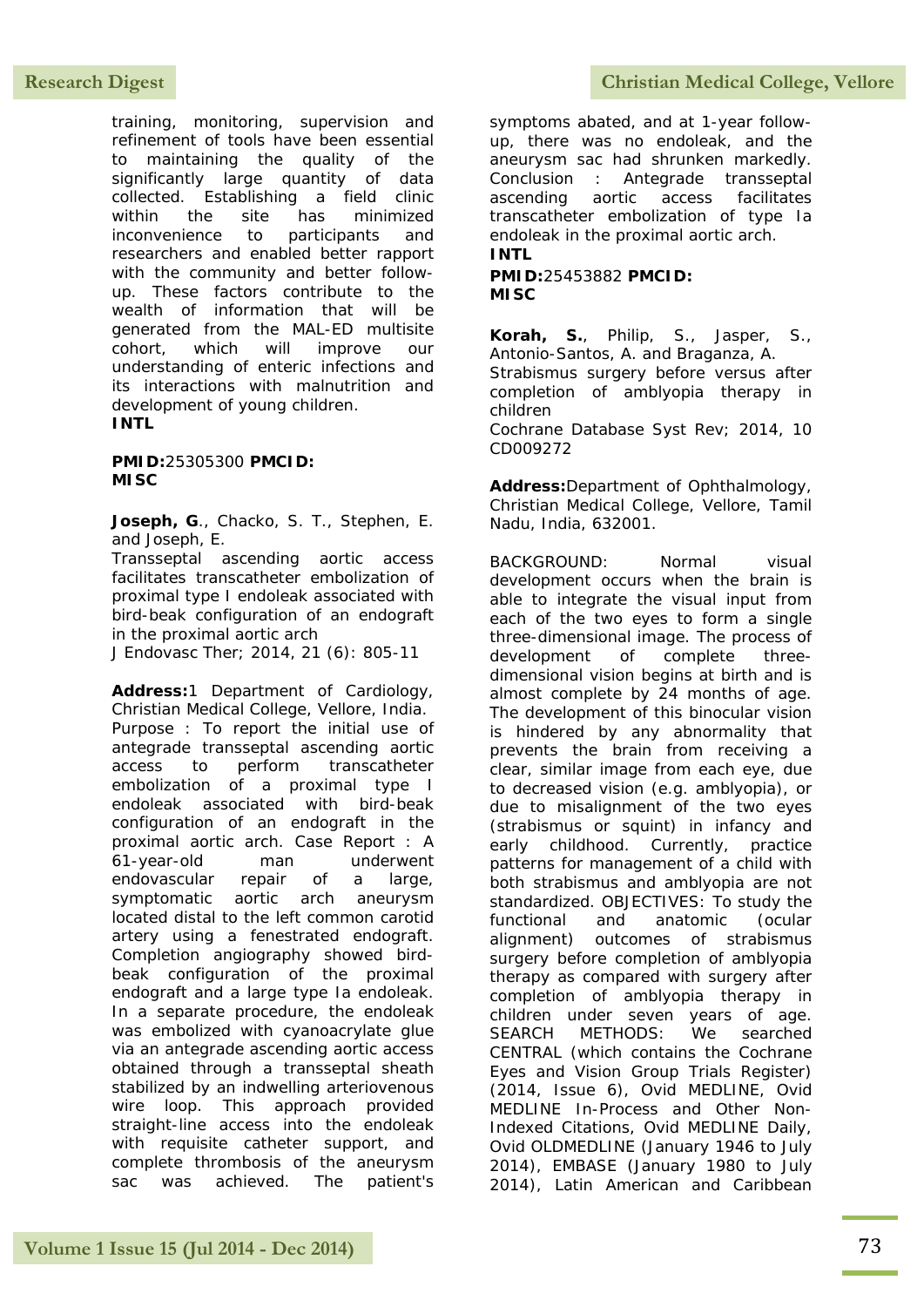Health Sciences Literature Database (LILACS) (January 1982 to July 2014), the metaRegister of Controlled Trials (mRCT) (www.controlled-trials.com), ClinicalTrials.gov (www.clinicaltrials.gov) and the World Health Organization (WHO) International Clinical Trials Registry Platform (ICTRP) (www.who.int/ictrp/search/en). We did not use any date or language restrictions in the electronic searches for trials. We last searched the electronic databases on 24 July 2014. A manual search for articles from a review of the references of the selected publications and conference abstracts was completed to identify any additional relevant studies. SELECTION CRITERIA: We searched for randomized controlled trials (RCTs) that provided data on strabismus surgery in children less than seven years of age, performed after initiation of, but before completion of amblyopia therapy, as compared with strabismus surgery after completion of amblyopia therapy. DATA COLLECTION AND ANALYSIS: Two authors independently assessed studies identified from the electronic and manual searches. MAIN RESULTS: There were no RCTs that fit our inclusion criteria and so no analysis was possible. AUTHORS' CONCLUSIONS: As there are no RCTs currently available and the best existing evidence is only from nonrandomized studies, there is a need for prospective RCTs to investigate strabismus surgery in the presence of strabismic amblyopia. The optimal timing of when to perform strabismus surgery in children with amblyopia is unknown.

**INTL** 

**MISC**

**PMID:**25315969 **PMCID: MISC**

## **Kumar, S.**

A time of change Indian J Urol; 2014, 30 (4): 365 **Address:**Associate Editor, Indian Journal of Urology, Professor in Urology, Christian Medical College, Vellore, Tamilnadu, India E-mail: drsksingh@hotmail.com. **NAT PMID:**25378812 **PMCID:**4220370

**Kurien, R. T**., Chowdhury, S. D., Unnikrishnan, L. S., Simon, E. G., Dutta, A. K., Mahanta, K., Alex, T. and Joseph, A. J.

Endoscopic treatment of a duodenal duplication cyst

Endoscopy; 2014, 46 Suppl 1 UCTN E583-4

**Address:**Department of Gastrointestinal Sciences, Christian Medical College, Vellore, India. Department of Radiodiagnosis, Christian

Medical College, Vellore, India.

Department of Pathology, Christian Medical College, Vellore, India. **INTL**

**PMID:**25502250 **PMCID: MISC**

**Lionel, K. R**., Singh, G., Mathew, R. R., Moorthy, R. K. and Rajshekhar, V. Hypoventilation: an aid to the neurosurgeon Neurol India; 2014, 62 (4): 441-3

**Address:**Department of Anaesthesia, Christian Medical College, Vellore, Tamil Nadu, India. **NAT**

**PMID:**25237957 **PMCID: MISC**

**Madhuri, V**. and Gahukamble, A. Cochrane in context: Interventions for treating femoral shaft fractures in children and adolescents Evid Based Child Health; 2014, 9 (4): 827-8

**Address:**Paediatric Orthopaedics Unit, Christian Medical College, Vellore, India. [madhuriwalter@cmcvellore.ac.in.](mailto:madhuriwalter@cmcvellore.ac.in)

Cochrane Review: Interventions for treating femoral shaft fractures in children and adolescents Madhuri V, Dutt V, Gahukamble AD, Tharyan P. Interventions for treating femoral shaft fractures in children and adolescents. Cochrane Database of Systematic Reviews 2014, Issue 7. Art. No.: CD009076. DOI: 10.1002/14651858.CD009076.pub2.

This companion piece to the review, "Interventions for treating femoral shaft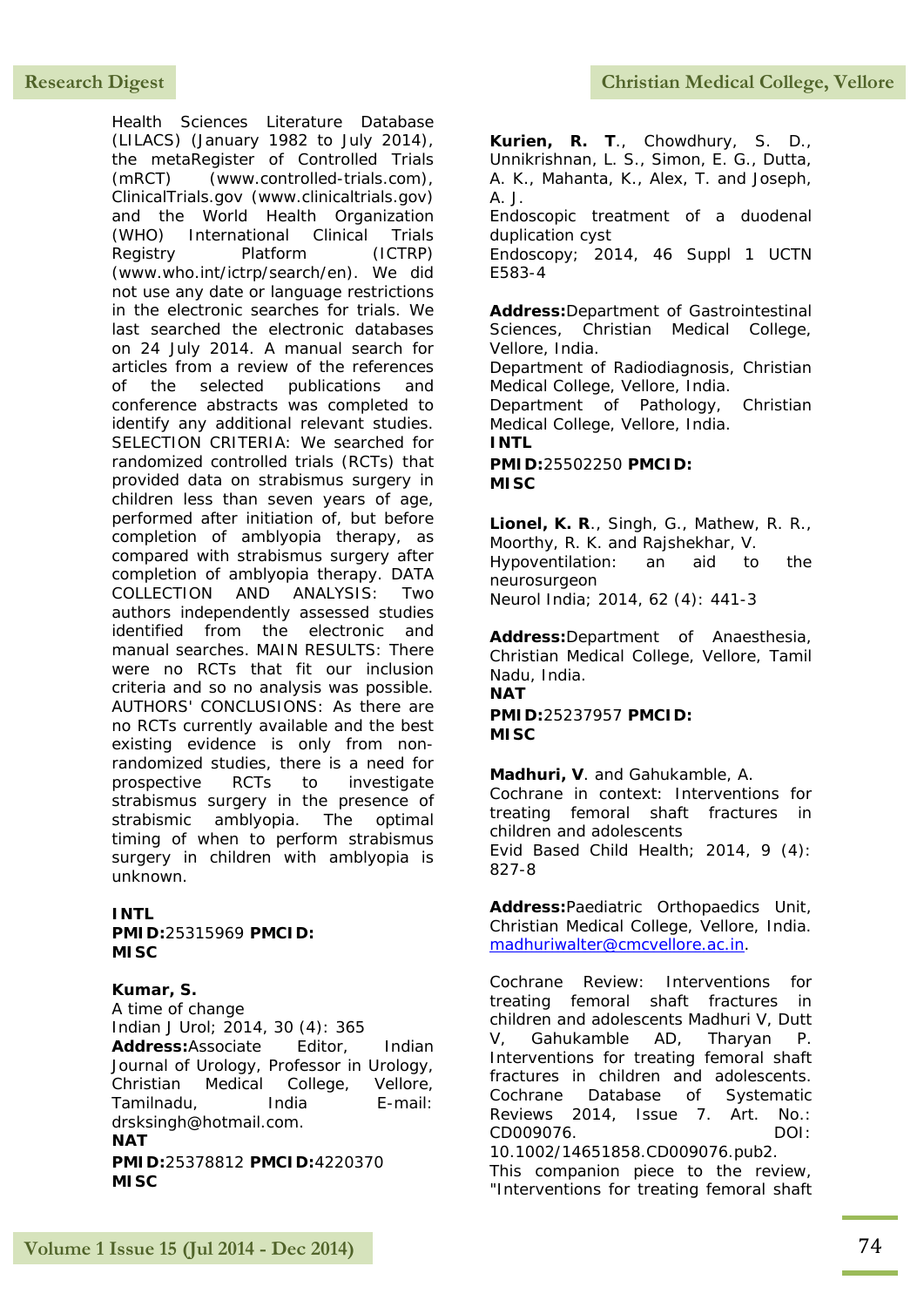fractures in children and adolescents," contains the following pieces: The abstract of the review A commentary from one or more of the review authors, explaining why the review team felt the review was an important one to produce Some other recently published references on this topic. **INTL**

**PMID:**25504971 **PMCID: MISC**

**Madhuri, V**., Dutt, V., Gahukamble, A. D. and Tharyan, P. Interventions for treating femoral shaft fractures in children and adolescents Cochrane Database Syst Rev; 2014, 7 CD009076

**Address:**Paediatric Orthopaedics Unit, Christian Medical College, Ida Scudder Road, Vellore, Tamilnadu, India, 632004.

BACKGROUND: Fractures of the femoral shaft in children are relatively uncommon but serious injuries that disrupt the lives of children and their carers and can result in significant longterm disability. Treatment involves either surgical fixation, such as intramedullary nailing or external fixation, or conservative treatment involving prolonged immobilisation, often in hospital. OBJECTIVES: To assess the effects (benefits and harms) of interventions for treating femoral shaft fractures in children and adolescents. SEARCH METHODS: We searched the Cochrane Bone, Joint and Muscle Trauma Group Specialised Register (accessed 16 August 2013), the Cochrane Central Register of Controlled Trials (The Cochrane Library 2013 Issue 7), MEDLINE (1946 to August Week 1 2013), EMBASE (1980 to 2012 week 9), CINAHL (16 August 2013), clinical trials registries, conference proceedings and reference lists; and contacted trial authors and experts in the field. SELECTION CRITERIA: Randomised and quasi-randomised controlled trials comparing conservative and surgical interventions for diaphyseal fractures of the femur in children under 18 years of age. Our primary outcomes were functional outcome measures,

unacceptable malunion, and serious adverse events. DATA COLLECTION AND ANALYSIS: Two authors independently screened and selected trials, assessed risk of bias and extracted data. We assessed the overall quality of the evidence for each outcome for each comparison using the GRADE approach. We pooled data using a fixed-effect model. MAIN RESULTS: We included 10 trials (six randomised and four quasirandomised) involving a total of 527 children (531 fractures). All trials were at some risk of bias, including performance bias as care provider blinding was not practical, but to a differing extent. Just one trial was at low risk of selection bias. Reflecting both the risk of bias and the imprecision of findings, we judged the quality of evidence to be 'low' for most outcomes, meaning that we are unsure about the estimates of effect. Most trials failed to report on self-assessed function or when children resumed their usual activities. The trials evaluated 10 different comparisons, belonging to three main categories. Surgical versus conservative treatment Four trials presenting data for 264 children aged 4 to 12 years made this comparison. Low quality evidence (one trial, 101 children) showed children had very similar function assessed using the RAND health status score at two years after surgery (external fixation) compared with conservative treatment (spica cast): mean 69 versus 68. The other three trials did not report on function. There was moderate quality evidence (four trials, 264 children, aged 4 to 12 years, followed up 3 to 24 months) that surgery reduced the risk of malunion (risk ratio (RR) 0.29, 95% confidence interval (CI) 0.15 to 0.59, 4 trials). Assuming an illustrative baseline risk of 115 malunions per 1000 in children treated conservatively, these data equate to 81 fewer (95% CI 47 to 97 fewer) malunions per 1000 in surgically-treated children. Conversely, low quality evidence indicated that there were more serious adverse events such as infections after surgery (RR 2.39, 95% CI 1.10 to 5.17, 4 trials). Assuming an illustrative baseline risk of 40 serious adverse events per 1000 for conservative treatment, these data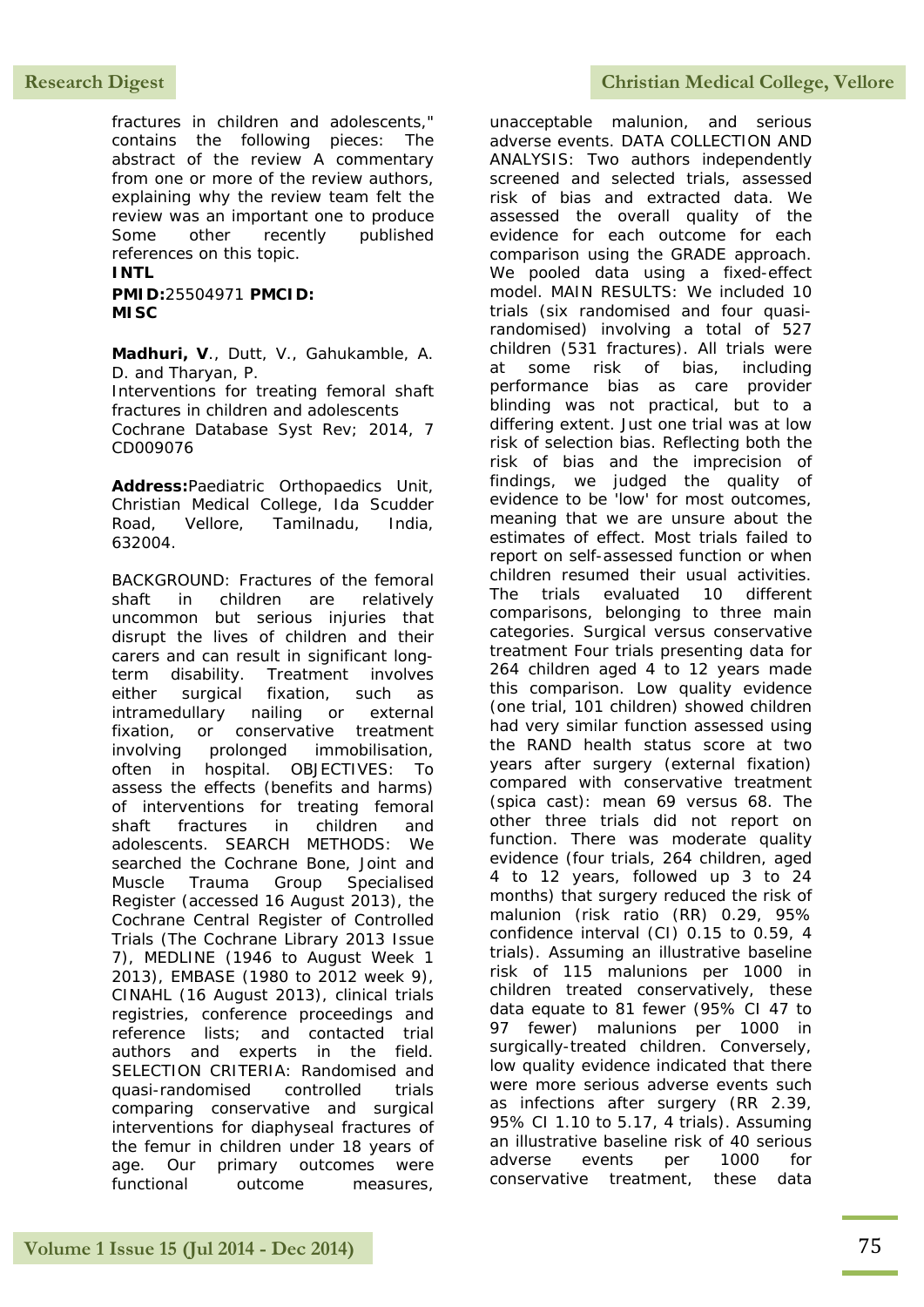equate to 56 more (95% CI 4 to 167 more) serious adverse events per 1000 children treated surgically. There was low quality evidence (one trial, 101 children) of similar satisfaction levels in children and parents with surgery involving external fixation and plaster cast only. However, there was low quality evidence (one trial, 46 children) that more parents were satisfied with intramedullary nailing than with traction followed by a cast, and that surgery reduced the time taken off from school. Comparisons of different methods of conservative treatmentThe three trials in this category made three different comparisons. We are very unsure if unacceptable malunion rates differ between immediate hip spica versus skeletal traction followed by spica in children aged 3 to 10 years followed up for six to eight weeks (RR 4.0, 95% CI 0.5 to 32.9; one trial, 42 children; very low quality evidence). Malunion rates at 5 to 10 years may not differ between traction followed by functional orthosis versus traction followed by spica cast in children aged 5 to 13 years (RR 0.98, 95% CI 0.46 to 2.12; one trial, 43 children; low quality evidence). We are very unsure (very low quality evidence) if either function or serious adverse events (zero events reported) differ between single-leg versus double-leg spica casts (one trial, 52 young children aged two to seven years). Low quality evidence on the same comparison indicates that single-leg casts are less awkward to manage by parents, more comfortable for the child and may require less time off work by the caregiver. Comparisons of different methods of surgical treatmentThe three trials in this category made three different comparisons. Very low quality evidence means that we are very unsure if the rates of malunion, serious adverse events, time to return to school or parental satisfaction actually differ in children whose fractures were fixed using elastic stable intramedullary nailing or external fixation (one trial, 19 children). The same applies to the rates of serious adverse events and time to resume full weight-bearing in children treated with dynamic versus static external fixation (one trial, 52 children).

### Research Digest **Christian Medical College, Vellore**

Very low quality evidence (one trial, 47 children) means that we do not know if malunion, serious adverse events and time to resume weight-bearing actually differ between intramedullary nailing versus submuscular plating. However, there could be more difficulties in plate removal subsequently. AUTHORS' CONCLUSIONS: There is insufficient evidence to determine if long-term function differs between surgical and conservative treatment. Surgery results in lower rates of malunion in children aged 4 to 12 years, but may increase the risk of serious adverse events. Elastic stable intramedullary nailing may reduce recovery time.There is insufficient evidence from comparisons of different methods of conservative treatment or of different methods of surgical treatment to draw conclusions on the relative effects of the treatments compared in the included trials.

## **INTL**

**PMID:**25072888 **PMCID: MISC**

**Mandal, S**., Pile, K., Chacko, R. T. and Danda, D. Malignancy and autoimmunity: causally or casually related?

Int J Rheum Dis; 2014, 17 (6): 601-5

**Address:**Department of Clinical Immunology and Rheumatology, Christian Medical College and Hospital, Vellore, India

**INTL PMID:**25346148 **PMCID: MISC**

**Mariappan, R**., Harshit, C. R. and Prasanna, R. G.

Novel Method of Identifying Intraoperative Cuff Leak and its Treatment While Monitoring Cuff Pressure

J Neurosurg Anesthesiol; 2014,

**Address:**Christian Medical College, Vellore Tamil Nadu, India.

**INTL**

**PMID:**25514495**PMCID: MISC**

**Mathews, V.**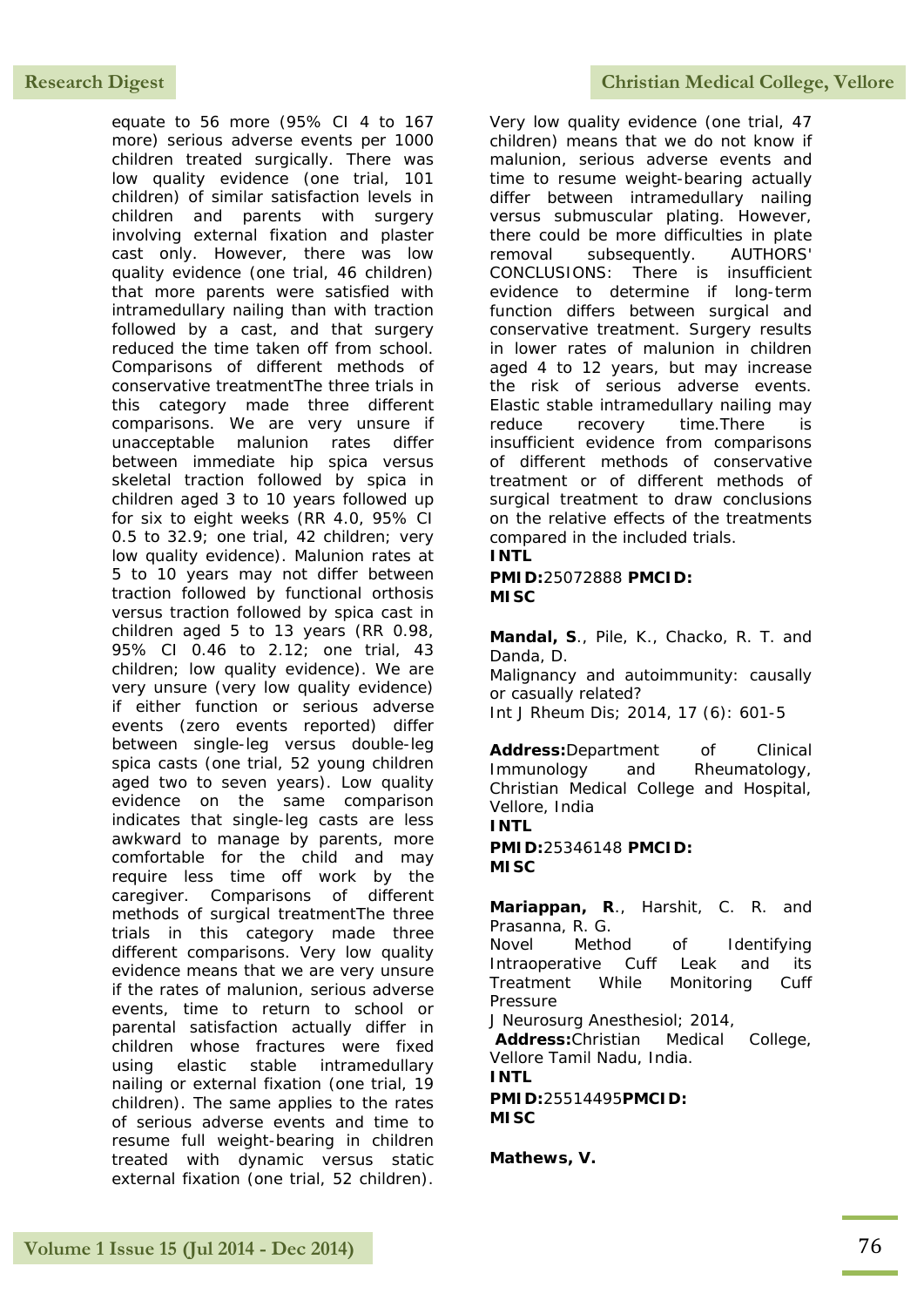**Research Digest Christian Medical College, Vellore** 

Generic imatinib: the real-deal or just a deal? Leuk Lymphoma; 2014, 55 (12): 2678-

80

**Address:**Department of Clinical Hematology, Christian Medical College , Vellore, Tamil Nadu India

# **INTL**

**PMID:**24798742 **PMCID: MISC**

**Mohan, V. R**., Sarkar, R., Abraham, V. J., Balraj, V. and Naumova, E. N.

Differential patterns, trends and hotspots of road traffic injuries on different road networks in Vellore district, southern India

Trop Med Int Health; 2014,

**Address:**Christian Medical College, Vellore, India.

OBJECTIVE: To describe spatial and temporal profiles of Road Traffic Injuries (RTIs) on different road networks in Vellore district of southern India. METHODS: Using the information in the police maintained First Information Reports (FIRs), daily time series of RTI counts were created and temporal characteristics were analysed with respect to the vehicle, road types and time of the day for the period January 2005 to May 2007. Daily incidence and trend of RTIs were estimated using a Poisson regression analysis. RESULTS: Of the reported 3262 RTIs, 52% had occurred on the National Highway (NH). The overall RTI rate on the NH was 8.8/100 000 vehicles per day with significantly higher pedestrian involvement. The mean numbers of RTIs were significantly higher on weekends. Thirteen percentage of all RTIs were associated with fatalities. Hotspots are major town junctions, and RTI rates differ over different stretches of the NH. CONCLUSION: In India, FIRs form a valuable source of RTI information. Information on different vehicle profile, RTI patterns, and their spatial and temporal trends can be used by administrators to devise effective<br>strategies for RTI prevention bv strategies for RTI prevention by concentrating on the high-risk areas,

thereby optimising the use of available personnel and resources. **INTL PMID:**25425088 **PMCID: MISC**

**Naik, G. S**., Kodagali, R., Mathew, B. S., Thomas, M., Prabha, R., Mathew, V. and Fleming, D. H.

Therapeutic Drug Monitoring of Levetiracetam and Lamotrigine: Is there a Need?

Ther Drug Monit; 2014,

**Address:**1Department of Pharmacology and Clinical Pharmacology, Christian Medical College, Vellore, 632 004, Tamil Nadu, India 2Department of Neurological Sciences, Christian Medical College, Vellore, 632 004, Tamil Nadu, India.

BACKGROUND:: This study was a retrospective assessment of the therapeutic drug monitoring (TDM) data collected for levetiracetam and lamotrigine from a clinical setting. The proportion of patients in relation to the therapeutic ranges for serum concentrations of lamotrigine and levetiracetam were estimated and the influence of age and anticonvulsant comedications on their clearances were studied. METHODS:: Information on levetiracetam (2011-2013) and lamotrigine (2008-2013) dose, trough concentration, age, sex, body weight and anticonvulsant co-medications prescribed was obtained from the TDM register and archived medical records. Patients were categorized into 4 groups based on anticonvulsant co-medications and further divided into 3 sub-groups based on age (a:  $\langle 9 \rangle$  years; b: 9-17 years; c: >/=18 years).In each subgroup, the proportion of patients who achieved trough concentrations in the therapeutic range for levetiracetam and lamotrigine was computed. Apparent clearance (CL/F) was compared across sub-groups by one way ANOVA and factors which significantly predicted CL/F were identified by stepwise multiple linear regression. RESULTS:: Overall, 348 (330 patients) and 706 (493 patients) samples for levetiracetam and lamotrigine were included in the analysis. 56.9 % and 72.4% were within, 43.1% and 23.9% below, 0%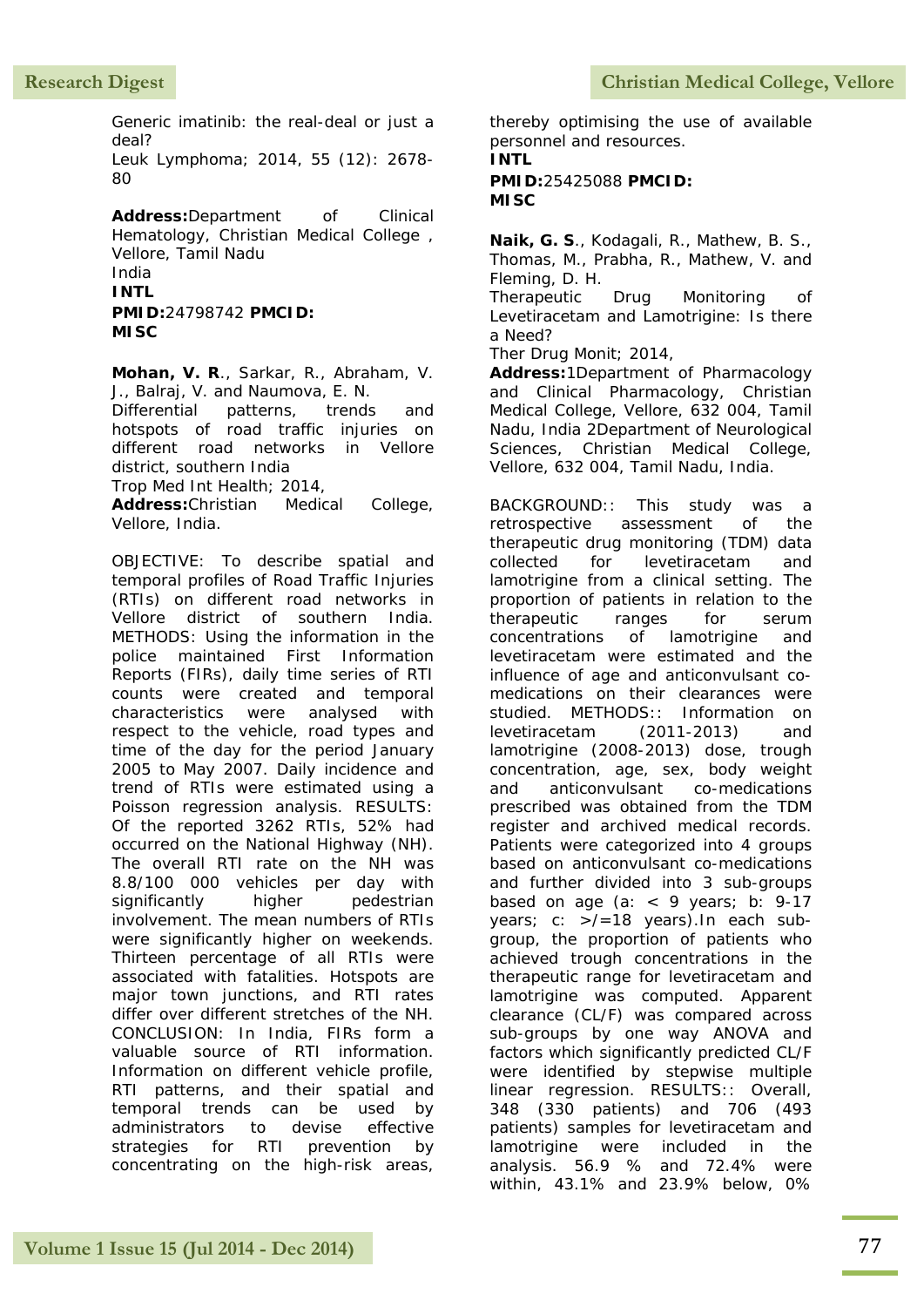and 3.7% above the therapeutic range for levetiracetam and lamotrigine respectively. A significant difference in CL/F was noted across subgroups for levetiracetam (p < 0.001) and lamotrigine ( $p < 0.001$ ). Age  $< 9$  years, age >/= 18 years and inducer comedications significantly predicted CL/F for levetiracetam. For lamotrigine, inhibitor co-medications, age  $\lt 9$  years, inducer co-medications and age 9 -17 years significantly predicted CL/F. CONCLUSION:: These findings emphasize the need to monitor relatively newer anticonvulsants, lamotrigine and levetiracetam especially among children and when other anticonvulsant comedications are prescribed or discontinued in the treatment regimen.

### **INTL**

**PMID:**25478905 **PMCID: MISC**

**Nayak, R**., Shetty, S., Kapoor, N., Chacko, A. G. and Paul, T. V. Visual vignette Endocr Pract; 2014, 20 (11): 1237

**Address:**Department of Neurosurgery, Unit-I, Christian Medical College and Hospital, Vellore, India. Department of Endocrinology, Diabetes, and Metabolism, Christian Medical College and Hospital, Vellore, India. **INTL PMID:**25100394 **PMCID:**

**MISC**

### **Panda, A.**

Commenatry on Gautam G. Is it truly outrageous to consider radical prostatectomy for men with metastatic prostate cancer? Indian J Urol 2014;30:366-7 Indian J Urol; 2014, 30 (4): 368

**Address:**Associate Editor, Indian Journal of Urology, Associate Professor of Urology, Christian Medical College, Vellore - 632 004, Tamil Nadu, India. Email: arabindpanda@gmail.com. **NAT**

**PMID:**25378814 **PMCID:**4220372 **MISC**

**Pati, P. K**., Verghese, M. J. and George, P. V. Isolation of left subclavian artery with

reversal of neurological and hemodynamic abnormalities after percutaneous closure Indian Heart J; 2014, 66 (4): 477-80

**Address:**Professor, Department of Cardiology, Christian Medical College and Hospital, Vellore, Tamil Nadu 632004, India. Electronic **Address:** jeyapati@yahoo.com. Assistant Professor, Department of Cardiology, Christian Medical College and Hospital, Vellore, Tamil Nadu 632004, India. Professor and Head, Department of Cardiology, Christian Medical College and Hospital, Vellore, Tamil Nadu 632004, India.

Isolation of left subclavian artery is a rare congenital anomaly. In this abnormality, the left subclavian artery arises from the homo-lateral pulmonary artery rather than from aorta. This condition is often diagnosed by angiography and treated by surgery. The authors present a case, which had vertebro-basilar insufficiency, subclavian steal phenomenon and pulmonary plethora. All these clinical signs disappeared by a simple percutaneous intervention.

# **INTL**

**PMID:**25173211 **PMCID:**4150035 **MISC**

**Paul, S. A**., Karthik, A. K., Chacko, R. and Karunya, W.

Audit on titanium reconstruction of mandibular defects for jaw lesions J Pharm Bioallied Sci; 2014, 6 (Suppl 1): S39-43

**Address:**Department of Dental and Oral Surgery, Unit I, Christian Medical College and Hospital, Vellore, Tamil Nadu, India.

Department of Oral and Maxillofacial Surgery, JKK Nattrajah Dental College and Hospital, Komarapalayam, Tamil Nadu, India.

AIMS: The aim of the study is to audit the titanium reconstruction of jaw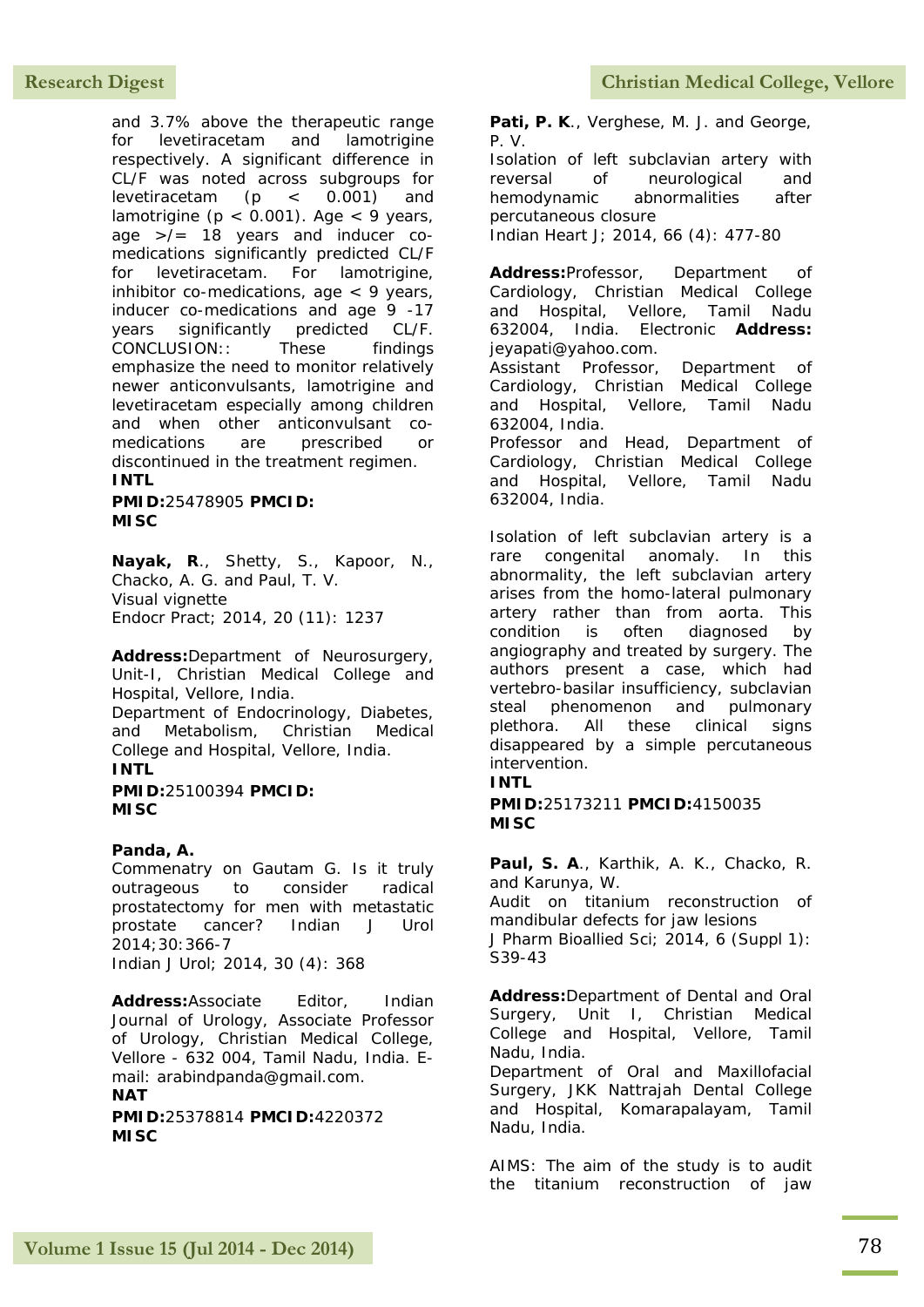defects in benign conditions in Christian Medical College and Hospital, Vellore. METHODS AND MATERIAL: A retrospective study of titanium reconstruction of mandibular defects due to jaw lesions at Christian Medical College and Hospital, Vellore, India, between May 2008 and May 2011. RESULTS: Mouth opening, facial symmetry, occlusion, chewing ability, plate exposure and patient satisfaction were used as outcome measures. CONCLUSIONS: The three-dimensional titanium plate is a reasonable material for immediate mandible reconstruction after surgical resection of benign jaw pathologies.

# **INTL**

**PMID:**25210382 **PMCID:**4157278 **MISC**

Peter, J. V., Sudarsan, T. I. and Moran, J. L.

Clinical features of organophosphate poisoning: A review of different classification systems and approaches Indian J Crit Care Med; 2014, 18 (11): 735-45

**Address:**Department of Medical Intensive Care, Christian Medical College and Hospital, Vellore, Tamil Nadu, India. Department of Intensive Care Medicine, The Queen Elizabeth Hospital, Woodville, South Australia 5011, Australia.

PURPOSE: The typical toxidrome in organophosphate (OP) poisoning comprises of the Salivation, Lacrimation, Urination, Defecation, Gastric cramps, Emesis (SLUDGE) symptoms. However, several other manifestations are described. We review the spectrum of symptoms and signs in OP poisoning as well as the different approaches to clinical features in these patients. MATERIALS AND METHODS: Articles were obtained by electronic search of PubMed((R)) between 1966 and April 2014 using the search terms organophosphorus compounds or phosphoric acid esters AND poison or poisoning AND manifestations. RESULTS: Of the 5026 articles on OP poisoning, 2584 articles pertained to human poisoning; 452 articles focusing on clinical manifestations in human OP

poisoning were retrieved for detailed evaluation. In addition to the traditional approach of symptoms and signs of OP poisoning as peripheral (muscarinic, nicotinic) and central nervous system receptor stimulation, symptoms were alternatively approached using a timebased classification. In this, symptom onset was categorized as acute (within 24-h), delayed (24-h to 2-week) or late (beyond 2-week). Although most symptoms occur with minutes or hours following acute exposure, delayed onset symptoms occurring after a period of minimal or mild symptoms, may impact treatment and timing of the discharge following acute exposure. Symptoms and signs were also viewed as an organ specific as cardiovascular, respiratory or neurological manifestations. An organ specific approach enables focused management of individual organ dysfunction that may vary with different OP compounds. CONCLUSIONS: Different approaches to the symptoms and signs in OP poisoning may better our understanding of the underlying mechanism that in turn may assist with the management of acutely poisoned patients.

### **NAT**

**PMID:**25425841 **PMCID:**4238091 **MISC**

**Raji, J. B.,** Velavan, J., Anbarasi, S. and Grant, L.

Can credit systems help in family medicine training in developing countries? An innovative concept

J Family Med Prim Care; 2014, 3 (3): 183-7

**Address:**Department of Distance Education, Christian Medical College, Vellore, Tamil Nadu, India.

Department of General Practice, Global Health Academy, University of Edinburgh, Edinburgh, Scotland, UK.

There is irrefutable evidence that health systems perform best when supported by a Family Physician network. Training a critical mass of highly skilled Family Physicians can help developing countries to reach their Millennium Development Goals and deliver comprehensive patient-centered health care to their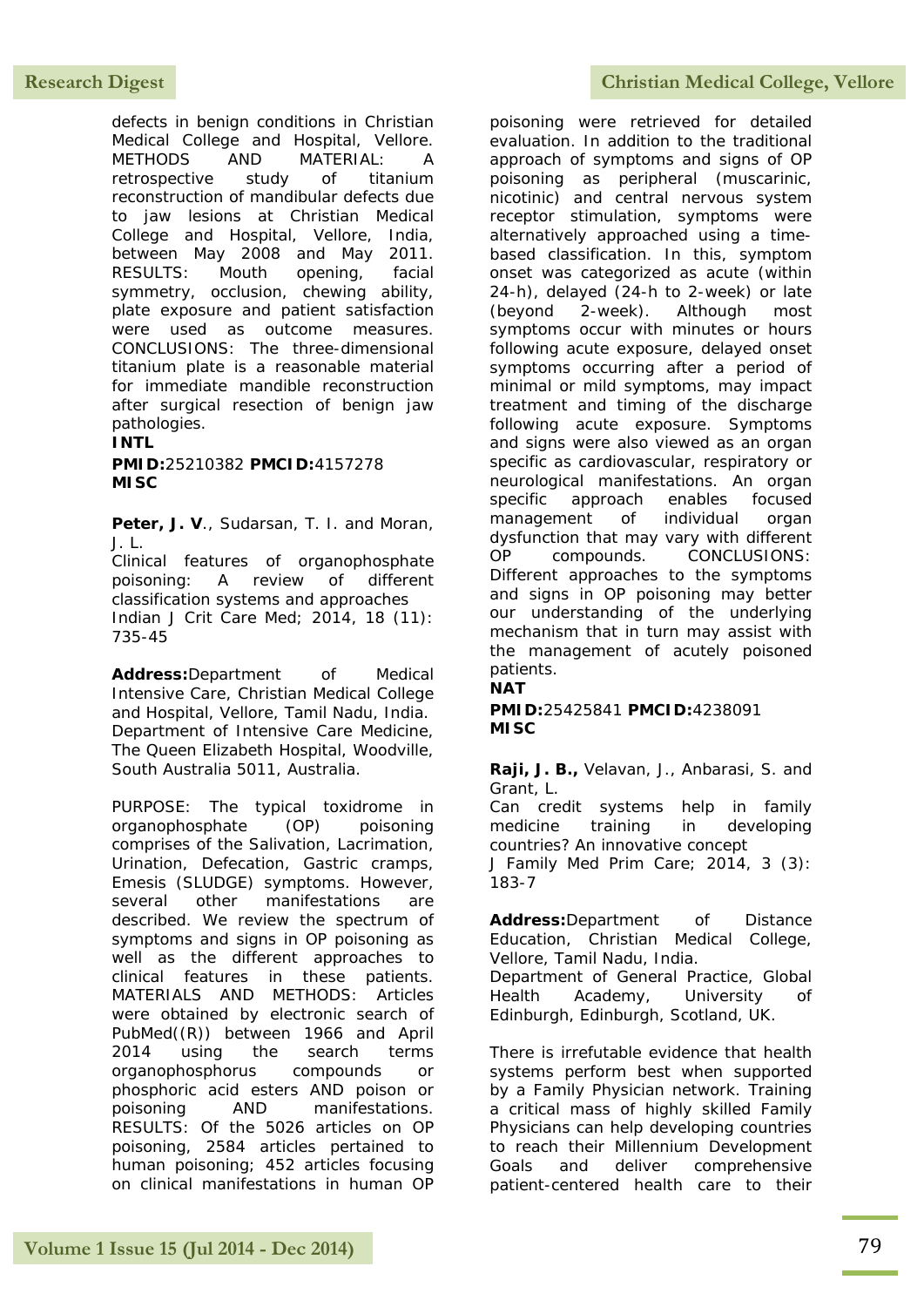population. The challenge in developing countries is the need to rapidly train these Family Physicians in large numbers, while also ensuring the quality of the learning, and assuring the quality of training. The experience of Christian Medical College (CMC), Vellore, India and other global examples confirm the fact that training large numbers is possible through well-designed blended learning programs. The question then arises as to how these programs can be standardized. Globally, the concept of the "credit system" has become the watch-word for many training programs seeking standardization. This article explores the possibility of introducing incremental academic certifications using credit systems as a method to standardize these blended learning programs, gives a glimpse at the innovation that CMC, Vellore is piloting in this regard partnering with the University of Edinburgh and analyses the possible benefits and pitfalls of such an approach.

## **INTL**

**PMID:**25374849**PMCID:**4209667 **MISC**

**Rao, T. S.,** Arora, R., Khera, A., Tate, J. E., Parashar, U. and Kang, G. Insights from global data for use of rotavirus vaccines in India Vaccine; 2014, 32 Suppl 1 A171-8

**Address:**Department of Biotechnology, Ministry of Science and Technology, Government of India, CGO Complex, New Delhi, India.

Division of Epidemiology and Communicable Diseases, Indian Council for Medical Research, Ansari Nagar, New Delhi, India.

Child Health and Immunization, Ministry of Health and Family Welfare, Nirman Bhawan, New Delhi, India.

Viral Gastroenteritis Division, Centers for Disease Control and Prevention, Atlanta, GA, USA.

Division of Gastrointestinal Sciences, Christian Medical College, Vellore 632004, Tamil Nadu, India. Electronic **Address:** gkang@cmcvellore.ac.in.

Rotavirus vaccines are being introduced in several low- and middle-income

# Research Digest **Christian Medical College, Vellore**

countries across the world with and without support from the GAVI Alliance. India has the highest disease burden of rotavirus based on morbidity and mortality estimates and several indigenous vaccine manufacturers are<br>developing rotavirus vaccines. One rotavirus vaccines. One candidate has undergone phase III testing and others have completed evaluation in phase II. Global data on licensed vaccine performance in terms of impact on disease, strain diversity, safety and cost-effectiveness has been reviewed to provide a framework for decision making in India.

### **INTL**

**PMID:**25091672 **PMCID: MISC**

**Samuel, R**., Ramanathan, K., Mathews, J. E. and Seshadri, M. S. Back to the future: examining type 2 diabetic vasculature using the gestational diabetic placenta Diab Vasc Dis Res; 2014, 11 (5): 363-5

**Address:**Centre for Stem Cell Research, Christian Medical College, Vellore, India rekhasamuel@cmcvellore.ac.in.

Department of Biostatistics, Christian Medical College, Vellore, India.

Unit V, Department of Obstetrics & Gynaecology, Christian Medical College and Hospital, Vellore, India.

Thirumalai Mission Hospital, Ranipet, India.

Understanding the association between the intrauterine hyperglycemic milieu and the development of adult diabetic vasculopathy is of particular relevance in India, where diabetes and vascular disease are prevalent. The gestational diabetes mellitus placenta is a valuable tool to examine blood vessels that have been exposed to hyperglycemic cues. We report an interesting observation in a cohort of gestational diabetes mellitus foetal placental vasculature from South India. Transmission electron microscopy demonstrated pericyte detachment and pericyte ghost cells reminiscent of adult type 2 diabetic retinopathy, in gestational diabetes mellitus foetal placental blood vessels that were not observed in non-gestational diabetes mellitus placentas ( $p \leq l = 0.001$ ).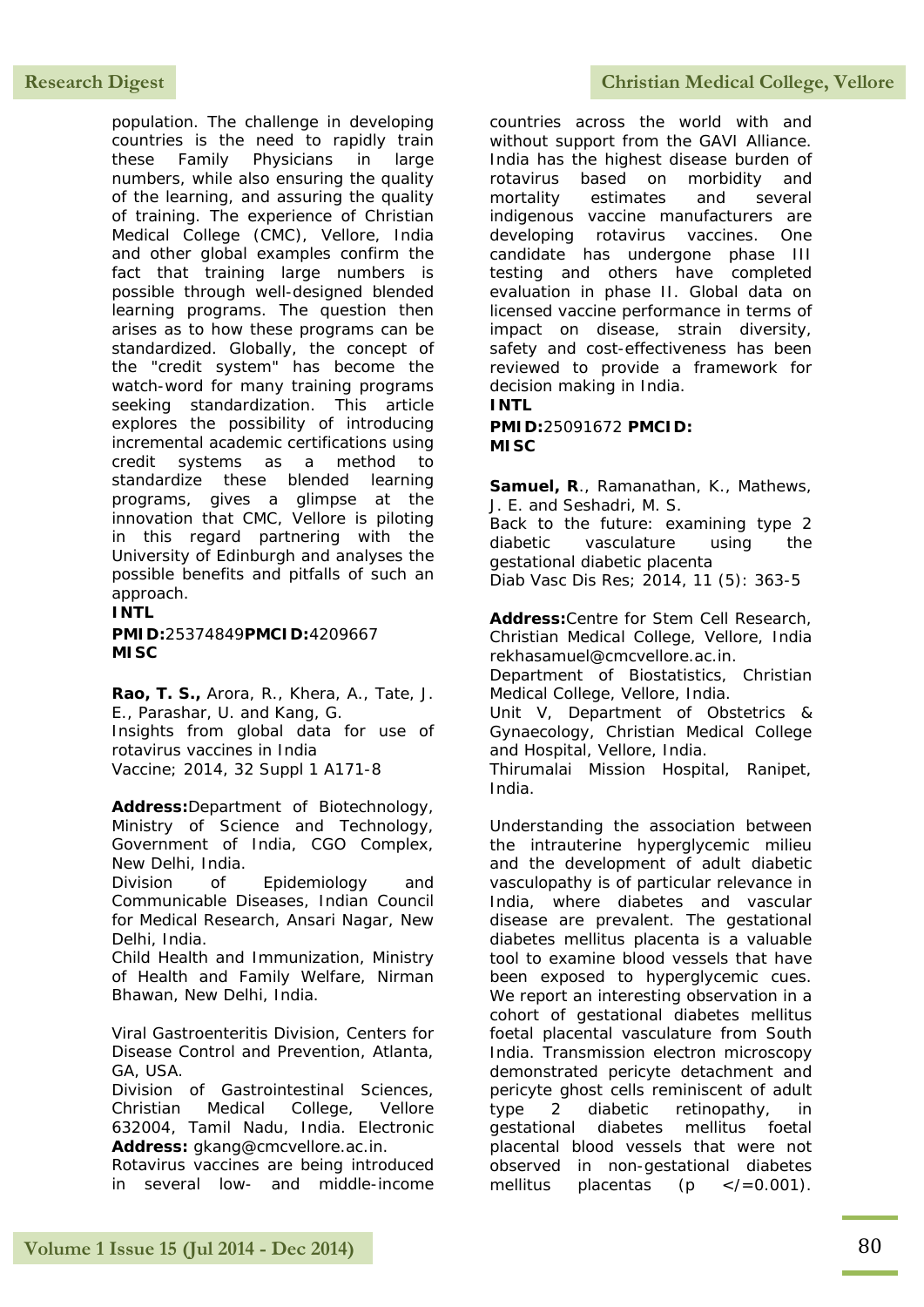Endothelial cell irregularity was observed in 76% gestational diabetes mellitus foetal blood vessels as compared with 10.4% non-gestational diabetes mellitus placental vasculature ( $p \leq (-0.001)$ . Other abnormalities noted in gestational diabetes mellitus placenta included mitochondrial abnormalities, increased micro vessel density and thickening of basement membranes. These results suggest that adult type 2 diabetic vasculopathy has developmental origins in utero

### **INTL**

**PMID:**25116005**PMCID: MISC**

### **Samuelkamaleshkumar, S**.,

Reethajanetsureka, S., Pauljebaraj, P., Benshamir, B., Padankatti, S. M. and David, J. A.

Mirror therapy enhances motor performance in the paretic upper limb after stroke: a pilot randomized controlled trial Arch Phys Med Rehabil; 2014, 95 (11):

2000-5

**Address:**Christian Medical College Vellore, Vellore, Tamil Nadu, India. Electronic **Address:** stopatsams@rediffmail.com.

Christian Medical College Vellore, Vellore, Tamil Nadu, India.

OBJECTIVE: To investigate the effectiveness of mirror therapy (MT) combined with bilateral arm training and graded activities to improve motor performance in the paretic upper limb after stroke. DESIGN: Randomized, controlled, assessor-blinded study. SETTING: Inpatient stroke rehabilitation center of a tertiary care teaching hospital. PARTICIPANTS: Patients with first-time ischemic or hemorrhagic stroke (N=20), confined to the territory of the middle cerebral artery, occurring <6 months before the commencement of the study. INTERVENTION: The MT and control group participants underwent a patient-specific multidisciplinary rehabilitation program including conventional occupational therapy, physical therapy, and speech therapy for 5 d/wk, 6 h/d, over 3 weeks. The participants in the MT group

received 1 hour of MT in addition to the conventional stroke rehabilitation. MAIN OUTCOME MEASURES: The Upper Extremity Fugl-Meyer Assessment for motor recovery, Brunnstrom stages of motor recovery for the arm and hand, Box and Block Test for gross manual hand dexterity, and modified Ashworth scale to assess the spasticity. RESULTS: After 3 weeks of MT, mean change scores were significantly greater in the MT group than in the control group for the Fugl-Meyer Assessment  $(P=.008)$ , Brunnstrom stages of motor recovery for the arm  $(P=.003)$  and hand  $(P=.003)$ , and the Box and Block Test  $(P=.022)$ . No significant difference was found between the groups for modified Ashworth scale  $(P=.647)$ . CONCLUSIONS: MT when combined with bilateral arm training and graded activities was effective in improving motor performance of the paretic upper limb after stroke compared with conventional therapy without MT.

### **INTL**

**PMID:**25064777 **PMCID: MISC**

**Senapati, J**., Devasia, A. J., Alex, A. A. and George, B.

Early T cell precursor lymphoid blast crisis of chronic myeloid leukemia - A novel transformation

Hematol Oncol Stem Cell Ther; 2014,

**Address:**Department of Clinical Haematology, Christian Medical College and Hospital, Vellore 632004, India. Electronic **Address:**

jsalwayswins@gmail.com.

Department of Clinical Haematology, Christian Medical College and Hospital, Vellore 632004, India. Electronic **Address:** dranupjdevasia@gmail.com.

Department of Clinical Haematology, Christian Medical College and Hospital, Vellore 632004, India. Electronic **Address:** ansu@cmcvellore.ac.in.

Department of Clinical Haematology, Christian Medical College and Hospital, Vellore 632004, India. Electronic **Address:** [biju@cmcvellore.ac.in.](mailto:biju@cmcvellore.ac.in) **INTL**

**PMID:**25497977 **PMCID: MISC**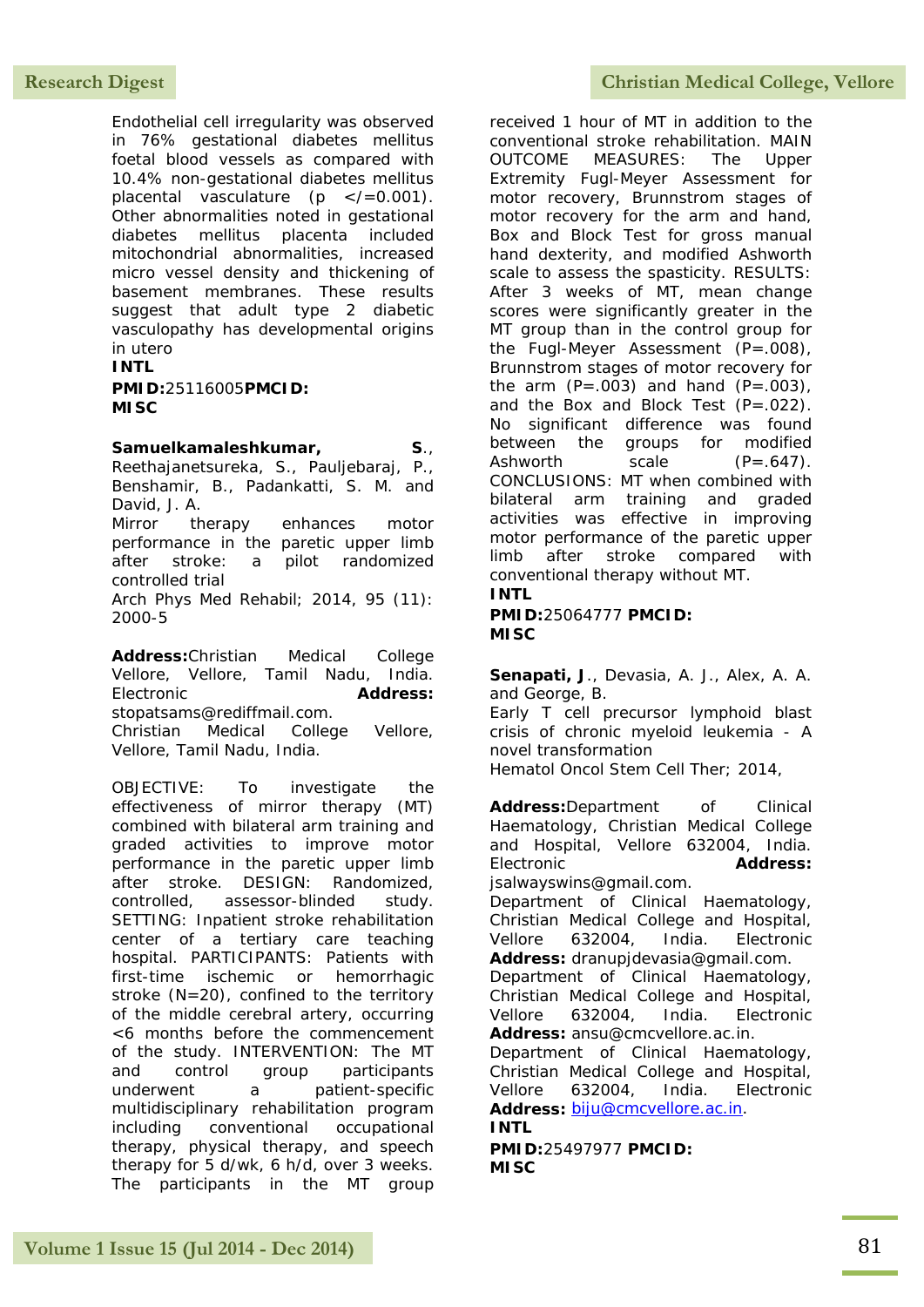**Siromani, U**., Thasian, T., Selvaraj, K. G., Daniel, D., Mammen, J. J., Nair, S. C. and Isaac, R. Determinants which influence to donate blood voluntarily at a northeast district of the state of Tamil Nadu, South India Indian J Community Med; 2014, 39 (4): 250

**Address:**Department of Transfusion Medicine and Immunohaematology, Christian Medical College, Vellore, Tamilnadu, India E-mail: siromaniumakanth@yahoo.co.in. Rural Unit for Health and Social Affairs

(RUHSA), Christian Medical College, Vellore, Tamilnadu, India.

Professor, Department of Bio-Statistics, Christian Medical College, Vellore, Tamilnadu, India.

**NAT**

**PMID:**25364151 **PMCID:**4215508 **MISC**

**Suresh, A. P**., Benjamin, T. E., Crasta, J. E., Alwinesh, M. T., Kanniappan, G., Padankatti, S. M., Nair, M. K. and Russell, P. S.

Comparison of Burden Among Primary Care-givers of Children with Autism and Intellectual Disability Against Children with Intellectual Disability Only in a Hospital Population in India

Indian J Pediatr; 2014, 81 Suppl 2 179- 82

**Address:**Department of Occupational Therapy, Christian Medical College, Vellore, Tamil Nadu, India.

OBJECTIVE: To compare the burden among the primary caregivers (PCG) of children with autism and intellectual disability (ASD + ID) against intellectual disability (ID) only, and identify the factors that predict high caregiver burden. METHODS: Children with either ASD + ID ( $N = 41$ ) or ID ( $N = 56$ ) and their PCG were recruited and assessed using the Family Burden Interview Schedule, Binet Kamat Scale of Intelligence or Gesell's Developmental Schedule and Vineland Social Maturity Scale, Childhood Autism Rating Scale, Sensory Profile and Brief Autism Mealtime Behavior Inventory after collecting the socio-demographic details.

## **Research Digest Christian Medical College, Vellore**

Appropriate bivariate and multivariate statistical test were used. RESULTS: The total burden and level of burden was similar among PCG of children with ASD  $+$  ID and ID (P = 0.8). However, financial burden  $(P = 0.03)$  and burden due to the effects on the physical health of other family members  $(P = 0.03)$  was more among the ID group. The burden due to the effects on family interaction was more ( $P = 0.009$ ) in the ASD + ID group. The socio-economic status (OR  $=$ 3.60;  $P = 0.03$ ) and the kinship of the primary care-giver (OR =  $0.37$ ; P = 0.008) were significantly associated with high level of burden. In addition, the diagnosis, and gender of the child contributed to the prediction model for high level of burden. CONCLUSIONS: The interventions for children with ASD + ID and ID should have modules to address burden among PCG. Disability specific burden alleviating strategies should be used among PCG who are at risk of having high burden.

### **NAT**

**PMID:**25387661 **PMCID: MISC**

**Thangadurai, P**. and Jacob, K. S. Medicalizing distress, ignoring public health strategies Indian J Psychol Med; 2014, 36 (4): 351-4

**Address:**Department of Psychiatry, Christian Medical College, Vellore, Tamil Nadu, India E-mail: [ksjacob@cmcvellore.ac.in.](mailto:ksjacob@cmcvellore.ac.in)

### **NAT**

**PMCID:**4201784 **PMID:**25336764

### **MISC**

**Thomas HM**(1), Balukrishna S, Devakumar D, Muthuswamy P, Samuel EJ.

Can positron emission tomography be more than a diagnostic tool? A survey on clinical practice among radiation oncologists in India.

Indian J Cancer. 2014 Apr-Jun;51(2):145-9. doi: 10.4103/0019- 509X.138247.

Author information: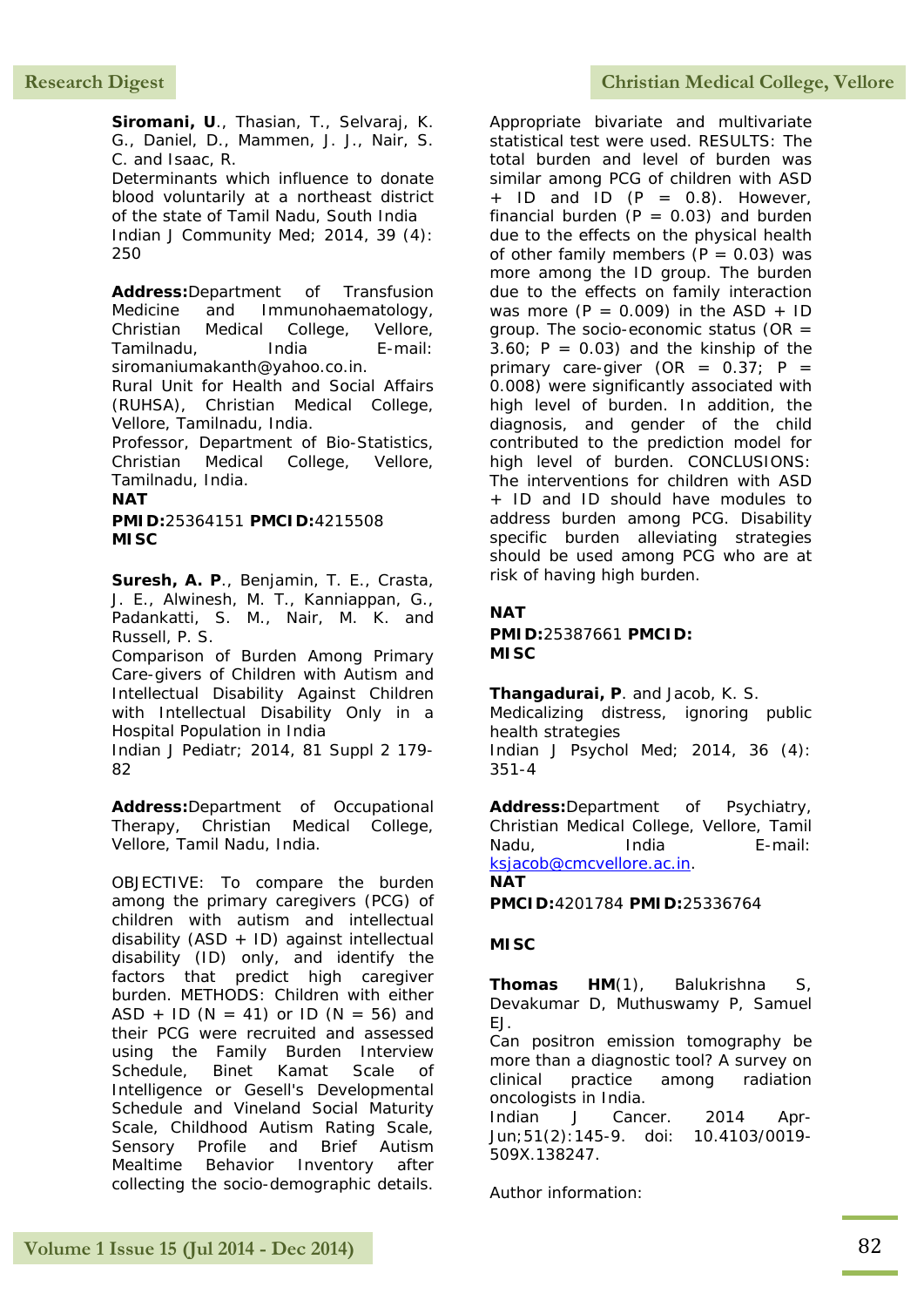(1)Photonics, Nuclear and Medical Physics Division, School of Advanced Sciences, (3)Survey Research Centre, VIT University, Departments of (2) Radiotherapy, and (4) Nuclear Medicine, Christian Medical College, Vellore, Tamil Nadu, India **Correspondence to:** Ms. Hannah Mary Thomas T, E-mail: [hannahrheathomas@gmail.com](mailto:hannahrheathomas@gmail.com)

AIM: The purpose of the survey was to understand the role of positron emission tomography (PET) in clinical radiotherapy practice among the radiation oncologists' in India. SETTINGS AND DESIGN: An online questionnaire was developed to survey the oncologists on their use of PET, viewing protocols, contouring techniques practiced, the barriers on the use of PET and the need for training in use of PET in radiotherapy. The questionnaire was sent to about 500 oncologists and 76 completed responses were received.

RESULTS: The survey shows that radiation oncologists use PET largely to assess treatment response and staging but limitedly use it for radiotherapy treatment planning. Only manual contouring and fixed threshold based delineation techniques (e.g. 40% maximum standard uptake value [SUV max ] or SUV 2.5) are used. Cost is the major barrier in the wider use of PET, followed by limited availability of FDG radionuclide tracer. Limited or no training was available for the use of PET. CONCLUSIONS: Our survey revealed the vast difference between literature suggestions and actual clinical practice on the use of PET in radiotherapy. Additional training and standardization of protocols for use of PET in radiotherapy is essential for fully utilizing the capability of PET. **NAT**

**PMID:** 25104197 [PubMed - in process]

# **MISC**

**Thomas, N**., Singh, A., Sankaran, S., Russell, P. S., Tsheringla, S., Viswanathan, S. A. and Nair, M. K.

ICD-10 and Alternative Diagnostic Criteria for Childhood Autism Among Children with Intellectual Disability Indian J Pediatr; 2014, 81 Suppl 2 173-8

**Address:** Child and Adolescent Psychiatry Unit, Department of<br>Psychiatry, Vellore, 632 002, Tamil Vellore, 632 002, Tamil Nadu, India.

OBJECTIVES: The diagnosis of Childhood Autism (CA) among children with Intellectual Disability (ID) based on clinical criteria validated for populations with average intelligence compromises it's diagnostic accuracy in this special population. This study documents the diagnostic accuracy of ICD-10 and alternative criteria for CA in ID population. METHODS: Consensus clinical diagnosis of autism made by a multi-disciplinary team as the reference data were extracted from the case notes and psychological tests details by two trainee psychologists, and ICD-10 based clinical diagnosis, demographics, ID, CA related data documented independently of the psychiatrist. The appropriate statistical analyses were completed. RESULTS: Repetitive behaviors formed the most common symptom cluster. The high internal consistency (kappa =  $0.75$ ) among the three groups of ICD-10 symptoms indicate their usefulness in the diagnosis of CA among children with ID, but significantly more children with ID failed to meet the ICD-10 criteria for CA. The fourth alternative criteria had the highest concordance with the reference standard (100 %) and the first alternative criteria had the highest agreement with the reference standard  $(kappa = 0.88)$  in identifying CA among ID. The diagnostic accuracy of all the alternative criteria was significantly better than that of ICD-10 with the first alternative criteria having the best diagnostic accuracy (Sn =  $98 \%$ ; Sp = 100 %; PPV = 1; NPV =  $0.83$ ) closest to the reference standard. CONCLUSIONS: The symptom clusters in ICD-10 for CA should be retained, however reorganising the diagnostic criteria is required for diagnosing CA accurately among children with ID. The first alternative criteria can significantly improve the case identifying ability and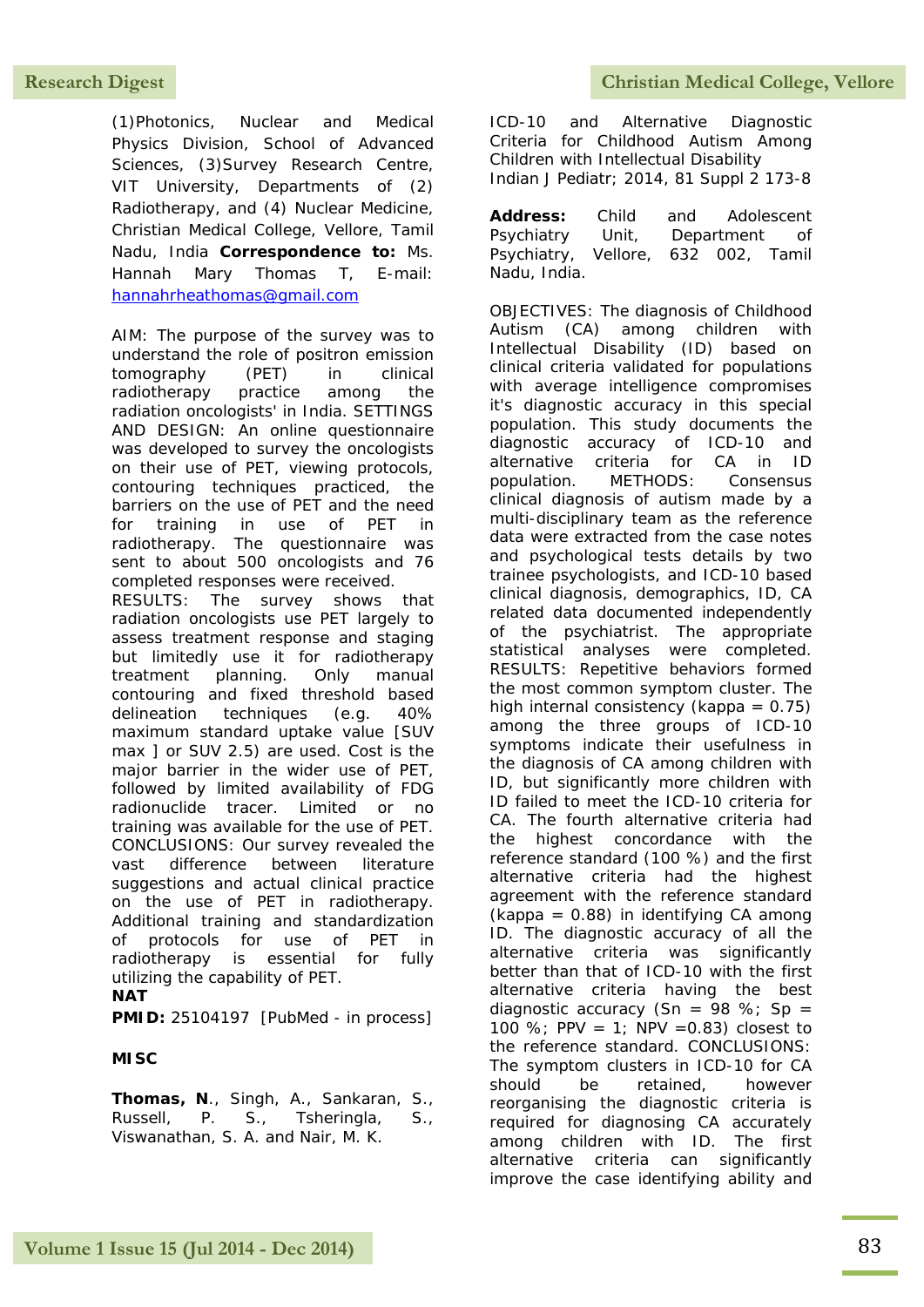diagnostic accuracy altering there by the epidemiological data on Childhood Autism among children with Intellectual Disability.

**NAT**

**PMID:**25297645 **PMCID:**

### **MISC**

**Tsheringla, S**., Minju, K. A., Russell, S., Mammen, P., Russell, P. S. and Nair, M. K.

A Meta-analysis of the Diagnostic Accuracy of Autism Diagnostic Observation Schedule Module-1 for Autism Spectrum Disorders

Indian J Pediatr; 2014, 81 Suppl 2 187-  $92$ 

**Address:**Child and Adolescent Psychiatry Unit, Department of Psychiatry, Christian Medical College, Vellore, 632 002, Tamil Nadu, India.

OBJECTIVE: Autism Diagnostic Observation Schedule (ADOS) is considered gold standard for the diagnosis of Autism Spectrum Disorders (ASD). The authors evaluated the cumulative diagnostic accuracy of ADOS-Module 1 (ADOS(M1)) using the original diagnostic algorithm with meta-analysis and meta-regression. METHODS: The authors, electronically and manually searched for studies from 1999 to 2013 that evaluated the accuracy of ADOS(M1) using the original diagnostic algorithm in detecting ASD. Primary results of Sensitivity (Sn), Specificity (Sp) and Diagnostic Odds Ratio (DOR) for ADOS(M1) were summarized using random-effects model. Summary Receiver Operating characteristic Curves and its Area Under the Curve (SROC-AUC) were used to summarize overall diagnostic accuracy of ADOS(M1). The modifying effects of quality of study and sample size, on the diagnostic odds ratio, were investigated using metaregression. RESULTS: A total of 7 crosssectional studies provided data on 4,057 children. The pooled Sn, Sp, DOR and SROC-AUC for the overall diagnostic accuracy of ADOS(M1) were: 0.91 (95 % CI =  $0.88$  to 0.93), 0.27 (95 % CI = 0.24 to 0.30), 5.40 (95 % CI = 1.51 to 19.23) and 0.52 respectively. Metaregression analysis showed a non-

## Research Digest **Christian Medical College, Vellore**

significant relationship between ADOS(M1) and study quality as well as sample size. There were subgroup differences in the DOR. CONCLUSIONS: The authors conclude that ADOS(M1) with the original diagnostic algorithm lacks overall diagnostic accuracy and pooled specificity to confirm the diagnosis of Autism Spectrum Disorders. ADOS(M1) with the revised diagnostic algorithm should be used instead for the diagnosis of this group of disorders.

# **NAT**

**PMID:**25377926 **PMCID: MISC**

**Tsheringla, S**., Minju, K. A., Russell, S., Mammen, P., Russell, P. S. and Nair, M. K.

Erratum to: A Meta-analysis of the Diagnostic Accuracy of Autism Diagnostic Observation Schedule Module-1 for Autism Spectrum Disorders Indian J Pediatr; 2014, 81 Suppl 2 193-5

**Address:**Child and Adolescent Psychiatry Unit, Department of Psychiatry, Christian Medical College, Vellore, 632 002, Tamil Nadu, India. **NAT PMID:**25514887 **PMCID:**

### **MISC**

**Tsheringla, S**., Simon, A., Russell, P. S., Shankar, S., Russell, S., Mammen, P. and Nair, M. K.

ADD-H-Comprehensive Teacher's Rating Scale (ACTeRS): A Measure for Attention Deficit Hyperactivity Disorder Among Children with Intellectual Disability in India

Indian J Pediatr; 2014, 81 Suppl 2 161-4

**Address:**Child and Adolescent Psychiatry Unit, Department of Psychiatry, Christian Medical College, Vellore, 632 002, Tamil Nadu, India.

OBJECTIVE: There is no validated measure for assessing Attention Deficit Hyperactivity Disorder (ADHD) in India, and therefore, the authors validated the ADD-H Comprehensive Teacher's Rating Scale (ACTeRS). METHODS: Teachers/parents/clinicians of 110 children with ADHD completed the ACTeRS. The diagnosis of ADHD was